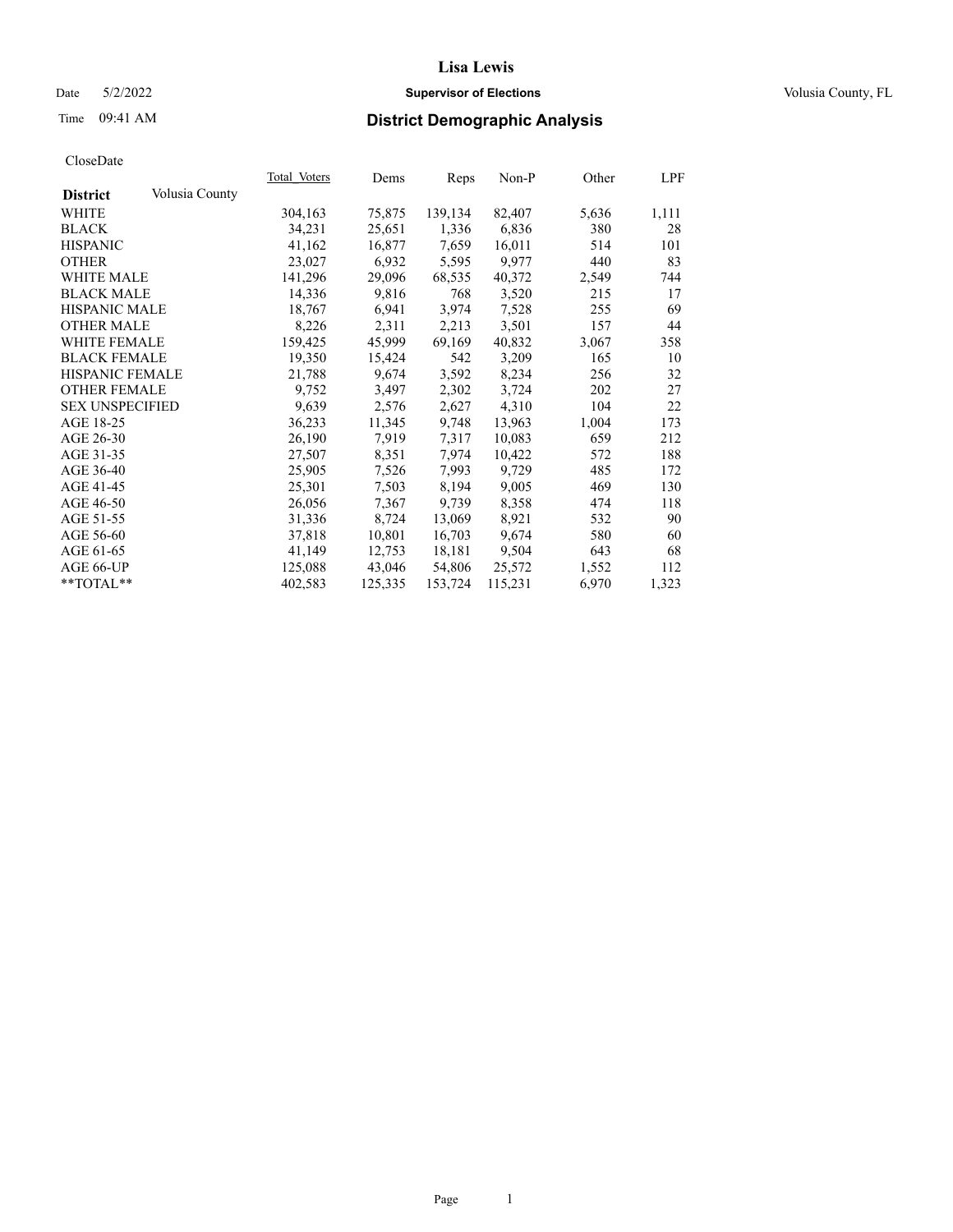## Date 5/2/2022 **Supervisor of Elections Supervisor of Elections** Volusia County, FL

| CloseDate |
|-----------|
|-----------|

|                                              | Total Voters | Dems   | Reps   | Non-P  | Other | LPF |
|----------------------------------------------|--------------|--------|--------|--------|-------|-----|
| County Council District 1<br><b>District</b> |              |        |        |        |       |     |
| WHITE                                        | 61,100       | 15,171 | 28,978 | 15,620 | 1,070 | 261 |
| <b>BLACK</b>                                 | 6,044        | 4,608  | 245    | 1,128  | 57    | 6   |
| <b>HISPANIC</b>                              | 9,439        | 3,709  | 1,794  | 3,779  | 135   | 22  |
| <b>OTHER</b>                                 | 4,540        | 1,406  | 1,077  | 1,976  | 63    | 18  |
| WHITE MALE                                   | 27,859       | 5,724  | 14,000 | 7,504  | 462   | 169 |
| <b>BLACK MALE</b>                            | 2,486        | 1,746  | 130    | 572    | 33    | 5   |
| <b>HISPANIC MALE</b>                         | 4,159        | 1,460  | 896    | 1,730  | 58    | 15  |
| <b>OTHER MALE</b>                            | 1,561        | 462    | 421    | 656    | 15    | 7   |
| <b>WHITE FEMALE</b>                          | 32,587       | 9,312  | 14,692 | 7,894  | 600   | 89  |
| <b>BLACK FEMALE</b>                          | 3,460        | 2,788  | 109    | 538    | 24    | 1   |
| <b>HISPANIC FEMALE</b>                       | 5,135        | 2,181  | 881    | 1,990  | 76    | 7   |
| <b>OTHER FEMALE</b>                          | 1,914        | 698    | 422    | 750    | 39    | 5   |
| <b>SEX UNSPECIFIED</b>                       | 1,961        | 523    | 542    | 869    | 18    | 9   |
| AGE 18-25                                    | 7,582        | 2,346  | 2,107  | 2,896  | 193   | 40  |
| AGE 26-30                                    | 5,411        | 1,577  | 1,657  | 2,003  | 130   | 44  |
| AGE 31-35                                    | 5,832        | 1,690  | 1,813  | 2,160  | 125   | 44  |
| AGE 36-40                                    | 5,505        | 1,478  | 1,834  | 2,067  | 86    | 40  |
| AGE 41-45                                    | 5,326        | 1,487  | 1,831  | 1,881  | 97    | 30  |
| AGE 46-50                                    | 5,286        | 1,495  | 2,051  | 1,625  | 91    | 24  |
| AGE 51-55                                    | 6,257        | 1,705  | 2,705  | 1,736  | 89    | 22  |
| AGE 56-60                                    | 7,162        | 2,021  | 3,269  | 1,747  | 109   | 16  |
| AGE 61-65                                    | 7,592        | 2,338  | 3,535  | 1,579  | 118   | 22  |
| AGE 66-UP                                    | 25,170       | 8,757  | 11,292 | 4,809  | 287   | 25  |
| **TOTAL**                                    | 81,123       | 24,894 | 32,094 | 22,503 | 1,325 | 307 |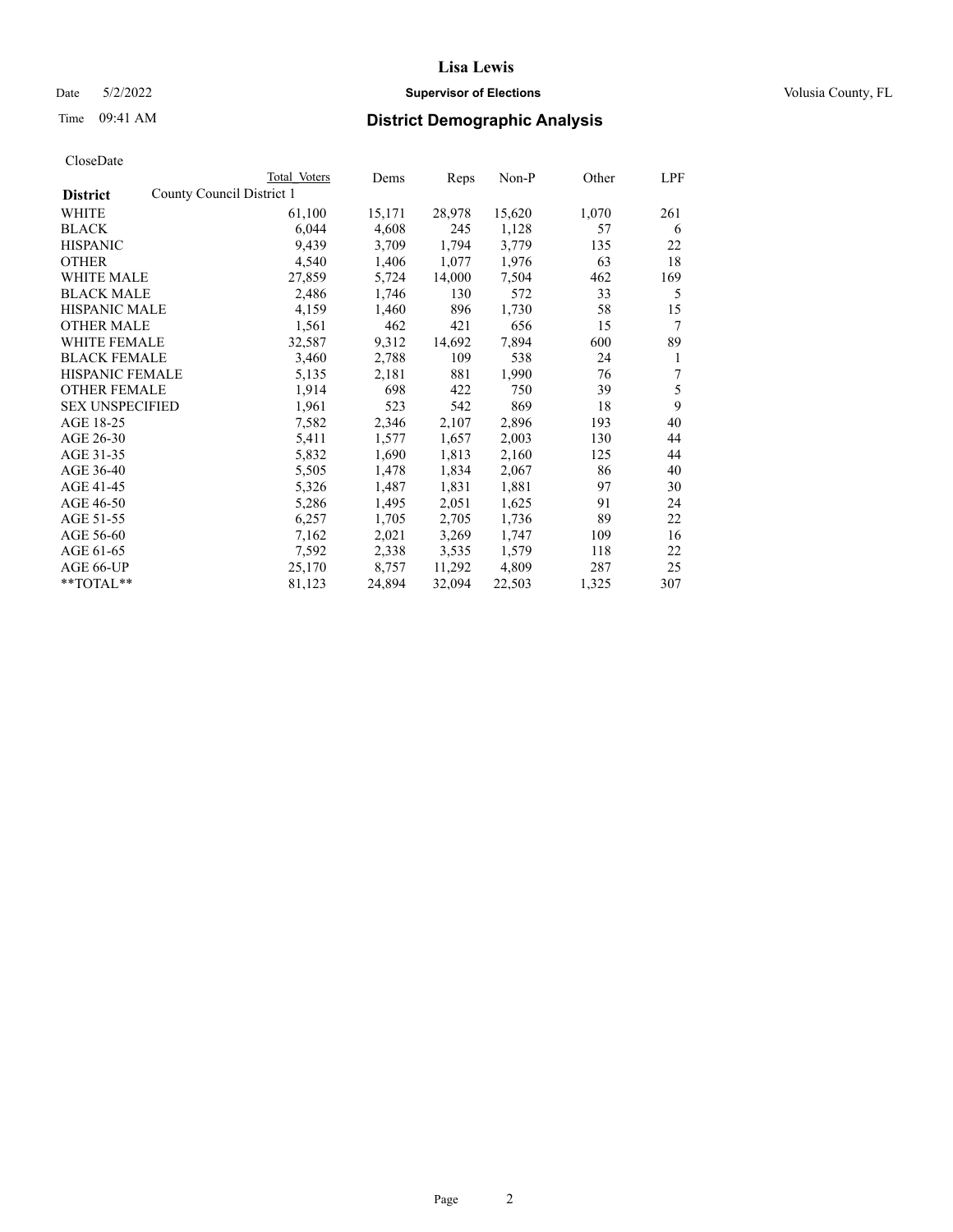## Date 5/2/2022 **Supervisor of Elections Supervisor of Elections** Volusia County, FL

| CloseDate |
|-----------|
|-----------|

|                        | Total Voters              | Dems   | Reps   | Non-P  | Other | LPF            |
|------------------------|---------------------------|--------|--------|--------|-------|----------------|
| <b>District</b>        | County Council District 2 |        |        |        |       |                |
| WHITE                  | 56,949                    | 14,912 | 24,763 | 15,921 | 1,147 | 206            |
| <b>BLACK</b>           | 10,758                    | 8,291  | 353    | 2,002  | 107   | 5              |
| <b>HISPANIC</b>        | 3,362                     | 1,332  | 741    | 1,234  | 42    | 13             |
| <b>OTHER</b>           | 4,643                     | 1,426  | 1,060  | 2,031  | 109   | 17             |
| WHITE MALE             | 26,586                    | 5,752  | 12,279 | 7,895  | 528   | 132            |
| <b>BLACK MALE</b>      | 4,321                     | 3,096  | 201    | 960    | 61    | 3              |
| <b>HISPANIC MALE</b>   | 1,558                     | 550    | 387    | 589    | 24    | 8              |
| <b>OTHER MALE</b>      | 1,670                     | 481    | 429    | 713    | 38    | 9              |
| <b>WHITE FEMALE</b>    | 29,672                    | 8,982  | 12,229 | 7,774  | 615   | 72             |
| <b>BLACK FEMALE</b>    | 6,242                     | 5,041  | 145    | 1,008  | 46    | $\overline{c}$ |
| <b>HISPANIC FEMALE</b> | 1,751                     | 762    | 346    | 620    | 18    | 5              |
| <b>OTHER FEMALE</b>    | 1,981                     | 705    | 450    | 768    | 52    | 6              |
| <b>SEX UNSPECIFIED</b> | 1,931                     | 592    | 451    | 861    | 23    | 4              |
| AGE 18-25              | 7,182                     | 2,687  | 1,569  | 2,693  | 193   | 40             |
| AGE 26-30              | 5,163                     | 1,805  | 1,215  | 1,948  | 158   | 37             |
| AGE 31-35              | 4,888                     | 1,767  | 1,192  | 1,795  | 104   | 30             |
| AGE 36-40              | 4,385                     | 1,484  | 1,201  | 1,559  | 112   | 29             |
| AGE 41-45              | 4,067                     | 1,427  | 1,179  | 1,366  | 76    | 19             |
| AGE 46-50              | 4,285                     | 1,370  | 1,466  | 1,351  | 74    | 24             |
| AGE 51-55              | 5,393                     | 1,701  | 2,070  | 1,515  | 92    | 15             |
| AGE 56-60              | 7,120                     | 2,248  | 2,965  | 1,794  | 101   | 12             |
| AGE 61-65              | 7,951                     | 2,703  | 3,294  | 1,808  | 136   | 10             |
| AGE 66-UP              | 25,278                    | 8,769  | 10,766 | 5,359  | 359   | 25             |
| **TOTAL**              | 75,712                    | 25,961 | 26,917 | 21,188 | 1,405 | 241            |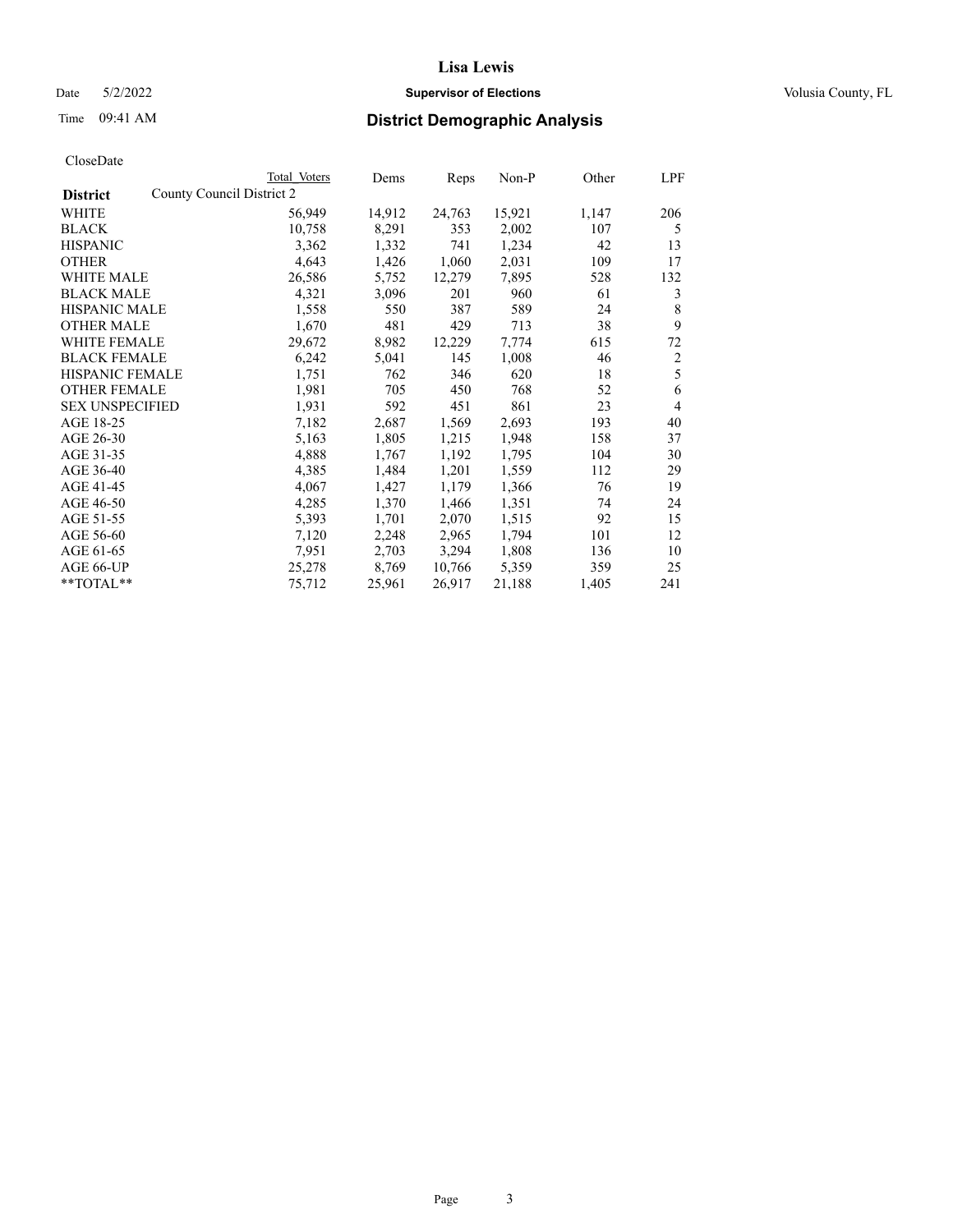## Date 5/2/2022 **Supervisor of Elections Supervisor of Elections** Volusia County, FL

| CloseDate |
|-----------|
|-----------|

|                        | Total Voters              | Dems   | Reps   | Non-P  | Other | LPF            |
|------------------------|---------------------------|--------|--------|--------|-------|----------------|
| <b>District</b>        | County Council District 3 |        |        |        |       |                |
| WHITE                  | 77,894                    | 18,719 | 36,647 | 20,774 | 1,510 | 244            |
| <b>BLACK</b>           | 2,231                     | 1,647  | 110    | 442    | 29    | 3              |
| <b>HISPANIC</b>        | 2,430                     | 796    | 671    | 902    | 54    | 7              |
| <b>OTHER</b>           | 3,874                     | 1,055  | 1,143  | 1,588  | 73    | 15             |
| <b>WHITE MALE</b>      | 36,562                    | 7,254  | 18,246 | 10,191 | 707   | 164            |
| <b>BLACK MALE</b>      | 1,040                     | 715    | 64     | 245    | 15    | 1              |
| <b>HISPANIC MALE</b>   | 1,082                     | 317    | 326    | 408    | 26    | 5              |
| <b>OTHER MALE</b>      | 1,356                     | 352    | 417    | 550    | 30    | 7              |
| <b>WHITE FEMALE</b>    | 40,518                    | 11,277 | 18,062 | 10,303 | 799   | 77             |
| <b>BLACK FEMALE</b>    | 1,153                     | 900    | 44     | 193    | 14    | $\overline{c}$ |
| <b>HISPANIC FEMALE</b> | 1,302                     | 460    | 334    | 478    | 28    | $\overline{c}$ |
| <b>OTHER FEMALE</b>    | 1,646                     | 535    | 491    | 581    | 32    | 7              |
| <b>SEX UNSPECIFIED</b> | 1,769                     | 407    | 587    | 756    | 15    | $\overline{4}$ |
| AGE 18-25              | 6,389                     | 1,567  | 2,292  | 2,277  | 229   | 24             |
| AGE 26-30              | 4,677                     | 1,079  | 1,628  | 1,800  | 125   | 45             |
| AGE 31-35              | 4,923                     | 1,156  | 1,761  | 1,846  | 115   | 45             |
| AGE 36-40              | 4,885                     | 1,166  | 1,818  | 1,777  | 96    | 28             |
| AGE 41-45              | 5,049                     | 1,115  | 2,018  | 1,789  | 99    | 28             |
| AGE 46-50              | 5,480                     | 1,133  | 2,433  | 1,766  | 122   | 26             |
| AGE 51-55              | 6,804                     | 1,413  | 3,344  | 1,884  | 143   | 20             |
| AGE 56-60              | 8,471                     | 1,918  | 4,282  | 2,112  | 143   | 16             |
| AGE 61-65              | 9,568                     | 2,424  | 4,673  | 2,282  | 175   | 14             |
| AGE 66-UP              | 30,183                    | 9,246  | 14,322 | 6,173  | 419   | 23             |
| **TOTAL**              | 86,429                    | 22,217 | 38,571 | 23,706 | 1,666 | 269            |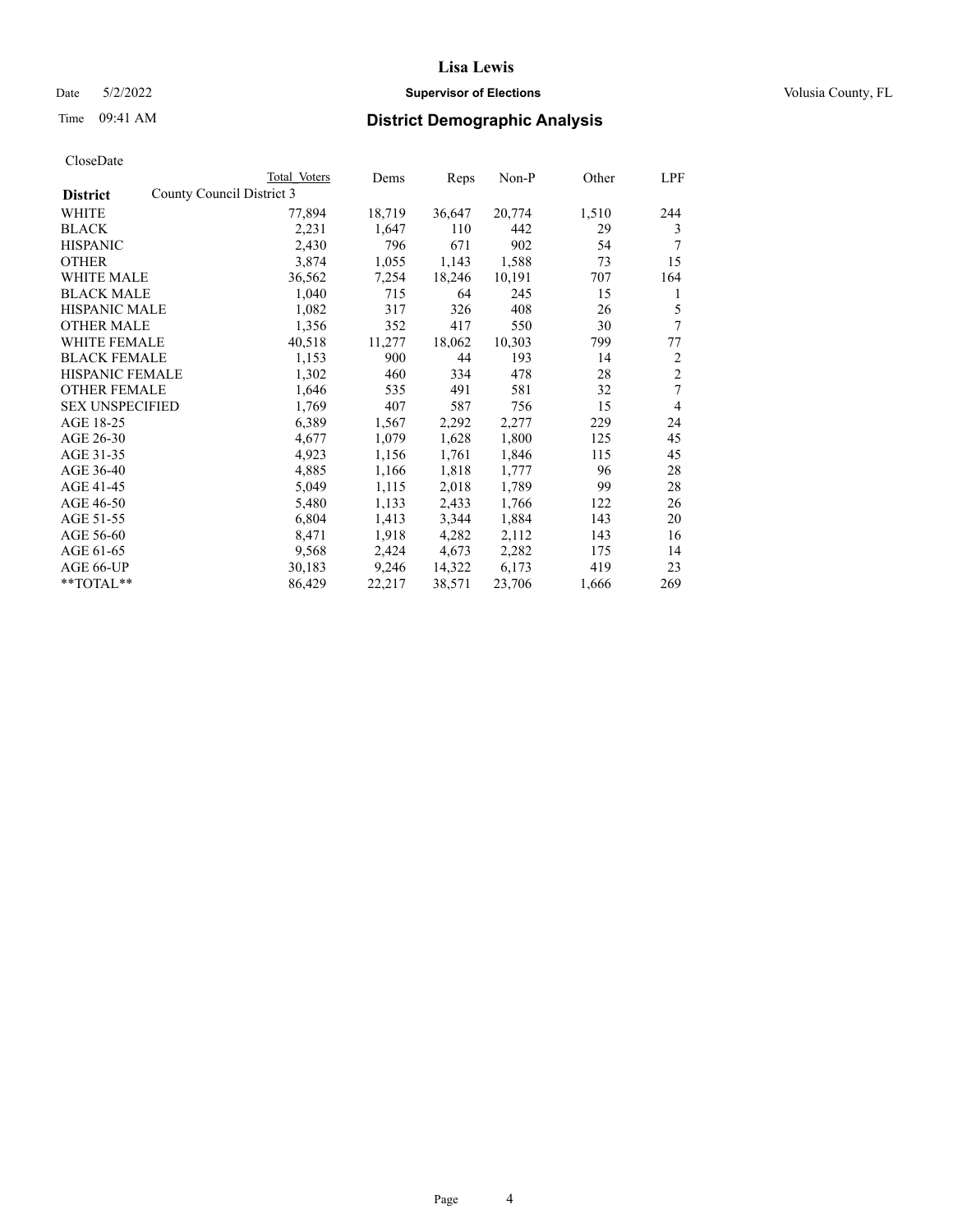## Date 5/2/2022 **Supervisor of Elections Supervisor of Elections** Volusia County, FL

# Time 09:41 AM **District Demographic Analysis**

|                        | Total Voters              | Dems   | Reps   | Non-P  | Other | LPF            |
|------------------------|---------------------------|--------|--------|--------|-------|----------------|
| <b>District</b>        | County Council District 4 |        |        |        |       |                |
| WHITE                  | 65,299                    | 16,859 | 29,635 | 17,396 | 1,185 | 224            |
| <b>BLACK</b>           | 7,780                     | 5,827  | 283    | 1,565  | 98    | 7              |
| <b>HISPANIC</b>        | 3,227                     | 1,158  | 803    | 1,183  | 64    | 19             |
| <b>OTHER</b>           | 4,807                     | 1,403  | 1,247  | 2,047  | 98    | 12             |
| WHITE MALE             | 30,182                    | 6,403  | 14,544 | 8,535  | 544   | 156            |
| <b>BLACK MALE</b>      | 3,118                     | 2,096  | 165    | 800    | 52    | 5              |
| <b>HISPANIC MALE</b>   | 1,435                     | 451    | 393    | 545    | 33    | 13             |
| <b>OTHER MALE</b>      | 1,795                     | 482    | 506    | 756    | 44    | 7              |
| <b>WHITE FEMALE</b>    | 34,437                    | 10,311 | 14,800 | 8,620  | 639   | 67             |
| <b>BLACK FEMALE</b>    | 4,541                     | 3,642  | 112    | 739    | 46    | $\overline{2}$ |
| <b>HISPANIC FEMALE</b> | 1,728                     | 688    | 393    | 611    | 30    | 6              |
| <b>OTHER FEMALE</b>    | 2,004                     | 700    | 509    | 753    | 38    | 4              |
| <b>SEX UNSPECIFIED</b> | 1,872                     | 474    | 545    | 832    | 19    | $\overline{2}$ |
| AGE 18-25              | 7,087                     | 2,196  | 2,049  | 2,598  | 207   | 37             |
| AGE 26-30              | 4,689                     | 1,526  | 1,324  | 1,687  | 112   | 40             |
| AGE 31-35              | 4,846                     | 1,566  | 1,408  | 1,733  | 107   | 32             |
| AGE 36-40              | 4,585                     | 1,383  | 1,419  | 1,672  | 80    | 31             |
| AGE 41-45              | 4,459                     | 1,349  | 1,483  | 1,514  | 83    | 30             |
| AGE 46-50              | 4,805                     | 1,332  | 1,888  | 1,460  | 99    | 26             |
| AGE 51-55              | 6,166                     | 1,665  | 2,656  | 1,712  | 116   | 17             |
| AGE 56-60              | 7,912                     | 2,150  | 3,567  | 2,053  | 135   | 7              |
| AGE 61-65              | 8,983                     | 2,808  | 3,927  | 2,070  | 162   | 16             |
| AGE 66-UP              | 27,581                    | 9,272  | 12,247 | 5,692  | 344   | 26             |
| $*$ $TOTAL**$          | 81,113                    | 25,247 | 31,968 | 22,191 | 1,445 | 262            |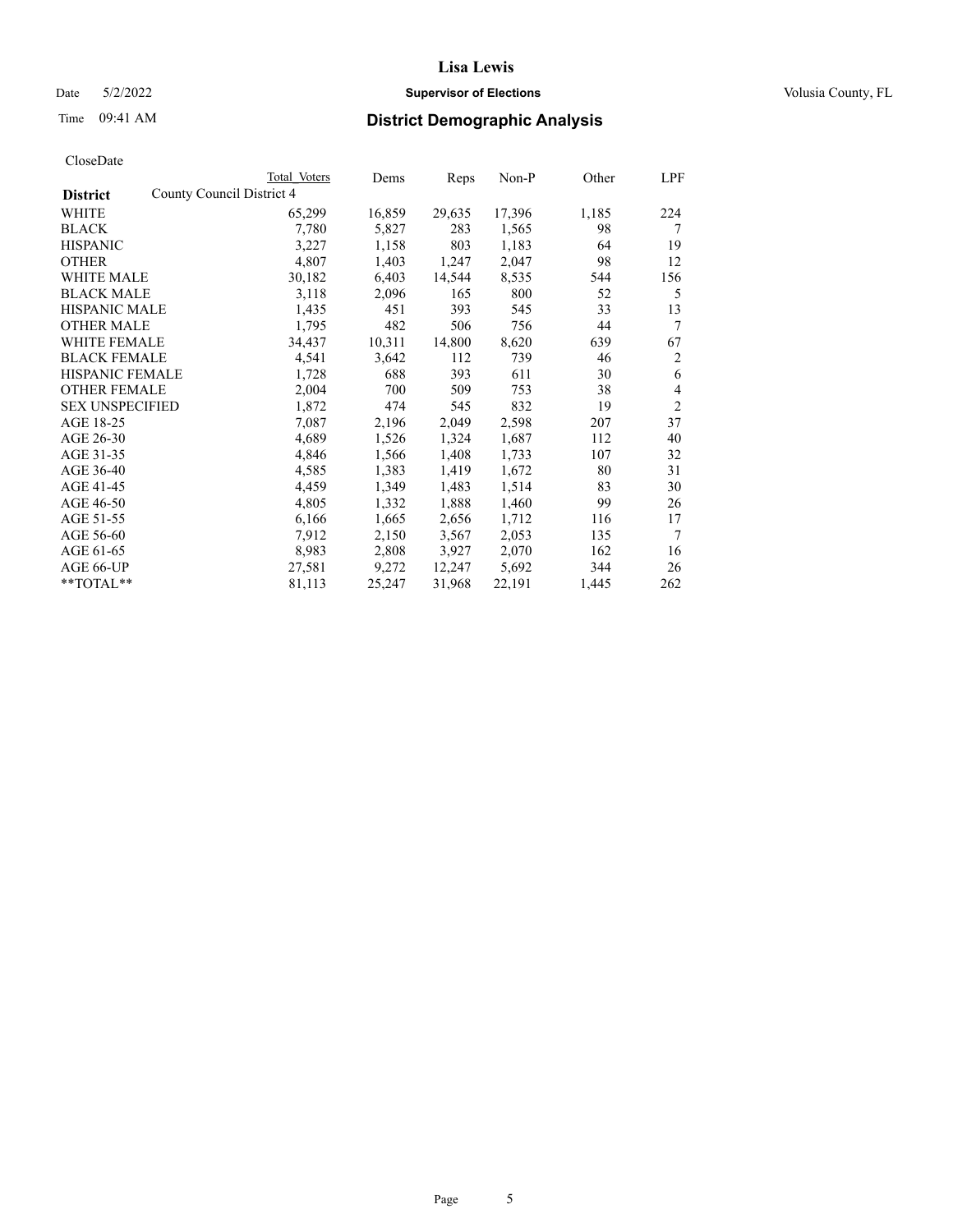## Date 5/2/2022 **Supervisor of Elections Supervisor of Elections** Volusia County, FL

| CloseDate |
|-----------|
|-----------|

|                                              | Total Voters | Dems   | Reps   | Non-P  | Other | LPF |
|----------------------------------------------|--------------|--------|--------|--------|-------|-----|
| County Council District 5<br><b>District</b> |              |        |        |        |       |     |
| <b>WHITE</b>                                 | 42,921       | 10,214 | 19,111 | 12,696 | 724   | 176 |
| <b>BLACK</b>                                 | 7,418        | 5,278  | 345    | 1,699  | 89    | 7   |
| <b>HISPANIC</b>                              | 22,704       | 9,882  | 3,650  | 8,913  | 219   | 40  |
| <b>OTHER</b>                                 | 5,163        | 1,642  | 1,068  | 2,335  | 97    | 21  |
| <b>WHITE MALE</b>                            | 20,107       | 3,963  | 9,466  | 6,247  | 308   | 123 |
| <b>BLACK MALE</b>                            | 3,371        | 2,163  | 208    | 943    | 54    | 3   |
| <b>HISPANIC MALE</b>                         | 10,533       | 4,163  | 1,972  | 4,256  | 114   | 28  |
| <b>OTHER MALE</b>                            | 1,844        | 534    | 440    | 826    | 30    | 14  |
| WHITE FEMALE                                 | 22,211       | 6,117  | 9,386  | 6,241  | 414   | 53  |
| <b>BLACK FEMALE</b>                          | 3,954        | 3,053  | 132    | 731    | 35    | 3   |
| <b>HISPANIC FEMALE</b>                       | 11,872       | 5,583  | 1,638  | 4,535  | 104   | 12  |
| <b>OTHER FEMALE</b>                          | 2,207        | 859    | 430    | 872    | 41    | 5   |
| <b>SEX UNSPECIFIED</b>                       | 2,106        | 580    | 502    | 992    | 29    | 3   |
| AGE 18-25                                    | 7,993        | 2,549  | 1,731  | 3,499  | 182   | 32  |
| AGE 26-30                                    | 6,250        | 1,932  | 1,493  | 2,645  | 134   | 46  |
| AGE 31-35                                    | 7,018        | 2,172  | 1,800  | 2,888  | 121   | 37  |
| AGE 36-40                                    | 6,545        | 2,015  | 1,721  | 2,654  | 111   | 44  |
| AGE 41-45                                    | 6,400        | 2,125  | 1,683  | 2,455  | 114   | 23  |
| AGE 46-50                                    | 6,200        | 2,037  | 1,901  | 2,156  | 88    | 18  |
| AGE 51-55                                    | 6,716        | 2,240  | 2,294  | 2,074  | 92    | 16  |
| AGE 56-60                                    | 7,153        | 2,464  | 2,620  | 1,968  | 92    | 9   |
| AGE 61-65                                    | 7,055        | 2,480  | 2,752  | 1,765  | 52    | 6   |
| AGE 66-UP                                    | 16,876       | 7,002  | 6,179  | 3,539  | 143   | 13  |
| **TOTAL**                                    | 78,206       | 27,016 | 24,174 | 25,643 | 1,129 | 244 |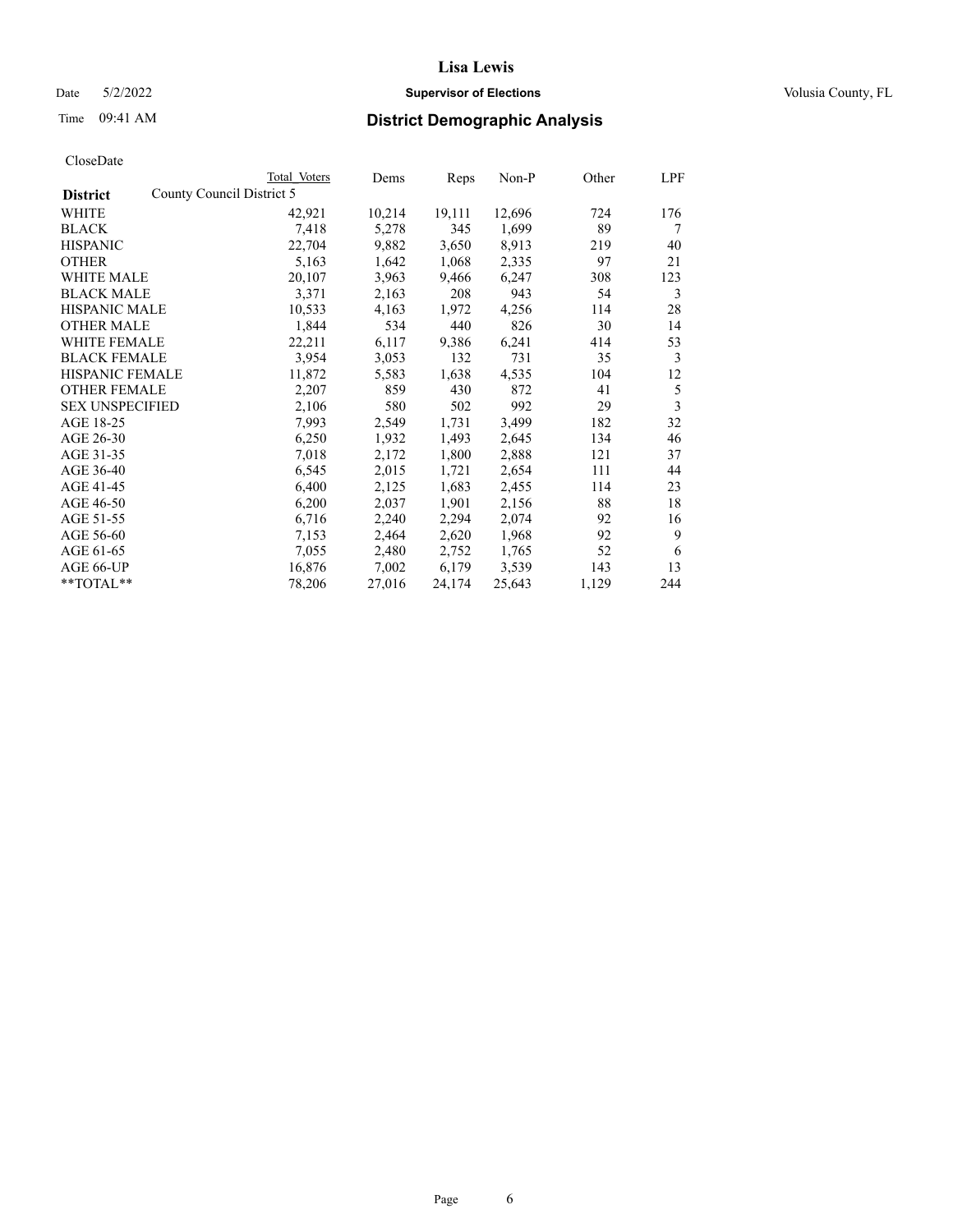## Date 5/2/2022 **Supervisor of Elections Supervisor of Elections** Volusia County, FL

# Time 09:41 AM **District Demographic Analysis**

|                        | Total Voters                 | Dems | Reps | Non-P | Other          | LPF            |
|------------------------|------------------------------|------|------|-------|----------------|----------------|
| <b>District</b>        | Indigo Community Development |      |      |       |                |                |
| WHITE                  | 1,464                        | 325  | 724  | 366   | 40             | 9              |
| <b>BLACK</b>           | 203                          | 131  | 17   | 51    | 4              | $\theta$       |
| <b>HISPANIC</b>        | 108                          | 33   | 35   | 38    | 2              | $\Omega$       |
| <b>OTHER</b>           | 158                          | 39   | 40   | 75    | 3              |                |
| <b>WHITE MALE</b>      | 712                          | 122  | 361  | 198   | 24             | 7              |
| <b>BLACK MALE</b>      | 103                          | 54   | 12   | 33    | 4              | $\theta$       |
| <b>HISPANIC MALE</b>   | 45                           | 12   | 15   | 18    | $\Omega$       | 0              |
| <b>OTHER MALE</b>      | 67                           | 20   | 13   | 33    | $\theta$       |                |
| <b>WHITE FEMALE</b>    | 738                          | 201  | 353  | 166   | 16             | 2              |
| <b>BLACK FEMALE</b>    | 98                           | 76   | 5    | 17    | $\theta$       | $\theta$       |
| HISPANIC FEMALE        | 63                           | 21   | 20   | 20    | 2              | $\Omega$       |
| <b>OTHER FEMALE</b>    | 67                           | 17   | 19   | 29    | $\overline{2}$ | $\theta$       |
| <b>SEX UNSPECIFIED</b> | 39                           | 5    | 17   | 16    | 1              | $\mathbf{0}$   |
| AGE 18-25              | 178                          | 55   | 38   | 80    | 2              | 3              |
| AGE 26-30              | 96                           | 27   | 42   | 25    | 1              |                |
| AGE 31-35              | 142                          | 45   | 52   | 40    | 4              |                |
| AGE 36-40              | 113                          | 32   | 42   | 38    |                | 0              |
| AGE 41-45              | 116                          | 37   | 37   | 34    | 7              |                |
| AGE 46-50              | 139                          | 39   | 53   | 41    | 4              | $\overline{c}$ |
| AGE 51-55              | 157                          | 51   | 61   | 42    | 2              | 1              |
| AGE 56-60              | 197                          | 42   | 90   | 57    | 7              |                |
| AGE 61-65              | 191                          | 50   | 97   | 39    | 5              | $\Omega$       |
| AGE 66-UP              | 604                          | 150  | 304  | 134   | 16             | $\Omega$       |
| **TOTAL**              | 1,933                        | 528  | 816  | 530   | 49             | 10             |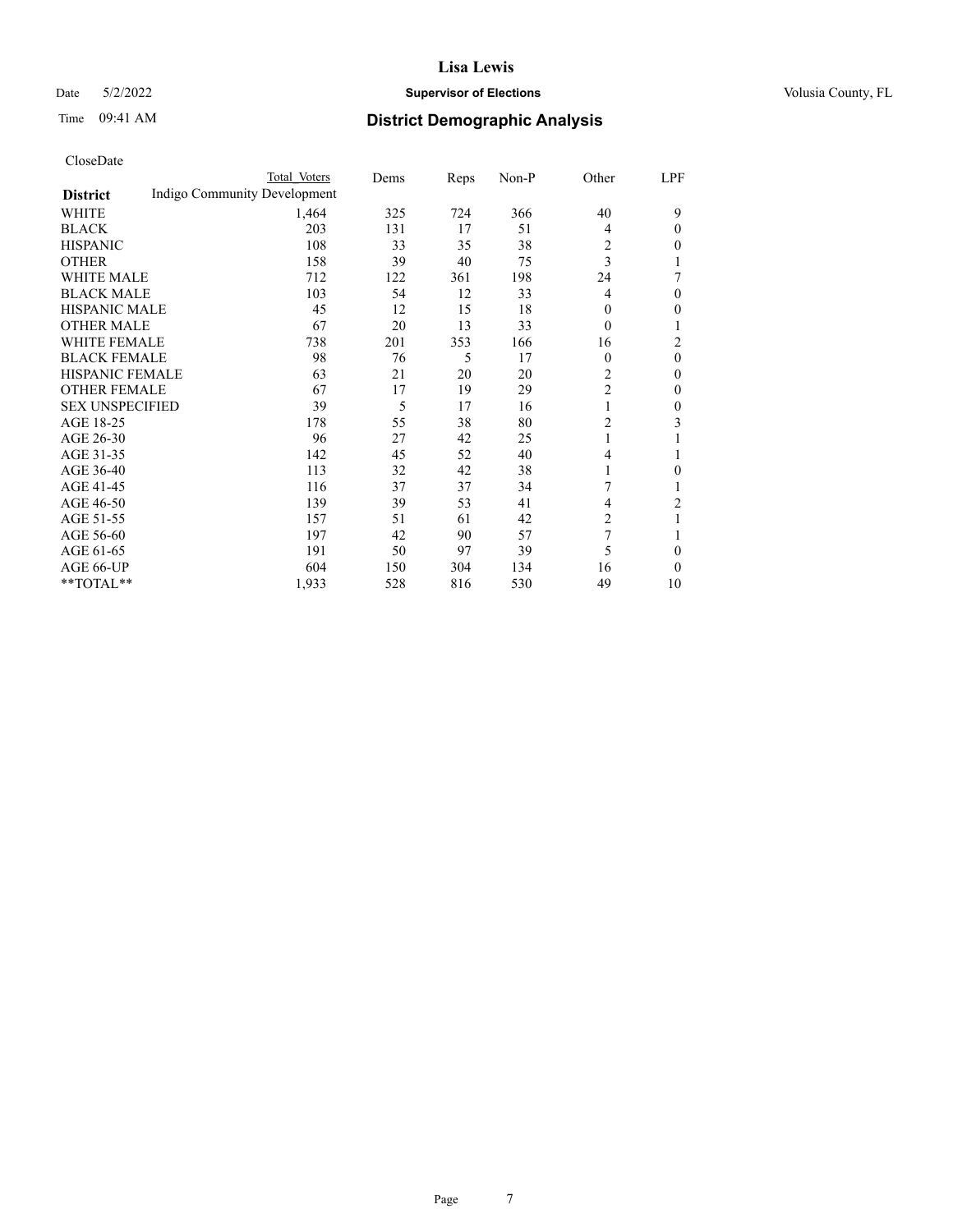## Date 5/2/2022 **Supervisor of Elections Supervisor of Elections** Volusia County, FL

# Time 09:41 AM **District Demographic Analysis**

|                        |                  | Total Voters | Dems           | Reps | Non-P | Other | LPF |
|------------------------|------------------|--------------|----------------|------|-------|-------|-----|
| <b>District</b>        | Orlandia Heights |              |                |      |       |       |     |
| WHITE                  |                  | 710          | 158            | 353  | 192   | 6     |     |
| <b>BLACK</b>           |                  | 12           | 6              | 2    | 4     | 0     | 0   |
| <b>HISPANIC</b>        |                  | 42           | 8              | 14   | 19    | 0     |     |
| <b>OTHER</b>           |                  | 38           | 9              | 10   | 19    | 0     | 0   |
| WHITE MALE             |                  | 366          | 73             | 176  | 110   | 6     |     |
| <b>BLACK MALE</b>      |                  | 6            | 3              | 1    | 2     |       | 0   |
| <b>HISPANIC MALE</b>   |                  | 17           | 2              | 6    | 8     | 0     |     |
| <b>OTHER MALE</b>      |                  | 15           | $\overline{2}$ | 6    | 7     | 0     | 0   |
| WHITE FEMALE           |                  | 332          | 85             | 172  | 75    |       | 0   |
| <b>BLACK FEMALE</b>    |                  | 5            | 3              | 1    |       | 0     | 0   |
| <b>HISPANIC FEMALE</b> |                  | 23           | 6              | 7    | 10    | 0     | 0   |
| <b>OTHER FEMALE</b>    |                  | 15           | 6              | 3    | 6     | 0     | 0   |
| <b>SEX UNSPECIFIED</b> |                  | 23           |                | 7    | 15    | 0     | 0   |
| AGE 18-25              |                  | 71           | 12             | 28   | 30    |       | 0   |
| AGE 26-30              |                  | 37           | 7              | 16   | 13    | 0     |     |
| AGE 31-35              |                  | 61           | 11             | 26   | 24    | 0     | 0   |
| AGE 36-40              |                  | 58           | 8              | 29   | 21    | 0     | 0   |
| AGE 41-45              |                  | 45           | 6              | 19   | 20    | 0     | 0   |
| AGE 46-50              |                  | 63           | 7              | 26   | 29    | 0     |     |
| AGE 51-55              |                  | 69           | 13             | 42   | 12    | 2     | 0   |
| AGE 56-60              |                  | 99           | 21             | 51   | 26    |       | 0   |
| AGE 61-65              |                  | 97           | 22             | 48   | 26    |       | 0   |
| AGE 66-UP              |                  | 202          | 74             | 94   | 33    |       | 0   |
| **TOTAL**              |                  | 802          | 181            | 379  | 234   | 6     | 2   |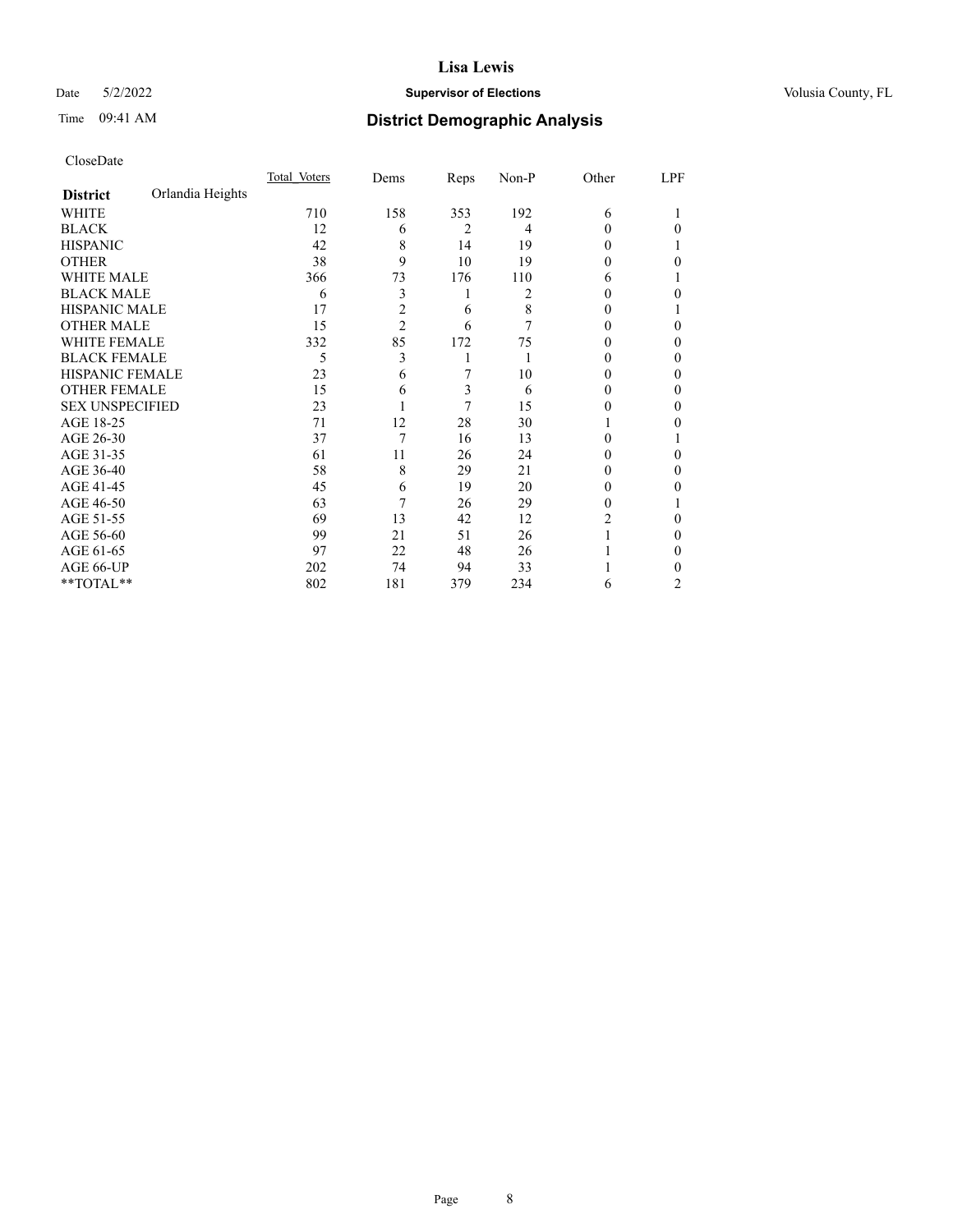## Date 5/2/2022 **Supervisor of Elections Supervisor of Elections** Volusia County, FL

# Time 09:41 AM **District Demographic Analysis**

|                        |             | Total Voters | Dems | Reps           | Non-P | Other | LPF |
|------------------------|-------------|--------------|------|----------------|-------|-------|-----|
| <b>District</b>        | One Daytona |              |      |                |       |       |     |
| WHITE                  |             | 62           | 13   | 25             | 22    | 2     | 0   |
| <b>BLACK</b>           |             | 12           | 9    |                |       |       |     |
| <b>HISPANIC</b>        |             | 14           |      | 4              | 3     | 2     |     |
| <b>OTHER</b>           |             | 8            |      | $\overline{c}$ |       |       |     |
| WHITE MALE             |             | 39           | h    | 19             | 13    |       |     |
| <b>BLACK MALE</b>      |             | 8            | h    |                | 0     |       |     |
| <b>HISPANIC MALE</b>   |             |              |      |                |       |       |     |
| <b>OTHER MALE</b>      |             |              |      |                |       |       | 0   |
| WHITE FEMALE           |             | 23           |      | h              |       |       |     |
| <b>BLACK FEMALE</b>    |             | 4            |      | 0              |       |       |     |
| <b>HISPANIC FEMALE</b> |             |              |      |                |       |       |     |
| <b>OTHER FEMALE</b>    |             |              |      |                |       |       |     |
| <b>SEX UNSPECIFIED</b> |             |              |      |                | 0     |       |     |
| AGE 18-25              |             | 26           |      | 9              | 10    |       |     |
| AGE 26-30              |             | 18           |      | 6              | 5     | 2     | 0   |
| AGE 31-35              |             | 17           | 11   | 2              |       |       |     |
| AGE 36-40              |             |              | 0    | 3              |       |       |     |
| AGE 41-45              |             |              |      | 0              | 0     |       |     |
| AGE 46-50              |             |              |      |                |       |       | 0   |
| AGE 51-55              |             | 11           |      | 3              |       |       |     |
| AGE 56-60              |             |              |      | $\mathfrak{D}$ |       |       |     |
| AGE 61-65              |             |              |      |                |       |       |     |
| AGE 66-UP              |             |              |      |                |       |       |     |
| **TOTAL**              |             | 96           | 28   | 32             | 31    | 5     | 0   |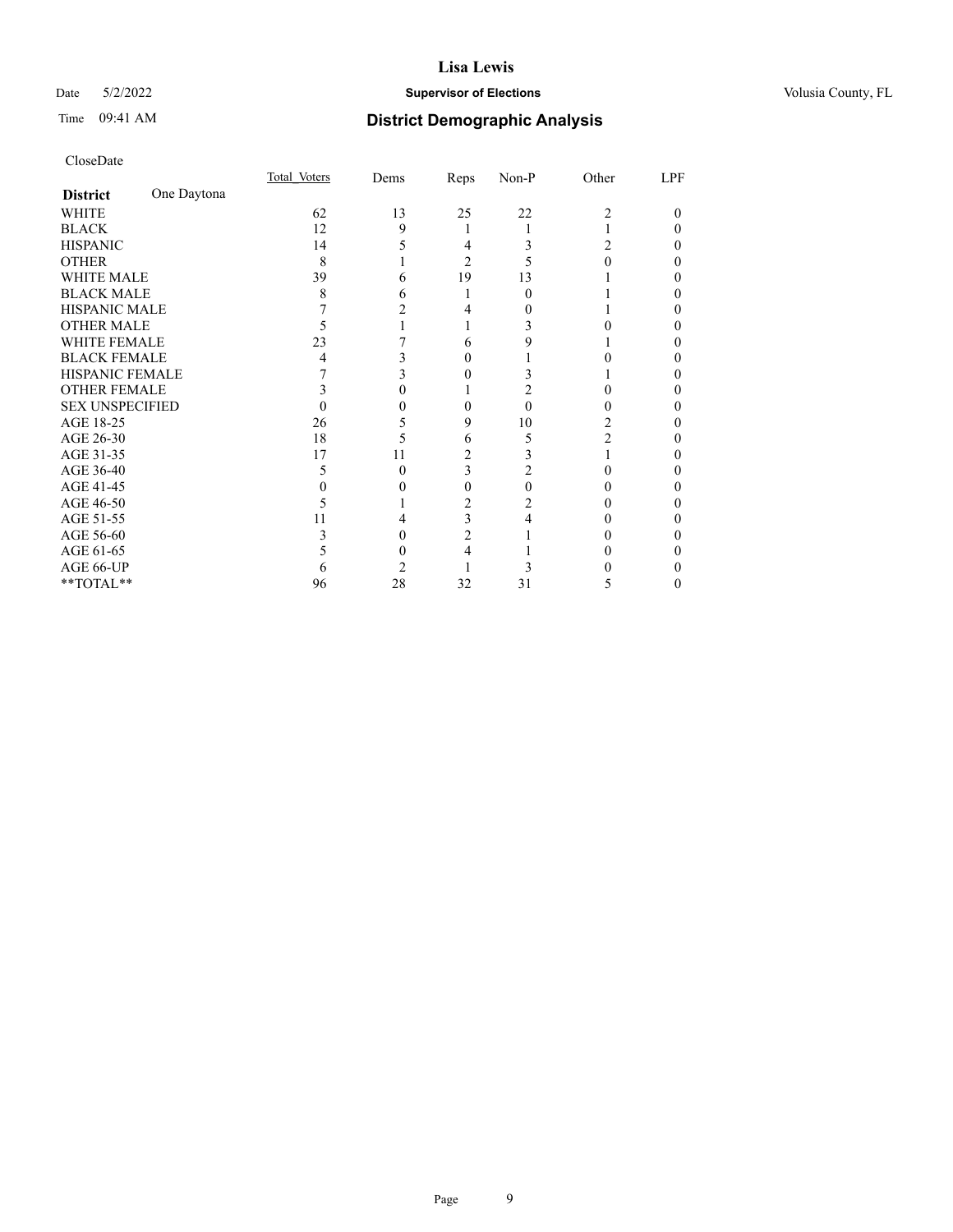## Date 5/2/2022 **Supervisor of Elections Supervisor of Elections** Volusia County, FL

# Time 09:41 AM **District Demographic Analysis**

|                        |                    | Total Voters | Dems | Reps     | Non-P | Other    | LPF |
|------------------------|--------------------|--------------|------|----------|-------|----------|-----|
| <b>District</b>        | Tomoka Town Center |              |      |          |       |          |     |
| WHITE                  |                    | 166          | 34   | 62       | 64    | 5        |     |
| <b>BLACK</b>           |                    | 56           | 37   | 1        | 14    | 4        | 0   |
| <b>HISPANIC</b>        |                    | 34           | 11   | 8        | 15    | 0        | 0   |
| <b>OTHER</b>           |                    | 25           | 8    | 4        | 13    | 0        | 0   |
| WHITE MALE             |                    | 92           | 14   | 39       | 36    |          |     |
| <b>BLACK MALE</b>      |                    | 22           | 15   | $\Omega$ | 6     |          | 0   |
| <b>HISPANIC MALE</b>   |                    | 19           | 8    | 6        | 5     | 0        | 0   |
| <b>OTHER MALE</b>      |                    | 14           | 4    | 3        |       | 0        | 0   |
| WHITE FEMALE           |                    | 73           | 19   | 23       | 28    | 3        | 0   |
| <b>BLACK FEMALE</b>    |                    | 33           | 21   |          | 8     | 3        | 0   |
| <b>HISPANIC FEMALE</b> |                    | 13           | 3    |          | 9     | 0        | 0   |
| <b>OTHER FEMALE</b>    |                    | 8            | 3    |          | 4     | 0        | 0   |
| <b>SEX UNSPECIFIED</b> |                    |              | 3    |          | 3     |          | 0   |
| AGE 18-25              |                    | 85           | 29   | 18       | 37    |          |     |
| AGE 26-30              |                    | 60           | 19   | 16       | 23    |          |     |
| AGE 31-35              |                    | 34           | 11   | 4        | 16    | 3        | 0   |
| AGE 36-40              |                    | 14           | 5    | 4        | 5     | 0        | 0   |
| AGE 41-45              |                    | 24           | 8    | 4        | 10    | 2        | 0   |
| AGE 46-50              |                    | 13           | 3    | 5        | 5     | $\Omega$ | 0   |
| AGE 51-55              |                    | 12           | 3    | 8        |       |          | 0   |
| AGE 56-60              |                    | 17           |      |          | 5     |          | 0   |
| AGE 61-65              |                    | 8            | 3    | 3        | 2     |          | 0   |
| AGE 66-UP              |                    | 14           | 5    | 6        | 2     |          |     |
| **TOTAL**              |                    | 281          | 90   | 75       | 106   | 9        |     |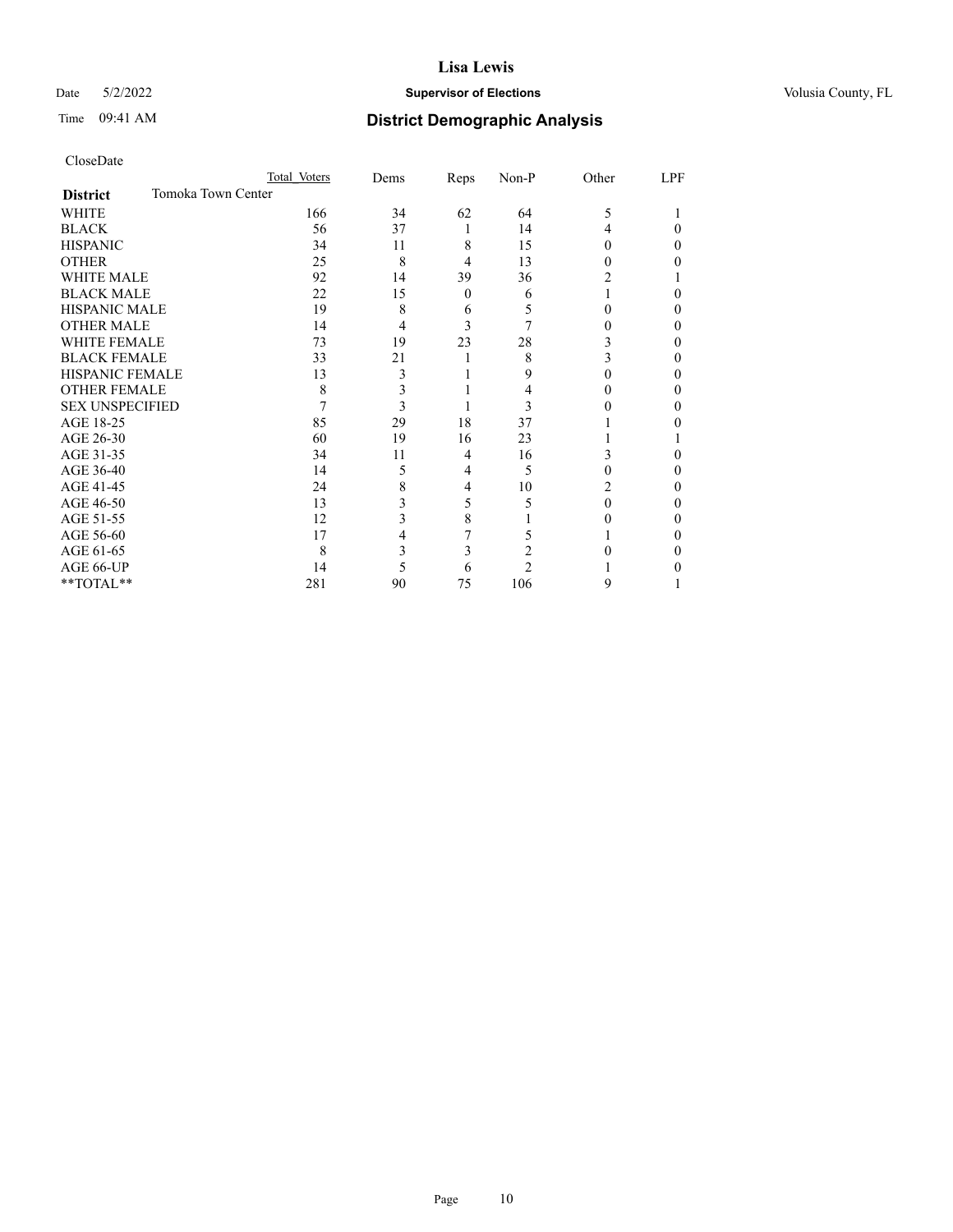## Date 5/2/2022 **Supervisor of Elections Supervisor of Elections** Volusia County, FL

# Time 09:41 AM **District Demographic Analysis**

|                        |           | Total Voters | Dems | Reps           | Non-P | Other | LPF |
|------------------------|-----------|--------------|------|----------------|-------|-------|-----|
| <b>District</b>        | Rivington |              |      |                |       |       |     |
| WHITE                  |           | 70           | 12   | 37             | 20    |       | 0   |
| <b>BLACK</b>           |           | 14           | 6    | 0              | 6     | 2     |     |
| <b>HISPANIC</b>        |           | 27           | 5    | 6              | 15    |       |     |
| <b>OTHER</b>           |           | 7            | 2    |                | 4     |       |     |
| WHITE MALE             |           | 30           | 5    | 17             | 8     |       | 0   |
| <b>BLACK MALE</b>      |           | 9            | 5    | $\theta$       |       |       |     |
| <b>HISPANIC MALE</b>   |           | 15           | 3    | 4              | 8     | 0     |     |
| <b>OTHER MALE</b>      |           | 3            | 0    | 0              | 3     |       |     |
| WHITE FEMALE           |           | 40           |      | 20             | 12    |       |     |
| <b>BLACK FEMALE</b>    |           | 5            |      | $\theta$       | 4     |       |     |
| <b>HISPANIC FEMALE</b> |           | 12           |      | 2              |       |       |     |
| <b>OTHER FEMALE</b>    |           | 4            | 2    |                |       | 0     | 0   |
| <b>SEX UNSPECIFIED</b> |           |              | 0    |                |       |       |     |
| AGE 18-25              |           | 8            |      |                |       |       |     |
| AGE 26-30              |           | 12           |      | 6              | 3     |       |     |
| AGE 31-35              |           | 30           |      | 13             | 9     |       |     |
| AGE 36-40              |           | 19           | 6    | 4              | 9     |       |     |
| AGE 41-45              |           | 10           |      | 2              | 6     |       |     |
| AGE 46-50              |           | 9            |      | $\overline{c}$ | 6     |       | 0   |
| AGE 51-55              |           | 17           |      | 8              |       |       |     |
| AGE 56-60              |           | 8            |      | 4              |       |       |     |
| AGE 61-65              |           |              |      |                |       |       |     |
| AGE 66-UP              |           |              |      |                |       |       |     |
| **TOTAL**              |           | 118          | 25   | 44             | 45    | 4     | 0   |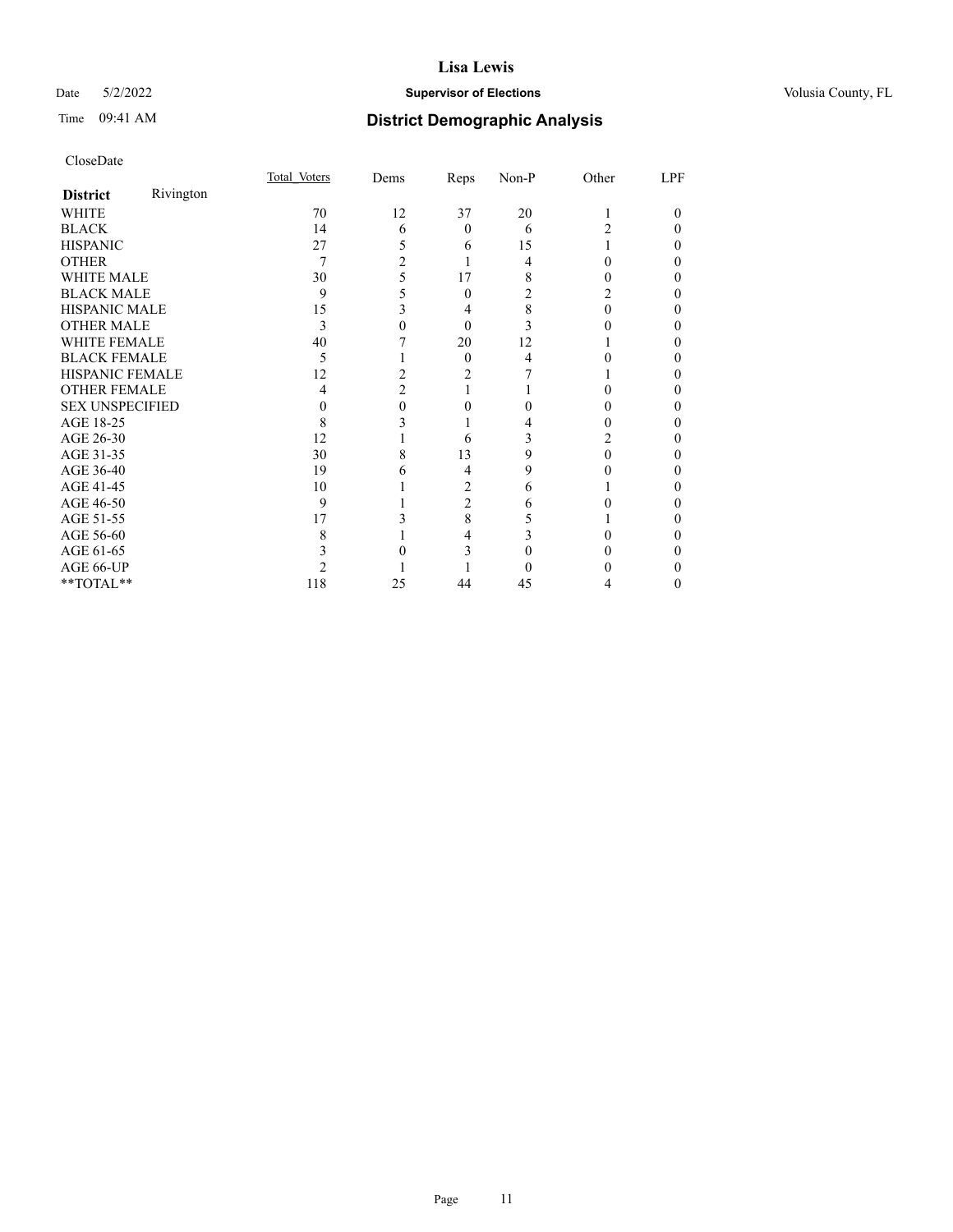## Date 5/2/2022 **Supervisor of Elections Supervisor of Elections** Volusia County, FL

|                        |         | Total Voters | Dems           | Reps           | Non-P | Other | LPF      |
|------------------------|---------|--------------|----------------|----------------|-------|-------|----------|
| <b>District</b>        | Pioneer |              |                |                |       |       |          |
| WHITE                  |         | 274          | 52             | 140            | 73    |       |          |
| <b>BLACK</b>           |         | 12           | 6              |                | 5     | 0     | $\Omega$ |
| <b>HISPANIC</b>        |         | 22           | 3              | 8              | 11    | 0     | 0        |
| <b>OTHER</b>           |         | 25           | 10             | 6              | 8     |       | 0        |
| <b>WHITE MALE</b>      |         | 129          | 21             | 67             | 36    |       | 2        |
| <b>BLACK MALE</b>      |         | 4            | 2              |                |       | 0     | 0        |
| <b>HISPANIC MALE</b>   |         | 9            | $\overline{2}$ | 2              | 5     |       | 0        |
| <b>OTHER MALE</b>      |         | 9            | 4              | 3              | 2     | 0     | 0        |
| <b>WHITE FEMALE</b>    |         | 141          | 30             | 70             | 37    | 4     | 0        |
| <b>BLACK FEMALE</b>    |         | 8            | 4              | $\theta$       | 4     | 0     | 0        |
| <b>HISPANIC FEMALE</b> |         | 13           |                | 6              | 6     |       | 0        |
| <b>OTHER FEMALE</b>    |         | 12           | 3              | $\overline{2}$ | 6     |       | 0        |
| <b>SEX UNSPECIFIED</b> |         | 8            |                | 4              | 0     |       | 0        |
| AGE 18-25              |         | 11           |                | 5              | 5     |       |          |
| AGE 26-30              |         | 11           |                | 5              | 4     | 0     |          |
| AGE 31-35              |         | 41           | 11             | 21             | 5     |       |          |
| AGE 36-40              |         | 45           | 11             | 14             | 19    |       | 0        |
| AGE 41-45              |         | 34           | 7              | 20             | 7     |       | 0        |
| AGE 46-50              |         | 31           | 4              | 14             | 13    | 0     | 0        |
| AGE 51-55              |         | 28           | 5              | 15             | 8     |       | 0        |
| AGE 56-60              |         | 21           | 4              | 8              | 6     |       | 0        |
| AGE 61-65              |         | 25           | 5              | 10             | 10    |       | 0        |
| AGE 66-UP              |         | 86           | 22             | 43             | 20    |       |          |
| **TOTAL**              |         | 333          | 71             | 155            | 97    | 8     | 2        |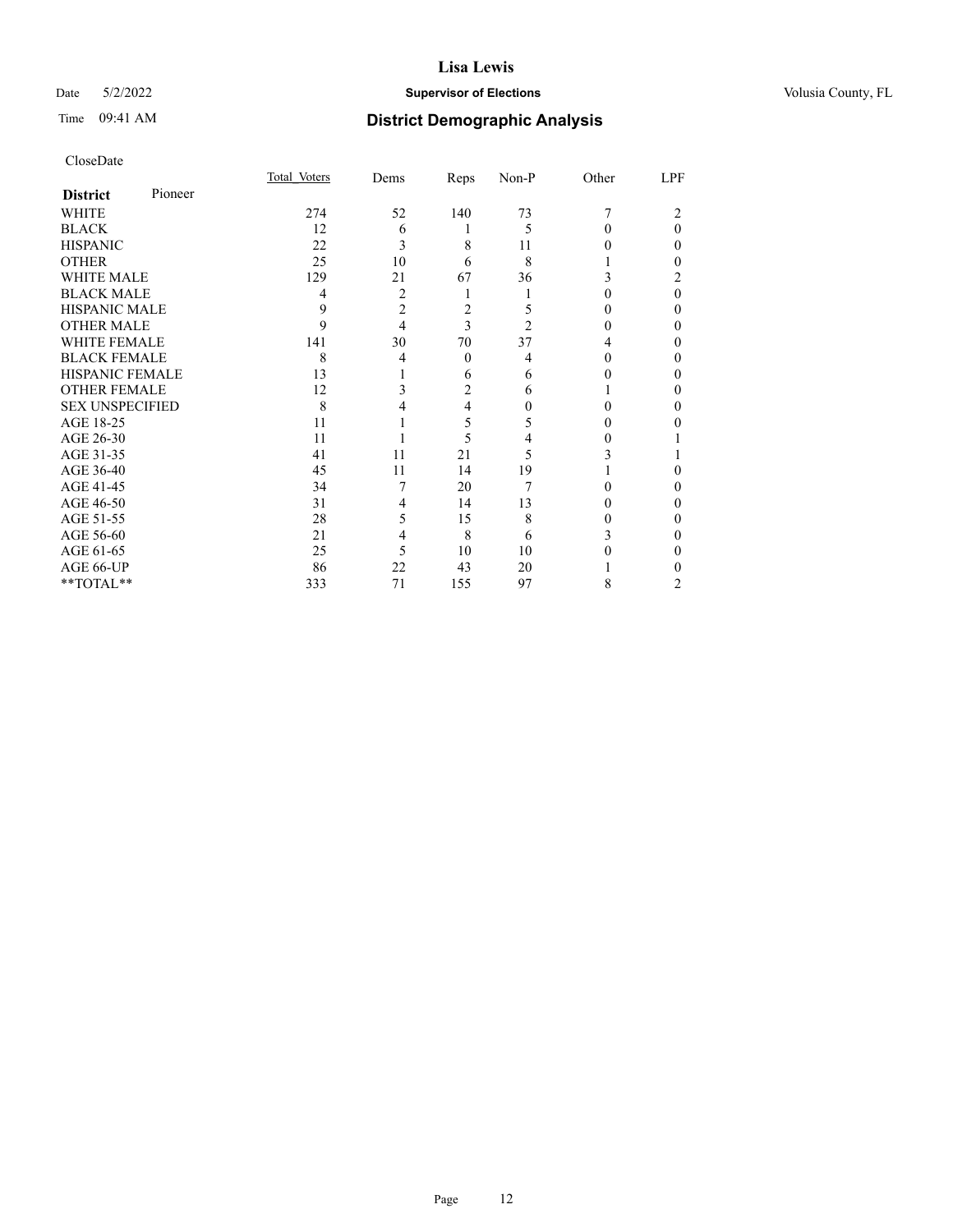## Date 5/2/2022 **Supervisor of Elections Supervisor of Elections** Volusia County, FL

# Time 09:41 AM **District Demographic Analysis**

|                        |                | Total Voters | Dems | Reps     | Non-P | Other | LPF |
|------------------------|----------------|--------------|------|----------|-------|-------|-----|
| <b>District</b>        | CBL/BM PO West |              |      |          |       |       |     |
| WHITE                  |                | $\Omega$     | 0    | $\theta$ | 0     | 0     |     |
| <b>BLACK</b>           |                |              |      | $_{0}$   |       |       |     |
| <b>HISPANIC</b>        |                |              |      | $_{0}$   |       |       |     |
| <b>OTHER</b>           |                |              |      |          |       |       |     |
| <b>WHITE MALE</b>      |                |              |      |          |       |       |     |
| <b>BLACK MALE</b>      |                |              |      |          |       |       |     |
| <b>HISPANIC MALE</b>   |                |              |      |          |       |       |     |
| <b>OTHER MALE</b>      |                |              |      |          |       |       |     |
| <b>WHITE FEMALE</b>    |                |              |      |          |       |       |     |
| <b>BLACK FEMALE</b>    |                |              |      | 0        |       |       |     |
| <b>HISPANIC FEMALE</b> |                |              |      |          |       |       |     |
| <b>OTHER FEMALE</b>    |                |              |      |          |       |       |     |
| <b>SEX UNSPECIFIED</b> |                |              |      |          |       |       |     |
| AGE 18-25              |                |              |      |          |       |       |     |
| AGE 26-30              |                |              |      |          |       |       |     |
| AGE 31-35              |                |              |      |          |       |       |     |
| AGE 36-40              |                |              |      |          |       |       |     |
| AGE 41-45              |                |              |      |          |       |       |     |
| AGE 46-50              |                |              |      |          |       |       |     |
| AGE 51-55              |                |              |      |          |       |       |     |
| AGE 56-60              |                |              |      |          |       |       |     |
| AGE 61-65              |                |              |      |          |       |       |     |
| AGE 66-UP              |                |              |      |          |       |       |     |
| **TOTAL**              |                |              |      |          |       |       |     |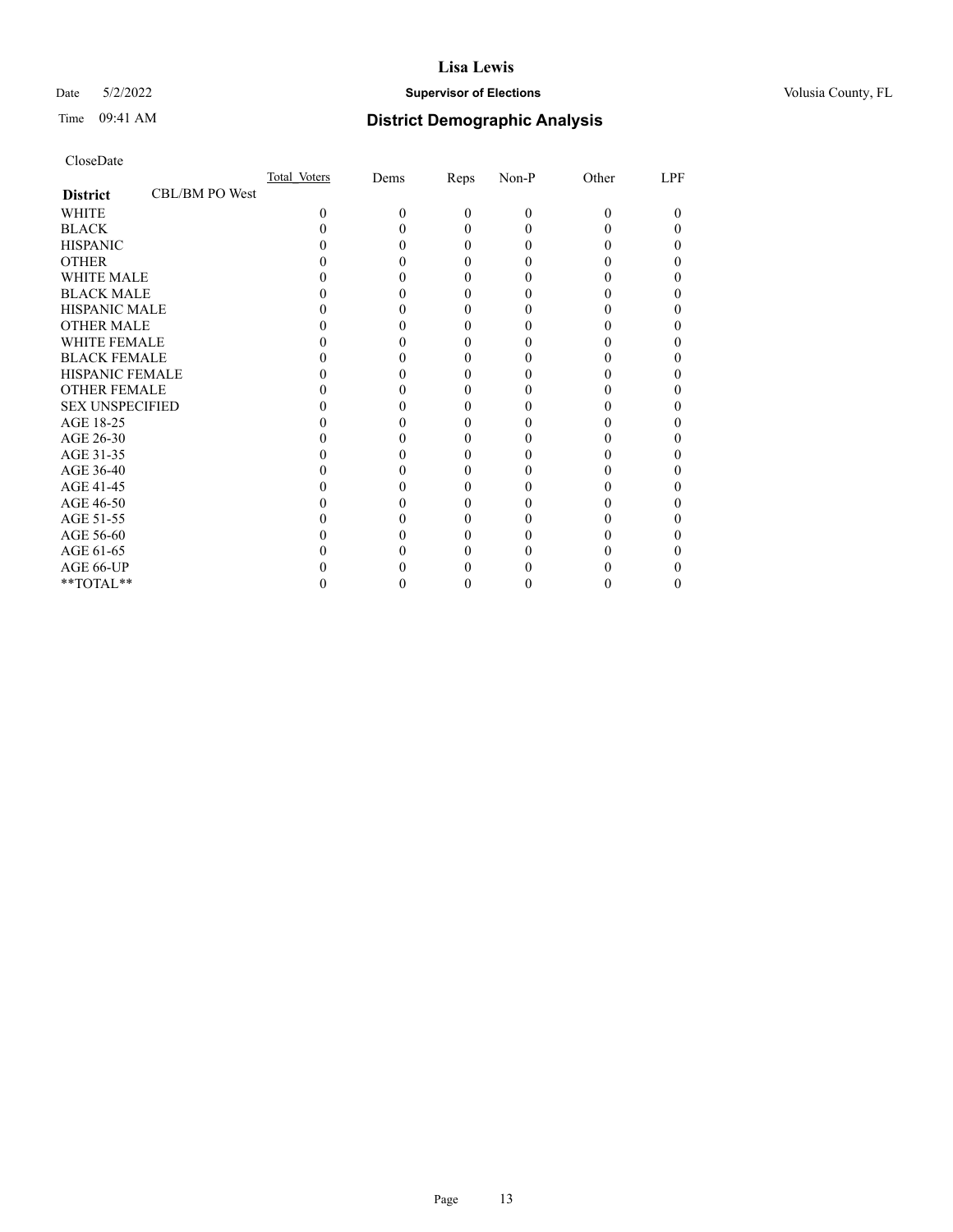## Date 5/2/2022 **Supervisor of Elections Supervisor of Elections** Volusia County, FL

|                                             | Total Voters | Dems | Reps | Non-P    | Other | LPF |
|---------------------------------------------|--------------|------|------|----------|-------|-----|
| Deering Park Stewardship<br><b>District</b> |              |      |      |          |       |     |
| WHITE                                       | 0            | 0    | 0    | $\theta$ | 0     |     |
| <b>BLACK</b>                                |              |      | 0    |          |       |     |
| <b>HISPANIC</b>                             |              |      | 0    |          |       |     |
| <b>OTHER</b>                                |              |      |      |          |       |     |
| WHITE MALE                                  |              |      |      |          |       |     |
| <b>BLACK MALE</b>                           |              |      |      |          |       |     |
| <b>HISPANIC MALE</b>                        |              |      |      |          |       |     |
| <b>OTHER MALE</b>                           |              |      |      |          |       |     |
| <b>WHITE FEMALE</b>                         |              |      |      |          |       |     |
| <b>BLACK FEMALE</b>                         |              |      | 0    |          |       |     |
| HISPANIC FEMALE                             |              |      |      |          |       |     |
| <b>OTHER FEMALE</b>                         |              |      | 0    |          |       |     |
| <b>SEX UNSPECIFIED</b>                      |              |      |      |          |       |     |
| AGE 18-25                                   |              |      |      |          |       |     |
| AGE 26-30                                   |              |      |      |          |       |     |
| AGE 31-35                                   |              |      |      |          |       |     |
| AGE 36-40                                   |              |      | 0    |          |       |     |
| AGE 41-45                                   |              |      |      |          |       |     |
| AGE 46-50                                   |              |      | 0    |          |       |     |
| AGE 51-55                                   |              |      |      |          |       |     |
| AGE 56-60                                   |              |      |      |          |       |     |
| AGE 61-65                                   |              |      |      |          |       |     |
| AGE 66-UP                                   |              |      |      |          |       |     |
| **TOTAL**                                   |              |      | 0    |          |       |     |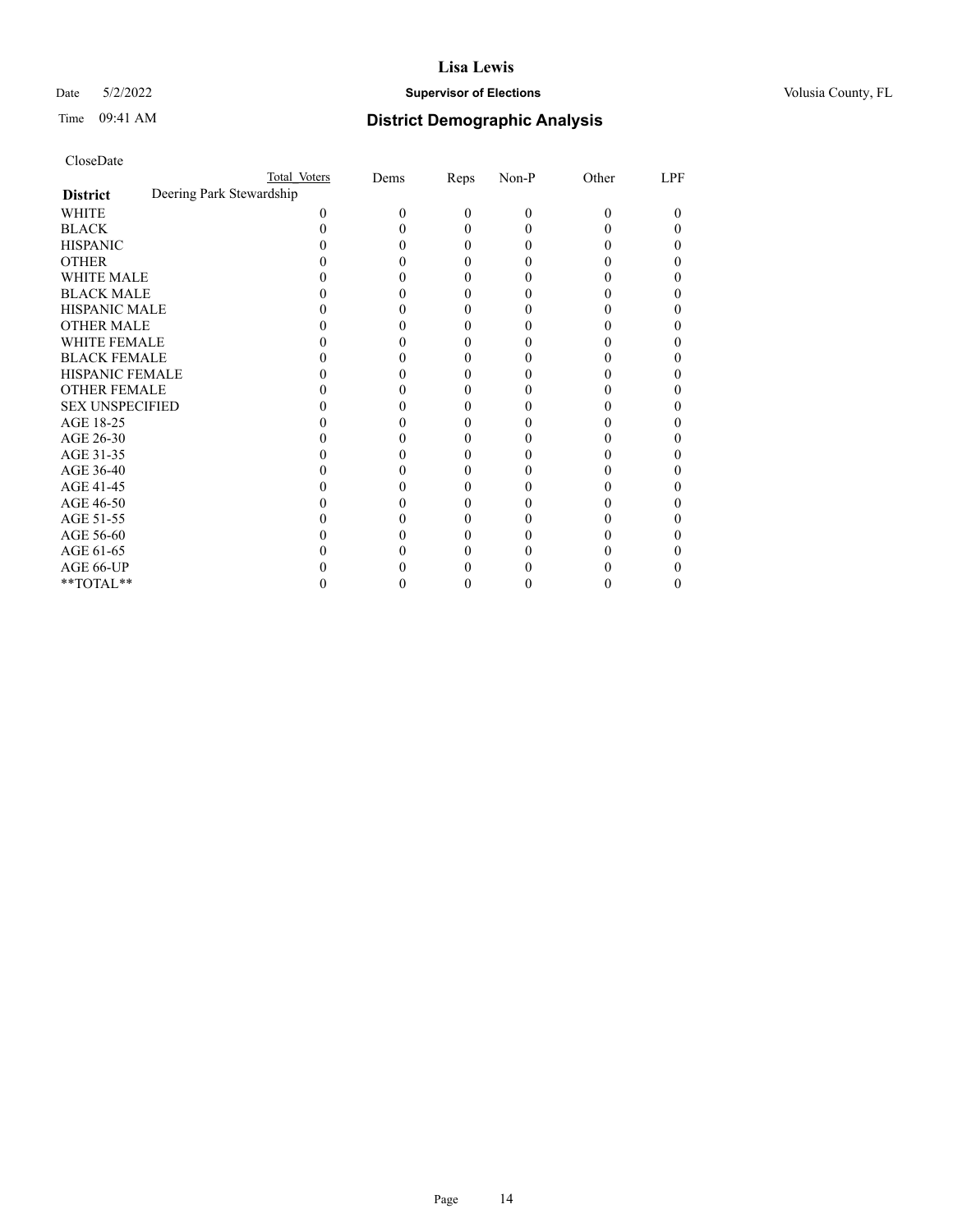## Date 5/2/2022 **Supervisor of Elections Supervisor of Elections** Volusia County, FL

# Time 09:41 AM **District Demographic Analysis**

|                        |               | Total Voters | Dems | Reps     | Non-P    | Other | LPF |
|------------------------|---------------|--------------|------|----------|----------|-------|-----|
| <b>District</b>        | Lakewood Park |              |      |          |          |       |     |
| WHITE                  |               | 0            | 0    | $\theta$ | $\Omega$ | 0     | 0   |
| <b>BLACK</b>           |               |              |      | 0        |          |       |     |
| <b>HISPANIC</b>        |               |              |      | $\theta$ |          |       |     |
| <b>OTHER</b>           |               |              |      |          |          |       |     |
| WHITE MALE             |               |              |      |          |          |       |     |
| <b>BLACK MALE</b>      |               |              |      |          |          |       |     |
| <b>HISPANIC MALE</b>   |               |              |      |          |          |       |     |
| <b>OTHER MALE</b>      |               |              |      |          |          |       |     |
| <b>WHITE FEMALE</b>    |               |              |      |          |          |       |     |
| <b>BLACK FEMALE</b>    |               |              |      |          |          |       |     |
| <b>HISPANIC FEMALE</b> |               |              |      |          |          |       |     |
| <b>OTHER FEMALE</b>    |               |              |      |          |          |       |     |
| <b>SEX UNSPECIFIED</b> |               |              |      |          |          |       |     |
| AGE 18-25              |               |              |      |          |          |       |     |
| AGE 26-30              |               |              |      |          |          |       |     |
| AGE 31-35              |               |              |      |          |          |       |     |
| AGE 36-40              |               |              |      | 0        |          |       |     |
| AGE 41-45              |               |              |      |          |          |       |     |
| AGE 46-50              |               |              |      |          |          |       |     |
| AGE 51-55              |               |              |      |          |          |       |     |
| AGE 56-60              |               |              |      |          |          |       |     |
| AGE 61-65              |               |              |      |          |          |       |     |
| AGE 66-UP              |               |              |      |          |          |       |     |
| **TOTAL**              |               |              |      | 0        | 0        |       |     |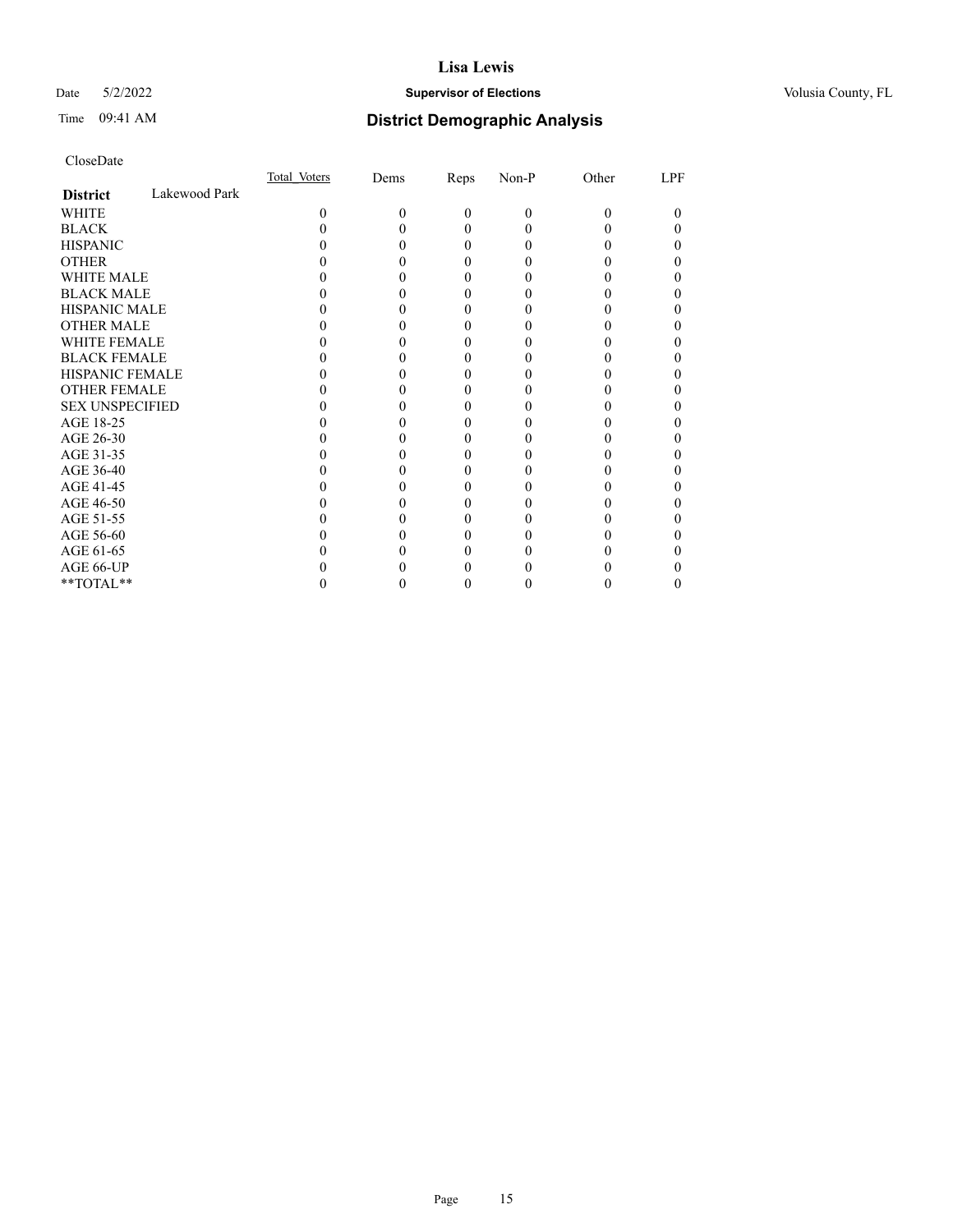## Date 5/2/2022 **Supervisor of Elections Supervisor of Elections** Volusia County, FL

|                                         | Total Voters | Dems | Reps     | Non-P    | Other | LPF |
|-----------------------------------------|--------------|------|----------|----------|-------|-----|
| SWI - PO Town Center<br><b>District</b> |              |      |          |          |       |     |
| WHITE                                   | 0            | 0    | $\theta$ | $\theta$ | 0     | 0   |
| <b>BLACK</b>                            |              |      | 0        | $\theta$ |       |     |
| <b>HISPANIC</b>                         |              |      | 0        | $\theta$ |       |     |
| <b>OTHER</b>                            |              |      |          |          |       |     |
| <b>WHITE MALE</b>                       |              |      |          |          |       |     |
| <b>BLACK MALE</b>                       |              |      |          |          |       |     |
| <b>HISPANIC MALE</b>                    |              |      |          |          |       |     |
| <b>OTHER MALE</b>                       |              |      |          |          |       |     |
| <b>WHITE FEMALE</b>                     |              |      |          |          |       |     |
| <b>BLACK FEMALE</b>                     |              |      |          |          |       |     |
| <b>HISPANIC FEMALE</b>                  |              |      |          |          |       |     |
| <b>OTHER FEMALE</b>                     |              |      |          |          |       |     |
| <b>SEX UNSPECIFIED</b>                  |              |      |          |          |       |     |
| AGE 18-25                               |              |      |          |          |       |     |
| AGE 26-30                               |              |      |          |          |       |     |
| AGE 31-35                               |              |      |          |          |       |     |
| AGE 36-40                               |              |      |          |          |       |     |
| AGE 41-45                               |              |      |          |          |       |     |
| AGE 46-50                               |              |      |          |          |       |     |
| AGE 51-55                               |              |      |          |          |       |     |
| AGE 56-60                               |              |      |          |          |       |     |
| AGE 61-65                               |              |      |          |          |       |     |
| AGE 66-UP                               |              |      |          |          |       |     |
| **TOTAL**                               |              |      |          |          |       |     |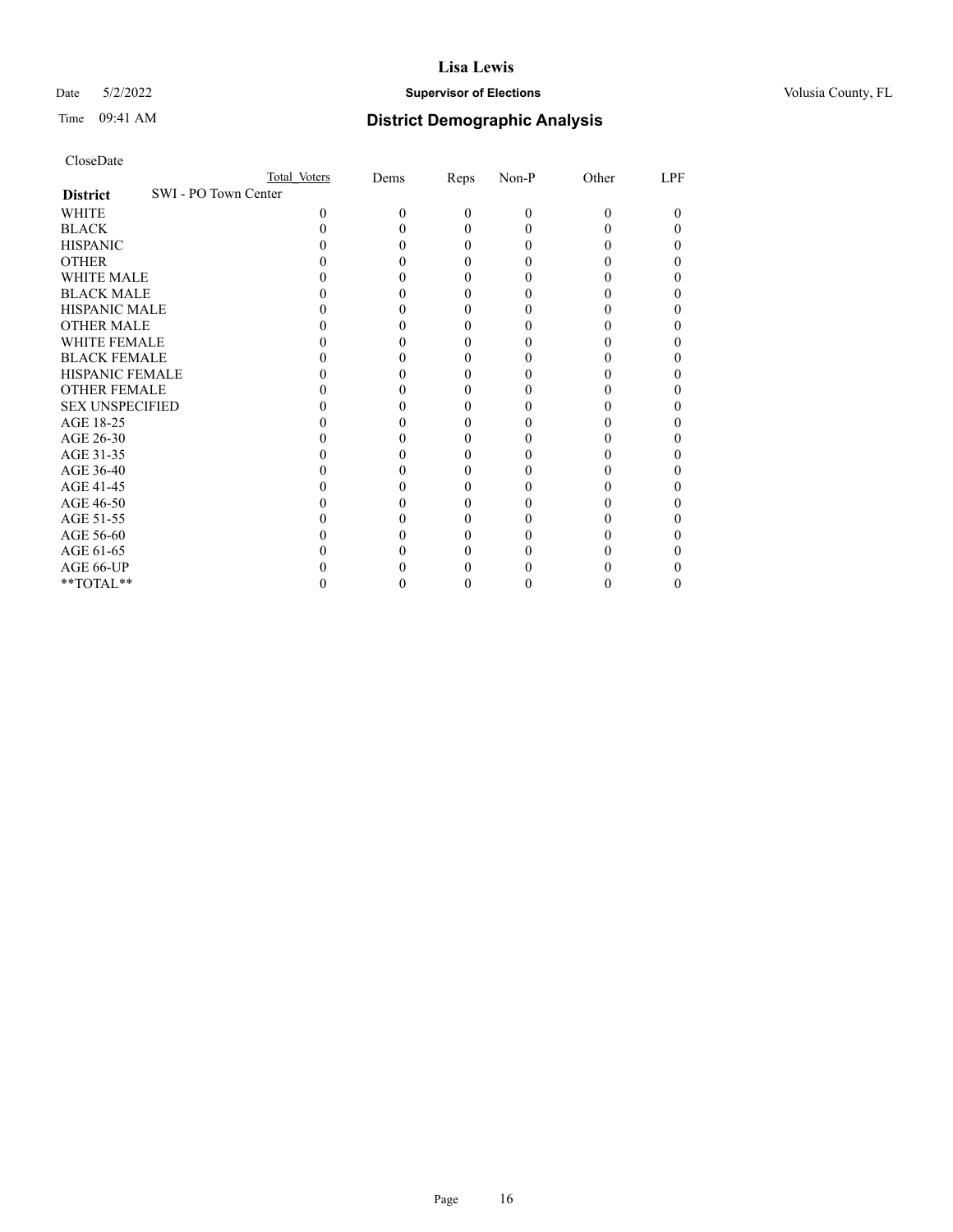## Date 5/2/2022 **Supervisor of Elections Supervisor of Elections** Volusia County, FL

# Time 09:41 AM **District Demographic Analysis**

|                        |                      | Total Voters | Dems | <b>Reps</b> | Non-P | Other | LPF |
|------------------------|----------------------|--------------|------|-------------|-------|-------|-----|
| <b>District</b>        | <b>Walkers Green</b> |              |      |             |       |       |     |
| WHITE                  |                      | 0            | 0    | 0           | 0     | 0     | 0   |
| <b>BLACK</b>           |                      |              |      | 0           |       |       |     |
| <b>HISPANIC</b>        |                      |              |      | 0           |       |       |     |
| <b>OTHER</b>           |                      |              |      |             |       |       |     |
| <b>WHITE MALE</b>      |                      |              |      |             |       |       |     |
| <b>BLACK MALE</b>      |                      |              |      |             |       |       |     |
| <b>HISPANIC MALE</b>   |                      |              |      |             |       |       |     |
| <b>OTHER MALE</b>      |                      |              |      |             |       |       |     |
| <b>WHITE FEMALE</b>    |                      |              |      |             |       |       |     |
| <b>BLACK FEMALE</b>    |                      |              |      | 0           |       |       |     |
| <b>HISPANIC FEMALE</b> |                      |              |      |             |       |       |     |
| <b>OTHER FEMALE</b>    |                      |              |      |             |       |       |     |
| <b>SEX UNSPECIFIED</b> |                      |              |      |             |       |       |     |
| AGE 18-25              |                      |              |      |             |       |       |     |
| AGE 26-30              |                      |              |      |             |       |       |     |
| AGE 31-35              |                      |              |      |             |       |       |     |
| AGE 36-40              |                      |              |      | 0           |       |       |     |
| AGE 41-45              |                      |              |      |             |       |       |     |
| AGE 46-50              |                      |              |      |             |       |       |     |
| AGE 51-55              |                      |              |      |             |       |       |     |
| AGE 56-60              |                      |              |      |             |       |       |     |
| AGE 61-65              |                      |              |      |             |       |       |     |
| AGE 66-UP              |                      |              |      |             |       |       |     |
| **TOTAL**              |                      |              |      | 0           |       |       |     |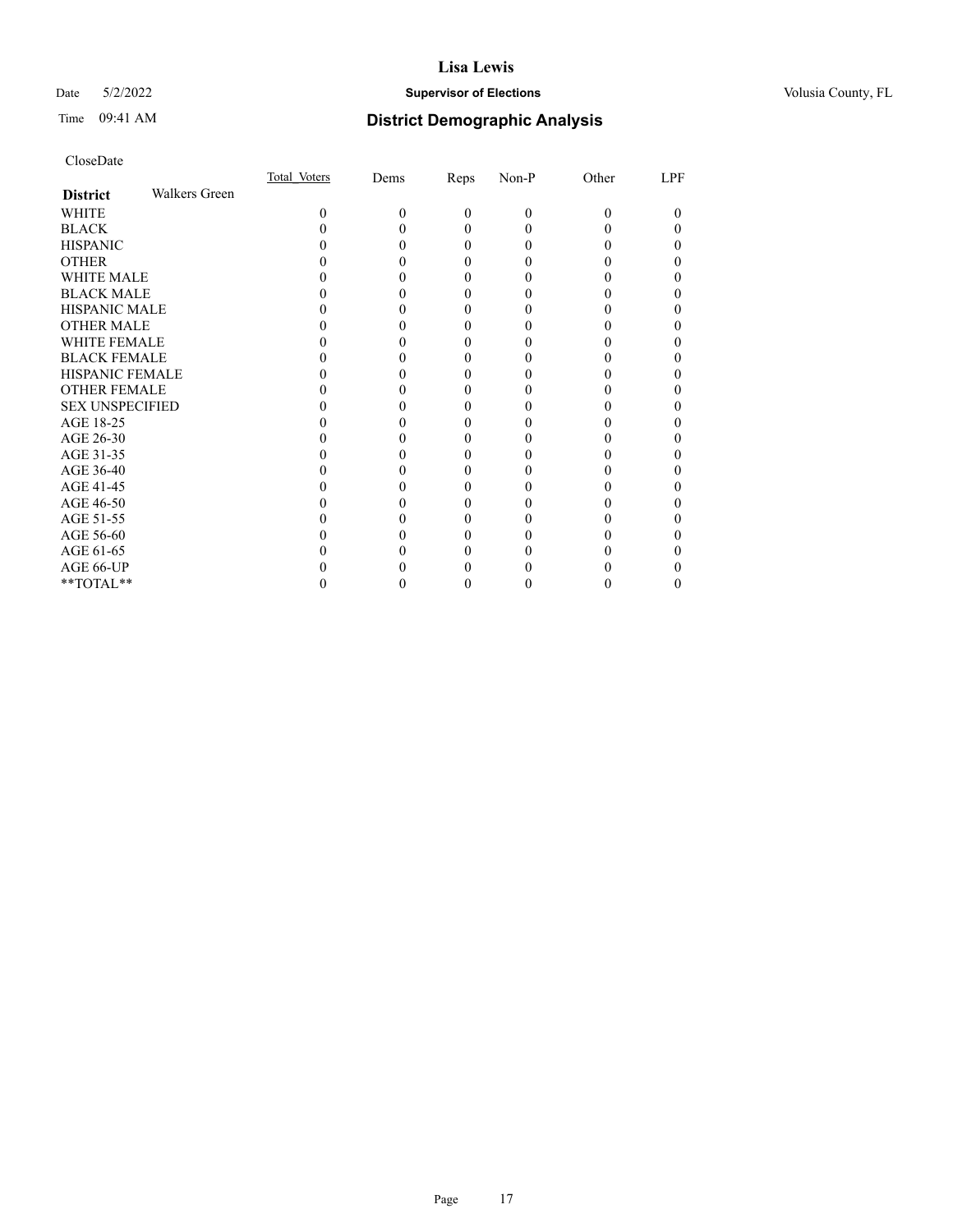## Date 5/2/2022 **Supervisor of Elections Supervisor of Elections** Volusia County, FL

# Time 09:41 AM **District Demographic Analysis**

|                        |              | Total Voters | Dems | Reps | Non-P | Other | LPF |
|------------------------|--------------|--------------|------|------|-------|-------|-----|
| <b>District</b>        | Tomoka North |              |      |      |       |       |     |
| <b>WHITE</b>           |              |              |      |      |       | 0     |     |
| <b>BLACK</b>           |              |              |      | 0    |       |       |     |
| <b>HISPANIC</b>        |              |              |      |      |       |       |     |
| <b>OTHER</b>           |              |              |      |      |       |       |     |
| WHITE MALE             |              |              |      |      |       |       |     |
| <b>BLACK MALE</b>      |              |              |      |      |       |       |     |
| <b>HISPANIC MALE</b>   |              |              |      |      |       |       |     |
| <b>OTHER MALE</b>      |              |              |      |      |       |       |     |
| <b>WHITE FEMALE</b>    |              |              |      |      |       |       |     |
| <b>BLACK FEMALE</b>    |              |              |      |      |       |       |     |
| <b>HISPANIC FEMALE</b> |              |              |      |      |       |       |     |
| <b>OTHER FEMALE</b>    |              |              |      |      |       |       |     |
| <b>SEX UNSPECIFIED</b> |              |              |      |      |       |       |     |
| AGE 18-25              |              |              |      |      |       |       |     |
| AGE 26-30              |              |              |      |      |       |       |     |
| AGE 31-35              |              |              |      |      |       |       |     |
| AGE 36-40              |              |              |      |      |       |       |     |
| AGE 41-45              |              |              |      |      |       |       |     |
| AGE 46-50              |              |              |      |      |       |       |     |
| AGE 51-55              |              |              |      |      |       |       |     |
| AGE 56-60              |              |              |      |      |       |       |     |
| AGE 61-65              |              |              |      |      |       |       |     |
| AGE 66-UP              |              |              |      |      |       |       |     |
| **TOTAL**              |              |              |      |      |       |       |     |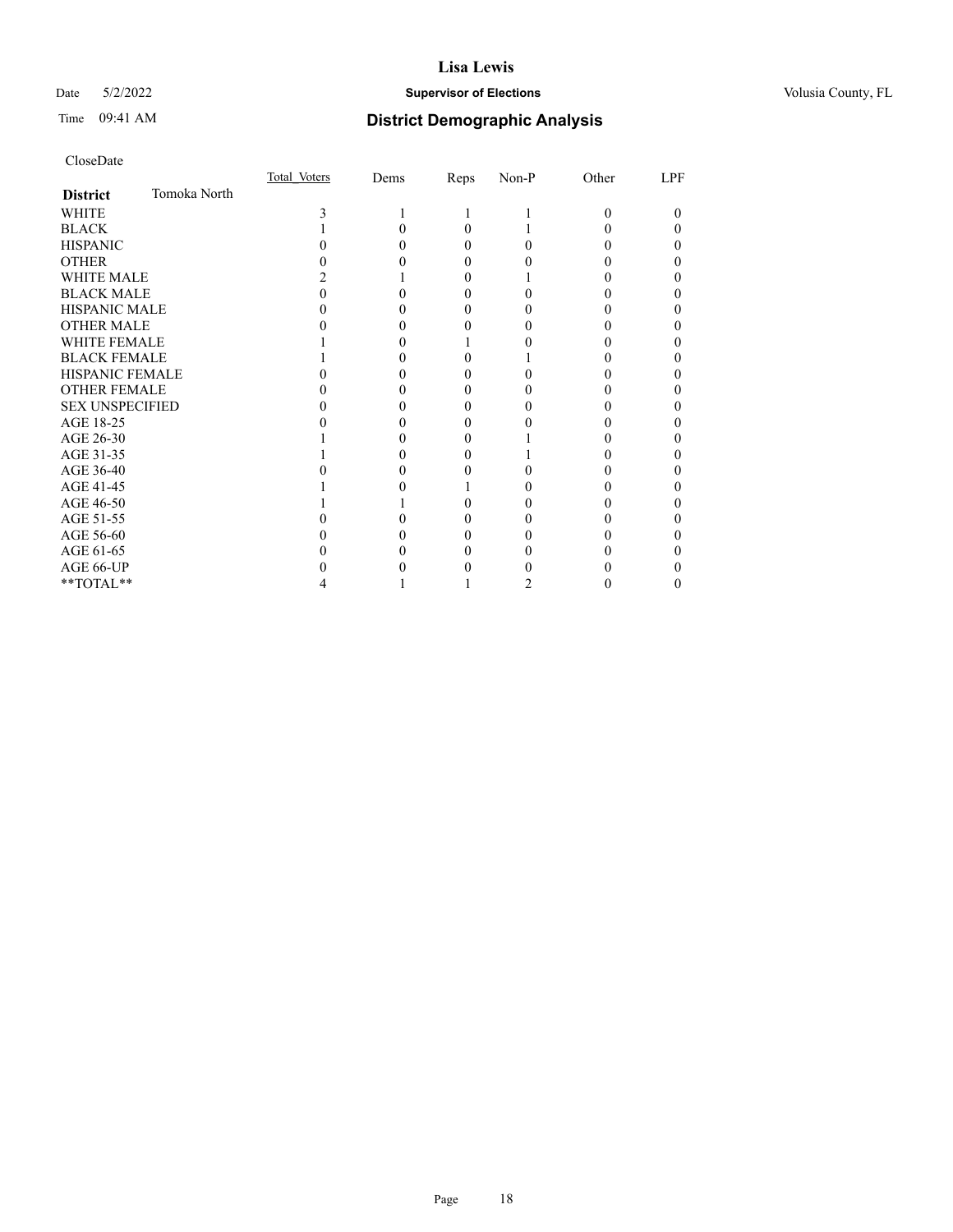Date 5/2/2022 **Supervisor of Elections Supervisor of Elections** Volusia County, FL

| CloseDate |
|-----------|
|-----------|

|                                             | Total Voters | Dems    | <b>Reps</b> | <u>Non-P</u> | Other | <u>LPF</u> |
|---------------------------------------------|--------------|---------|-------------|--------------|-------|------------|
| Congressional District 6<br><b>District</b> |              |         |             |              |       |            |
| WHITE                                       | 304,163      | 75,875  | 139,134     | 82,407       | 5,636 | 1,111      |
| <b>BLACK</b>                                | 34,231       | 25,651  | 1,336       | 6,836        | 380   | 28         |
| <b>HISPANIC</b>                             | 41,162       | 16,877  | 7,659       | 16,011       | 514   | 101        |
| <b>OTHER</b>                                | 23,027       | 6,932   | 5,595       | 9,977        | 440   | 83         |
| WHITE MALE                                  | 141,296      | 29,096  | 68,535      | 40,372       | 2,549 | 744        |
| <b>BLACK MALE</b>                           | 14,336       | 9,816   | 768         | 3,520        | 215   | 17         |
| <b>HISPANIC MALE</b>                        | 18,767       | 6,941   | 3,974       | 7,528        | 255   | 69         |
| <b>OTHER MALE</b>                           | 8,226        | 2,311   | 2,213       | 3,501        | 157   | 44         |
| <b>WHITE FEMALE</b>                         | 159,425      | 45,999  | 69,169      | 40,832       | 3,067 | 358        |
| <b>BLACK FEMALE</b>                         | 19,350       | 15,424  | 542         | 3,209        | 165   | 10         |
| <b>HISPANIC FEMALE</b>                      | 21,788       | 9,674   | 3,592       | 8,234        | 256   | 32         |
| <b>OTHER FEMALE</b>                         | 9,752        | 3,497   | 2,302       | 3,724        | 202   | 27         |
| <b>SEX UNSPECIFIED</b>                      | 9,639        | 2,576   | 2,627       | 4,310        | 104   | 22         |
| AGE 18-25                                   | 36,233       | 11,345  | 9,748       | 13,963       | 1,004 | 173        |
| AGE 26-30                                   | 26,190       | 7,919   | 7,317       | 10,083       | 659   | 212        |
| AGE 31-35                                   | 27,507       | 8,351   | 7,974       | 10,422       | 572   | 188        |
| AGE 36-40                                   | 25,905       | 7,526   | 7,993       | 9,729        | 485   | 172        |
| AGE 41-45                                   | 25,301       | 7,503   | 8,194       | 9,005        | 469   | 130        |
| AGE 46-50                                   | 26,056       | 7,367   | 9,739       | 8,358        | 474   | 118        |
| AGE 51-55                                   | 31,336       | 8,724   | 13,069      | 8,921        | 532   | 90         |
| AGE 56-60                                   | 37,818       | 10,801  | 16,703      | 9,674        | 580   | 60         |
| AGE 61-65                                   | 41,149       | 12,753  | 18,181      | 9,504        | 643   | 68         |
| AGE 66-UP                                   | 125,088      | 43,046  | 54,806      | 25,572       | 1,552 | 112        |
| $*$ $TOTAL**$                               | 402,583      | 125,335 | 153,724     | 115,231      | 6,970 | 1,323      |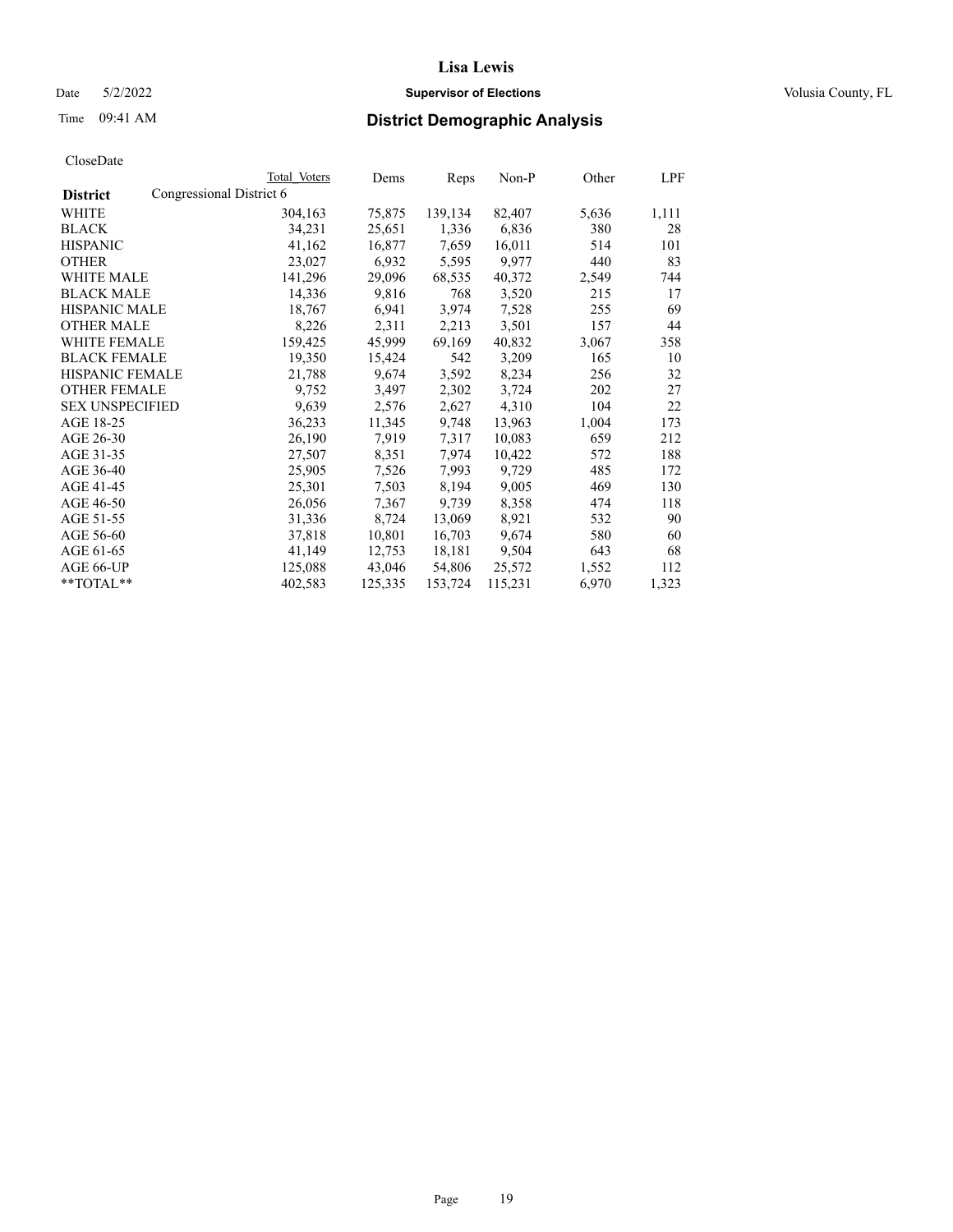## Date 5/2/2022 **Supervisor of Elections Supervisor of Elections** Volusia County, FL

# Time 09:41 AM **District Demographic Analysis**

|                        | Total Voters        | Dems   | Reps   | Non-P  | Other | LPF            |
|------------------------|---------------------|--------|--------|--------|-------|----------------|
| <b>District</b>        | Unincorporated Area |        |        |        |       |                |
| WHITE                  | 73,363              | 16,901 | 35,791 | 19,149 | 1,238 | 284            |
| <b>BLACK</b>           | 3,129               | 2,310  | 144    | 636    | 36    | 3              |
| <b>HISPANIC</b>        | 5,313               | 2,003  | 1,181  | 2,032  | 80    | 17             |
| <b>OTHER</b>           | 4,157               | 1,053  | 1,249  | 1,772  | 66    | 17             |
| WHITE MALE             | 34,770              | 6,685  | 17,879 | 9,452  | 565   | 189            |
| <b>BLACK MALE</b>      | 1,384               | 943    | 83     | 338    | 19    | 1              |
| <b>HISPANIC MALE</b>   | 2,429               | 799    | 608    | 971    | 40    | 11             |
| <b>OTHER MALE</b>      | 1,457               | 332    | 490    | 599    | 27    | 9              |
| WHITE FEMALE           | 37,732              | 10,048 | 17,508 | 9,414  | 670   | 92             |
| <b>BLACK FEMALE</b>    | 1,694               | 1,327  | 57     | 291    | 17    | $\overline{2}$ |
| <b>HISPANIC FEMALE</b> | 2,787               | 1,164  | 554    | 1,023  | 40    | 6              |
| <b>OTHER FEMALE</b>    | 1,662               | 527    | 476    | 627    | 26    | 6              |
| <b>SEX UNSPECIFIED</b> | 2,046               | 442    | 710    | 873    | 16    | 5              |
| AGE 18-25              | 7,143               | 1,712  | 2,493  | 2,697  | 201   | 40             |
| AGE 26-30              | 5,047               | 1,181  | 1,855  | 1,849  | 124   | 38             |
| AGE 31-35              | 5,394               | 1,313  | 1,905  | 2,014  | 119   | 43             |
| AGE 36-40              | 5,073               | 1,182  | 1,922  | 1,845  | 90    | 34             |
| AGE 41-45              | 5,014               | 1,120  | 2,005  | 1,775  | 82    | 32             |
| AGE 46-50              | 5,543               | 1,206  | 2,469  | 1,746  | 94    | 28             |
| AGE 51-55              | 6,911               | 1,491  | 3,352  | 1,960  | 88    | 20             |
| AGE 56-60              | 8,768               | 1,989  | 4,420  | 2,206  | 139   | 14             |
| AGE 61-65              | 9,443               | 2,469  | 4,704  | 2,078  | 165   | 27             |
| AGE 66-UP              | 27,626              | 8,604  | 13,240 | 5,419  | 318   | 45             |
| $*$ $TOTAL**$          | 85,962              | 22,267 | 38,365 | 23,589 | 1,420 | 321            |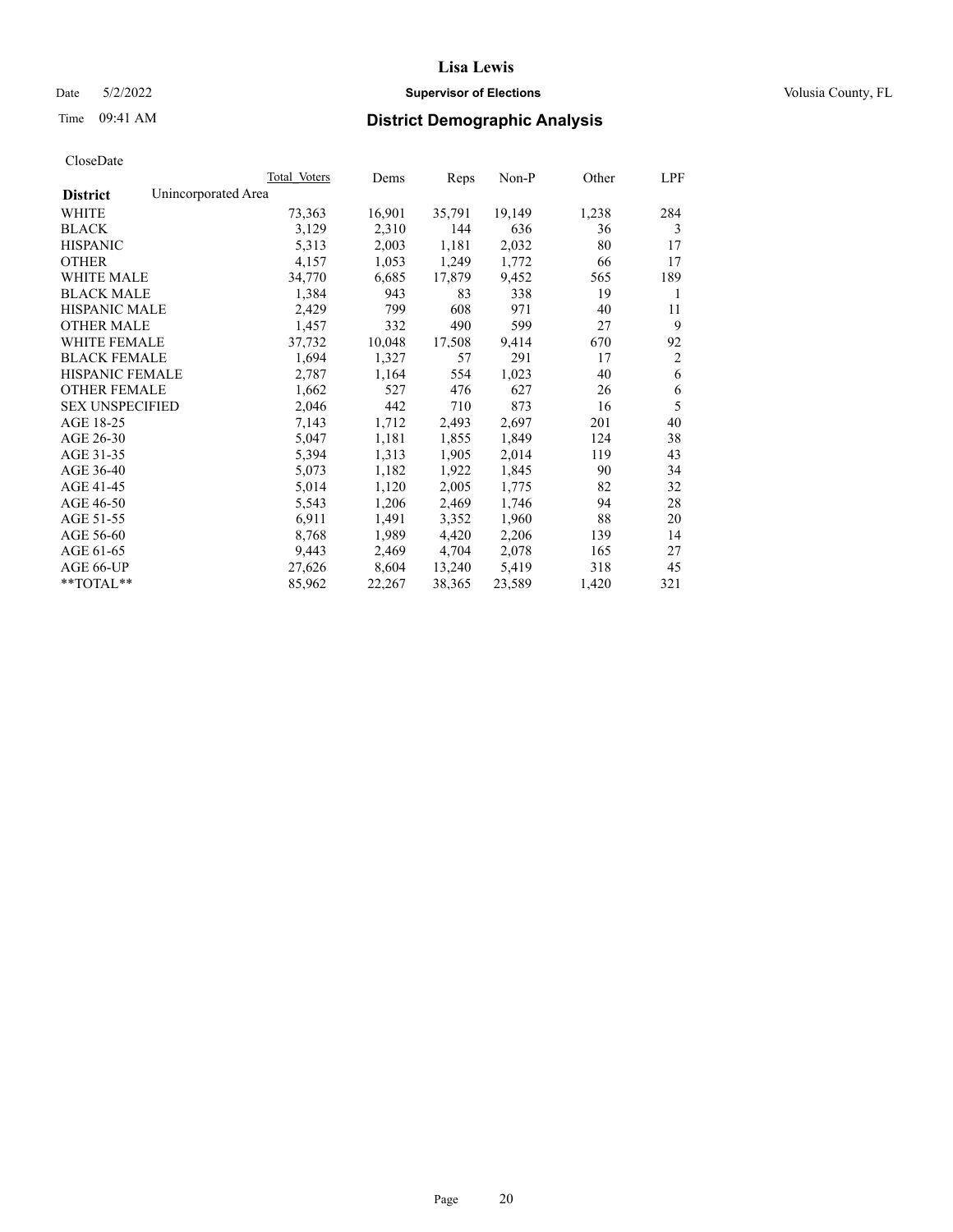## Date 5/2/2022 **Supervisor of Elections Supervisor of Elections** Volusia County, FL

# Time 09:41 AM **District Demographic Analysis**

|                        |               | Total Voters | Dems   | Reps   | Non-P  | Other | LPF |
|------------------------|---------------|--------------|--------|--------|--------|-------|-----|
| <b>District</b>        | Daytona Beach |              |        |        |        |       |     |
| WHITE                  |               | 27,976       | 7,413  | 11,797 | 7,998  | 636   | 132 |
| <b>BLACK</b>           |               | 13,399       | 10,427 | 405    | 2,421  | 141   | 5   |
| <b>HISPANIC</b>        |               | 2,504        | 993    | 511    | 945    | 46    | 9   |
| <b>OTHER</b>           |               | 3,250        | 1,073  | 632    | 1,464  | 73    | 8   |
| <b>WHITE MALE</b>      |               | 13,426       | 2,903  | 6,018  | 4,122  | 299   | 84  |
| <b>BLACK MALE</b>      |               | 5,267        | 3,792  | 230    | 1,164  | 78    | 3   |
| <b>HISPANIC MALE</b>   |               | 1,155        | 423    | 262    | 442    | 22    | 6   |
| <b>OTHER MALE</b>      |               | 1,185        | 370    | 273    | 509    | 28    | 5   |
| <b>WHITE FEMALE</b>    |               | 14,252       | 4,424  | 5,678  | 3,766  | 337   | 47  |
| <b>BLACK FEMALE</b>    |               | 7,884        | 6,441  | 166    | 1,212  | 63    | 2   |
| <b>HISPANIC FEMALE</b> |               | 1,310        | 553    | 244    | 486    | 24    | 3   |
| <b>OTHER FEMALE</b>    |               | 1,347        | 512    | 252    | 544    | 36    | 3   |
| <b>SEX UNSPECIFIED</b> |               | 1,302        | 488    | 221    | 583    | 9     | 1   |
| AGE 18-25              |               | 5,886        | 2,629  | 965    | 2,134  | 129   | 29  |
| AGE 26-30              |               | 3,819        | 1,646  | 679    | 1,362  | 108   | 24  |
| AGE 31-35              |               | 3,403        | 1,528  | 630    | 1,148  | 77    | 20  |
| AGE 36-40              |               | 2,819        | 1,231  | 573    | 943    | 61    | 11  |
| AGE 41-45              |               | 2,630        | 1,212  | 553    | 803    | 49    | 13  |
| AGE 46-50              |               | 2,748        | 1,139  | 750    | 791    | 46    | 22  |
| AGE 51-55              |               | 3,339        | 1,335  | 1,065  | 868    | 62    | 9   |
| AGE 56-60              |               | 4,376        | 1,712  | 1,505  | 1,078  | 75    | 6   |
| AGE 61-65              |               | 4,858        | 1,994  | 1,707  | 1,067  | 82    | 8   |
| AGE 66-UP              |               | 13,251       | 5,480  | 4,918  | 2,634  | 207   | 12  |
| **TOTAL**              |               | 47,129       | 19,906 | 13,345 | 12,828 | 896   | 154 |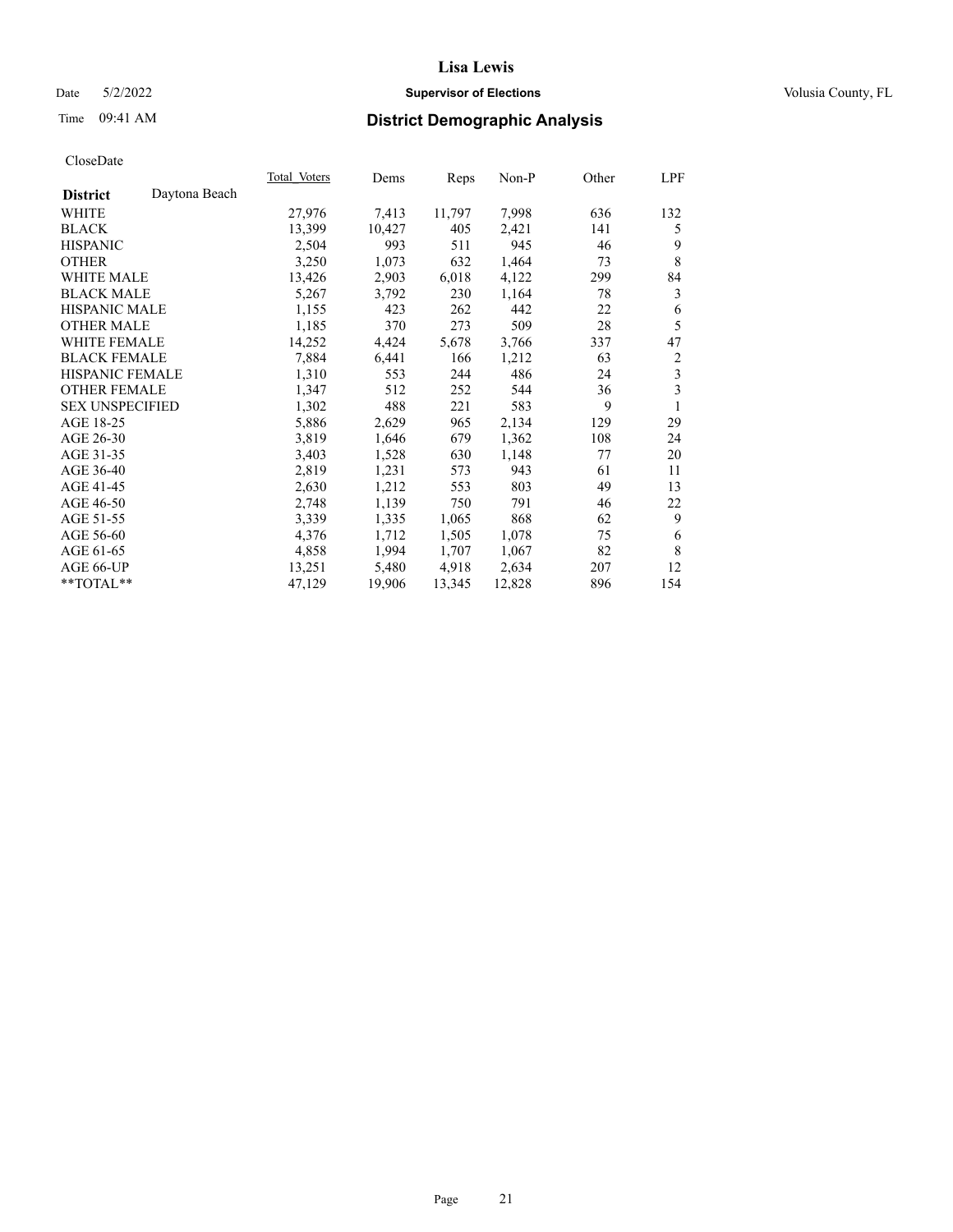## Date 5/2/2022 **Supervisor of Elections Supervisor of Elections** Volusia County, FL

| CloseDate |
|-----------|
|-----------|

|                        |                      | Total Voters | Dems  | Reps           | $Non-P$ | Other          | LPF      |
|------------------------|----------------------|--------------|-------|----------------|---------|----------------|----------|
| <b>District</b>        | Daytona Beach Shores |              |       |                |         |                |          |
| WHITE                  |                      | 4,235        | 898   | 2,193          | 1,059   | 75             | 10       |
| <b>BLACK</b>           |                      | 87           | 58    | 5              | 23      | 1              | $\Omega$ |
| <b>HISPANIC</b>        |                      | 109          | 34    | 46             | 29      | $\theta$       | 0        |
| <b>OTHER</b>           |                      | 319          | 83    | 105            | 124     | 5              | 2        |
| <b>WHITE MALE</b>      |                      | 1,998        | 359   | 1,056          | 543     | 34             | 6        |
| <b>BLACK MALE</b>      |                      | 40           | 22    | 3              | 14      | 1              | 0        |
| <b>HISPANIC MALE</b>   |                      | 47           | 12    | 21             | 14      | $\Omega$       | 0        |
| <b>OTHER MALE</b>      |                      | 132          | 31    | 50             | 48      | 2              |          |
| <b>WHITE FEMALE</b>    |                      | 2,191        | 528   | 1,115          | 504     | 40             | 4        |
| <b>BLACK FEMALE</b>    |                      | 46           | 36    | $\overline{2}$ | 8       | $\theta$       | 0        |
| <b>HISPANIC FEMALE</b> |                      | 60           | 21    | 24             | 15      | $\mathbf{0}$   | 0        |
| <b>OTHER FEMALE</b>    |                      | 141          | 41    | 38             | 59      | $\overline{c}$ |          |
| <b>SEX UNSPECIFIED</b> |                      | 95           | 23    | 40             | 30      | $\overline{c}$ | 0        |
| AGE 18-25              |                      | 156          | 42    | 52             | 55      | 4              | 3        |
| AGE 26-30              |                      | 87           | 22    | 34             | 27      | 3              |          |
| AGE 31-35              |                      | 86           | 17    | 32             | 32      | $\overline{c}$ | 3        |
| AGE 36-40              |                      | 114          | 22    | 46             | 42      | 3              |          |
| AGE 41-45              |                      | 121          | 27    | 51             | 40      | 3              | 0        |
| AGE 46-50              |                      | 143          | 27    | 63             | 49      | 3              |          |
| AGE 51-55              |                      | 273          | 53    | 129            | 87      | 4              | 0        |
| AGE 56-60              |                      | 506          | 97    | 265            | 134     | 9              |          |
| AGE 61-65              |                      | 604          | 107   | 324            | 160     | 13             | 0        |
| AGE 66-UP              |                      | 2,660        | 659   | 1,353          | 609     | 37             | 2        |
| **TOTAL**              |                      | 4,750        | 1,073 | 2,349          | 1,235   | 81             | 12       |
|                        |                      |              |       |                |         |                |          |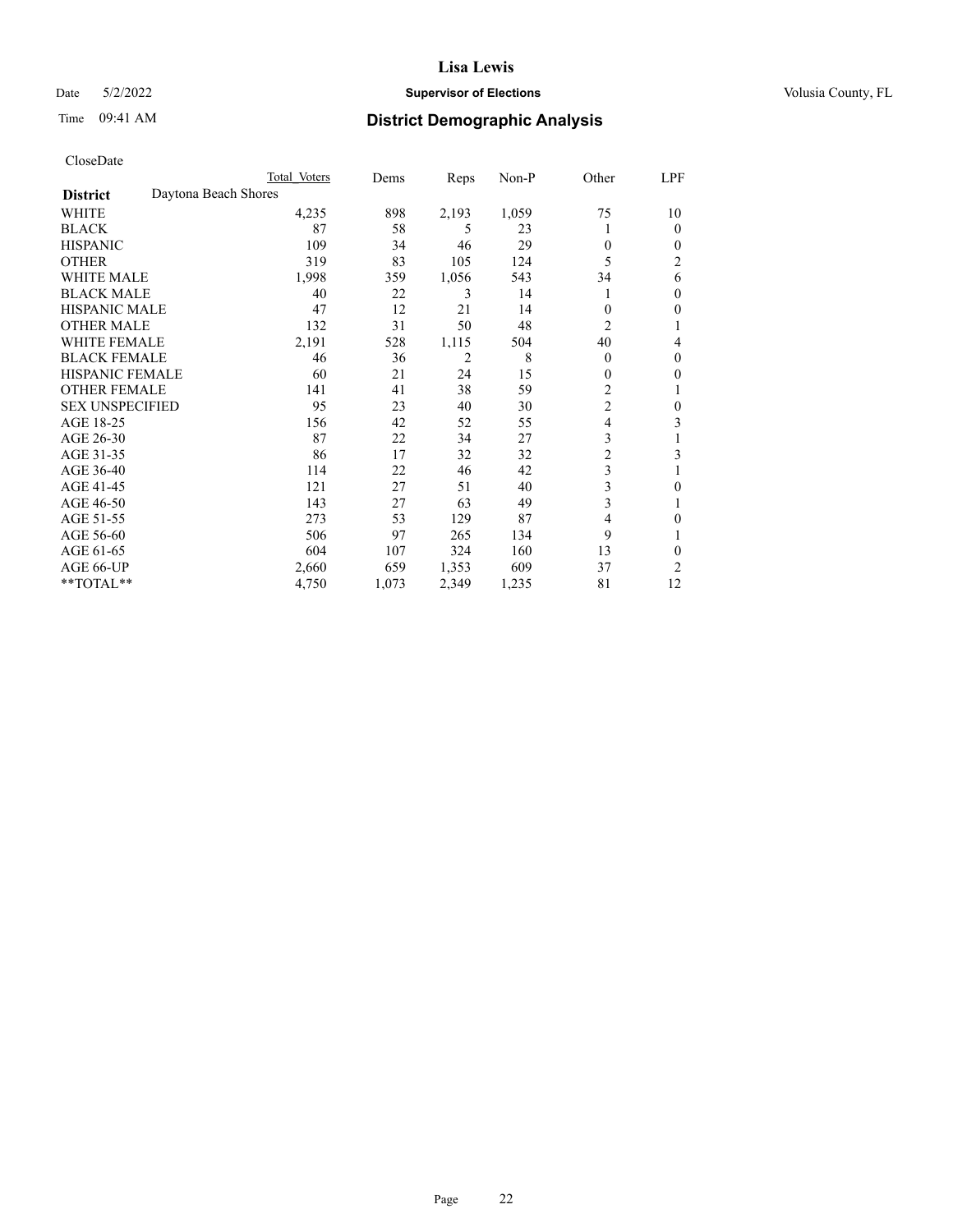## Date 5/2/2022 **Supervisor of Elections Supervisor of Elections** Volusia County, FL

# Time 09:41 AM **District Demographic Analysis**

|                           | Total Voters | Dems  | Reps  | Non-P | Other          | LPF                      |
|---------------------------|--------------|-------|-------|-------|----------------|--------------------------|
| DeBary<br><b>District</b> |              |       |       |       |                |                          |
| WHITE                     | 13,605       | 2,875 | 6,838 | 3,597 | 231            | 64                       |
| <b>BLACK</b>              | 853          | 592   | 44    | 203   | 13             | 1                        |
| <b>HISPANIC</b>           | 1,969        | 765   | 482   | 690   | 28             | 4                        |
| <b>OTHER</b>              | 1,097        | 292   | 287   | 497   | 18             | 3                        |
| <b>WHITE MALE</b>         | 6,362        | 1,118 | 3,332 | 1,768 | 99             | 45                       |
| <b>BLACK MALE</b>         | 409          | 255   | 22    | 122   | 9              | 1                        |
| <b>HISPANIC MALE</b>      | 894          | 319   | 241   | 316   | 15             | 3                        |
| <b>OTHER MALE</b>         | 373          | 98    | 109   | 161   | 3              | $\mathfrak{2}$           |
| <b>WHITE FEMALE</b>       | 7,074        | 1,733 | 3,433 | 1,759 | 130            | 19                       |
| <b>BLACK FEMALE</b>       | 433          | 327   | 22    | 80    | $\overline{4}$ | $\theta$                 |
| HISPANIC FEMALE           | 1,050        | 437   | 235   | 364   | 13             | 1                        |
| <b>OTHER FEMALE</b>       | 496          | 156   | 123   | 203   | 13             | 1                        |
| <b>SEX UNSPECIFIED</b>    | 433          | 81    | 134   | 214   | 4              | $\boldsymbol{0}$         |
| AGE 18-25                 | 1,385        | 335   | 453   | 549   | 41             | 7                        |
| AGE 26-30                 | 1,142        | 301   | 391   | 410   | 26             | 14                       |
| AGE 31-35                 | 1,264        | 315   | 460   | 455   | 23             | 11                       |
| AGE 36-40                 | 1,281        | 288   | 499   | 455   | 24             | 15                       |
| AGE 41-45                 | 1,238        | 290   | 466   | 448   | 25             | 9                        |
| AGE 46-50                 | 1,212        | 295   | 520   | 363   | 26             | $\,8\,$                  |
| AGE 51-55                 | 1,442        | 333   | 669   | 416   | 20             | $\overline{\mathcal{L}}$ |
| AGE 56-60                 | 1,600        | 408   | 771   | 402   | 18             | 1                        |
| AGE 61-65                 | 1,736        | 433   | 850   | 422   | 28             | 3                        |
| AGE 66-UP                 | 5,224        | 1,526 | 2,572 | 1,067 | 59             | $\theta$                 |
| **TOTAL**                 | 17,524       | 4,524 | 7,651 | 4,987 | 290            | 72                       |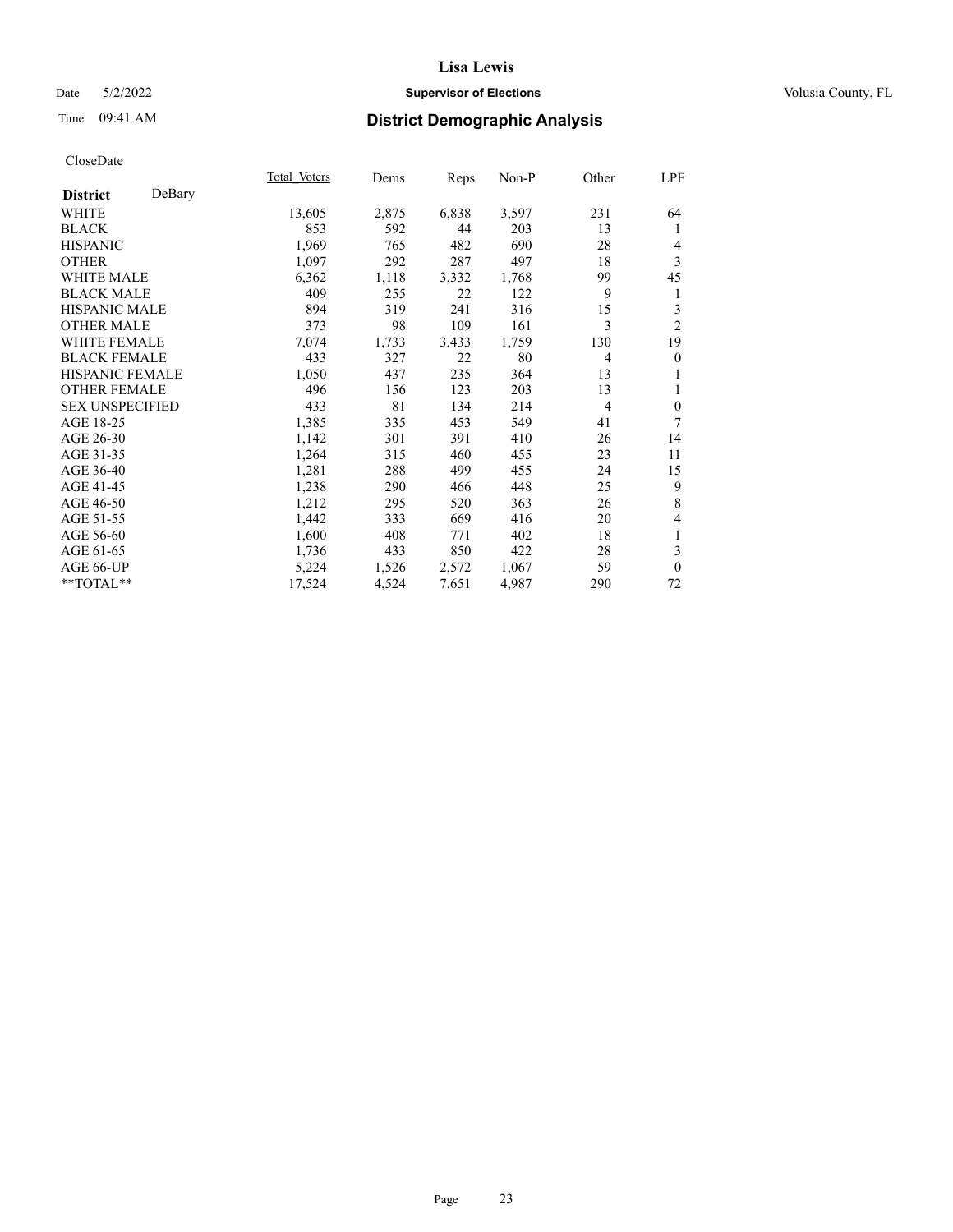## Date 5/2/2022 **Supervisor of Elections Supervisor of Elections** Volusia County, FL

# Time 09:41 AM **District Demographic Analysis**

|                        |        | Total Voters | Dems  | Reps  | Non-P | Other | LPF            |
|------------------------|--------|--------------|-------|-------|-------|-------|----------------|
| <b>District</b>        | DeLand |              |       |       |       |       |                |
| WHITE                  |        | 17,213       | 5,007 | 7,489 | 4,314 | 335   | 68             |
| <b>BLACK</b>           |        | 3,171        | 2,419 | 122   | 599   | 27    | $\overline{4}$ |
| <b>HISPANIC</b>        |        | 3,051        | 1,181 | 596   | 1,215 | 50    | 9              |
| <b>OTHER</b>           |        | 1,588        | 576   | 285   | 696   | 23    | 8              |
| <b>WHITE MALE</b>      |        | 7,527        | 1,804 | 3,487 | 2,042 | 146   | 48             |
| <b>BLACK MALE</b>      |        | 1,268        | 882   | 59    | 306   | 18    | 3              |
| <b>HISPANIC MALE</b>   |        | 1,306        | 434   | 294   | 550   | 22    | 6              |
| <b>OTHER MALE</b>      |        | 569          | 191   | 119   | 251   | 7     | 1              |
| <b>WHITE FEMALE</b>    |        | 9,521        | 3,155 | 3,946 | 2,215 | 186   | 19             |
| <b>BLACK FEMALE</b>    |        | 1,848        | 1,494 | 61    | 283   | 9     | 1              |
| HISPANIC FEMALE        |        | 1,706        | 726   | 297   | 653   | 27    | 3              |
| <b>OTHER FEMALE</b>    |        | 676          | 282   | 110   | 268   | 12    | 4              |
| <b>SEX UNSPECIFIED</b> |        | 602          | 215   | 119   | 256   | 8     | $\overline{4}$ |
| AGE 18-25              |        | 2,480        | 966   | 539   | 898   | 64    | 13             |
| AGE 26-30              |        | 1,642        | 606   | 410   | 577   | 37    | 12             |
| AGE 31-35              |        | 1,927        | 662   | 526   | 690   | 32    | 17             |
| AGE 36-40              |        | 1,777        | 582   | 485   | 670   | 28    | 12             |
| AGE 41-45              |        | 1,776        | 613   | 520   | 599   | 35    | 9              |
| AGE 46-50              |        | 1,652        | 579   | 528   | 513   | 27    | 5              |
| AGE 51-55              |        | 1,802        | 594   | 668   | 497   | 36    | 7              |
| AGE 56-60              |        | 1,993        | 719   | 775   | 465   | 29    | 5              |
| AGE 61-65              |        | 2,098        | 789   | 842   | 427   | 37    | 3              |
| AGE 66-UP              |        | 7,876        | 3,073 | 3,199 | 1,488 | 110   | 6              |
| **TOTAL**              |        | 25,023       | 9,183 | 8,492 | 6,824 | 435   | 89             |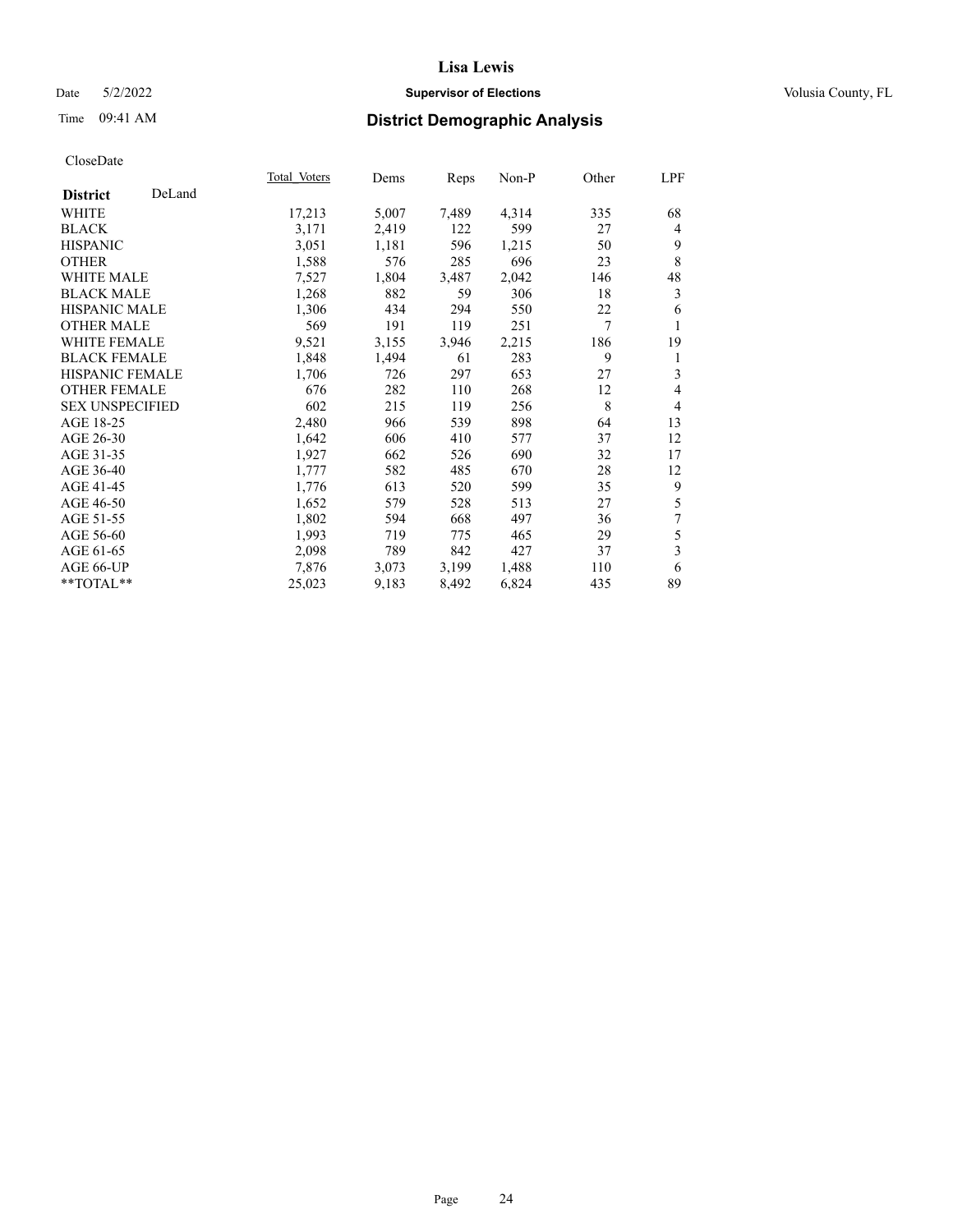## Date 5/2/2022 **Supervisor of Elections Supervisor of Elections** Volusia County, FL

| CloseDate |
|-----------|
|-----------|

|                        |         | Total Voters | Dems   | Reps   | Non-P  | Other | LPF            |
|------------------------|---------|--------------|--------|--------|--------|-------|----------------|
| <b>District</b>        | Deltona |              |        |        |        |       |                |
| WHITE                  |         | 32,519       | 8,127  | 13,819 | 9,881  | 556   | 136            |
| <b>BLACK</b>           |         | 6,723        | 4,807  | 309    | 1,522  | 78    | 7              |
| <b>HISPANIC</b>        |         | 21,164       | 9,303  | 3,253  | 8,377  | 195   | 36             |
| <b>OTHER</b>           |         | 4,381        | 1,440  | 843    | 1,994  | 86    | 18             |
| <b>WHITE MALE</b>      |         | 15,139       | 3,136  | 6,862  | 4,815  | 233   | 93             |
| <b>BLACK MALE</b>      |         | 3,037        | 1,959  | 191    | 839    | 45    | 3              |
| <b>HISPANIC MALE</b>   |         | 9,800        | 3,907  | 1,769  | 4,001  | 98    | 25             |
| <b>OTHER MALE</b>      |         | 1,568        | 469    | 353    | 707    | 27    | 12             |
| <b>WHITE FEMALE</b>    |         | 16,928       | 4,882  | 6,769  | 4,913  | 321   | 43             |
| <b>BLACK FEMALE</b>    |         | 3,599        | 2,791  | 113    | 659    | 33    | 3              |
| <b>HISPANIC FEMALE</b> |         | 11,081       | 5,265  | 1,451  | 4,258  | 96    | 11             |
| <b>OTHER FEMALE</b>    |         | 1,871        | 750    | 336    | 745    | 36    | $\overline{4}$ |
| <b>SEX UNSPECIFIED</b> |         | 1,763        | 517    | 380    | 837    | 26    | 3              |
| AGE 18-25              |         | 6,819        | 2,285  | 1,319  | 3,037  | 154   | 24             |
| AGE 26-30              |         | 5,274        | 1,707  | 1,124  | 2,294  | 110   | 39             |
| AGE 31-35              |         | 5,882        | 1,898  | 1,374  | 2,475  | 103   | 32             |
| AGE 36-40              |         | 5,436        | 1,757  | 1,285  | 2,271  | 90    | 33             |
| AGE 41-45              |         | 5,361        | 1,884  | 1,282  | 2,088  | 91    | 16             |
| AGE 46-50              |         | 5,204        | 1,819  | 1,460  | 1,843  | 68    | 14             |
| AGE 51-55              |         | 5,520        | 1,972  | 1,715  | 1,748  | 72    | 13             |
| AGE 56-60              |         | 5,853        | 2,171  | 1,972  | 1,625  | 76    | 9              |
| AGE 61-65              |         | 5,758        | 2,142  | 2,101  | 1,468  | 41    | 6              |
| AGE 66-UP              |         | 13,680       | 6,042  | 4,592  | 2,925  | 110   | 11             |
| $**TOTAL**$            |         | 64,787       | 23,677 | 18,224 | 21,774 | 915   | 197            |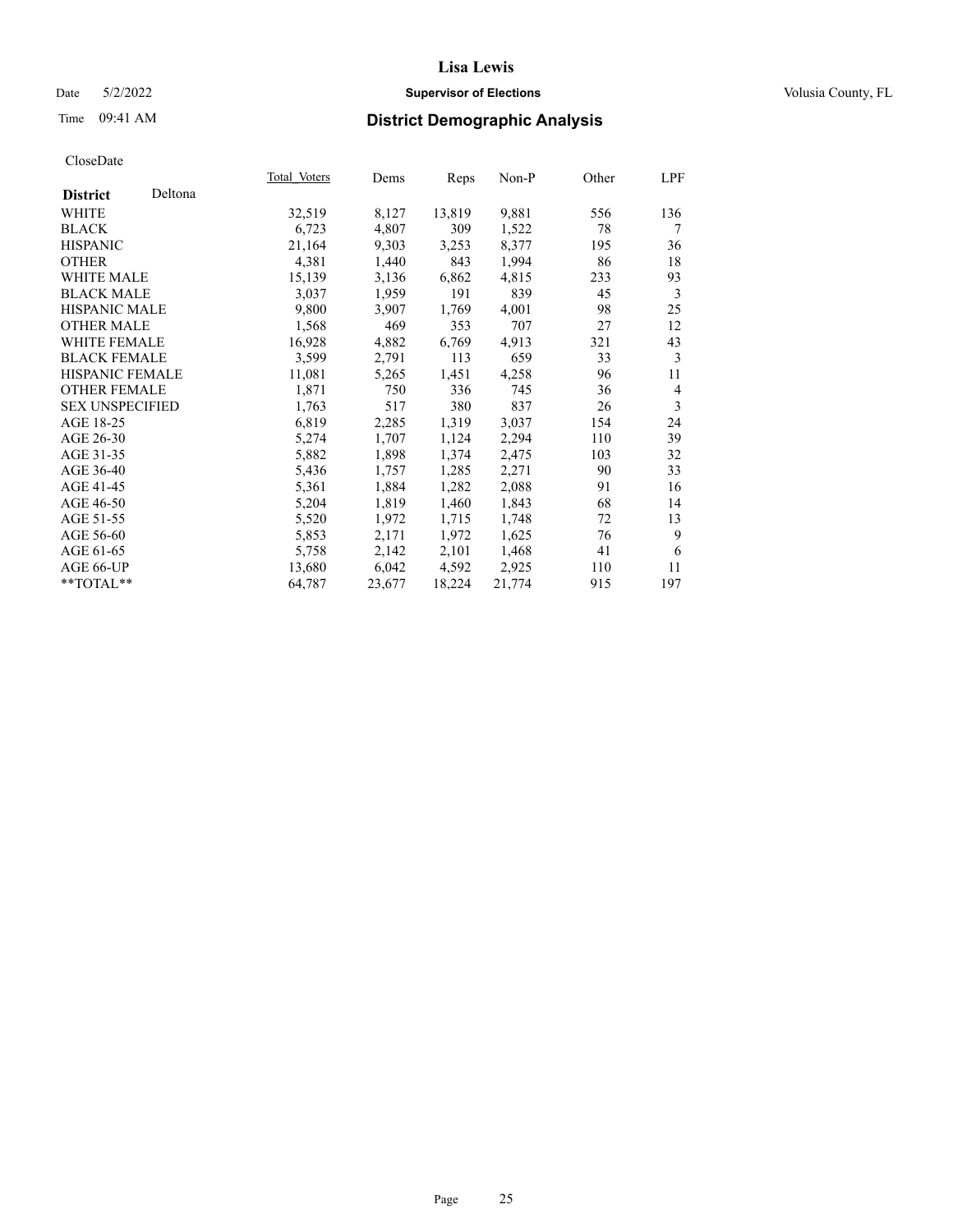## Date 5/2/2022 **Supervisor of Elections Supervisor of Elections** Volusia County, FL

# Time 09:41 AM **District Demographic Analysis**

| Total Voters | Dems  |       | Non-P | Other  | LPF              |
|--------------|-------|-------|-------|--------|------------------|
|              |       |       |       |        |                  |
| 16,035       | 4,010 | 7,025 | 4,635 | 311    | 54               |
| 405          | 290   | 22    | 82    | 11     | $\boldsymbol{0}$ |
| 411          | 142   | 103   | 151   | 13     | 2                |
| 705          | 189   | 213   | 285   | 14     | $\overline{4}$   |
| 7,407        | 1,534 | 3,477 | 2,222 | 138    | 36               |
| 200          | 126   | 15    | 49    | 10     | $\boldsymbol{0}$ |
| 168          | 47    | 49    | 66    | 5      | 1                |
| 240          | 63    | 71    | 98    | $\tau$ | 1                |
| 8,450        | 2,441 | 3,468 | 2,350 | 173    | 18               |
| 197          | 158   |       | 31    | 1      | $\mathbf{0}$     |
| 229          | 87    | 52    | 81    | 8      | 1                |
| 262          | 80    | 83    | 91    | 6      | $\overline{2}$   |
| 403          | 95    | 141   | 165   | 1      | $\mathbf{1}$     |
| 1,213        | 280   | 413   | 466   | 48     | 6                |
| 1,031        | 230   | 345   | 422   | 24     | 10               |
| 1,150        | 256   | 396   | 452   | 35     | 11               |
| 1,023        | 249   | 356   | 392   | 14     | 12               |
| 989          | 242   | 355   | 360   | 25     | 7                |
| 1,087        | 222   | 457   | 386   | 17     | $\mathfrak s$    |
| 1,322        | 290   | 611   | 388   | 31     | $\sqrt{2}$       |
| 1,679        | 421   | 797   | 430   | 29     | $\overline{2}$   |
| 1,824        | 458   | 863   | 464   | 38     | $\mathbf{1}$     |
| 6,238        | 1,983 | 2,770 | 1,393 | 88     | $\overline{4}$   |
| 17,556       | 4,631 | 7,363 | 5,153 | 349    | 60               |
|              |       |       | Reps  |        |                  |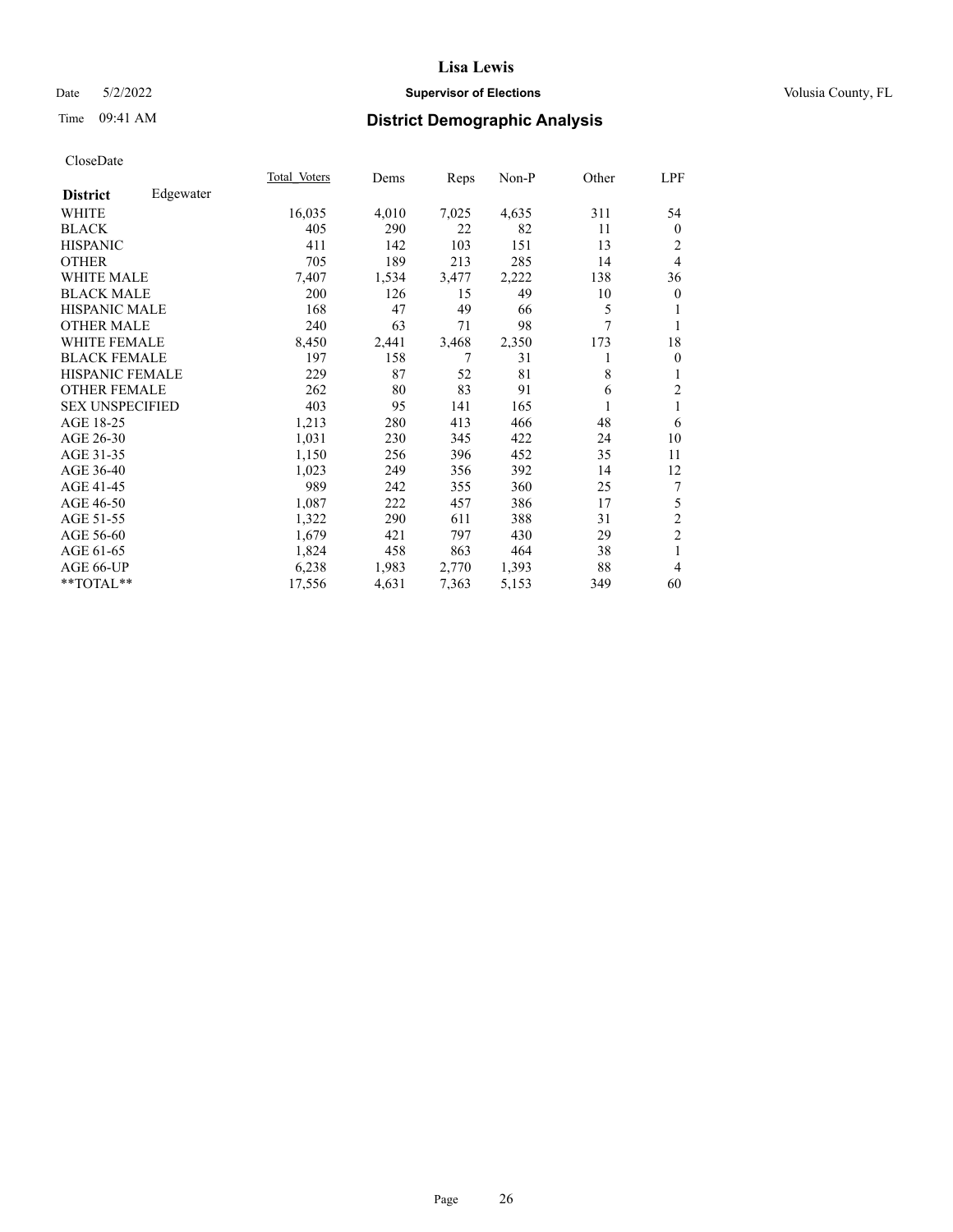## Date 5/2/2022 **Supervisor of Elections Supervisor of Elections** Volusia County, FL

# Time 09:41 AM **District Demographic Analysis**

|                        |            | Total Voters | Dems  | Reps  | Non-P | Other | LPF              |
|------------------------|------------|--------------|-------|-------|-------|-------|------------------|
| <b>District</b>        | Holly Hill |              |       |       |       |       |                  |
| WHITE                  |            | 6,125        | 1,692 | 2,397 | 1,896 | 115   | 25               |
| <b>BLACK</b>           |            | 1,141        | 840   | 36    | 256   | 8     | 1                |
| <b>HISPANIC</b>        |            | 386          | 152   | 67    | 159   | 6     | 2                |
| <b>OTHER</b>           |            | 478          | 160   | 104   | 201   | 11    | $\overline{c}$   |
| WHITE MALE             |            | 2,849        | 645   | 1,203 | 928   | 58    | 15               |
| <b>BLACK MALE</b>      |            | 436          | 288   | 21    | 124   | 2     | 1                |
| HISPANIC MALE          |            | 189          | 69    | 36    | 79    | 3     | $\overline{c}$   |
| <b>OTHER MALE</b>      |            | 158          | 45    | 44    | 63    | 4     | $\overline{2}$   |
| WHITE FEMALE           |            | 3,202        | 1,034 | 1,165 | 936   | 57    | 10               |
| <b>BLACK FEMALE</b>    |            | 687          | 539   | 15    | 127   | 6     | $\mathbf{0}$     |
| <b>HISPANIC FEMALE</b> |            | 186          | 79    | 28    | 76    | 3     | $\mathbf{0}$     |
| <b>OTHER FEMALE</b>    |            | 200          | 91    | 38    | 68    | 3     | $\mathbf{0}$     |
| <b>SEX UNSPECIFIED</b> |            | 223          | 54    | 54    | 111   | 4     | $\boldsymbol{0}$ |
| AGE 18-25              |            | 660          | 206   | 162   | 267   | 22    | 3                |
| AGE 26-30              |            | 579          | 212   | 127   | 226   | 8     | 6                |
| AGE 31-35              |            | 611          | 222   | 136   | 238   | 12    | 3                |
| AGE 36-40              |            | 507          | 180   | 95    | 221   | 6     | 5                |
| AGE 41-45              |            | 485          | 152   | 135   | 183   | 13    | $\mathfrak{2}$   |
| AGE 46-50              |            | 529          | 182   | 152   | 182   | 13    | $\mathbf{0}$     |
| AGE 51-55              |            | 633          | 190   | 228   | 196   | 15    | 4                |
| AGE 56-60              |            | 877          | 279   | 315   | 269   | 12    | $\overline{2}$   |
| AGE 61-65              |            | 859          | 319   | 309   | 214   | 13    | 4                |
| AGE 66-UP              |            | 2,390        | 902   | 945   | 516   | 26    | 1                |
| **TOTAL**              |            | 8,130        | 2,844 | 2,604 | 2,512 | 140   | 30               |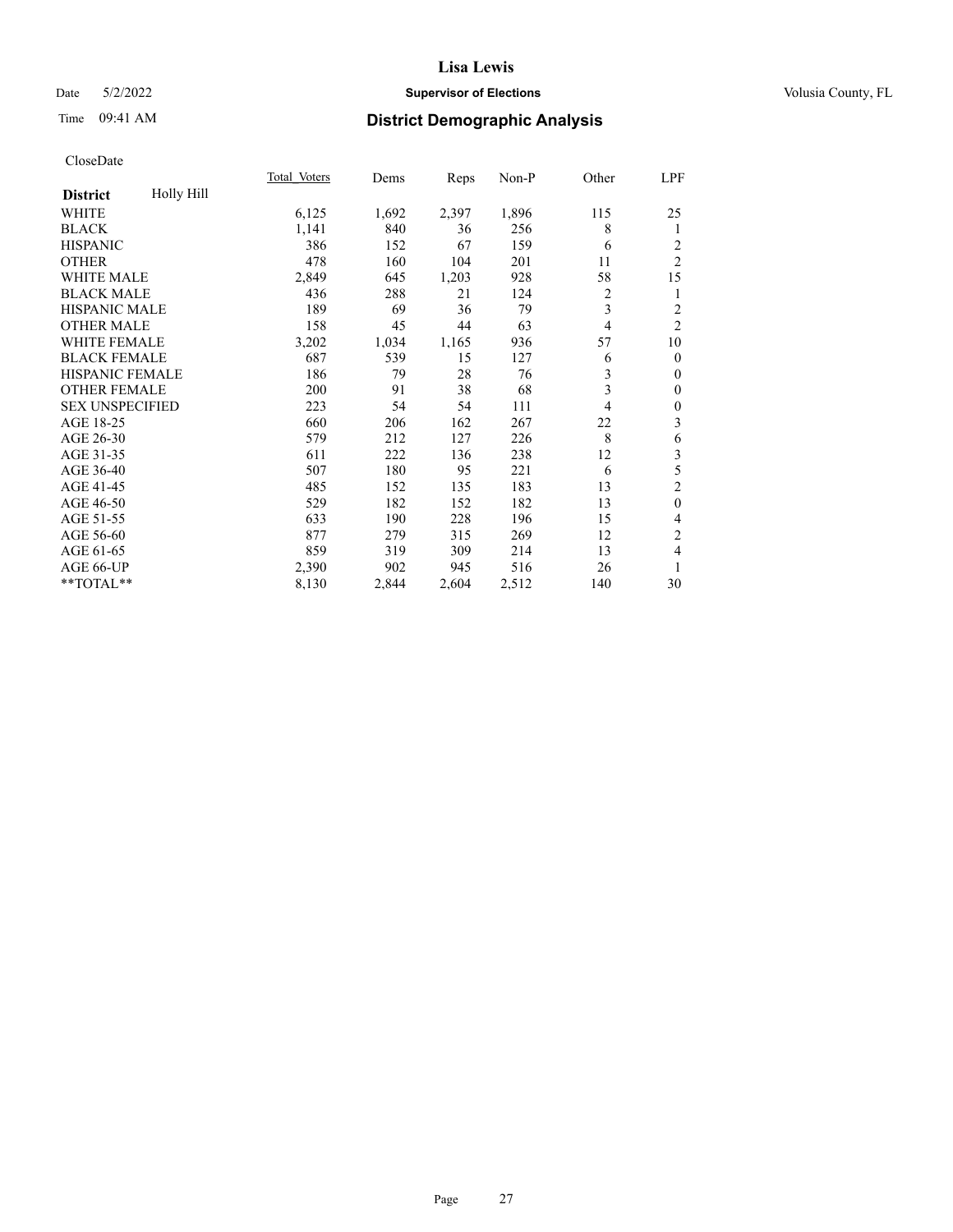## Date 5/2/2022 **Supervisor of Elections Supervisor of Elections** Volusia County, FL

# Time 09:41 AM **District Demographic Analysis**

|                        |            | Total Voters | Dems | Reps  | Non-P | Other          | LPF            |
|------------------------|------------|--------------|------|-------|-------|----------------|----------------|
| <b>District</b>        | Lake Helen |              |      |       |       |                |                |
| WHITE                  |            | 1,942        | 452  | 930   | 521   | 36             | 3              |
| <b>BLACK</b>           |            | 165          | 136  | 9     | 19    | l              | 0              |
| <b>HISPANIC</b>        |            | 116          | 32   | 35    | 45    | 3              |                |
| <b>OTHER</b>           |            | 90           | 30   | 27    | 29    | $\overline{2}$ | $\overline{c}$ |
| <b>WHITE MALE</b>      |            | 899          | 168  | 452   | 265   | 12             | $\overline{2}$ |
| <b>BLACK MALE</b>      |            | 81           | 66   | 6     | 9     | $\Omega$       | $\theta$       |
| <b>HISPANIC MALE</b>   |            | 55           | 15   | 17    | 21    |                |                |
| <b>OTHER MALE</b>      |            | 29           | 11   | 7     | 9     | 1              |                |
| <b>WHITE FEMALE</b>    |            | 1,027        | 281  | 470   | 251   | 24             |                |
| <b>BLACK FEMALE</b>    |            | 79           | 69   | 1     | 8     | 1              | 0              |
| <b>HISPANIC FEMALE</b> |            | 58           | 16   | 17    | 23    | 2              | 0              |
| <b>OTHER FEMALE</b>    |            | 39           | 17   | 12    | 9     | 1              | 0              |
| <b>SEX UNSPECIFIED</b> |            | 46           | 7    | 19    | 19    | 0              | 1              |
| AGE 18-25              |            | 170          | 36   | 79    | 52    | 3              | 0              |
| AGE 26-30              |            | 154          | 37   | 55    | 54    | 6              | 2              |
| AGE 31-35              |            | 149          | 36   | 58    | 49    | 5              | 1              |
| AGE 36-40              |            | 150          | 34   | 55    | 57    | 4              | 0              |
| AGE 41-45              |            | 165          | 30   | 65    | 68    | 2              | 0              |
| AGE 46-50              |            | 147          | 34   | 64    | 42    | 5              | 2              |
| AGE 51-55              |            | 194          | 43   | 86    | 64    | 1              | 0              |
| AGE 56-60              |            | 223          | 58   | 111   | 46    | 8              | 0              |
| AGE 61-65              |            | 258          | 84   | 124   | 48    | 2              | 0              |
| AGE 66-UP              |            | 703          | 258  | 304   | 134   | 6              |                |
| **TOTAL**              |            | 2,313        | 650  | 1,001 | 614   | 42             | 6              |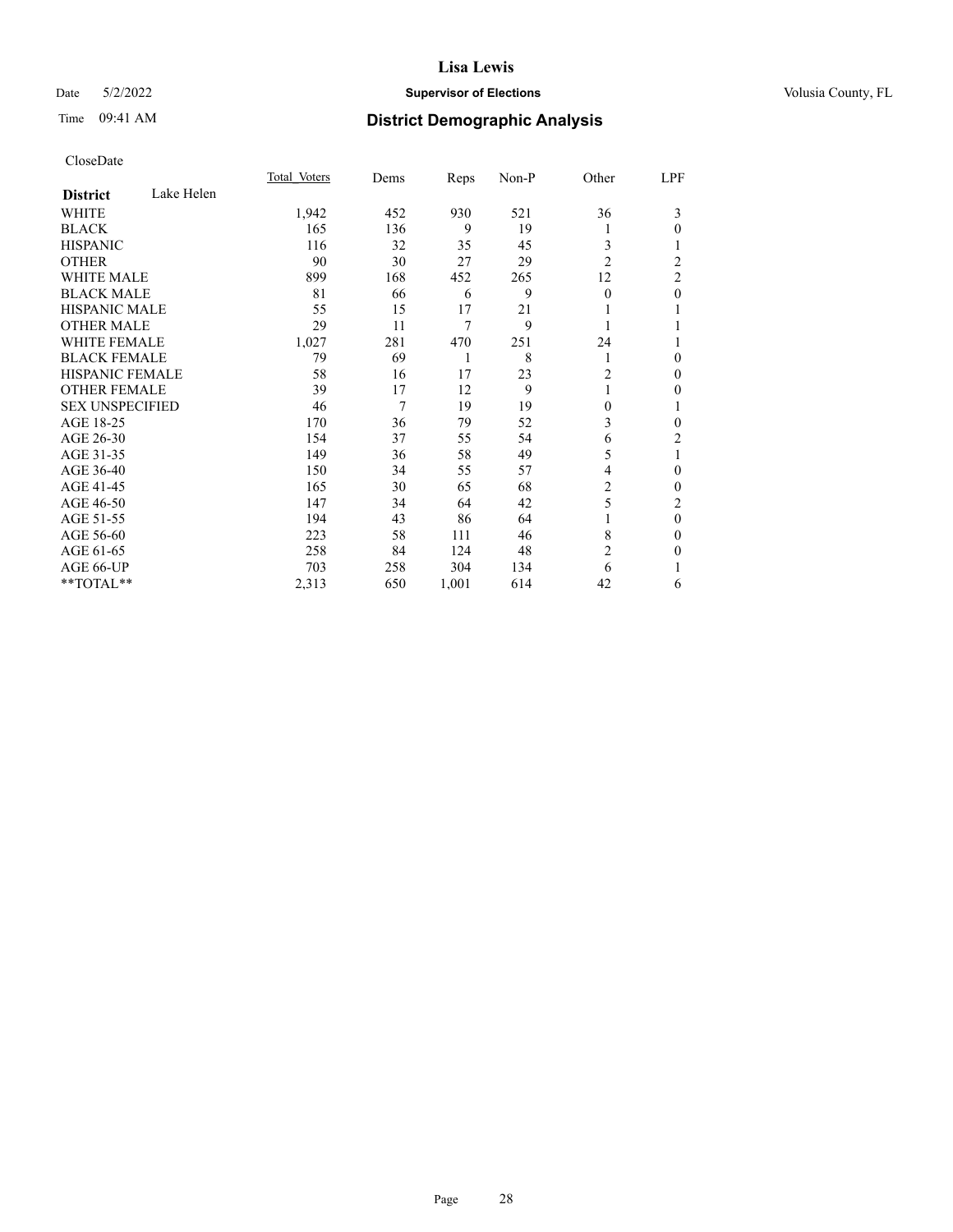## Date 5/2/2022 **Supervisor of Elections Supervisor of Elections** Volusia County, FL

| CloseDate |
|-----------|
|-----------|

|                                     | Total Voters | Dems  | Reps   | Non-P | Other | LPF            |
|-------------------------------------|--------------|-------|--------|-------|-------|----------------|
| New Smyrna Beach<br><b>District</b> |              |       |        |       |       |                |
| WHITE                               | 22,979       | 5,735 | 10,941 | 5,726 | 513   | 64             |
| <b>BLACK</b>                        | 771          | 586   | 33     | 144   | 7     | 1              |
| <b>HISPANIC</b>                     | 612          | 195   | 190    | 212   | 13    | 2              |
| <b>OTHER</b>                        | 971          | 271   | 280    | 401   | 17    | $\overline{2}$ |
| <b>WHITE MALE</b>                   | 10,669       | 2,160 | 5,379  | 2,840 | 245   | 45             |
| <b>BLACK MALE</b>                   | 339          | 239   | 17     | 79    | 3     | 1              |
| <b>HISPANIC MALE</b>                | 292          | 90    | 92     | 104   | 5     | 1              |
| <b>OTHER MALE</b>                   | 328          | 91    | 95     | 137   | 4     | 1              |
| WHITE FEMALE                        | 12,125       | 3,517 | 5,493  | 2,830 | 267   | 18             |
| <b>BLACK FEMALE</b>                 | 419          | 336   | 15     | 64    | 4     | $\mathbf{0}$   |
| HISPANIC FEMALE                     | 311          | 103   | 95     | 104   | 8     | 1              |
| <b>OTHER FEMALE</b>                 | 441          | 144   | 136    | 152   | 8     | 1              |
| <b>SEX UNSPECIFIED</b>              | 409          | 107   | 122    | 173   | 6     | 1              |
| AGE 18-25                           | 1,565        | 411   | 575    | 514   | 61    | 4              |
| AGE 26-30                           | 1,233        | 295   | 398    | 495   | 33    | 12             |
| AGE 31-35                           | 1,217        | 286   | 437    | 453   | 29    | 12             |
| AGE 36-40                           | 1,244        | 332   | 447    | 435   | 26    | $\overline{4}$ |
| AGE 41-45                           | 1,307        | 308   | 506    | 445   | 38    | 10             |
| AGE 46-50                           | 1,356        | 294   | 612    | 401   | 44    | 5              |
| AGE 51-55                           | 1,883        | 437   | 909    | 473   | 57    | 7              |
| AGE 56-60                           | 2,490        | 515   | 1,315  | 609   | 47    | 4              |
| AGE 61-65                           | 3,042        | 799   | 1,494  | 695   | 51    | 3              |
| AGE 66-UP                           | 9,996        | 3,110 | 4,751  | 1,963 | 164   | 8              |
| **TOTAL**                           | 25,333       | 6,787 | 11,444 | 6,483 | 550   | 69             |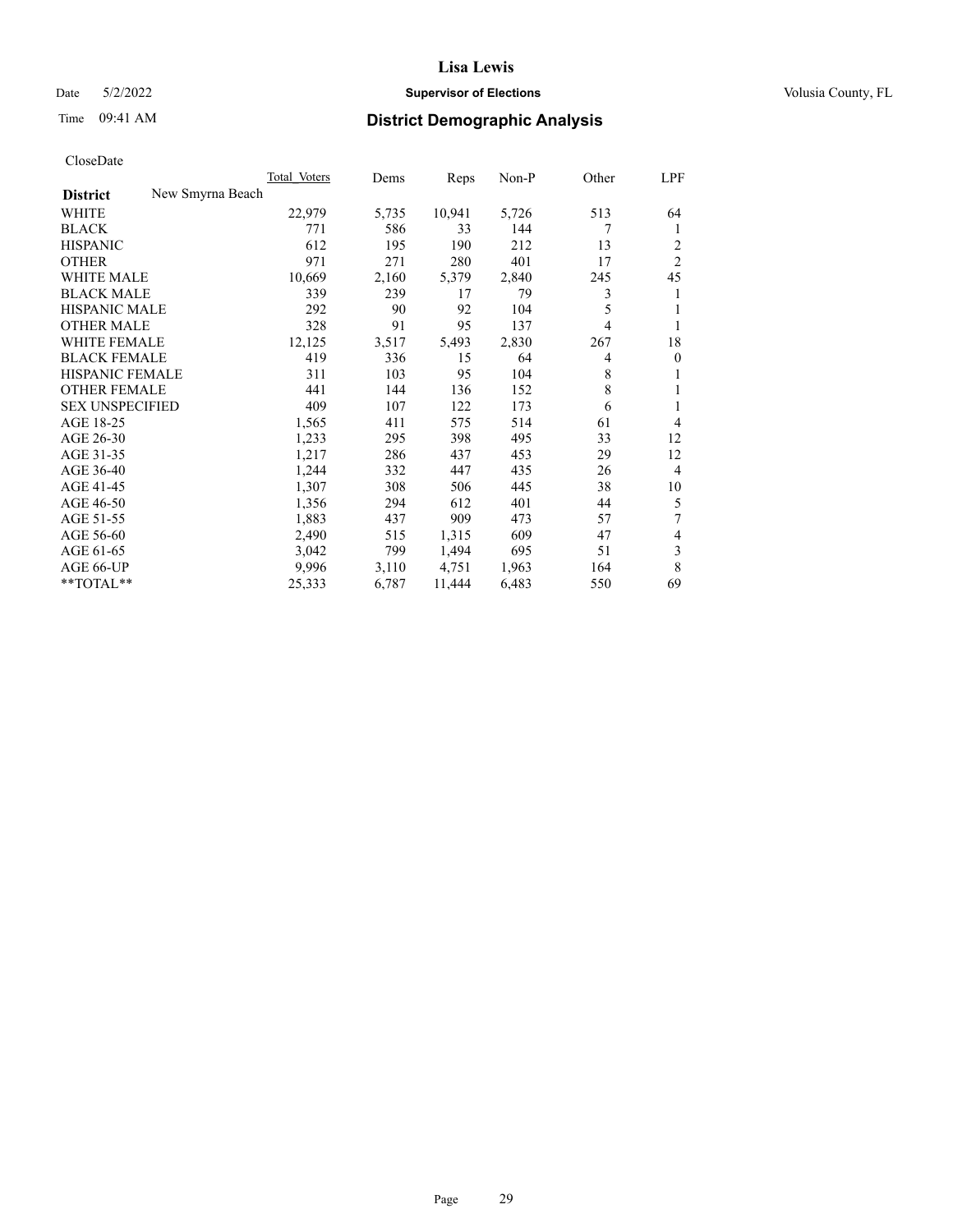### Date 5/2/2022 **Supervisor of Elections Supervisor of Elections** Volusia County, FL

# Time 09:41 AM **District Demographic Analysis**

|                             | Total Voters | Dems | Reps           | Non-P | Other          | LPF          |
|-----------------------------|--------------|------|----------------|-------|----------------|--------------|
| Oak Hill<br><b>District</b> |              |      |                |       |                |              |
| WHITE                       | 1,499        | 316  | 762            | 379   | 39             | 3            |
| <b>BLACK</b>                | 149          | 120  | 6              | 23    | $\Omega$       | $\theta$     |
| <b>HISPANIC</b>             | 24           | 8    | $\overline{4}$ | 11    |                | 0            |
| <b>OTHER</b>                | 48           | 14   | 20             | 13    |                | 0            |
| WHITE MALE                  | 729          | 137  | 389            | 187   | 14             | 2            |
| <b>BLACK MALE</b>           | 75           | 56   | 4              | 15    | $\Omega$       | $\theta$     |
| <b>HISPANIC MALE</b>        | 9            | 1    | 3              | 5     | 0              | 0            |
| <b>OTHER MALE</b>           | 20           | 5    | 8              | 6     |                | 0            |
| <b>WHITE FEMALE</b>         | 753          | 176  | 365            | 186   | 25             |              |
| <b>BLACK FEMALE</b>         | 72           | 63   | 1              | 8     | $\Omega$       | 0            |
| <b>HISPANIC FEMALE</b>      | 15           | 7    | 1              | 6     |                | 0            |
| <b>OTHER FEMALE</b>         | 17           | 6    | 8              | 3     | 0              | 0            |
| <b>SEX UNSPECIFIED</b>      | 30           | 7    | 13             | 10    | $\Omega$       | 0            |
| AGE 18-25                   | 116          | 31   | 43             | 36    | 6              | 0            |
| AGE 26-30                   | 74           | 21   | 28             | 22    | 2              |              |
| AGE 31-35                   | 75           | 21   | 29             | 22    | 3              | 0            |
| AGE 36-40                   | 72           | 16   | 34             | 20    | $\overline{2}$ | 0            |
| AGE 41-45                   | 96           | 27   | 37             | 30    | $\overline{c}$ | 0            |
| AGE 46-50                   | 76           | 22   | 30             | 21    | 3              | 0            |
| AGE 51-55                   | 126          | 28   | 67             | 28    | 3              | $\mathbf{0}$ |
| AGE 56-60                   | 163          | 41   | 76             | 39    | 7              | 0            |
| AGE 61-65                   | 251          | 70   | 127            | 49    | 3              | 2            |
| AGE 66-UP                   | 671          | 181  | 321            | 159   | 10             | $\theta$     |
| **TOTAL**                   | 1,720        | 458  | 792            | 426   | 41             | 3            |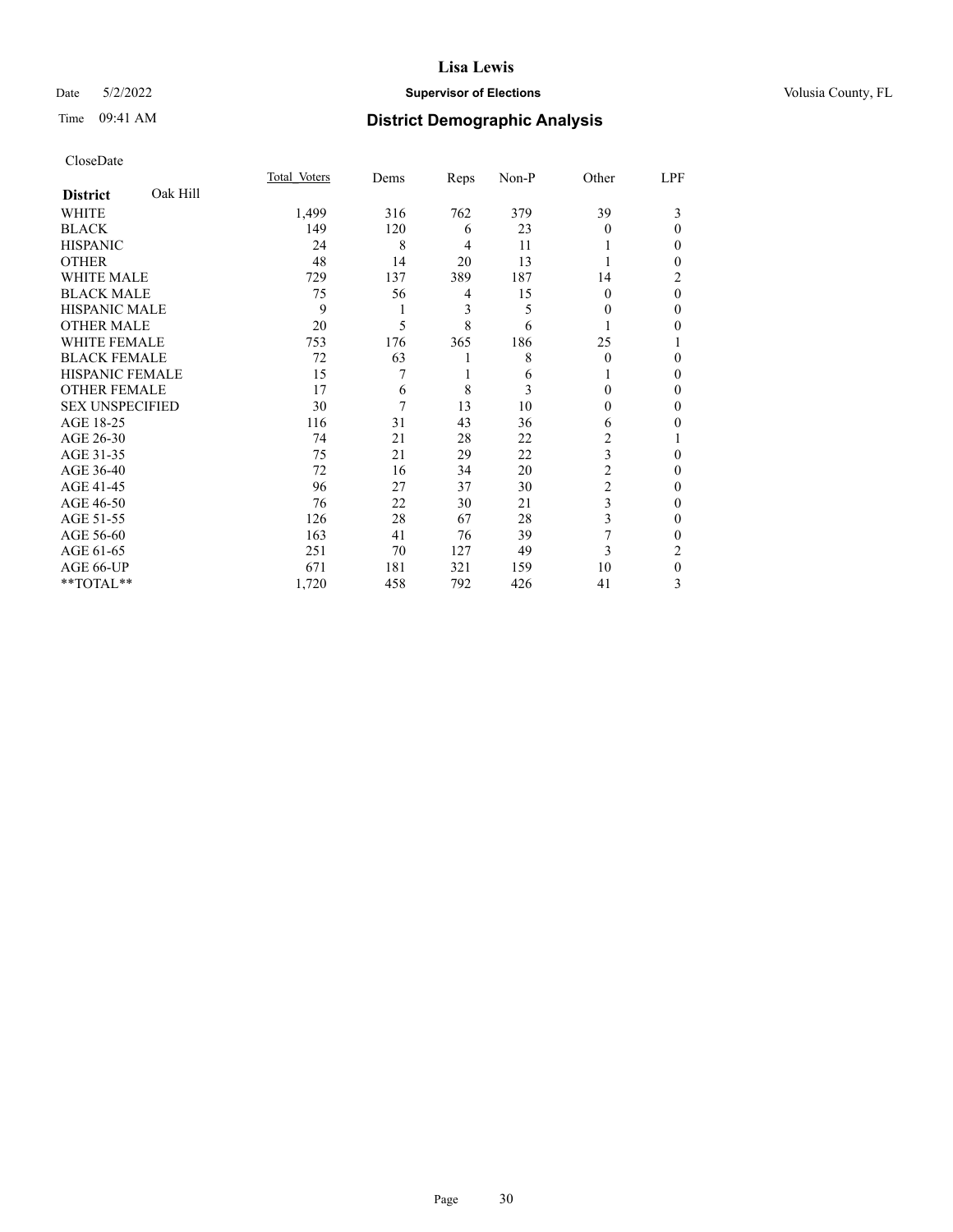## Date 5/2/2022 **Supervisor of Elections Supervisor of Elections** Volusia County, FL

# Time 09:41 AM **District Demographic Analysis**

|                        |             | Total Voters | Dems  | Reps  | Non-P | Other          | LPF              |
|------------------------|-------------|--------------|-------|-------|-------|----------------|------------------|
| <b>District</b>        | Orange City |              |       |       |       |                |                  |
| WHITE                  |             | 6,190        | 1,541 | 2,816 | 1,696 | 112            | 25               |
| <b>BLACK</b>           |             | 639          | 475   | 31    | 127   | 5              | 1                |
| <b>HISPANIC</b>        |             | 1,814        | 735   | 304   | 744   | 28             | 3                |
| <b>OTHER</b>           |             | 468          | 128   | 104   | 226   | 10             | $\theta$         |
| <b>WHITE MALE</b>      |             | 2,654        | 546   | 1,279 | 768   | 47             | 14               |
| <b>BLACK MALE</b>      |             | 238          | 155   | 18    | 62    | $\overline{2}$ | 1                |
| <b>HISPANIC MALE</b>   |             | 768          | 285   | 150   | 318   | 13             | $\overline{2}$   |
| <b>OTHER MALE</b>      |             | 155          | 38    | 42    | 75    | $\mathbf{0}$   | $\theta$         |
| <b>WHITE FEMALE</b>    |             | 3,471        | 985   | 1,507 | 904   | 64             | 11               |
| <b>BLACK FEMALE</b>    |             | 395          | 317   | 13    | 62    | 3              | $\boldsymbol{0}$ |
| <b>HISPANIC FEMALE</b> |             | 1,026        | 443   | 152   | 415   | 15             | 1                |
| <b>OTHER FEMALE</b>    |             | 211          | 70    | 46    | 86    | 9              | $\theta$         |
| <b>SEX UNSPECIFIED</b> |             | 192          | 40    | 47    | 103   | $\overline{2}$ | $\boldsymbol{0}$ |
| AGE 18-25              |             | 816          | 284   | 186   | 318   | 23             | 5                |
| AGE 26-30              |             | 622          | 163   | 149   | 284   | 20             | 6                |
| AGE 31-35              |             | 639          | 198   | 163   | 261   | 15             | $\overline{2}$   |
| AGE 36-40              |             | 603          | 168   | 166   | 256   | 7              | 6                |
| AGE 41-45              |             | 582          | 190   | 165   | 216   | 10             | $\mathbf{1}$     |
| AGE 46-50              |             | 583          | 160   | 206   | 205   | 10             | $\boldsymbol{2}$ |
| AGE 51-55              |             | 713          | 216   | 275   | 204   | 15             | $\mathfrak{Z}$   |
| AGE 56-60              |             | 655          | 190   | 263   | 189   | 11             | $\overline{c}$   |
| AGE 61-65              |             | 773          | 245   | 329   | 185   | 13             | 1                |
| AGE 66-UP              |             | 3,125        | 1,065 | 1,353 | 675   | 31             | 1                |
| **TOTAL**              |             | 9,111        | 2,879 | 3,255 | 2,793 | 155            | 29               |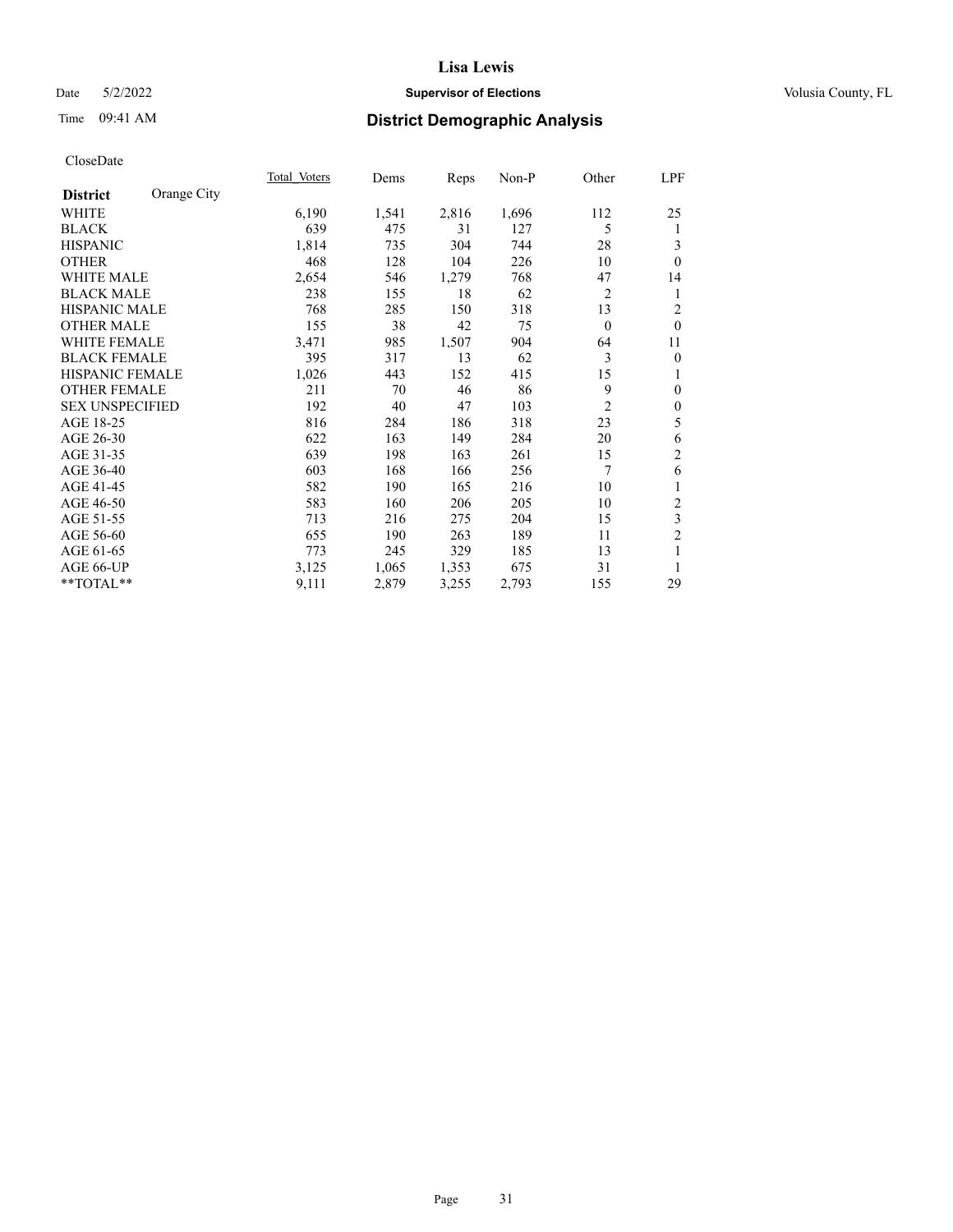## Date 5/2/2022 **Supervisor of Elections Supervisor of Elections** Volusia County, FL

# Time 09:41 AM **District Demographic Analysis**

|                        |              | Total Voters | Dems  | Reps   | $Non-P$ | Other | LPF                     |
|------------------------|--------------|--------------|-------|--------|---------|-------|-------------------------|
| <b>District</b>        | Ormond Beach |              |       |        |         |       |                         |
| <b>WHITE</b>           |              | 29,561       | 7,860 | 13,625 | 7,517   | 472   | 87                      |
| <b>BLACK</b>           |              | 1,176        | 853   | 52     | 250     | 18    | 3                       |
| <b>HISPANIC</b>        |              | 1,108        | 399   | 293    | 390     | 20    | 6                       |
| <b>OTHER</b>           |              | 2,104        | 629   | 560    | 867     | 45    | $\overline{\mathbf{3}}$ |
| WHITE MALE             |              | 13,458       | 2,946 | 6,612  | 3,631   | 207   | 62                      |
| <b>BLACK MALE</b>      |              | 517          | 342   | 30     | 135     | 8     | $\overline{c}$          |
| <b>HISPANIC MALE</b>   |              | 450          | 141   | 128    | 167     | 10    | $\overline{4}$          |
| <b>OTHER MALE</b>      |              | 807          | 224   | 222    | 338     | 21    | $\overline{2}$          |
| WHITE FEMALE           |              | 15,822       | 4,846 | 6,906  | 3,782   | 263   | 25                      |
| <b>BLACK FEMALE</b>    |              | 642          | 498   | 21     | 112     | 10    | 1                       |
| HISPANIC FEMALE        |              | 640          | 255   | 161    | 213     | 9     | $\overline{2}$          |
| <b>OTHER FEMALE</b>    |              | 894          | 316   | 241    | 321     | 16    | $\mathbf{0}$            |
| <b>SEX UNSPECIFIED</b> |              | 719          | 173   | 209    | 325     | 11    | 1                       |
| AGE 18-25              |              | 2,700        | 748   | 924    | 936     | 82    | 10                      |
| AGE 26-30              |              | 1,755        | 458   | 587    | 648     | 46    | 16                      |
| AGE 31-35              |              | 1,902        | 522   | 663    | 667     | 41    | 9                       |
| AGE 36-40              |              | 2,043        | 494   | 749    | 749     | 34    | 17                      |
| AGE 41-45              |              | 1,959        | 488   | 752    | 666     | 37    | 16                      |
| AGE 46-50              |              | 2,048        | 488   | 895    | 613     | 44    | 8                       |
| AGE 51-55              |              | 2,664        | 628   | 1,274  | 706     | 48    | $\,$ 8 $\,$             |
| AGE 56-60              |              | 3,207        | 821   | 1,543  | 793     | 46    | $\overline{4}$          |
| AGE 61-65              |              | 3,474        | 1,031 | 1,597  | 790     | 53    | $\mathfrak z$           |
| AGE 66-UP              |              | 12,197       | 4,063 | 5,546  | 2,456   | 124   | $\,$ 8 $\,$             |
| **TOTAL**              |              | 33,949       | 9,741 | 14,530 | 9,024   | 555   | 99                      |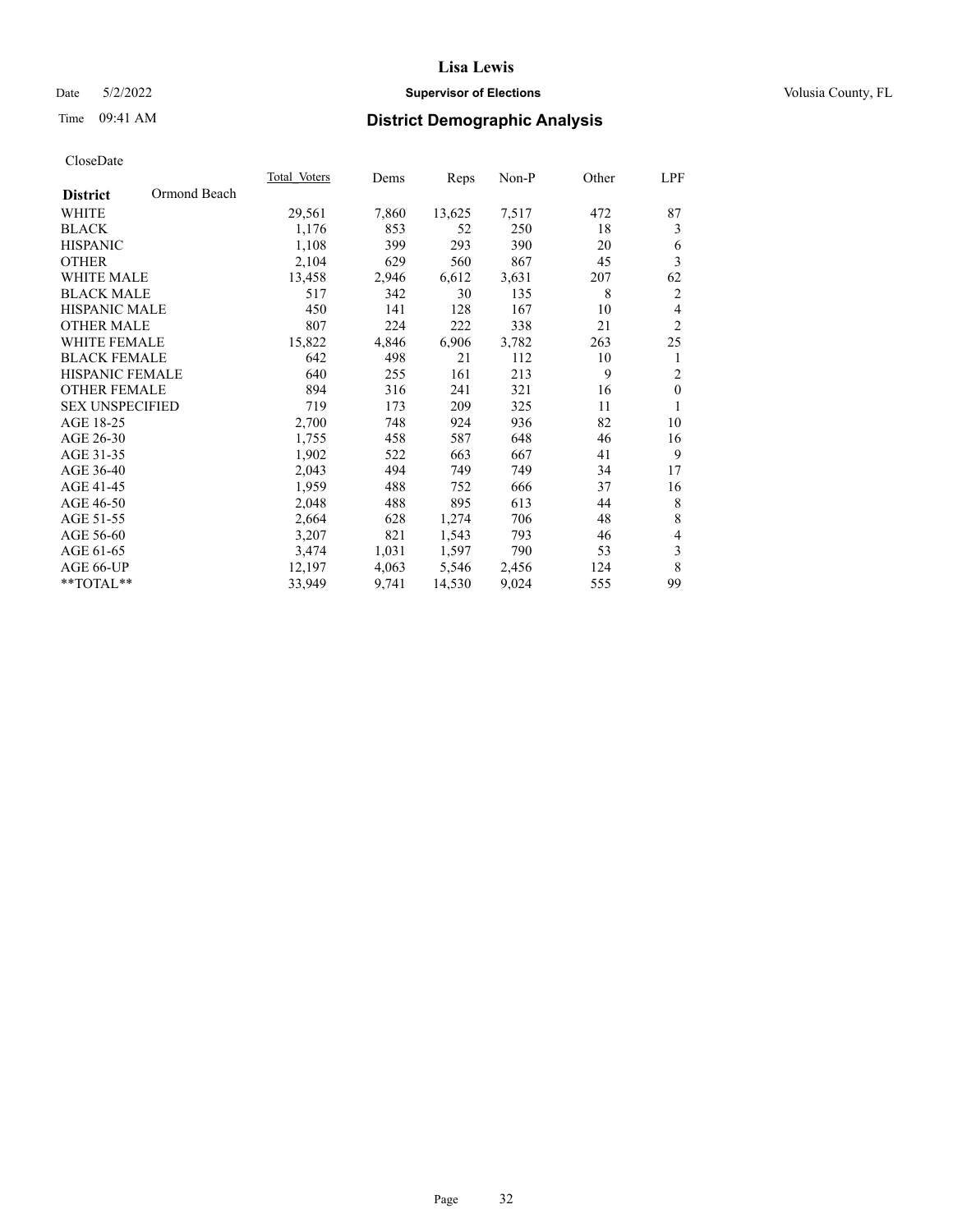## Date 5/2/2022 **Supervisor of Elections Supervisor of Elections** Volusia County, FL

| CloseDate |
|-----------|
|-----------|

|                        |         | Total Voters | Dems | Reps             | Non-P          | Other    | LPF      |
|------------------------|---------|--------------|------|------------------|----------------|----------|----------|
| <b>District</b>        | Pierson |              |      |                  |                |          |          |
| WHITE                  |         | 569          | 123  | 314              | 119            | 10       | 3        |
| <b>BLACK</b>           |         | 34           | 29   | $\theta$         | 5              | $\Omega$ | $\Omega$ |
| <b>HISPANIC</b>        |         | 184          | 78   | 16               | 89             |          | 0        |
| <b>OTHER</b>           |         | 34           | 8    | 8                | 18             | $\Omega$ | 0        |
| <b>WHITE MALE</b>      |         | 281          | 62   | 155              | 57             | 4        | 3        |
| <b>BLACK MALE</b>      |         | 19           | 16   | $\boldsymbol{0}$ | 3              | $\theta$ | $\Omega$ |
| <b>HISPANIC MALE</b>   |         | 101          | 51   | 9                | 40             |          | 0        |
| <b>OTHER MALE</b>      |         | 14           | 3    | 6                | 5              | 0        | $\Omega$ |
| <b>WHITE FEMALE</b>    |         | 285          | 61   | 157              | 61             | 6        | 0        |
| <b>BLACK FEMALE</b>    |         | 15           | 13   | $\mathbf{0}$     | $\overline{c}$ | 0        | 0        |
| <b>HISPANIC FEMALE</b> |         | 79           | 25   | 7                | 47             | 0        | 0        |
| <b>OTHER FEMALE</b>    |         | 10           | 3    | 1                | 6              | 0        | 0        |
| <b>SEX UNSPECIFIED</b> |         | 17           | 4    | 3                | 10             | 0        | 0        |
| AGE 18-25              |         | 115          | 29   | 29               | 56             |          | 0        |
| AGE 26-30              |         | 68           | 24   | 22               | 19             |          | 2        |
| AGE 31-35              |         | 63           | 19   | 19               | 23             | 2        | 0        |
| AGE 36-40              |         | 62           | 13   | 25               | 22             |          |          |
| AGE 41-45              |         | 56           | 8    | 22               | 26             | 0        | 0        |
| AGE 46-50              |         | 44           | 8    | 23               | 13             | 0        | $\Omega$ |
| AGE 51-55              |         | 61           | 18   | 26               | 16             |          | 0        |
| AGE 56-60              |         | 69           | 23   | 29               | 17             | 0        | 0        |
| AGE 61-65              |         | 91           | 26   | 45               | 18             | 2        | $\Omega$ |
| AGE 66-UP              |         | 192          | 70   | 98               | 21             | 3        | 0        |
| **TOTAL**              |         | 821          | 238  | 338              | 231            | 11       | 3        |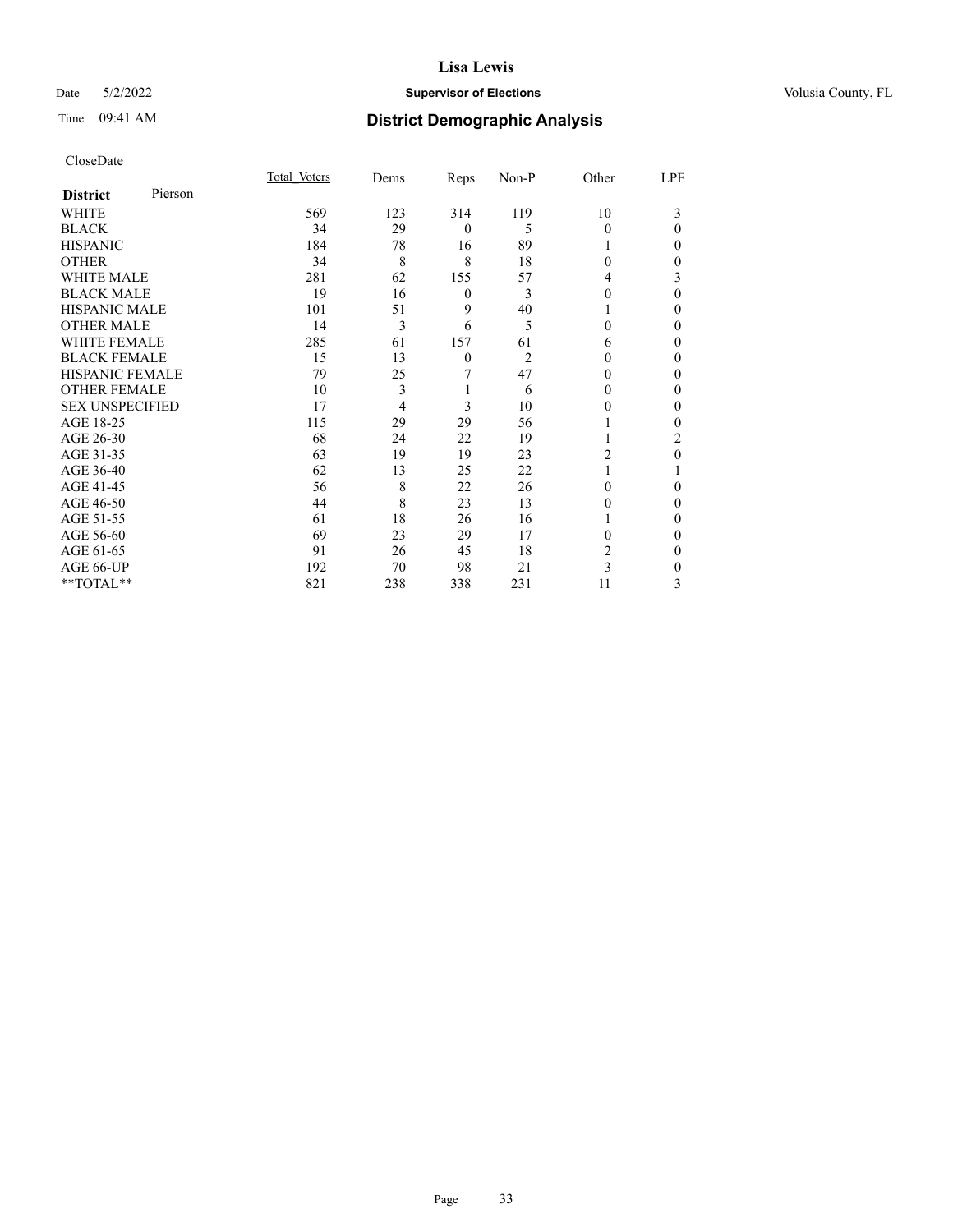## Date 5/2/2022 **Supervisor of Elections Supervisor of Elections** Volusia County, FL

# Time 09:41 AM **District Demographic Analysis**

|                        |             | Total Voters | Dems           | Reps     | Non-P | Other          | LPF            |
|------------------------|-------------|--------------|----------------|----------|-------|----------------|----------------|
| <b>District</b>        | Ponce Inlet |              |                |          |       |                |                |
| WHITE                  |             | 3,127        | 675            | 1,677    | 708   | 57             | 10             |
| <b>BLACK</b>           |             | 15           | 5              | 1        | 9     | $\Omega$       | 0              |
| <b>HISPANIC</b>        |             | 74           | 19             | 33       | 21    | 0              |                |
| <b>OTHER</b>           |             | 128          | 40             | 45       | 43    | $\theta$       | 0              |
| WHITE MALE             |             | 1,492        | 266            | 808      | 379   | 32             | 7              |
| <b>BLACK MALE</b>      |             | 10           | 3              | 1        | 6     | $\theta$       | 0              |
| <b>HISPANIC MALE</b>   |             | 33           | 7              | 16       | 10    | 0              | $\theta$       |
| <b>OTHER MALE</b>      |             | 48           | 13             | 18       | 17    | $\overline{0}$ | $\mathbf{0}$   |
| <b>WHITE FEMALE</b>    |             | 1,610        | 403            | 860      | 319   | 25             | 3              |
| <b>BLACK FEMALE</b>    |             | 5            | $\overline{2}$ | $\theta$ | 3     | $\theta$       | $\mathbf{0}$   |
| <b>HISPANIC FEMALE</b> |             | 41           | 12             | 17       | 11    | 0              | 1              |
| <b>OTHER FEMALE</b>    |             | 50           | 17             | 18       | 15    | 0              | 0              |
| <b>SEX UNSPECIFIED</b> |             | 55           | 16             | 18       | 21    | 0              | 0              |
| AGE 18-25              |             | 187          | 37             | 83       | 58    | 7              | $\overline{2}$ |
| AGE 26-30              |             | 87           | 19             | 30       | 34    | $\overline{2}$ | $\overline{2}$ |
| AGE 31-35              |             | 69           | 18             | 27       | 23    | $\mathbf{0}$   | 1              |
| AGE 36-40              |             | 78           | 16             | 34       | 28    | 0              | $\theta$       |
| AGE 41-45              |             | 118          | 24             | 52       | 38    | 4              | $\Omega$       |
| AGE 46-50              |             | 148          | 26             | 79       | 41    |                |                |
| AGE 51-55              |             | 204          | 35             | 111      | 51    | 5              | 2              |
| AGE 56-60              |             | 337          | 62             | 183      | 83    | 7              | $\overline{2}$ |
| AGE 61-65              |             | 475          | 101            | 261      | 106   | 7              | $\theta$       |
| AGE 66-UP              |             | 1,641        | 401            | 896      | 319   | 24             |                |
| **TOTAL**              |             | 3,344        | 739            | 1,756    | 781   | 57             | 11             |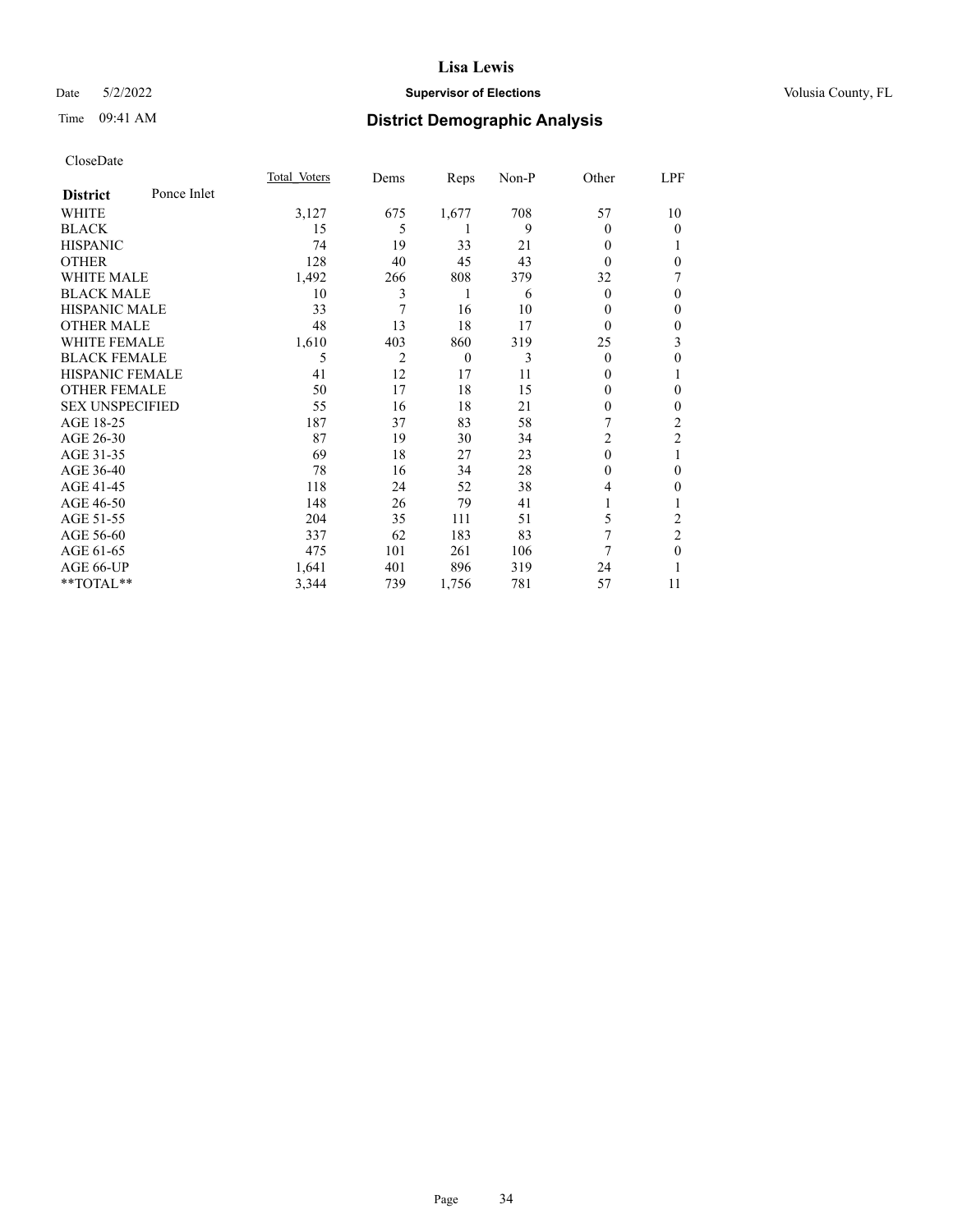## Date 5/2/2022 **Supervisor of Elections Supervisor of Elections** Volusia County, FL

# Time 09:41 AM **District Demographic Analysis**

|                        |             | Total Voters | Dems   | Reps   | Non-P  | Other | LPF              |
|------------------------|-------------|--------------|--------|--------|--------|-------|------------------|
| <b>District</b>        | Port Orange |              |        |        |        |       |                  |
| WHITE                  |             | 39,844       | 10,186 | 17,637 | 11,153 | 747   | 121              |
| <b>BLACK</b>           |             | 1,624        | 1,145  | 90     | 363    | 25    | 1                |
| <b>HISPANIC</b>        |             | 1,967        | 688    | 465    | 780    | 27    | 7                |
| <b>OTHER</b>           |             | 2,750        | 808    | 718    | 1,157  | 55    | 12               |
| <b>WHITE MALE</b>      |             | 18,257       | 3,866  | 8,617  | 5,358  | 338   | 78               |
| <b>BLACK MALE</b>      |             | 714          | 464    | 53     | 182    | 14    | 1                |
| <b>HISPANIC MALE</b>   |             | 903          | 286    | 232    | 361    | 19    | 5                |
| <b>OTHER MALE</b>      |             | 983          | 279    | 263    | 416    | 18    | 7                |
| <b>WHITE FEMALE</b>    |             | 21,076       | 6,201  | 8,811  | 5,618  | 405   | 41               |
| <b>BLACK FEMALE</b>    |             | 895          | 667    | 37     | 180    | 11    | $\boldsymbol{0}$ |
| <b>HISPANIC FEMALE</b> |             | 1,030        | 391    | 224    | 405    | 8     | $\overline{2}$   |
| <b>OTHER FEMALE</b>    |             | 1,230        | 417    | 326    | 455    | 28    | $\overline{4}$   |
| <b>SEX UNSPECIFIED</b> |             | 1,097        | 256    | 347    | 478    | 13    | 3                |
| AGE 18-25              |             | 4,087        | 1,106  | 1,230  | 1,602  | 128   | 21               |
| AGE 26-30              |             | 2,973        | 802    | 927    | 1,132  | 94    | 18               |
| AGE 31-35              |             | 2,986        | 811    | 951    | 1,143  | 59    | 22               |
| AGE 36-40              |             | 3,026        | 780    | 1,039  | 1,109  | 82    | 16               |
| AGE 41-45              |             | 2,845        | 711    | 1,064  | 1,020  | 37    | 13               |
| AGE 46-50              |             | 3,005        | 718    | 1,232  | 976    | 64    | 15               |
| AGE 51-55              |             | 3,537        | 844    | 1,581  | 1,040  | 62    | 10               |
| AGE 56-60              |             | 4,135        | 1,029  | 1,977  | 1,069  | 52    | $\,$ 8 $\,$      |
| AGE 61-65              |             | 4,609        | 1,347  | 2,073  | 1,100  | 82    | 7                |
| AGE 66-UP              |             | 14,982       | 4,679  | 6,836  | 3,262  | 194   | 11               |
| **TOTAL**              |             | 46,185       | 12,827 | 18,910 | 13,453 | 854   | 141              |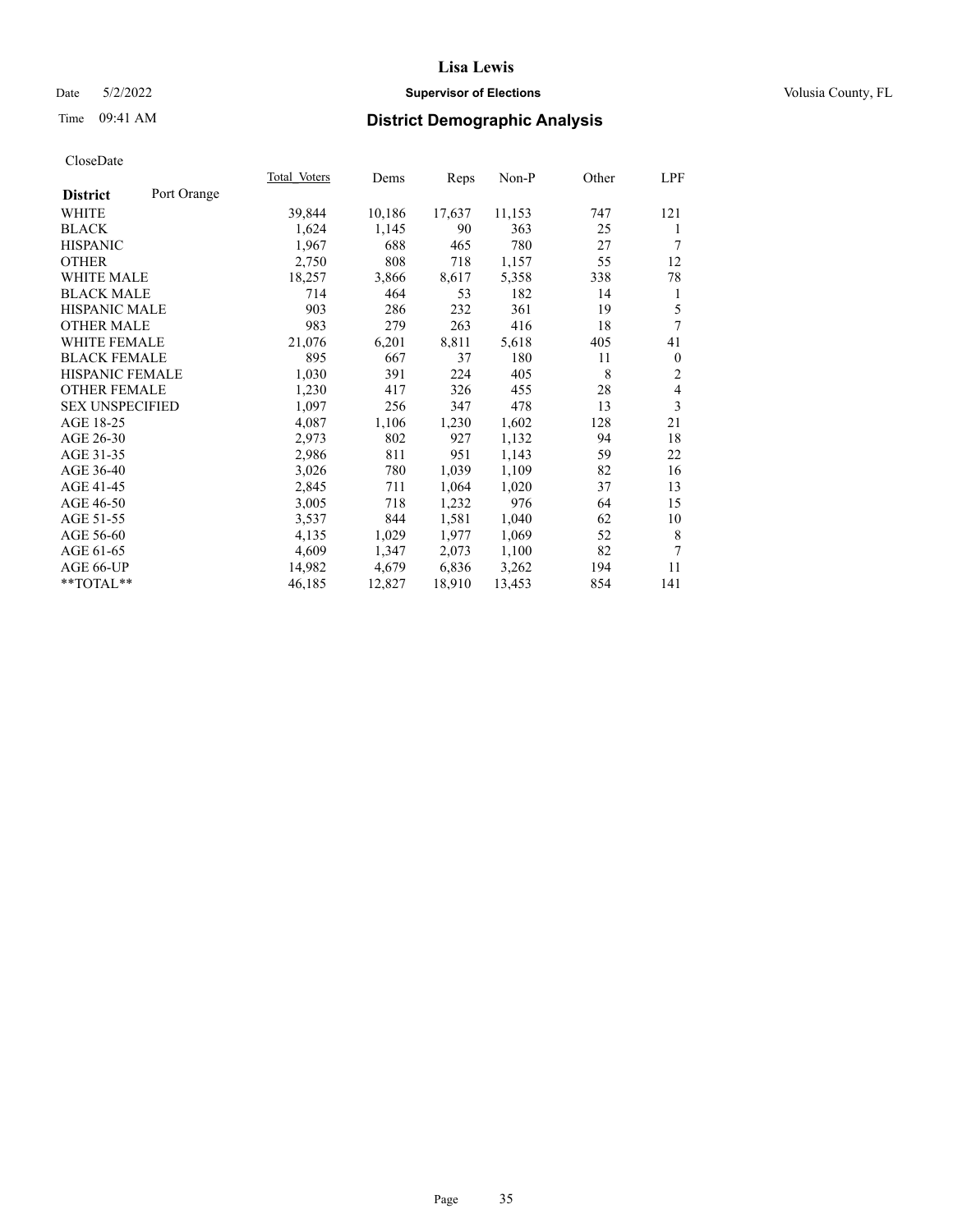## Date 5/2/2022 **Supervisor of Elections Supervisor of Elections** Volusia County, FL

# Time 09:41 AM **District Demographic Analysis**

|                        |               | Total Voters | Dems  | Reps  | $Non-P$ | Other          | LPF            |
|------------------------|---------------|--------------|-------|-------|---------|----------------|----------------|
| <b>District</b>        | South Daytona |              |       |       |         |                |                |
| WHITE                  |               | 7,321        | 2,042 | 3,055 | 2,051   | 151            | 22             |
| <b>BLACK</b>           |               | 749          | 559   | 27    | 154     | 8              | 1              |
| <b>HISPANIC</b>        |               | 356          | 150   | 80    | 121     | 3              | 2              |
| <b>OTHER</b>           |               | 456          | 137   | 113   | 190     | 14             | $\overline{c}$ |
| WHITE MALE             |               | 3,353        | 754   | 1,514 | 994     | 76             | 15             |
| <b>BLACK MALE</b>      |               | 301          | 208   | 15    | 73      | 5              | $\mathbf{0}$   |
| HISPANIC MALE          |               | 168          | 55    | 47    | 63      | 1              | $\overline{c}$ |
| <b>OTHER MALE</b>      |               | 158          | 47    | 42    | 62      | 7              | $\mathbf{0}$   |
| <b>WHITE FEMALE</b>    |               | 3,872        | 1,269 | 1,506 | 1,017   | 74             | 6              |
| <b>BLACK FEMALE</b>    |               | 440          | 346   | 11    | 79      | 3              | 1              |
| HISPANIC FEMALE        |               | 179          | 90    | 33    | 54      | $\overline{c}$ | $\theta$       |
| <b>OTHER FEMALE</b>    |               | 204          | 68    | 57    | 72      | 6              | 1              |
| <b>SEX UNSPECIFIED</b> |               | 207          | 51    | 50    | 102     | $\overline{c}$ | $\overline{c}$ |
| AGE 18-25              |               | 734          | 208   | 203   | 288     | 29             | 6              |
| AGE 26-30              |               | 603          | 195   | 156   | 228     | 15             | 9              |
| AGE 31-35              |               | 690          | 229   | 168   | 277     | 15             | 1              |
| AGE 36-40              |               | 597          | 182   | 183   | 214     | 13             | 5              |
| AGE 41-45              |               | 559          | 177   | 164   | 200     | 16             | $\overline{c}$ |
| AGE 46-50              |               | 529          | 148   | 197   | 173     | 9              | $\overline{2}$ |
| AGE 51-55              |               | 710          | 216   | 302   | 179     | 12             | 1              |
| AGE 56-60              |               | 878          | 266   | 381   | 217     | 14             | $\mathbf{0}$   |
| AGE 61-65              |               | 986          | 337   | 425   | 212     | 12             | $\theta$       |
| AGE 66-UP              |               | 2,596        | 930   | 1,096 | 528     | 41             | 1              |
| **TOTAL**              |               | 8,882        | 2,888 | 3,275 | 2,516   | 176            | 27             |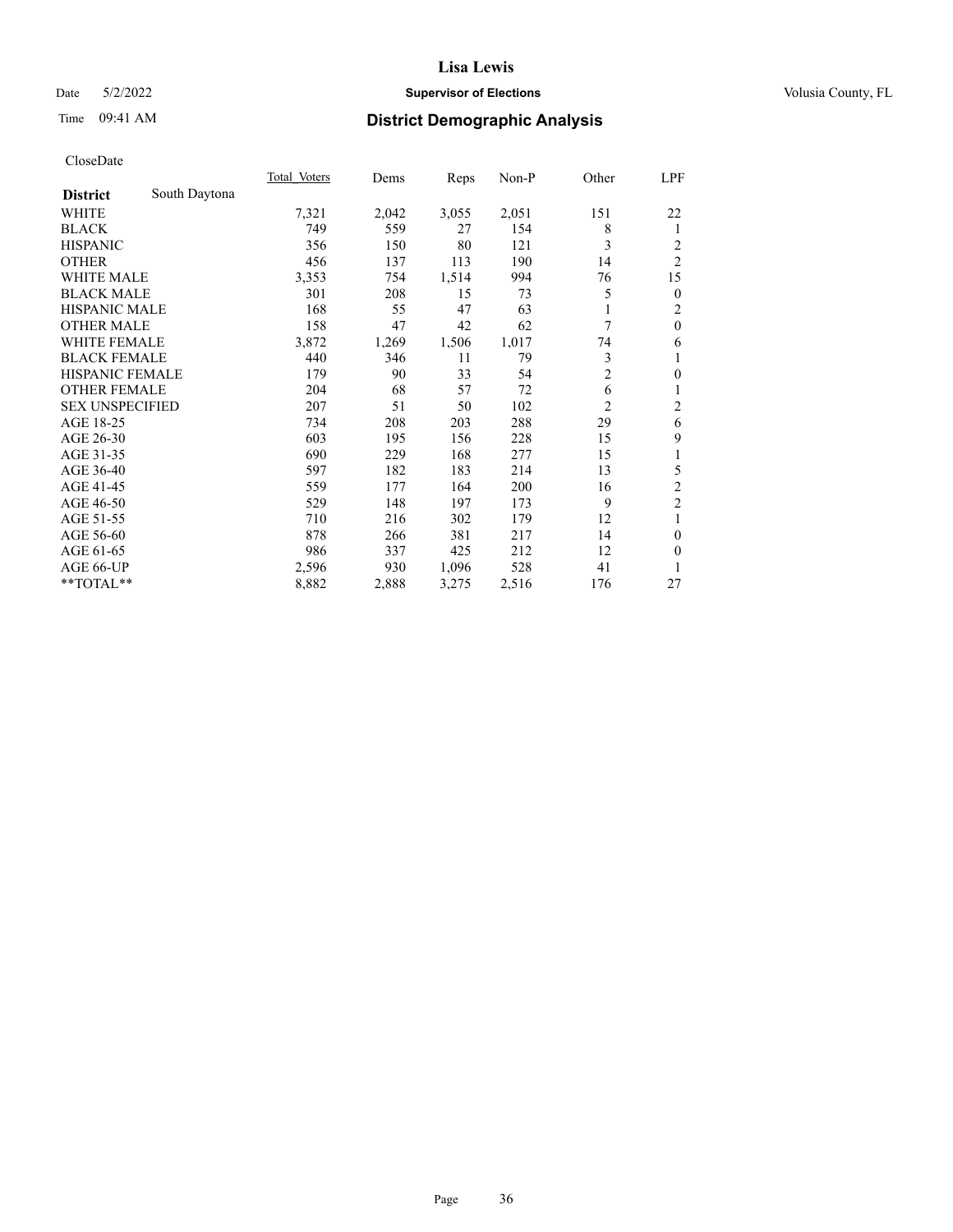# Date 5/2/2022 **Supervisor of Elections Supervisor of Elections** Volusia County, FL

# Time 09:41 AM **District Demographic Analysis**

|                        |               | Total Voters | Dems | Reps     | Non-P | Other | LPF |
|------------------------|---------------|--------------|------|----------|-------|-------|-----|
| <b>District</b>        | Flagler Beach |              |      |          |       |       |     |
| WHITE                  |               | 60           | 22   | 28       | 8     | 2     | 0   |
| <b>BLACK</b>           |               |              | 0    | $\theta$ |       |       |     |
| <b>HISPANIC</b>        |               |              |      | 0        |       | 0     |     |
| <b>OTHER</b>           |               |              |      | 2        |       |       |     |
| WHITE MALE             |               | 26           |      | 16       |       |       |     |
| <b>BLACK MALE</b>      |               |              |      | 0        |       |       |     |
| <b>HISPANIC MALE</b>   |               |              |      |          |       |       |     |
| <b>OTHER MALE</b>      |               |              |      |          |       |       |     |
| <b>WHITE FEMALE</b>    |               | 34           | 15   | 12       |       |       |     |
| <b>BLACK FEMALE</b>    |               | $\theta$     | 0    | $\theta$ |       |       |     |
| HISPANIC FEMALE        |               |              |      |          |       |       |     |
| <b>OTHER FEMALE</b>    |               |              |      |          |       |       |     |
| <b>SEX UNSPECIFIED</b> |               |              |      |          |       |       |     |
| AGE 18-25              |               |              |      |          |       |       |     |
| AGE 26-30              |               |              |      |          |       |       |     |
| AGE 31-35              |               |              |      |          |       |       |     |
| AGE 36-40              |               |              |      | 0        |       |       |     |
| AGE 41-45              |               |              |      |          |       |       |     |
| AGE 46-50              |               |              |      |          |       |       |     |
| AGE 51-55              |               |              |      |          |       |       |     |
| AGE 56-60              |               | 9            |      | ć        |       |       |     |
| AGE 61-65              |               | 10           | 2    | 6        |       |       |     |
| AGE 66-UP              |               | 40           | 20   | 16       |       |       |     |
| **TOTAL**              |               | 64           | 23   | 30       | 8     | 3     |     |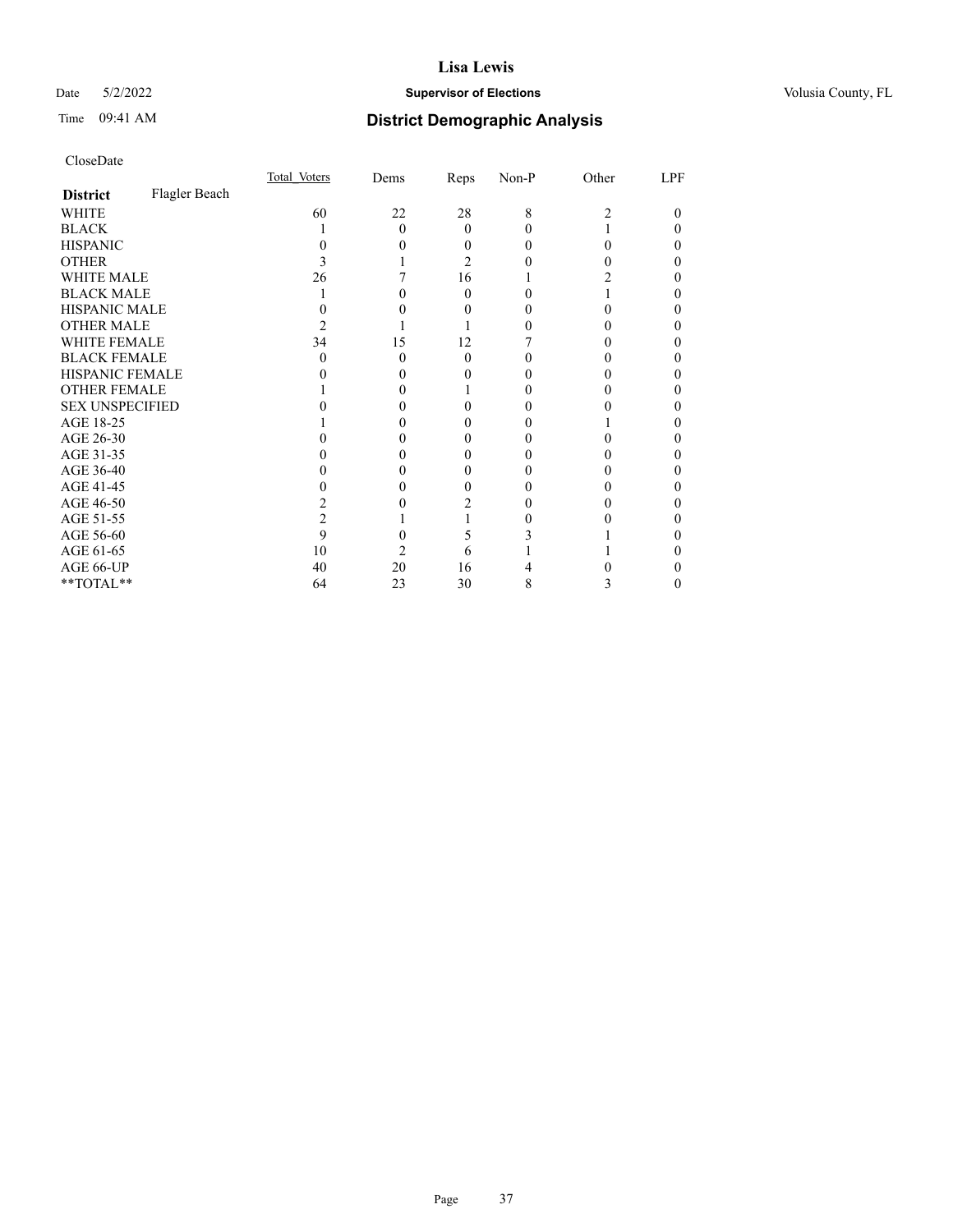# Date 5/2/2022 **Supervisor of Elections Supervisor of Elections** Volusia County, FL

# Time 09:41 AM **District Demographic Analysis**

|                        |                           | Total Voters | Dems   | Reps   | Non-P  | Other | LPF |
|------------------------|---------------------------|--------------|--------|--------|--------|-------|-----|
| <b>District</b>        | <b>Hospital Authority</b> |              |        |        |        |       |     |
| WHITE                  |                           | 109,776      | 26,419 | 51,128 | 29,878 | 1,890 | 461 |
| <b>BLACK</b>           |                           | 13,654       | 10,012 | 598    | 2,882  | 147   | 15  |
| <b>HISPANIC</b>        |                           | 32,579       | 13,757 | 5,531  | 12,865 | 362   | 64  |
| <b>OTHER</b>           |                           | 10,052       | 3,122  | 2,255  | 4,470  | 164   | 41  |
| WHITE MALE             |                           | 50,728       | 10,099 | 24,993 | 14,521 | 807   | 308 |
| <b>BLACK MALE</b>      |                           | 5,943        | 3,960  | 343    | 1,544  | 88    | 8   |
| <b>HISPANIC MALE</b>   |                           | 14,888       | 5,691  | 2,918  | 6,057  | 178   | 44  |
| <b>OTHER MALE</b>      |                           | 3,531        | 1,020  | 912    | 1,528  | 48    | 23  |
| <b>WHITE FEMALE</b>    |                           | 57,731       | 16,042 | 25,556 | 14,910 | 1,073 | 150 |
| <b>BLACK FEMALE</b>    |                           | 7,515        | 5,912  | 244    | 1,294  | 59    | 6   |
| <b>HISPANIC FEMALE</b> |                           | 17,239       | 7,859  | 2,555  | 6,623  | 182   | 20  |
| <b>OTHER FEMALE</b>    |                           | 4,252        | 1,594  | 888    | 1,679  | 81    | 10  |
| <b>SEX UNSPECIFIED</b> |                           | 4,232        | 1,132  | 1,102  | 1,939  | 47    | 12  |
| AGE 18-25              |                           | 16,256       | 5,025  | 4,132  | 6,631  | 394   | 74  |
| AGE 26-30              |                           | 12,216       | 3,597  | 3,392  | 4,841  | 286   | 100 |
| AGE 31-35              |                           | 13,415       | 3,981  | 3,840  | 5,250  | 257   | 87  |
| AGE 36-40              |                           | 12,529       | 3,581  | 3,752  | 4,901  | 207   | 88  |
| AGE 41-45              |                           | 12,198       | 3,696  | 3,726  | 4,502  | 218   | 56  |
| AGE 46-50              |                           | 12,051       | 3,623  | 4,247  | 3,953  | 184   | 44  |
| AGE 51-55              |                           | 13,557       | 4,048  | 5,300  | 3,983  | 188   | 38  |
| AGE 56-60              |                           | 15,035       | 4,641  | 6,273  | 3,889  | 206   | 26  |
| AGE 61-65              |                           | 15,312       | 4,951  | 6,640  | 3,513  | 180   | 28  |
| AGE 66-UP              |                           | 43,492       | 16,167 | 18,210 | 8,632  | 443   | 40  |
| $*$ TOTAL $*$          |                           | 166,061      | 53,310 | 59,512 | 50,095 | 2,563 | 581 |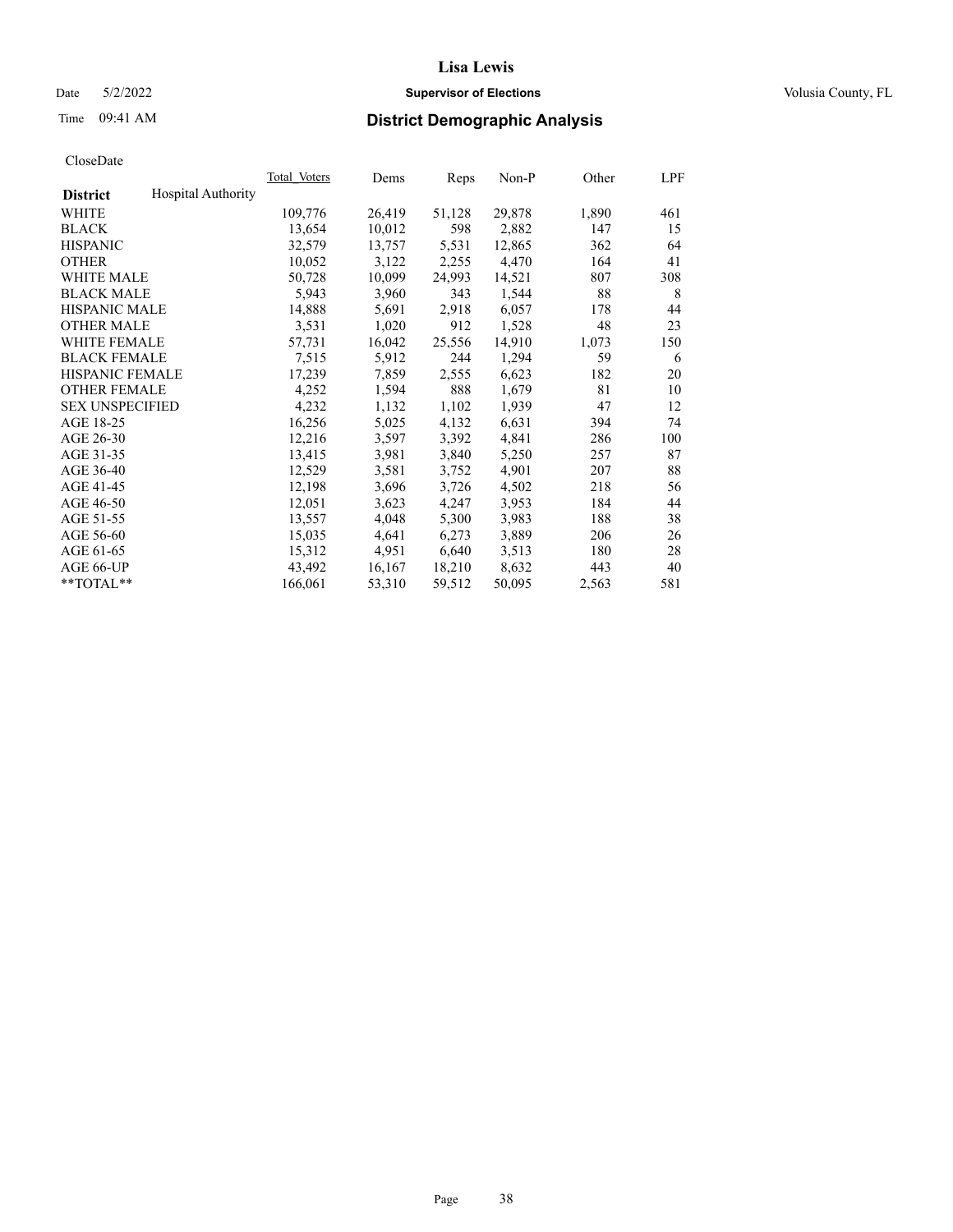# Date 5/2/2022 **Supervisor of Elections Supervisor of Elections** Volusia County, FL

| CloseDate |
|-----------|
|-----------|

|                        |                           | Total Voters | Dems  | Reps   | $Non-P$ | Other | LPF          |
|------------------------|---------------------------|--------------|-------|--------|---------|-------|--------------|
| <b>District</b>        | Florida House District 24 |              |       |        |         |       |              |
| WHITE                  |                           | 20,946       | 4,799 | 10,599 | 5,142   | 333   | 73           |
| <b>BLACK</b>           |                           | 567          | 416   | 31     | 110     | 10    | $\theta$     |
| <b>HISPANIC</b>        |                           | 1,693        | 635   | 331    | 709     | 17    | 1            |
| <b>OTHER</b>           |                           | 1,071        | 257   | 347    | 445     | 19    | 3            |
| <b>WHITE MALE</b>      |                           | 9,835        | 1,884 | 5,177  | 2,569   | 156   | 49           |
| <b>BLACK MALE</b>      |                           | 263          | 174   | 20     | 62      | 7     | $\mathbf{0}$ |
| <b>HISPANIC MALE</b>   |                           | 751          | 261   | 158    | 324     | 8     | $\theta$     |
| <b>OTHER MALE</b>      |                           | 348          | 73    | 127    | 141     | 5     | 2            |
| <b>WHITE FEMALE</b>    |                           | 10,918       | 2,884 | 5,331  | 2,504   | 175   | 24           |
| <b>BLACK FEMALE</b>    |                           | 299          | 237   | 11     | 48      | 3     | $\mathbf{0}$ |
| HISPANIC FEMALE        |                           | 903          | 358   | 167    | 368     | 9     | 1            |
| <b>OTHER FEMALE</b>    |                           | 455          | 126   | 150    | 168     | 11    | $\mathbf{0}$ |
| <b>SEX UNSPECIFIED</b> |                           | 505          | 110   | 167    | 222     | 5     | 1            |
| AGE 18-25              |                           | 1,825        | 422   | 627    | 730     | 39    | 7            |
| AGE 26-30              |                           | 1,147        | 280   | 440    | 402     | 16    | 9            |
| AGE 31-35              |                           | 1,192        | 277   | 443    | 431     | 35    | 6            |
| AGE 36-40              |                           | 1,163        | 280   | 463    | 391     | 22    | 7            |
| AGE 41-45              |                           | 1,139        | 235   | 483    | 399     | 16    | 6            |
| AGE 46-50              |                           | 1,228        | 221   | 616    | 367     | 17    | 7            |
| AGE 51-55              |                           | 1,776        | 356   | 893    | 496     | 25    | 6            |
| AGE 56-60              |                           | 2,339        | 471   | 1,243  | 579     | 42    | 4            |
| AGE 61-65              |                           | 2,857        | 720   | 1,463  | 613     | 55    | 6            |
| AGE 66-UP              |                           | 9,611        | 2,845 | 4,637  | 1,998   | 112   | 19           |
| **TOTAL**              |                           | 24,277       | 6,107 | 11,308 | 6,406   | 379   | 77           |
|                        |                           |              |       |        |         |       |              |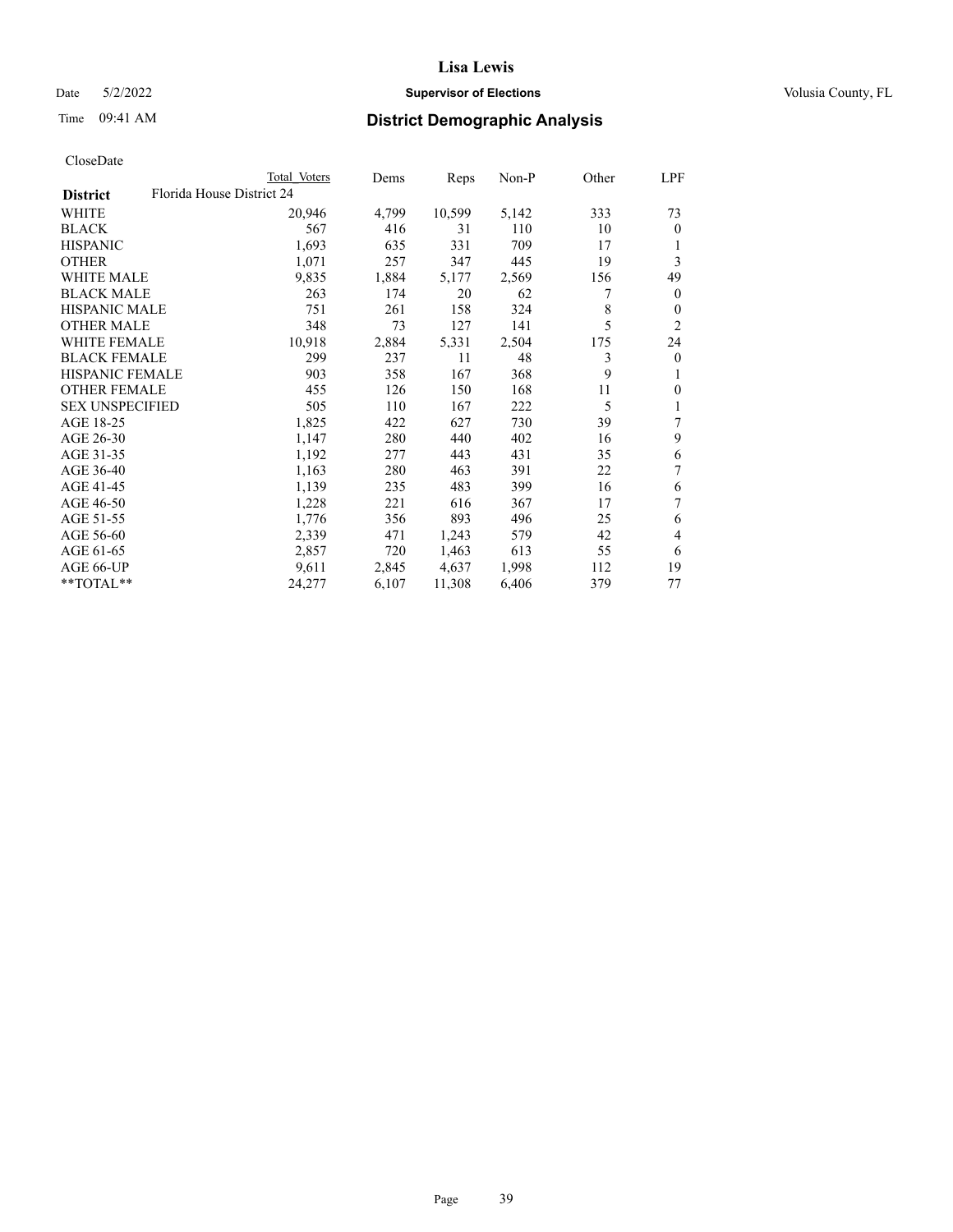# Date 5/2/2022 **Supervisor of Elections Supervisor of Elections** Volusia County, FL

| CloseDate |
|-----------|
|-----------|

|                        |                           | Total Voters | Dems   | Reps   | Non-P  | Other | LPF              |
|------------------------|---------------------------|--------------|--------|--------|--------|-------|------------------|
| <b>District</b>        | Florida House District 25 |              |        |        |        |       |                  |
| WHITE                  |                           | 120,375      | 30,505 | 55,704 | 31,544 | 2,244 | 378              |
| <b>BLACK</b>           |                           | 3,991        | 2,826  | 211    | 889    | 61    | 4                |
| <b>HISPANIC</b>        |                           | 4,485        | 1,535  | 1,219  | 1,639  | 75    | 17               |
| <b>OTHER</b>           |                           | 7,399        | 2,093  | 2,038  | 3,092  | 154   | 22               |
| <b>WHITE MALE</b>      |                           | 55,935       | 11,747 | 27,391 | 15,499 | 1,048 | 250              |
| <b>BLACK MALE</b>      |                           | 1,805        | 1,162  | 122    | 483    | 34    | 4                |
| <b>HISPANIC MALE</b>   |                           | 2,009        | 625    | 587    | 746    | 41    | 10               |
| <b>OTHER MALE</b>      |                           | 2,716        | 731    | 778    | 1,138  | 57    | 12               |
| <b>WHITE FEMALE</b>    |                           | 63,152       | 18,438 | 27,793 | 15,609 | 1,188 | 124              |
| <b>BLACK FEMALE</b>    |                           | 2,138        | 1,624  | 86     | 401    | 27    | $\boldsymbol{0}$ |
| <b>HISPANIC FEMALE</b> |                           | 2,404        | 888    | 611    | 864    | 34    | 7                |
| <b>OTHER FEMALE</b>    |                           | 3,213        | 1,070  | 886    | 1,179  | 70    | $\,$ 8 $\,$      |
| <b>SEX UNSPECIFIED</b> |                           | 2,878        | 674    | 918    | 1,245  | 35    | 6                |
| AGE 18-25              |                           | 10,181       | 2,668  | 3,422  | 3,712  | 332   | 47               |
| AGE 26-30              |                           | 7,241        | 1,837  | 2,360  | 2,776  | 207   | 61               |
| AGE 31-35              |                           | 7,451        | 1,962  | 2,509  | 2,756  | 166   | 58               |
| AGE 36-40              |                           | 7,685        | 1,908  | 2,756  | 2,798  | 172   | 51               |
| AGE 41-45              |                           | 7,533        | 1,822  | 2,895  | 2,628  | 141   | 47               |
| AGE 46-50              |                           | 8,139        | 1,855  | 3,488  | 2,573  | 184   | 39               |
| AGE 51-55              |                           | 10,428       | 2,384  | 4,903  | 2,896  | 213   | 32               |
| AGE 56-60              |                           | 13,183       | 3,103  | 6,528  | 3,329  | 199   | 24               |
| AGE 61-65              |                           | 14,915       | 4,065  | 7,090  | 3,481  | 261   | 18               |
| AGE 66-UP              |                           | 49,494       | 15,355 | 23,221 | 10,215 | 659   | 44               |
| **TOTAL**              |                           | 136,250      | 36,959 | 59,172 | 37,164 | 2,534 | 421              |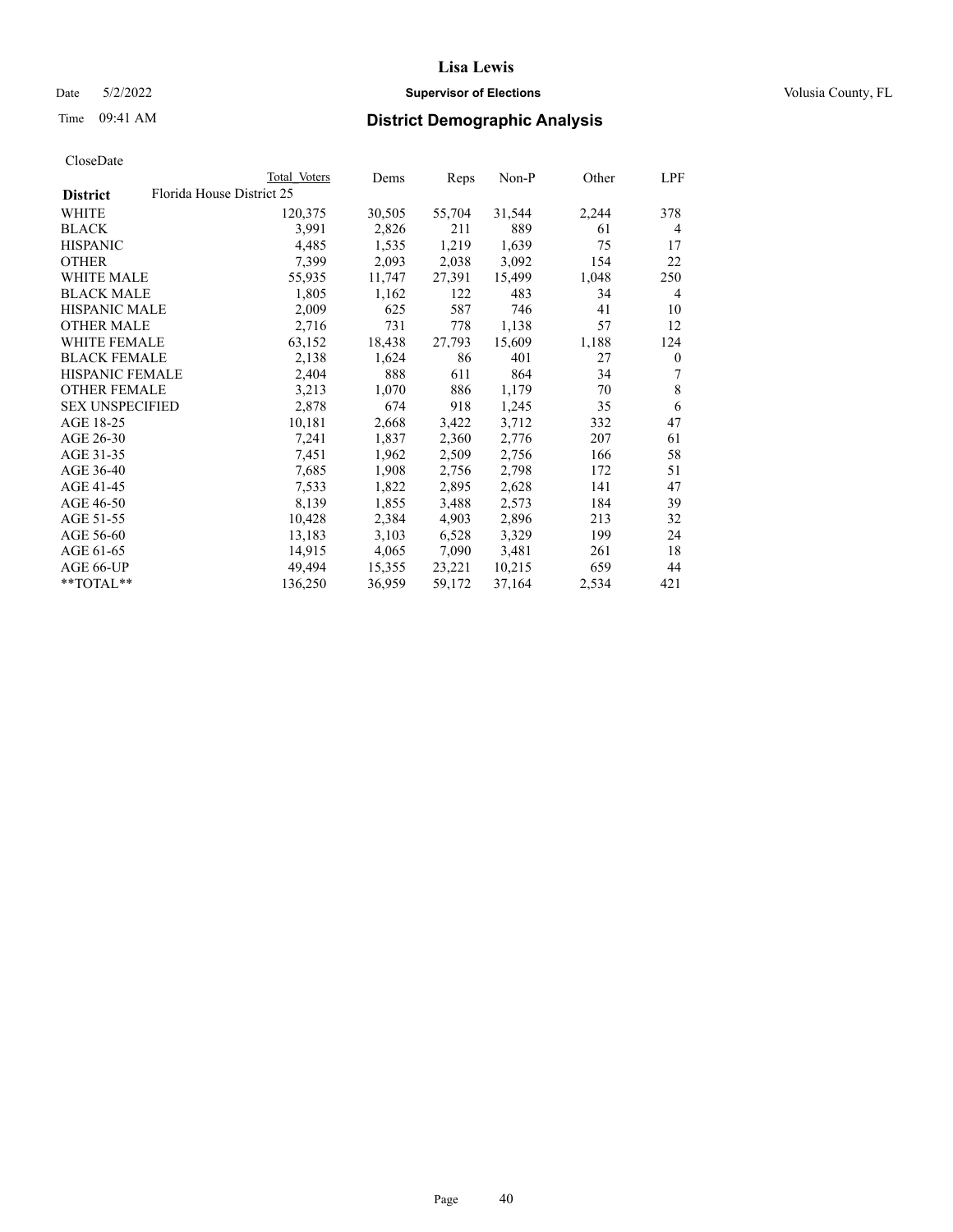Date 5/2/2022 **Supervisor of Elections Supervisor of Elections** Volusia County, FL

| CloseDate |
|-----------|
|-----------|

|                        |                           | Total Voters | Dems   | Reps   | Non-P  | Other | LPF |
|------------------------|---------------------------|--------------|--------|--------|--------|-------|-----|
| <b>District</b>        | Florida House District 26 |              |        |        |        |       |     |
| WHITE                  |                           | 81,090       | 21,358 | 35,222 | 22,551 | 1,619 | 340 |
| BLACK                  |                           | 20,674       | 15,960 | 672    | 3,822  | 206   | 14  |
| HISPANIC               |                           | 8,828        | 3,451  | 1,737  | 3,467  | 140   | 33  |
| OTHER                  |                           | 7,206        | 2,368  | 1,516  | 3,169  | 126   | 27  |
| WHITE MALE             |                           | 37,480       | 8,027  | 17,415 | 11,071 | 741   | 226 |
| BLACK MALE             |                           | 8,196        | 5,851  | 369    | 1,857  | 111   | 8   |
| HISPANIC MALE          |                           | 3,992        | 1,382  | 893    | 1,626  | 67    | 24  |
| OTHER MALE             |                           | 2,552        | 784    | 633    | 1,075  | 49    | 11  |
| WHITE FEMALE           |                           | 42,670       | 13,112 | 17,440 | 11,135 | 874   | 109 |
| BLACK FEMALE           |                           | 12,102       | 9,822  | 287    | 1,892  | 95    | 6   |
| HISPANIC FEMALE        |                           | 4,692        | 2,008  | 824    | 1,780  | 71    | 9   |
| OTHER FEMALE           |                           | 2,974        | 1,155  | 591    | 1,159  | 58    | 11  |
| <b>SEX UNSPECIFIED</b> |                           | 3,138        | 996    | 693    | 1,414  | 25    | 10  |
| AGE 18-25              |                           | 12,864       | 4,856  | 2,829  | 4,780  | 329   | 70  |
| AGE 26-30              |                           | 8,891        | 3,231  | 2,113  | 3,238  | 241   | 68  |
| AGE 31-35              |                           | 8,991        | 3,263  | 2,228  | 3,252  | 188   | 60  |
| AGE 36-40              |                           | 7,868        | 2,735  | 2,053  | 2,900  | 136   | 44  |
| AGE 41-45              |                           | 7,537        | 2,692  | 2,122  | 2,540  | 145   | 38  |
| AGE 46-50              |                           | 7,532        | 2,603  | 2,465  | 2,299  | 127   | 38  |
| AGE 51-55              |                           | 8,819        | 2,966  | 3,275  | 2,412  | 140   | 26  |
| AGE 56-60              |                           | 10,784       | 3,672  | 4,216  | 2,720  | 160   | 16  |
| AGE 61-65              |                           | 11,531       | 4,270  | 4,550  | 2,502  | 182   | 27  |
| AGE 66-UP              |                           | 32,981       | 12,849 | 13,296 | 6,366  | 443   | 27  |
| $*$ $*$ TOTAL $*$ $*$  |                           | 117,798      | 43,137 | 39,147 | 33,009 | 2,091 | 414 |
|                        |                           |              |        |        |        |       |     |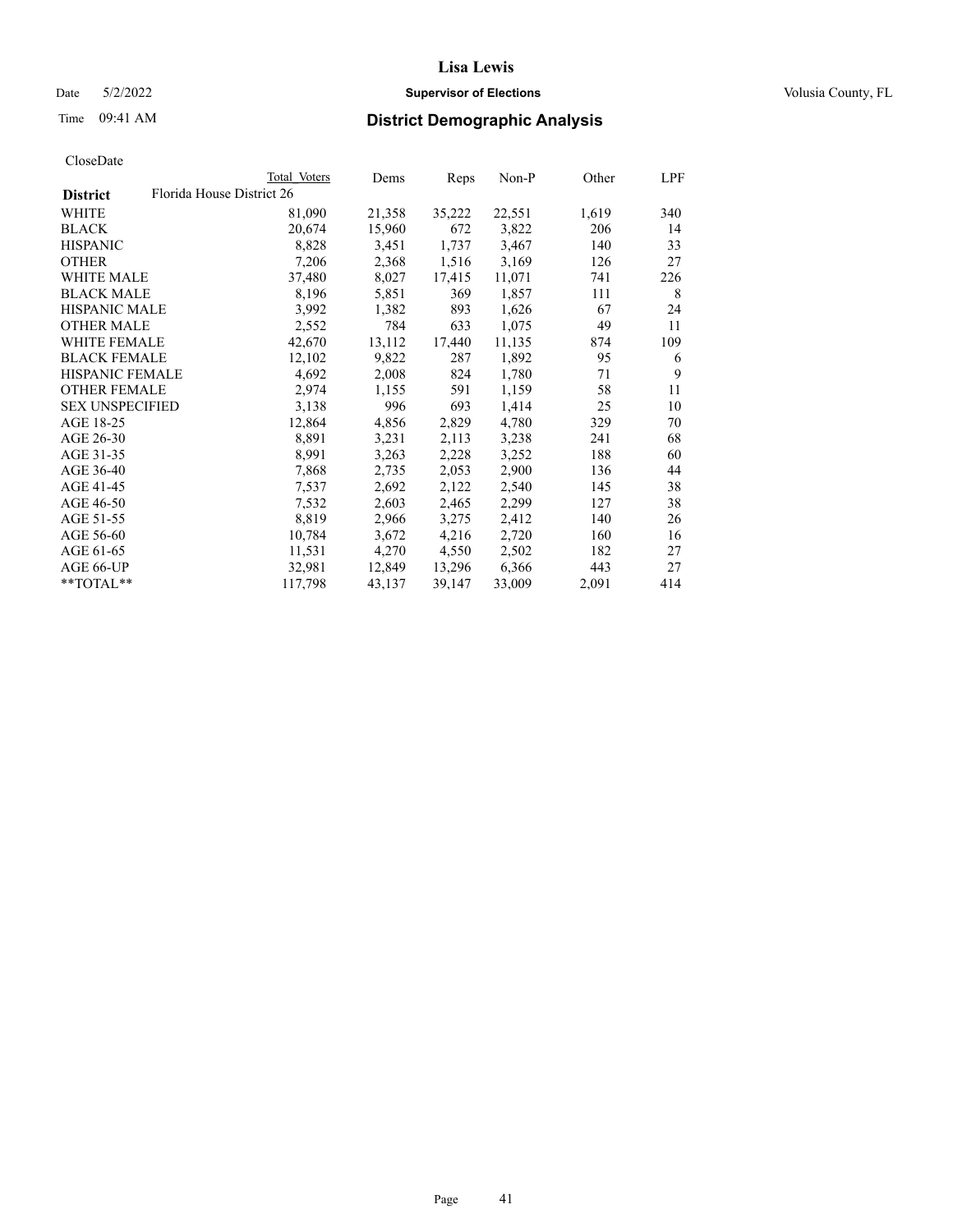Date 5/2/2022 **Supervisor of Elections Supervisor of Elections** Volusia County, FL

| CloseDate |
|-----------|
|-----------|

|                        |                           | Total Voters | Dems   | Reps   | Non-P  | Other | LPF |
|------------------------|---------------------------|--------------|--------|--------|--------|-------|-----|
| <b>District</b>        | Florida House District 27 |              |        |        |        |       |     |
| WHITE                  |                           | 81,752       | 19,213 | 37,609 | 23,170 | 1,440 | 320 |
| <b>BLACK</b>           |                           | 8,999        | 6,449  | 422    | 2,015  | 103   | 10  |
| <b>HISPANIC</b>        |                           | 26,156       | 11,256 | 4,372  | 10,196 | 282   | 50  |
| <b>OTHER</b>           |                           | 7,351        | 2,214  | 1,694  | 3,271  | 141   | 31  |
| <b>WHITE MALE</b>      |                           | 38,046       | 7,438  | 18,552 | 11,233 | 604   | 219 |
| <b>BLACK MALE</b>      |                           | 4,072        | 2,629  | 257    | 1,118  | 63    | 5   |
| <b>HISPANIC MALE</b>   |                           | 12,015       | 4,673  | 2,336  | 4,832  | 139   | 35  |
| <b>OTHER MALE</b>      |                           | 2,610        | 723    | 675    | 1,147  | 46    | 19  |
| <b>WHITE FEMALE</b>    |                           | 42,685       | 11,565 | 18,605 | 11,584 | 830   | 101 |
| <b>BLACK FEMALE</b>    |                           | 4,811        | 3,741  | 158    | 868    | 40    | 4   |
| HISPANIC FEMALE        |                           | 13,789       | 6,420  | 1,990  | 5,222  | 142   | 15  |
| <b>OTHER FEMALE</b>    |                           | 3,110        | 1,146  | 675    | 1,218  | 63    | 8   |
| <b>SEX UNSPECIFIED</b> |                           | 3,118        | 796    | 849    | 1,429  | 39    | 5   |
| AGE 18-25              |                           | 11,363       | 3,399  | 2,870  | 4,741  | 304   | 49  |
| AGE 26-30              |                           | 8,911        | 2,571  | 2,404  | 3,667  | 195   | 74  |
| AGE 31-35              |                           | 9,873        | 2,849  | 2,794  | 3,983  | 183   | 64  |
| AGE 36-40              |                           | 9,189        | 2,603  | 2,721  | 3,640  | 155   | 70  |
| AGE 41-45              |                           | 9,092        | 2,754  | 2,694  | 3,438  | 167   | 39  |
| AGE 46-50              |                           | 9,157        | 2,688  | 3,170  | 3,119  | 146   | 34  |
| AGE 51-55              |                           | 10,313       | 3,018  | 3,998  | 3,117  | 154   | 26  |
| AGE 56-60              |                           | 11,512       | 3,555  | 4,716  | 3,046  | 179   | 16  |
| AGE 61-65              |                           | 11,846       | 3,698  | 5,078  | 2,908  | 145   | 17  |
| AGE 66-UP              |                           | 33,002       | 11,997 | 13,652 | 6,993  | 338   | 22  |
| **TOTAL**              |                           | 124,258      | 39,132 | 44,097 | 38,652 | 1,966 | 411 |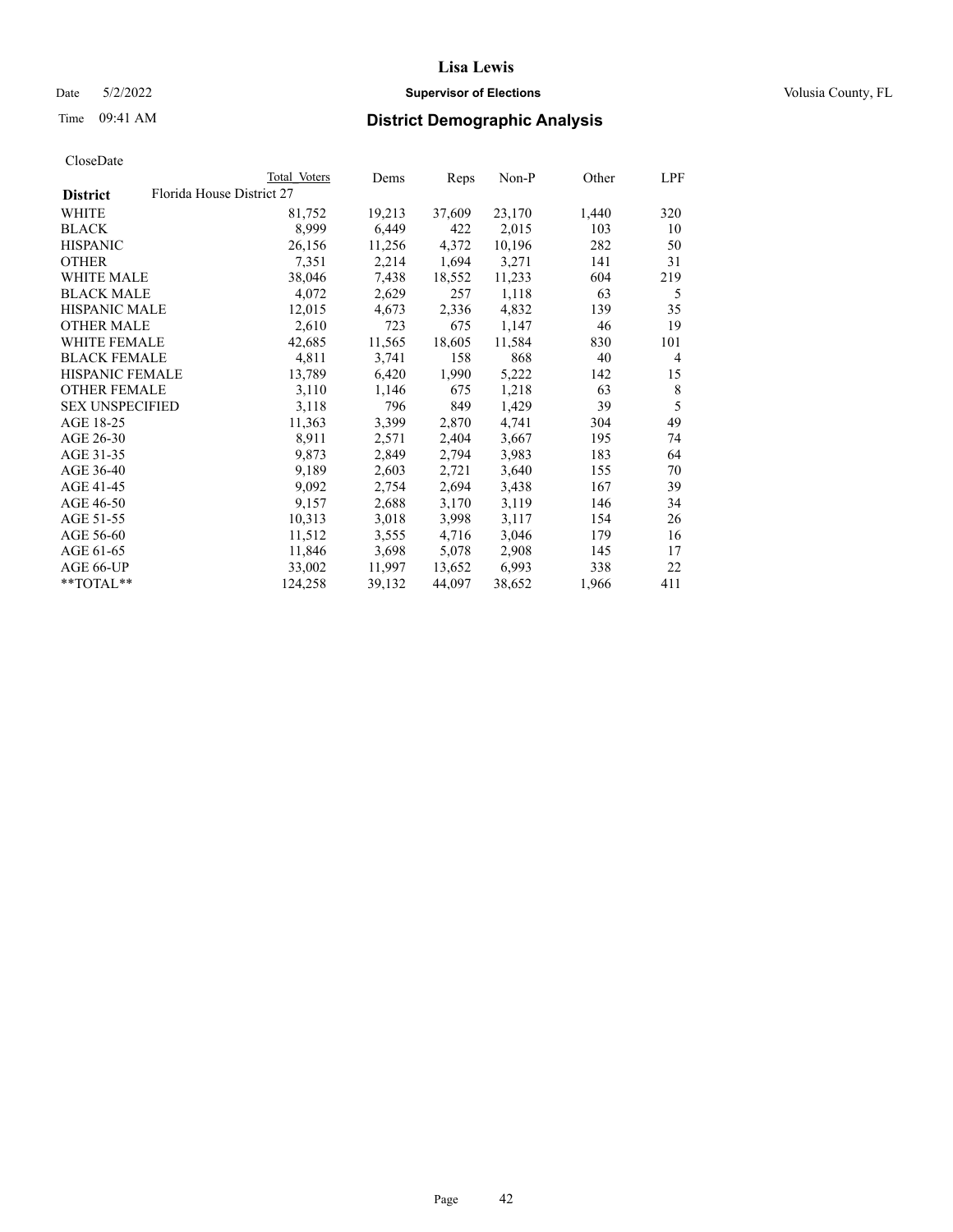# Date 5/2/2022 **Supervisor of Elections Supervisor of Elections** Volusia County, FL

# Time 09:41 AM **District Demographic Analysis**

|                        | Total Voters            | Dems   | Reps   | Non-P  | Other | LPF |
|------------------------|-------------------------|--------|--------|--------|-------|-----|
| <b>District</b>        | School Board District 1 |        |        |        |       |     |
| WHITE                  | 64,352                  | 15,775 | 30,514 | 16,646 | 1,138 | 279 |
| <b>BLACK</b>           | 6,367                   | 4,803  | 266    | 1,229  | 63    | 6   |
| <b>HISPANIC</b>        | 9,964                   | 3,884  | 1,985  | 3,923  | 148   | 24  |
| <b>OTHER</b>           | 4,869                   | 1,481  | 1,158  | 2,143  | 67    | 20  |
| WHITE MALE             | 29,466                  | 5,955  | 14,789 | 8,042  | 496   | 184 |
| <b>BLACK MALE</b>      | 2,649                   | 1,841  | 136    | 629    | 38    | 5   |
| <b>HISPANIC MALE</b>   | 4,431                   | 1,557  | 992    | 1,798  | 68    | 16  |
| <b>OTHER MALE</b>      | 1,677                   | 484    | 450    | 719    | 16    | 8   |
| WHITE FEMALE           | 34,176                  | 9,675  | 15,419 | 8,355  | 635   | 92  |
| <b>BLACK FEMALE</b>    | 3,617                   | 2,886  | 124    | 581    | 25    | 1   |
| <b>HISPANIC FEMALE</b> | 5,394                   | 2,262  | 973    | 2,072  | 79    | 8   |
| <b>OTHER FEMALE</b>    | 2,075                   | 743    | 465    | 819    | 42    | 6   |
| <b>SEX UNSPECIFIED</b> | 2,066                   | 540    | 574    | 926    | 17    | 9   |
| AGE 18-25              | 7,981                   | 2,438  | 2,248  | 3,042  | 208   | 45  |
| AGE 26-30              | 5,829                   | 1,668  | 1,808  | 2,157  | 146   | 50  |
| AGE 31-35              | 6,317                   | 1,810  | 1,995  | 2,338  | 129   | 45  |
| AGE 36-40              | 6,025                   | 1,619  | 2,008  | 2,254  | 98    | 46  |
| AGE 41-45              | 5,857                   | 1,618  | 2,022  | 2,072  | 110   | 35  |
| AGE 46-50              | 5,740                   | 1,604  | 2,227  | 1,780  | 102   | 27  |
| AGE 51-55              | 6,730                   | 1,810  | 2,912  | 1,887  | 98    | 23  |
| AGE 56-60              | 7,544                   | 2,113  | 3,440  | 1,863  | 113   | 15  |
| AGE 61-65              | 7,968                   | 2,442  | 3,702  | 1,684  | 119   | 21  |
| AGE 66-UP              | 25,561                  | 8,821  | 11,561 | 4,864  | 293   | 22  |
| **TOTAL**              | 85,552                  | 25,943 | 33,923 | 23,941 | 1,416 | 329 |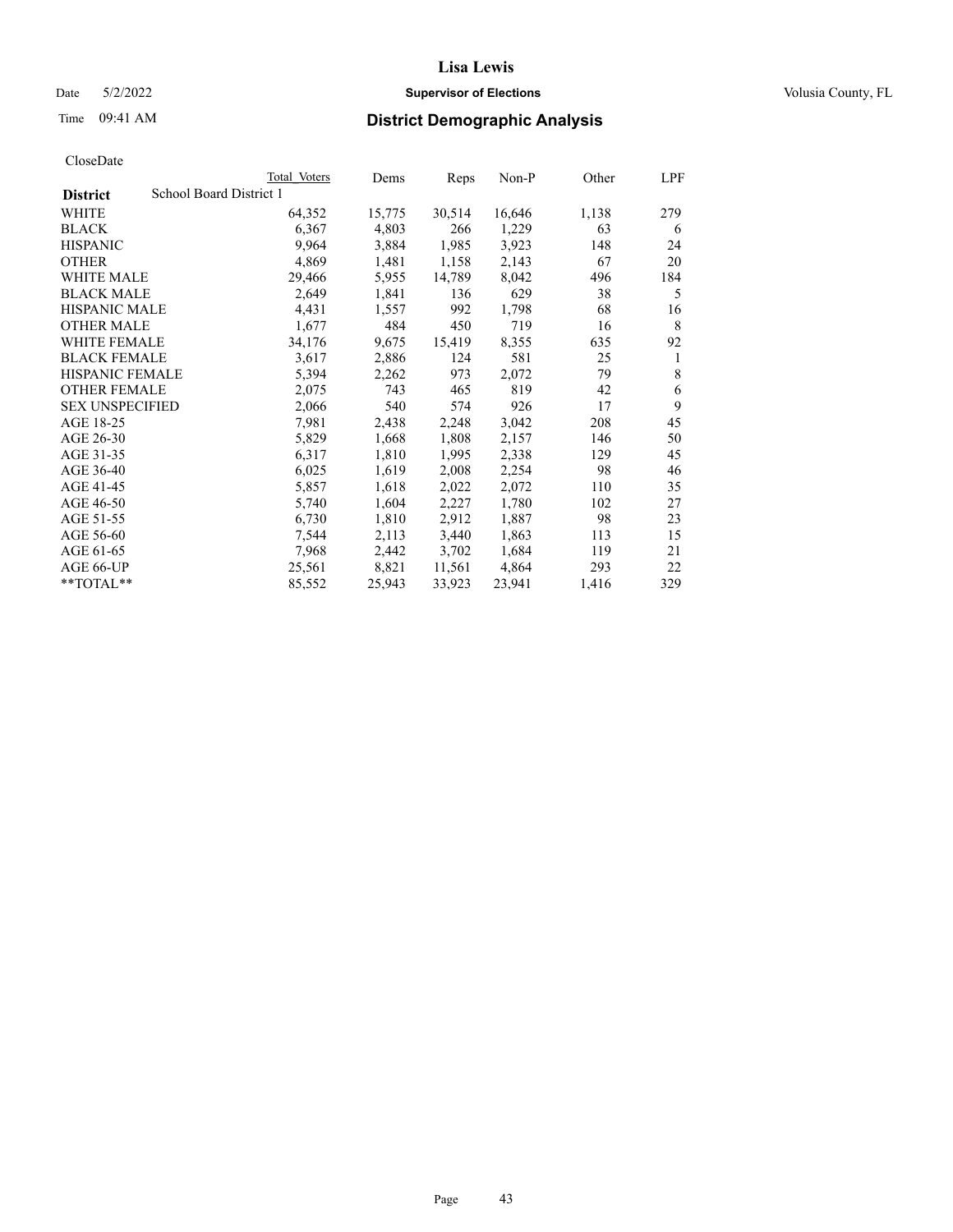# Date 5/2/2022 **Supervisor of Elections Supervisor of Elections** Volusia County, FL

# Time 09:41 AM **District Demographic Analysis**

|                        |                         | Total Voters | Dems   | Reps   | Non-P  | Other | LPF |
|------------------------|-------------------------|--------------|--------|--------|--------|-------|-----|
| <b>District</b>        | School Board District 2 |              |        |        |        |       |     |
| WHITE                  |                         | 52,238       | 13,836 | 22,345 | 14,804 | 1,049 | 204 |
| <b>BLACK</b>           |                         | 12,156       | 9,389  | 388    | 2,252  | 122   | 5   |
| <b>HISPANIC</b>        |                         | 3,296        | 1,313  | 689    | 1,234  | 47    | 13  |
| <b>OTHER</b>           |                         | 4,535        | 1,425  | 1,012  | 1,976  | 107   | 15  |
| WHITE MALE             |                         | 24,566       | 5,367  | 11,199 | 7,395  | 476   | 129 |
| <b>BLACK MALE</b>      |                         | 4,796        | 3,434  | 220    | 1,072  | 68    | 2   |
| <b>HISPANIC MALE</b>   |                         | 1,515        | 538    | 352    | 592    | 25    | 8   |
| <b>OTHER MALE</b>      |                         | 1,649        | 479    | 415    | 706    | 41    | 8   |
| <b>WHITE FEMALE</b>    |                         | 27,021       | 8,298  | 10,912 | 7,168  | 570   | 73  |
| <b>BLACK FEMALE</b>    |                         | 7,136        | 5,778  | 161    | 1,140  | 54    | 3   |
| <b>HISPANIC FEMALE</b> |                         | 1,726        | 750    | 330    | 619    | 22    | 5   |
| <b>OTHER FEMALE</b>    |                         | 1,903        | 701    | 415    | 732    | 50    | 5   |
| <b>SEX UNSPECIFIED</b> |                         | 1,913        | 618    | 430    | 842    | 19    | 4   |
| AGE 18-25              |                         | 7,498        | 2,938  | 1,536  | 2,784  | 198   | 42  |
| AGE 26-30              |                         | 5,184        | 1,927  | 1,115  | 1,947  | 157   | 38  |
| AGE 31-35              |                         | 4,760        | 1,811  | 1,058  | 1,761  | 99    | 31  |
| AGE 36-40              |                         | 4,218        | 1,521  | 1,065  | 1,499  | 104   | 29  |
| AGE 41-45              |                         | 3,905        | 1,460  | 1,057  | 1,298  | 74    | 16  |
| AGE 46-50              |                         | 4,065        | 1,370  | 1,327  | 1,275  | 67    | 26  |
| AGE 51-55              |                         | 5,161        | 1,711  | 1,907  | 1,439  | 89    | 15  |
| AGE 56-60              |                         | 6,831        | 2,258  | 2,727  | 1,741  | 95    | 10  |
| AGE 61-65              |                         | 7,618        | 2,699  | 3,060  | 1,723  | 127   | 9   |
| AGE 66-UP              |                         | 22,985       | 8,268  | 9,582  | 4.799  | 315   | 21  |
| **TOTAL**              |                         | 72,225       | 25,963 | 24,434 | 20,266 | 1,325 | 237 |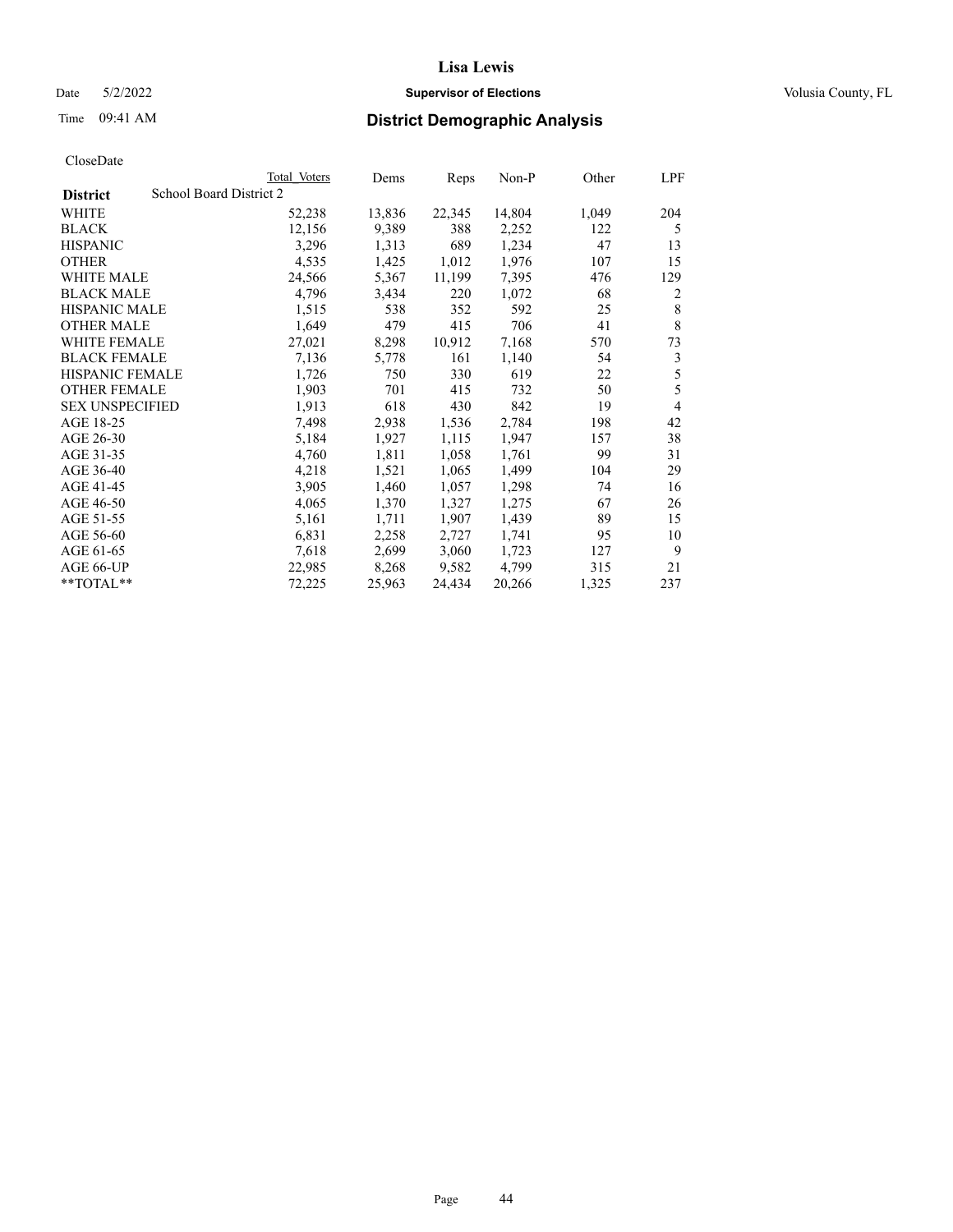# Date 5/2/2022 **Supervisor of Elections Supervisor of Elections** Volusia County, FL

| CloseDate |
|-----------|
|-----------|

|                        | Total Voters            | Dems   | Reps   | $Non-P$ | Other | LPF              |
|------------------------|-------------------------|--------|--------|---------|-------|------------------|
| <b>District</b>        | School Board District 3 |        |        |         |       |                  |
| WHITE                  | 79,467                  | 19,419 | 37,170 | 21,087  | 1,553 | 238              |
| <b>BLACK</b>           | 2,342                   | 1,724  | 113    | 468     | 35    | 2                |
| <b>HISPANIC</b>        | 2,435                   | 788    | 701    | 891     | 48    | 7                |
| <b>OTHER</b>           | 4,016                   | 1,098  | 1,177  | 1,644   | 81    | 16               |
| <b>WHITE MALE</b>      | 37,116                  | 7,502  | 18,399 | 10,312  | 740   | 163              |
| <b>BLACK MALE</b>      | 1,085                   | 739    | 67     | 257     | 20    | $\overline{c}$   |
| <b>HISPANIC MALE</b>   | 1,099                   | 326    | 342    | 404     | 22    | 5                |
| <b>OTHER MALE</b>      | 1,406                   | 371    | 424    | 574     | 30    | 7                |
| <b>WHITE FEMALE</b>    | 41,511                  | 11,722 | 18,428 | 10,482  | 808   | 71               |
| <b>BLACK FEMALE</b>    | 1,220                   | 953    | 44     | 208     | 15    | $\boldsymbol{0}$ |
| <b>HISPANIC FEMALE</b> | 1,290                   | 445    | 347    | 470     | 26    | 2                |
| <b>OTHER FEMALE</b>    | 1,735                   | 557    | 522    | 611     | 37    | $\,8\,$          |
| <b>SEX UNSPECIFIED</b> | 1,797                   | 414    | 588    | 771     | 19    | 5                |
| AGE 18-25              | 6,446                   | 1,609  | 2,263  | 2,318   | 229   | 27               |
| AGE 26-30              | 4,670                   | 1,123  | 1,597  | 1,792   | 120   | 38               |
| AGE 31-35              | 4,945                   | 1,199  | 1,746  | 1,842   | 116   | 42               |
| AGE 36-40              | 4,926                   | 1,188  | 1,835  | 1,778   | 101   | 24               |
| AGE 41-45              | 5,043                   | 1,139  | 1,997  | 1,782   | 96    | 29               |
| AGE 46-50              | 5,428                   | 1,169  | 2,364  | 1,743   | 127   | 25               |
| AGE 51-55              | 6,785                   | 1,453  | 3,299  | 1,867   | 146   | 20               |
| AGE 56-60              | 8,448                   | 1,920  | 4,273  | 2,092   | 146   | 17               |
| AGE 61-65              | 9,655                   | 2,496  | 4,688  | 2,276   | 180   | 15               |
| AGE 66-UP              | 31,914                  | 9,733  | 15,099 | 6,600   | 456   | 26               |
| **TOTAL**              | 88,260                  | 23,029 | 39,161 | 24,090  | 1,717 | 263              |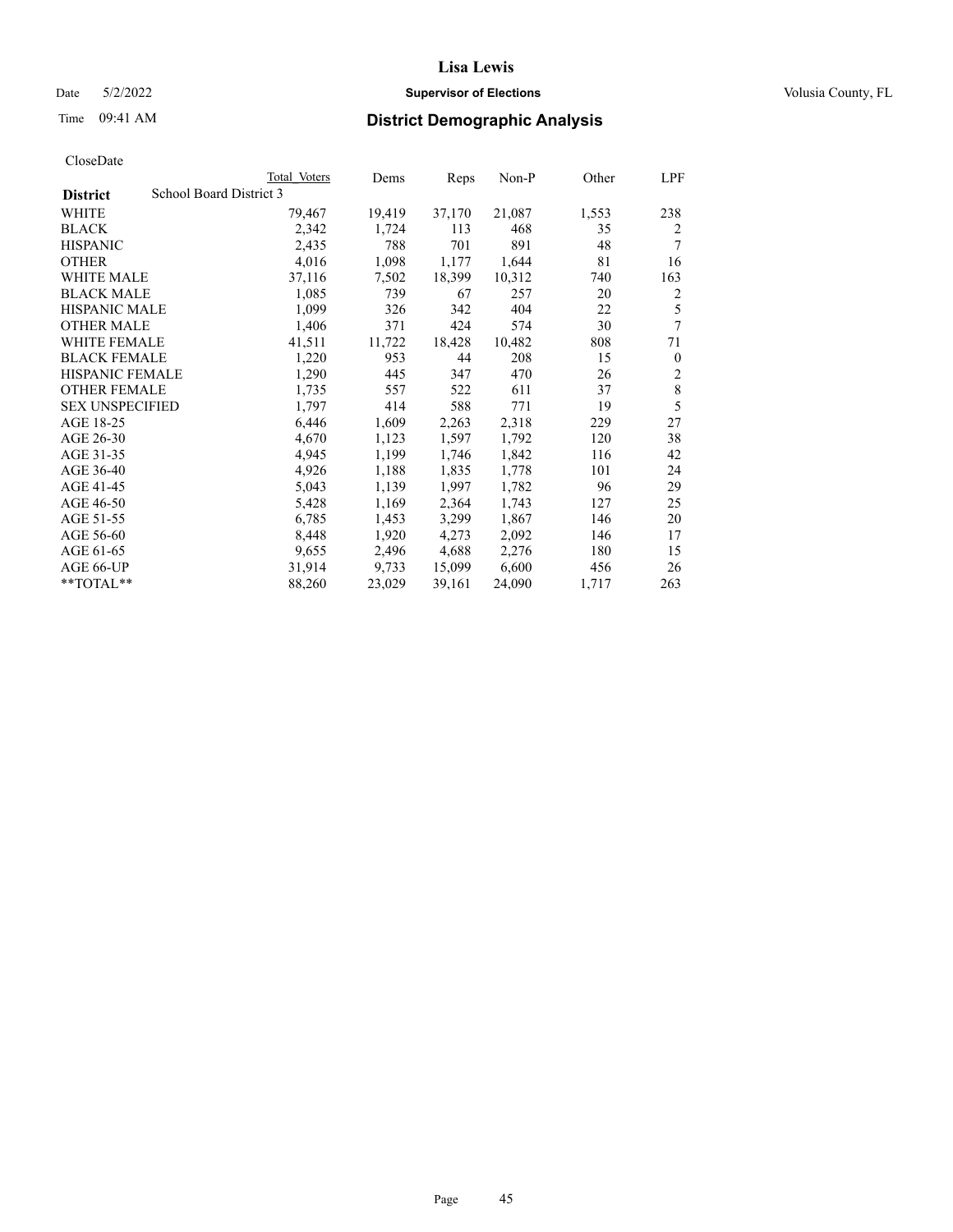# Date 5/2/2022 **Supervisor of Elections Supervisor of Elections** Volusia County, FL

# Time 09:41 AM **District Demographic Analysis**

|                        | Total Voters            | Dems   | Reps   | Non-P  | Other | LPF |
|------------------------|-------------------------|--------|--------|--------|-------|-----|
| <b>District</b>        | School Board District 4 |        |        |        |       |     |
| WHITE                  | 67,398                  | 17,257 | 30,869 | 17,843 | 1,206 | 223 |
| <b>BLACK</b>           | 6,251                   | 4,661  | 244    | 1,262  | 78    | 6   |
| <b>HISPANIC</b>        | 3,505                   | 1,276  | 835    | 1,315  | 61    | 18  |
| <b>OTHER</b>           | 4,703                   | 1,360  | 1,240  | 1,999  | 93    | 11  |
| WHITE MALE             | 31,082                  | 6,544  | 15,096 | 8,741  | 549   | 152 |
| <b>BLACK MALE</b>      | 2,579                   | 1,729  | 144    | 661    | 40    | 5   |
| <b>HISPANIC MALE</b>   | 1,552                   | 490    | 412    | 606    | 32    | 12  |
| <b>OTHER MALE</b>      | 1,734                   | 464    | 499    | 726    | 39    | 6   |
| WHITE FEMALE           | 35,630                  | 10,568 | 15,475 | 8,862  | 654   | 71  |
| <b>BLACK FEMALE</b>    | 3,581                   | 2,867  | 94     | 581    | 38    | 1   |
| <b>HISPANIC FEMALE</b> | 1,882                   | 768    | 405    | 675    | 28    | 6   |
| <b>OTHER FEMALE</b>    | 1,977                   | 683    | 512    | 741    | 37    | 4   |
| <b>SEX UNSPECIFIED</b> | 1,839                   | 441    | 550    | 826    | 21    | 1   |
| AGE 18-25              | 6,562                   | 1,887  | 2,002  | 2,452  | 190   | 31  |
| AGE 26-30              | 4,492                   | 1,371  | 1,353  | 1,629  | 102   | 37  |
| AGE 31-35              | 4,786                   | 1,450  | 1,473  | 1,718  | 112   | 33  |
| AGE 36-40              | 4,607                   | 1,317  | 1,490  | 1,690  | 78    | 32  |
| AGE 41-45              | 4,436                   | 1,270  | 1,520  | 1,530  | 86    | 30  |
| AGE 46-50              | 4,806                   | 1,266  | 1,951  | 1,469  | 96    | 24  |
| AGE 51-55              | 6,264                   | 1,619  | 2,777  | 1,739  | 112   | 17  |
| AGE 56-60              | 8,082                   | 2,117  | 3,720  | 2,098  | 139   | 8   |
| AGE 61-65              | 9,199                   | 2,771  | 4,112  | 2,132  | 167   | 17  |
| AGE 66-UP              | 28,623                  | 9,486  | 12,790 | 5,962  | 356   | 29  |
| **TOTAL**              | 81,857                  | 24,554 | 33,188 | 22,419 | 1,438 | 258 |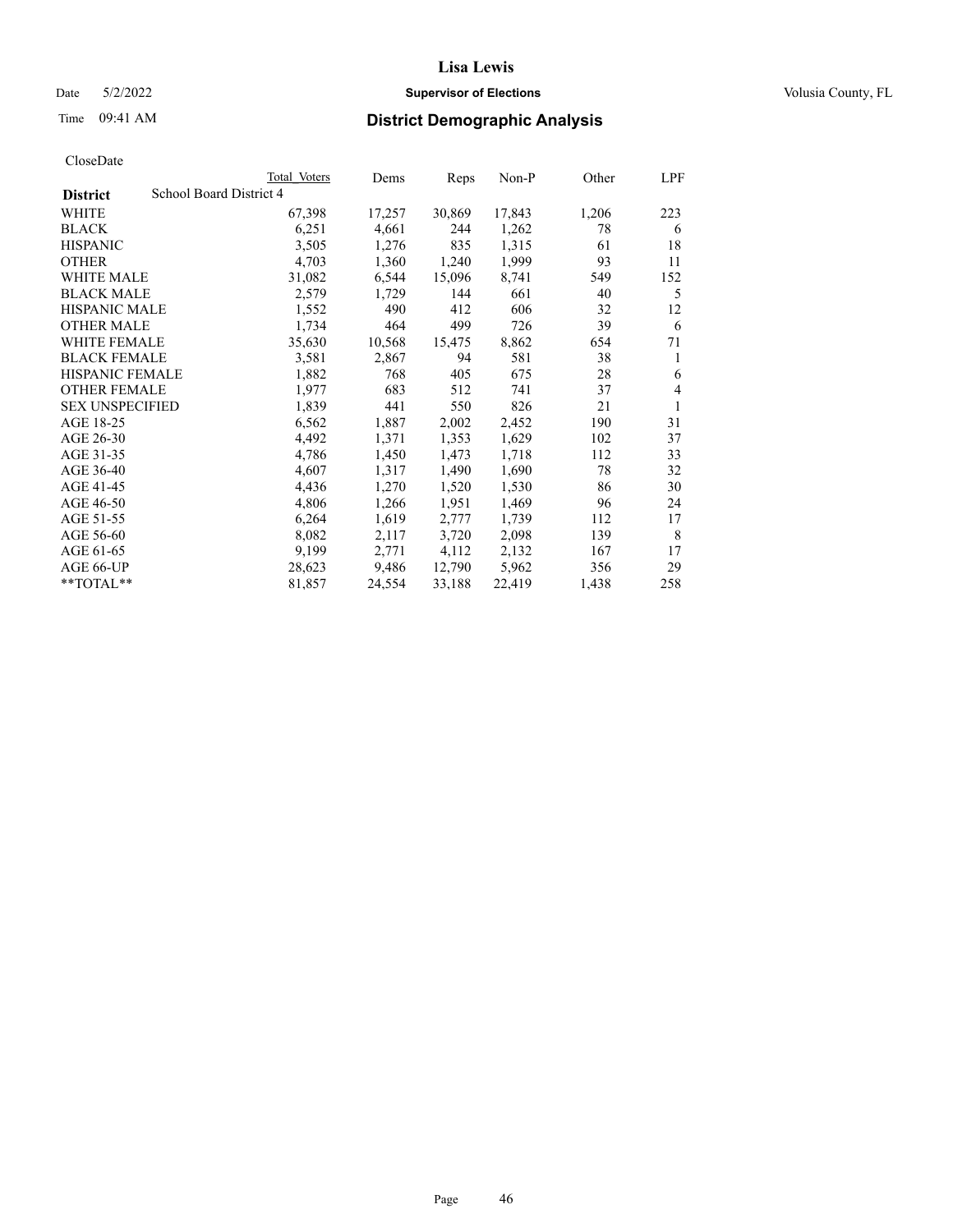# Date 5/2/2022 **Supervisor of Elections Supervisor of Elections** Volusia County, FL

# Time 09:41 AM **District Demographic Analysis**

|                        | Total Voters            | Dems   | Reps   | Non-P  | Other | LPF            |
|------------------------|-------------------------|--------|--------|--------|-------|----------------|
| <b>District</b>        | School Board District 5 |        |        |        |       |                |
| WHITE                  | 40,708                  | 9,588  | 18,236 | 12,027 | 690   | 167            |
| <b>BLACK</b>           | 7,115                   | 5,074  | 325    | 1,625  | 82    | 9              |
| <b>HISPANIC</b>        | 21,962                  | 9,616  | 3,449  | 8,648  | 210   | 39             |
| <b>OTHER</b>           | 4,904                   | 1,568  | 1,008  | 2,215  | 92    | 21             |
| WHITE MALE             | 19,066                  | 3,728  | 9,052  | 5,882  | 288   | 116            |
| <b>BLACK MALE</b>      | 3,227                   | 2,073  | 201    | 901    | 49    | 3              |
| <b>HISPANIC MALE</b>   | 10,170                  | 4,030  | 1,876  | 4,128  | 108   | 28             |
| <b>OTHER MALE</b>      | 1,760                   | 513    | 425    | 776    | 31    | 15             |
| WHITE FEMALE           | 21,087                  | 5,736  | 8,935  | 5,965  | 400   | 51             |
| <b>BLACK FEMALE</b>    | 3,796                   | 2,940  | 119    | 699    | 33    | 5              |
| <b>HISPANIC FEMALE</b> | 11,496                  | 5,449  | 1,537  | 4,398  | 101   | 11             |
| <b>OTHER FEMALE</b>    | 2,062                   | 813    | 388    | 821    | 36    | $\overline{4}$ |
| <b>SEX UNSPECIFIED</b> | 2,024                   | 563    | 485    | 945    | 28    | 3              |
| AGE 18-25              | 7,746                   | 2,473  | 1,699  | 3,367  | 179   | 28             |
| AGE 26-30              | 6,015                   | 1,830  | 1,444  | 2,558  | 134   | 49             |
| AGE 31-35              | 6,699                   | 2,081  | 1,702  | 2,763  | 116   | 37             |
| AGE 36-40              | 6,129                   | 1,881  | 1,595  | 2,508  | 104   | 41             |
| AGE 41-45              | 6,060                   | 2,016  | 1,598  | 2,323  | 103   | 20             |
| AGE 46-50              | 6,017                   | 1,958  | 1,870  | 2,091  | 82    | 16             |
| AGE 51-55              | 6,396                   | 2,131  | 2,174  | 1,989  | 87    | 15             |
| AGE 56-60              | 6,913                   | 2,393  | 2,543  | 1,880  | 87    | 10             |
| AGE 61-65              | 6,709                   | 2,345  | 2,619  | 1,689  | 50    | 6              |
| AGE 66-UP              | 16,005                  | 6,738  | 5,774  | 3,347  | 132   | 14             |
| $*$ $TOTAL**$          | 74,689                  | 25,846 | 23,018 | 24,515 | 1,074 | 236            |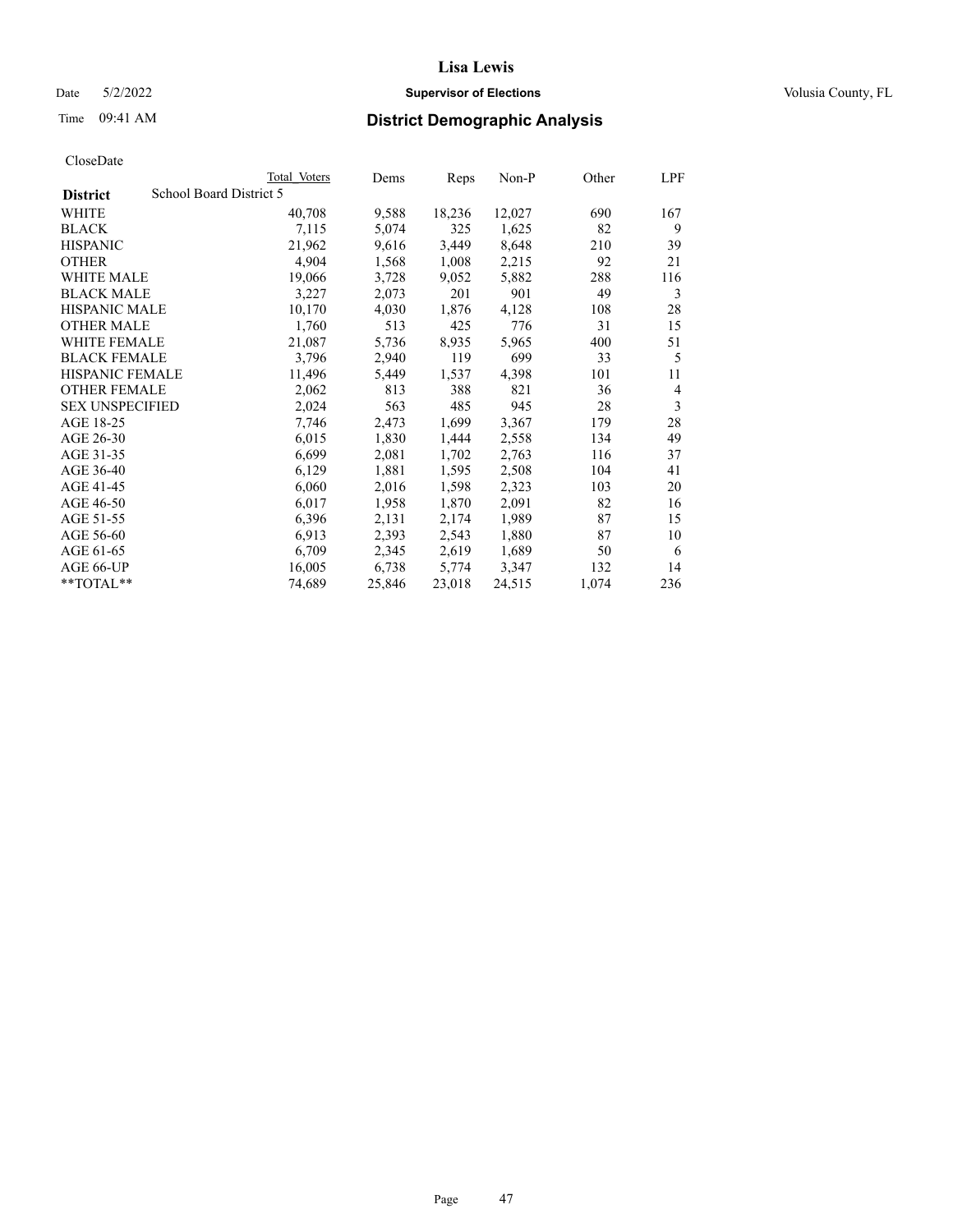# Date 5/2/2022 **Supervisor of Elections Supervisor of Elections** Volusia County, FL

| CloseDate |
|-----------|
|-----------|

|                        |                           | Total Voters | Dems   | Reps   | Non-P  | Other | LPF            |
|------------------------|---------------------------|--------------|--------|--------|--------|-------|----------------|
| <b>District</b>        | Florida Senate District 7 |              |        |        |        |       |                |
| WHITE                  |                           | 110,933      | 28,570 | 50,258 | 29,649 | 2,050 | 406            |
| <b>BLACK</b>           |                           | 17,868       | 13,678 | 597    | 3,389  | 193   | 11             |
| <b>HISPANIC</b>        |                           | 6,953        | 2,663  | 1,502  | 2,656  | 107   | 25             |
| <b>OTHER</b>           |                           | 8,564        | 2,563  | 2,109  | 3,684  | 184   | 24             |
| WHITE MALE             |                           | 51,790       | 10,994 | 24,855 | 14,719 | 950   | 272            |
| <b>BLACK MALE</b>      |                           | 7,158        | 5,035  | 347    | 1,666  | 103   | 7              |
| <b>HISPANIC MALE</b>   |                           | 3,131        | 1,088  | 737    | 1,240  | 50    | 16             |
| <b>OTHER MALE</b>      |                           | 3,116        | 857    | 866    | 1,306  | 74    | 13             |
| <b>WHITE FEMALE</b>    |                           | 57,958       | 17,305 | 24,928 | 14,500 | 1,093 | 132            |
| <b>BLACK FEMALE</b>    |                           | 10,400       | 8,404  | 237    | 1,665  | 90    | $\overline{4}$ |
| <b>HISPANIC FEMALE</b> |                           | 3,689        | 1,525  | 740    | 1,359  | 56    | 9              |
| <b>OTHER FEMALE</b>    |                           | 3,575        | 1,267  | 858    | 1,360  | 82    | 8              |
| <b>SEX UNSPECIFIED</b> |                           | 3,500        | 999    | 897    | 1,563  | 36    | 5              |
| AGE 18-25              |                           | 13,377       | 4,605  | 3,401  | 4,958  | 346   | 67             |
| AGE 26-30              |                           | 8,929        | 3,081  | 2,323  | 3,231  | 225   | 69             |
| AGE 31-35              |                           | 8,956        | 3,071  | 2,431  | 3,194  | 203   | 57             |
| AGE 36-40              |                           | 8,300        | 2,650  | 2,468  | 2,966  | 162   | 54             |
| AGE 41-45              |                           | 7,913        | 2,570  | 2,493  | 2,651  | 154   | 45             |
| AGE 46-50              |                           | 8,331        | 2,478  | 3,105  | 2,551  | 150   | 47             |
| AGE 51-55              |                           | 10,782       | 3,142  | 4,484  | 2,940  | 184   | 32             |
| AGE 56-60              |                           | 14,000       | 4,104  | 6,083  | 3,565  | 229   | 19             |
| AGE 61-65              |                           | 15,648       | 5,082  | 6,760  | 3,516  | 265   | 25             |
| AGE 66-UP              |                           | 48,082       | 16,691 | 20,918 | 9,806  | 616   | 51             |
| $*$ TOTAL $*$          |                           | 144,318      | 47,474 | 54,466 | 39,378 | 2,534 | 466            |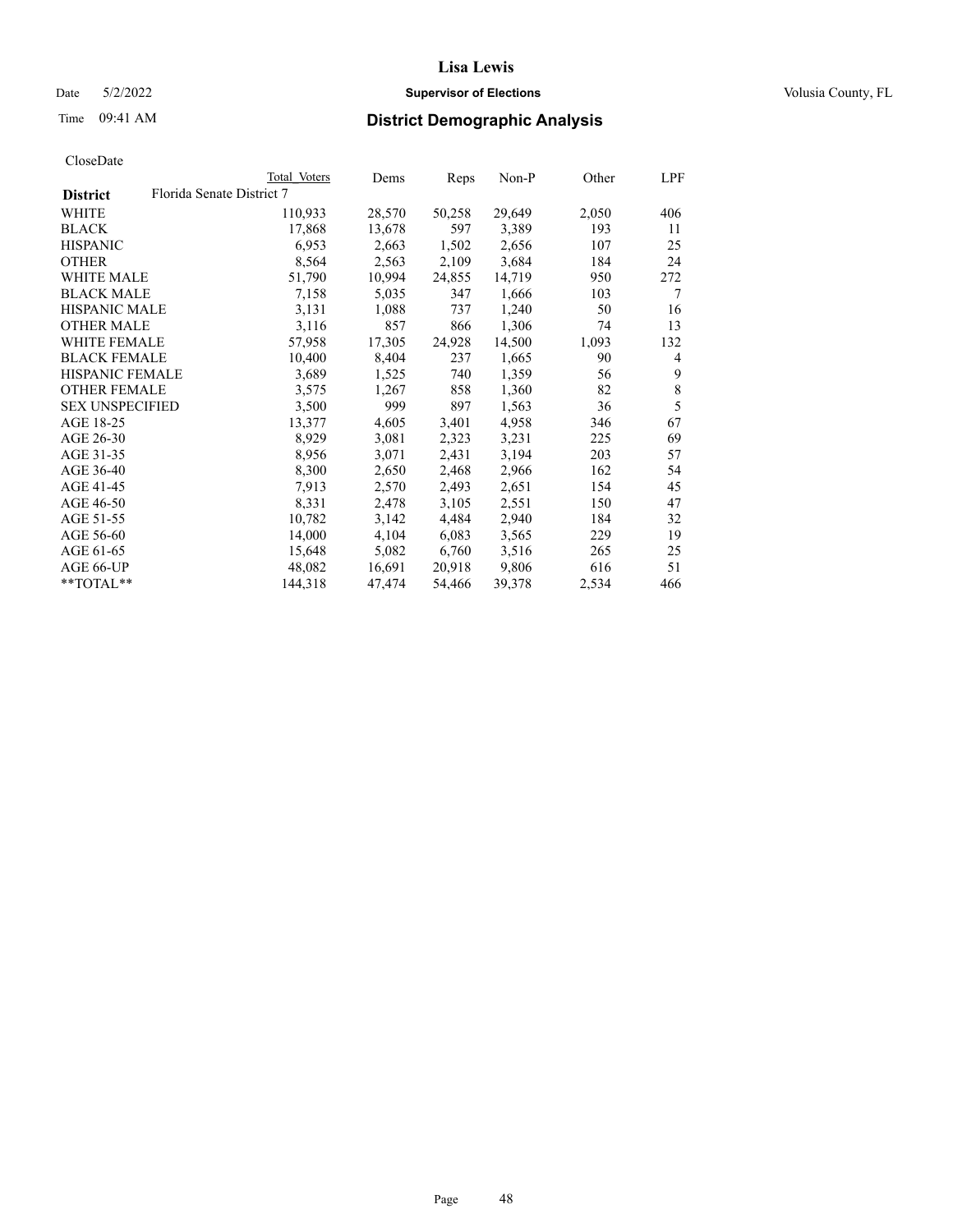# Date 5/2/2022 **Supervisor of Elections Supervisor of Elections** Volusia County, FL

# Time 09:41 AM **District Demographic Analysis**

|                        | Total Voters              | Dems   | Reps   | Non-P  | Other | LPF            |
|------------------------|---------------------------|--------|--------|--------|-------|----------------|
| <b>District</b>        | Florida Senate District 9 |        |        |        |       |                |
| WHITE                  | 28,895                    | 6,309  | 14,151 | 7,815  | 488   | 132            |
| <b>BLACK</b>           | 1,991                     | 1,421  | 100    | 445    | 23    | 2              |
| <b>HISPANIC</b>        | 5,305                     | 2,106  | 1,098  | 2,012  | 77    | 12             |
| <b>OTHER</b>           | 2,232                     | 588    | 594    | 1,008  | 36    | 6              |
| WHITE MALE             | 13,303                    | 2,398  | 6,859  | 3,747  | 210   | 89             |
| <b>BLACK MALE</b>      | 875                       | 559    | 54     | 244    | 16    | 2              |
| <b>HISPANIC MALE</b>   | 2,397                     | 856    | 565    | 926    | 41    | 9              |
| <b>OTHER MALE</b>      | 773                       | 203    | 228    | 333    | 5     | $\overline{4}$ |
| WHITE FEMALE           | 15,219                    | 3,851  | 7,120  | 3,930  | 275   | 43             |
| <b>BLACK FEMALE</b>    | 1,092                     | 845    | 45     | 195    | 7     | $\mathbf{0}$   |
| <b>HISPANIC FEMALE</b> | 2,842                     | 1,222  | 521    | 1,060  | 36    | 3              |
| <b>OTHER FEMALE</b>    | 953                       | 308    | 240    | 379    | 25    | 1              |
| <b>SEX UNSPECIFIED</b> | 968                       | 182    | 310    | 466    | 9     | 1              |
| AGE 18-25              | 3,407                     | 898    | 1,044  | 1,346  | 97    | 22             |
| AGE 26-30              | 2,682                     | 659    | 890    | 1,038  | 69    | 26             |
| AGE 31-35              | 2,922                     | 767    | 970    | 1,111  | 57    | 17             |
| AGE 36-40              | 2,786                     | 661    | 999    | 1,056  | 42    | 28             |
| AGE 41-45              | 2,690                     | 663    | 980    | 978    | 54    | 15             |
| AGE 46-50              | 2,707                     | 675    | 1,103  | 860    | 54    | 15             |
| AGE 51-55              | 3,214                     | 798    | 1,450  | 907    | 47    | 12             |
| AGE 56-60              | 3,500                     | 884    | 1,642  | 922    | 47    | 5              |
| AGE 61-65              | 3,599                     | 986    | 1,732  | 825    | 49    | 7              |
| AGE 66-UP              | 10,916                    | 3,433  | 5,133  | 2,237  | 108   | 5              |
| $*$ $TOTAL**$          | 38,423                    | 10,424 | 15,943 | 11,280 | 624   | 152            |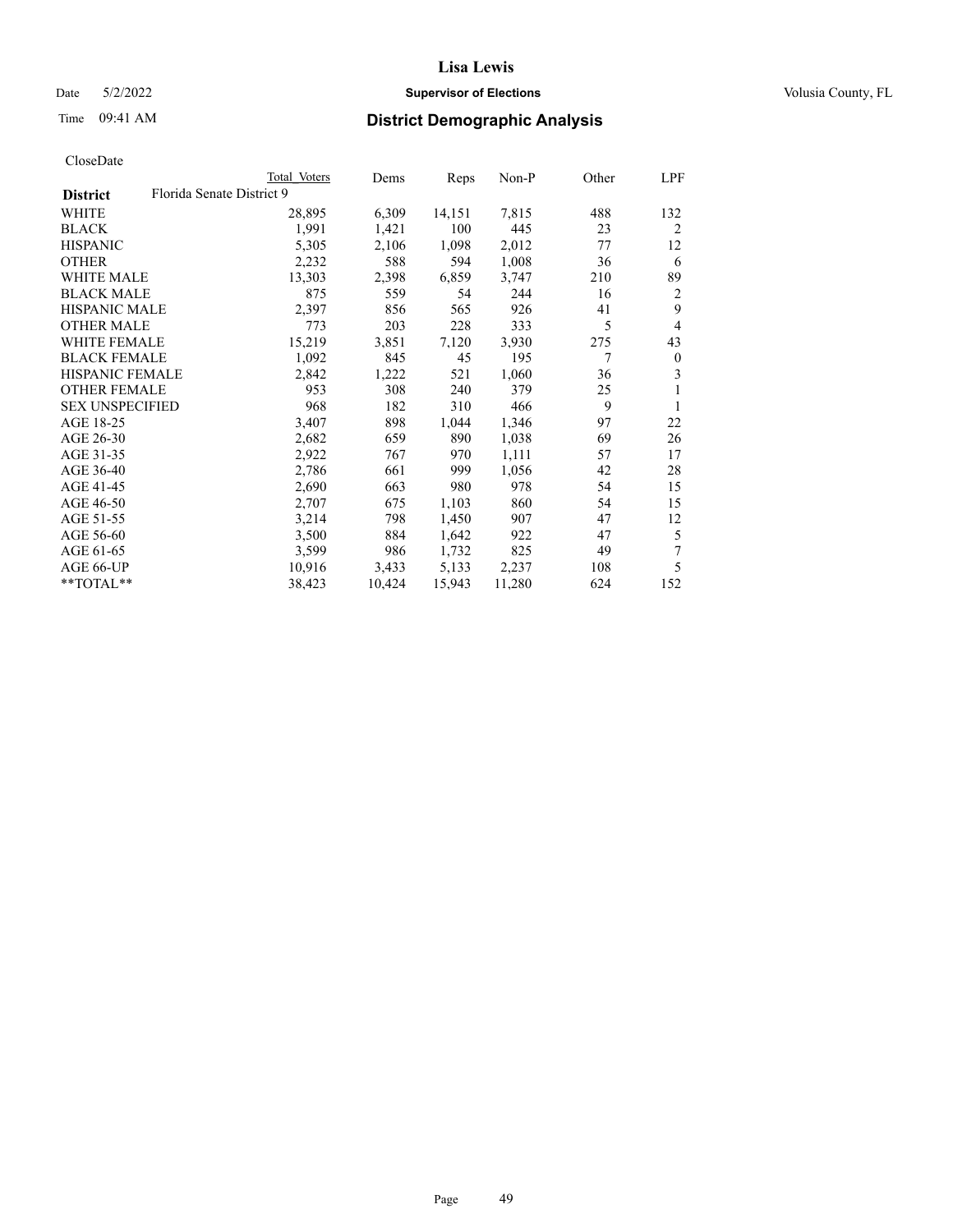# Date 5/2/2022 **Supervisor of Elections Supervisor of Elections** Volusia County, FL

| CloseDate |
|-----------|
|-----------|

|                                               | Total Voters | Dems   | Reps   | Non-P  | Other | LPF |
|-----------------------------------------------|--------------|--------|--------|--------|-------|-----|
| Florida Senate District 14<br><b>District</b> |              |        |        |        |       |     |
| WHITE                                         | 164,335      | 40,996 | 74,725 | 44,943 | 3,098 | 573 |
| <b>BLACK</b>                                  | 14,372       | 10,552 | 639    | 3,002  | 164   | 15  |
| <b>HISPANIC</b>                               | 28,904       | 12,108 | 5,059  | 11,343 | 330   | 64  |
| <b>OTHER</b>                                  | 12,231       | 3,781  | 2,892  | 5,285  | 220   | 53  |
| WHITE MALE                                    | 76,203       | 15,704 | 36,821 | 21,906 | 1,389 | 383 |
| <b>BLACK MALE</b>                             | 6,303        | 4,222  | 367    | 1,610  | 96    | 8   |
| <b>HISPANIC MALE</b>                          | 13,239       | 4,997  | 2,672  | 5,362  | 164   | 44  |
| <b>OTHER MALE</b>                             | 4,337        | 1,251  | 1,119  | 1,862  | 78    | 27  |
| <b>WHITE FEMALE</b>                           | 86,248       | 24,843 | 37,121 | 22,402 | 1,699 | 183 |
| <b>BLACK FEMALE</b>                           | 7,858        | 6,175  | 260    | 1,349  | 68    | 6   |
| HISPANIC FEMALE                               | 15,257       | 6,927  | 2,331  | 5,815  | 164   | 20  |
| <b>OTHER FEMALE</b>                           | 5,224        | 1,922  | 1,204  | 1,985  | 95    | 18  |
| <b>SEX UNSPECIFIED</b>                        | 5,171        | 1,395  | 1,420  | 2,281  | 59    | 16  |
| AGE 18-25                                     | 19,449       | 5,842  | 5,303  | 7,659  | 561   | 84  |
| AGE 26-30                                     | 14,579       | 4,179  | 4,104  | 5,814  | 365   | 117 |
| AGE 31-35                                     | 15,629       | 4,513  | 4,573  | 6,117  | 312   | 114 |
| AGE 36-40                                     | 14,819       | 4,215  | 4,526  | 5,707  | 281   | 90  |
| AGE 41-45                                     | 14,698       | 4,270  | 4,721  | 5,376  | 261   | 70  |
| AGE 46-50                                     | 15,018       | 4,214  | 5,531  | 4,947  | 270   | 56  |
| AGE 51-55                                     | 17,340       | 4,784  | 7,135  | 5,074  | 301   | 46  |
| AGE 56-60                                     | 20,318       | 5,813  | 8,978  | 5,187  | 304   | 36  |
| AGE 61-65                                     | 21,902       | 6,685  | 9,689  | 5,163  | 329   | 36  |
| AGE 66-UP                                     | 66,090       | 22,922 | 28,755 | 13,529 | 828   | 56  |
| $*$ $TOTAL**$                                 | 219,842      | 67.437 | 83,315 | 64,573 | 3,812 | 705 |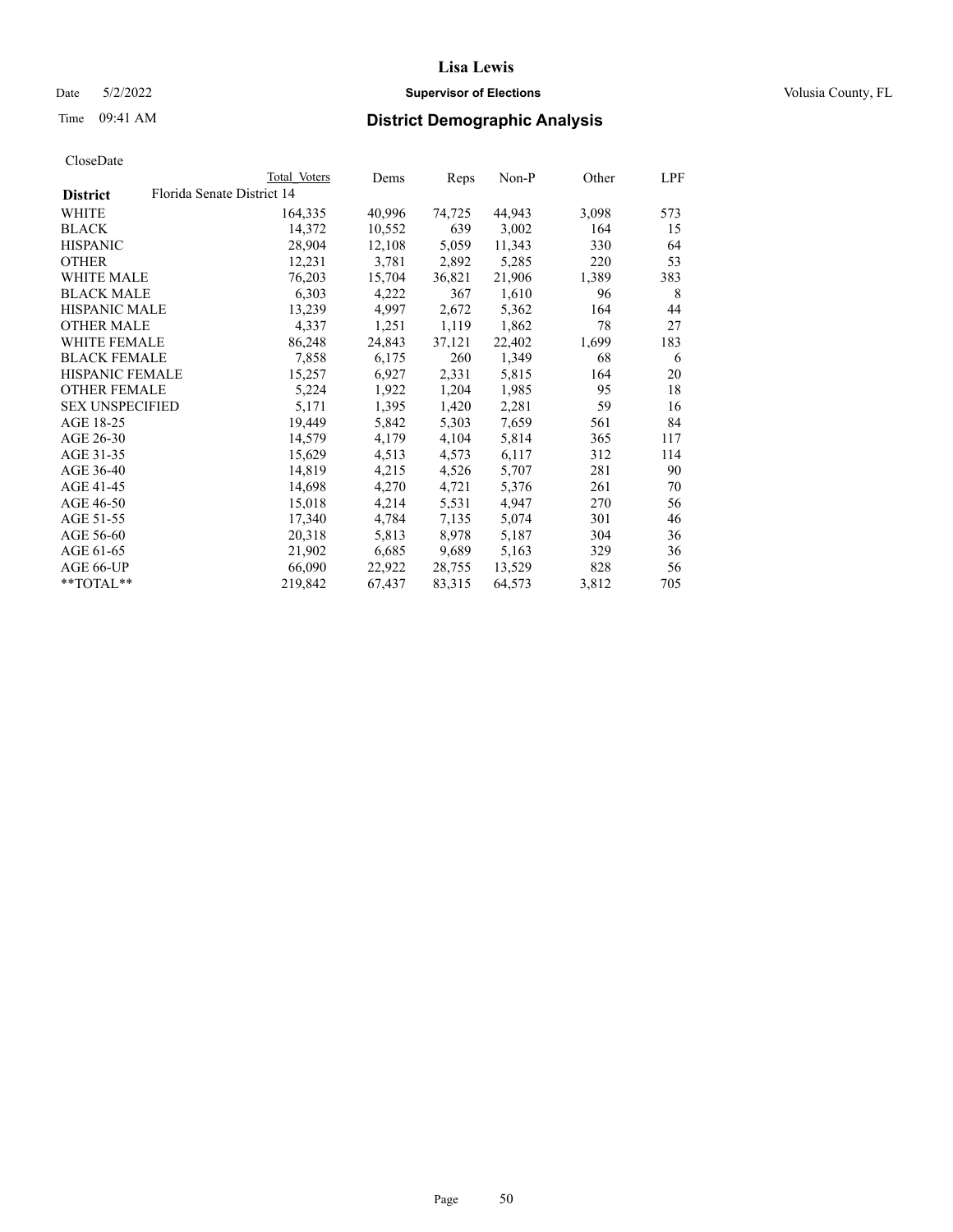# Date 5/2/2022 **Supervisor of Elections Supervisor of Elections** Volusia County, FL

# Time 09:41 AM **District Demographic Analysis**

|                        |                      | Total Voters | Dems  | Reps  | Non-P | Other          | LPF            |
|------------------------|----------------------|--------------|-------|-------|-------|----------------|----------------|
| <b>District</b>        | Daytona Beach Zone 1 |              |       |       |       |                |                |
| WHITE                  |                      | 5,240        | 1,448 | 2,110 | 1,539 | 118            | 25             |
| <b>BLACK</b>           |                      | 1,261        | 936   | 39    | 272   | 13             | 1              |
| <b>HISPANIC</b>        |                      | 399          | 149   | 90    | 149   | 9              | 2              |
| <b>OTHER</b>           |                      | 495          | 152   | 104   | 227   | 10             | $\overline{2}$ |
| <b>WHITE MALE</b>      |                      | 2,554        | 583   | 1,092 | 805   | 59             | 15             |
| <b>BLACK MALE</b>      |                      | 503          | 350   | 21    | 124   | 8              | $\mathbf{0}$   |
| <b>HISPANIC MALE</b>   |                      | 195          | 59    | 51    | 75    | 8              | 2              |
| <b>OTHER MALE</b>      |                      | 189          | 57    | 36    | 92    | 3              | 1              |
| WHITE FEMALE           |                      | 2,620        | 842   | 996   | 713   | 59             | 10             |
| <b>BLACK FEMALE</b>    |                      | 734          | 571   | 16    | 141   | 5              | 1              |
| <b>HISPANIC FEMALE</b> |                      | 194          | 88    | 37    | 68    |                | $\theta$       |
| <b>OTHER FEMALE</b>    |                      | 211          | 73    | 47    | 85    | 5              | 1              |
| <b>SEX UNSPECIFIED</b> |                      | 195          | 62    | 47    | 84    | $\overline{2}$ | $\mathbf{0}$   |
| AGE 18-25              |                      | 837          | 303   | 171   | 341   | 17             | 5              |
| AGE 26-30              |                      | 642          | 252   | 118   | 247   | 19             | 6              |
| AGE 31-35              |                      | 507          | 188   | 106   | 201   | 8              | 4              |
| AGE 36-40              |                      | 386          | 148   | 89    | 137   | 10             | $\overline{2}$ |
| AGE 41-45              |                      | 399          | 139   | 121   | 133   | 5              | 1              |
| AGE 46-50              |                      | 461          | 154   | 152   | 143   | 8              | 4              |
| AGE 51-55              |                      | 539          | 182   | 185   | 157   | 14             | 1              |
| AGE 56-60              |                      | 743          | 249   | 281   | 197   | 15             | 1              |
| AGE 61-65              |                      | 734          | 265   | 279   | 172   | 16             | $\overline{2}$ |
| AGE 66-UP              |                      | 2,147        | 805   | 841   | 459   | 38             | 4              |
| **TOTAL**              |                      | 7,395        | 2,685 | 2,343 | 2,187 | 150            | 30             |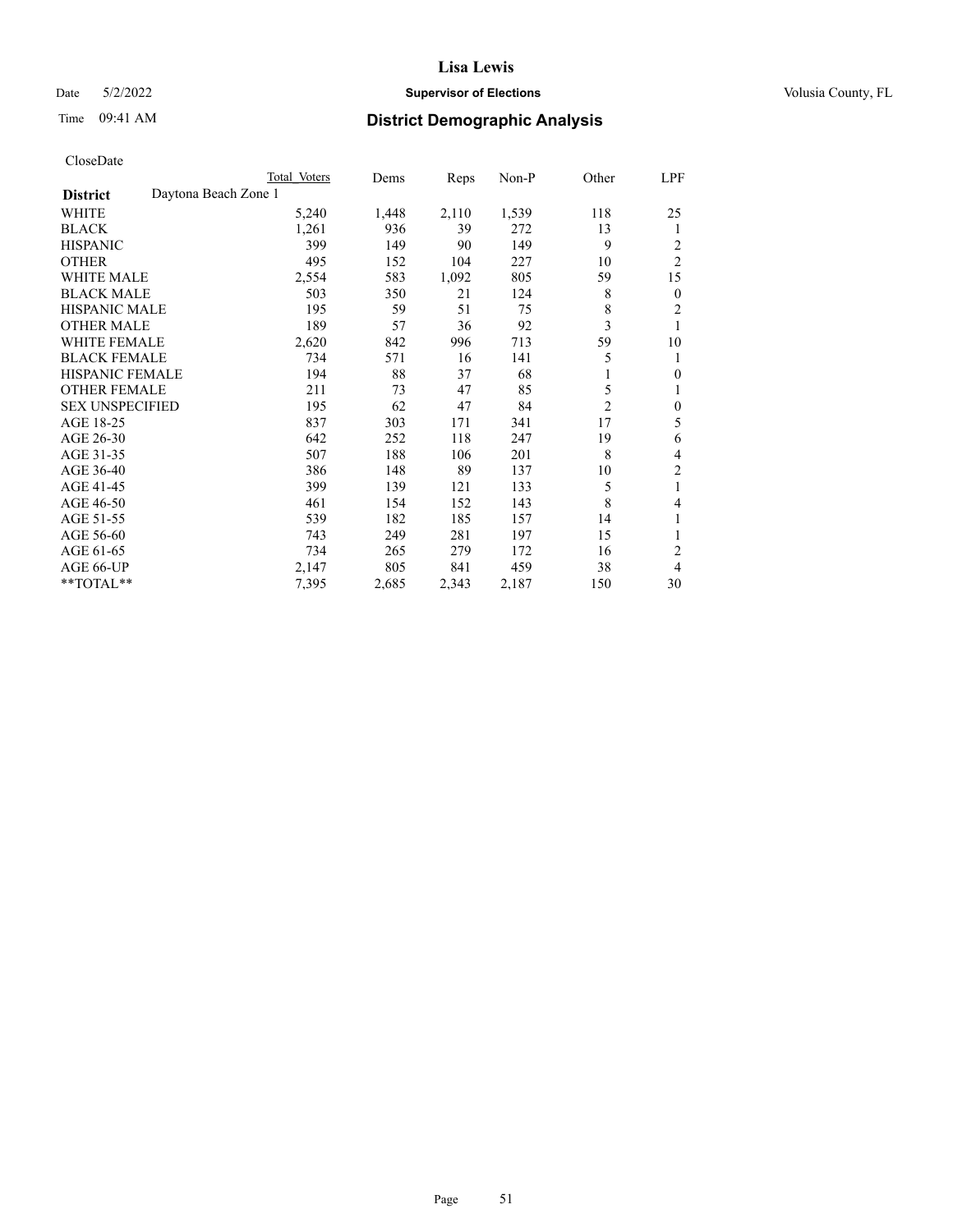# Date 5/2/2022 **Supervisor of Elections Supervisor of Elections** Volusia County, FL

# Time 09:41 AM **District Demographic Analysis**

|                                         | Total Voters | Dems  | Reps  | $Non-P$ | Other          | <b>LPF</b>     |
|-----------------------------------------|--------------|-------|-------|---------|----------------|----------------|
| Daytona Beach Zone 2<br><b>District</b> |              |       |       |         |                |                |
| WHITE                                   | 4,492        | 1,269 | 1,847 | 1,266   | 92             | 18             |
| <b>BLACK</b>                            | 1,374        | 1,072 | 46    | 240     | 15             | 1              |
| <b>HISPANIC</b>                         | 336          | 139   | 55    | 139     | $\overline{2}$ |                |
| <b>OTHER</b>                            | 401          | 119   | 87    | 185     | 9              | 1              |
| <b>WHITE MALE</b>                       | 2,207        | 536   | 962   | 654     | 44             | 11             |
| <b>BLACK MALE</b>                       | 549          | 395   | 30    | 116     | 7              | 1              |
| <b>HISPANIC MALE</b>                    | 154          | 63    | 28    | 62      | $\theta$       | 1              |
| <b>OTHER MALE</b>                       | 146          | 37    | 40    | 64      | 4              | 1              |
| <b>WHITE FEMALE</b>                     | 2,235        | 717   | 866   | 597     | 48             | 7              |
| <b>BLACK FEMALE</b>                     | 808          | 664   | 16    | 120     | 8              | $\theta$       |
| <b>HISPANIC FEMALE</b>                  | 176          | 73    | 25    | 76      | $\overline{2}$ | $\theta$       |
| <b>OTHER FEMALE</b>                     | 175          | 64    | 36    | 72      | 3              | $\mathbf{0}$   |
| <b>SEX UNSPECIFIED</b>                  | 153          | 50    | 32    | 69      | $\overline{c}$ | $\theta$       |
| AGE 18-25                               | 564          | 220   | 117   | 213     | 14             | $\theta$       |
| AGE 26-30                               | 410          | 161   | 71    | 170     | 6              | 2              |
| AGE 31-35                               | 431          | 183   | 87    | 145     | 14             | $\overline{2}$ |
| AGE 36-40                               | 358          | 150   | 72    | 129     | 6              | 1              |
| AGE 41-45                               | 372          | 166   | 75    | 120     | 8              | 3              |
| AGE 46-50                               | 414          | 142   | 126   | 136     | 7              | 3              |
| AGE 51-55                               | 538          | 191   | 187   | 152     | 6              | $\overline{c}$ |
| AGE 56-60                               | 698          | 251   | 254   | 182     | 10             | 1              |
| AGE 61-65                               | 754          | 303   | 284   | 152     | 12             | 3              |
| AGE 66-UP                               | 2,064        | 832   | 762   | 431     | 35             | 4              |
| **TOTAL**                               | 6,603        | 2,599 | 2,035 | 1,830   | 118            | 21             |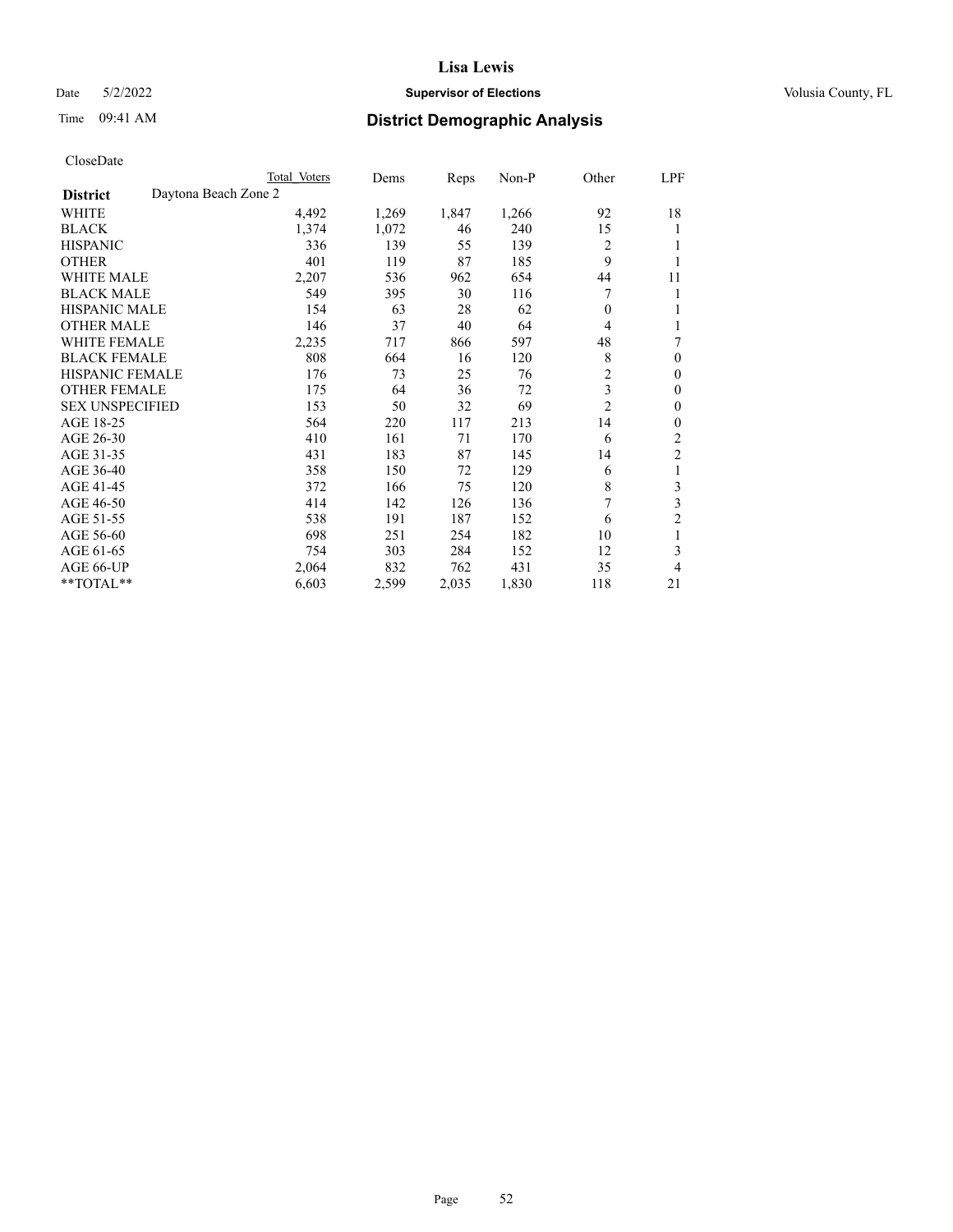# Date 5/2/2022 **Supervisor of Elections Supervisor of Elections** Volusia County, FL

# Time 09:41 AM **District Demographic Analysis**

|                        |                      | Total Voters | Dems  | Reps  | Non-P | Other          | LPF              |
|------------------------|----------------------|--------------|-------|-------|-------|----------------|------------------|
| <b>District</b>        | Daytona Beach Zone 3 |              |       |       |       |                |                  |
| WHITE                  |                      | 3,823        | 1,114 | 1,465 | 1,140 | 80             | 24               |
| <b>BLACK</b>           |                      | 1,444        | 1,109 | 44    | 274   | 17             | 0                |
| <b>HISPANIC</b>        |                      | 318          | 150   | 56    | 107   | $\overline{4}$ |                  |
| <b>OTHER</b>           |                      | 516          | 170   | 74    | 258   | 13             | 1                |
| WHITE MALE             |                      | 1,933        | 459   | 820   | 600   | 38             | 16               |
| <b>BLACK MALE</b>      |                      | 605          | 440   | 27    | 130   | 8              | 0                |
| <b>HISPANIC MALE</b>   |                      | 145          | 67    | 26    | 51    |                | 0                |
| <b>OTHER MALE</b>      |                      | 172          | 58    | 38    | 73    | 3              | 0                |
| WHITE FEMALE           |                      | 1,841        | 643   | 634   | 514   | 42             | 8                |
| <b>BLACK FEMALE</b>    |                      | 785          | 622   | 16    | 138   | 9              | 0                |
| HISPANIC FEMALE        |                      | 167          | 80    | 30    | 53    | 3              |                  |
| <b>OTHER FEMALE</b>    |                      | 180          | 77    | 21    | 72    | 9              | 1                |
| <b>SEX UNSPECIFIED</b> |                      | 273          | 97    | 27    | 148   |                | $\boldsymbol{0}$ |
| AGE 18-25              |                      | 1,107        | 649   | 93    | 350   | 12             | 3                |
| AGE 26-30              |                      | 411          | 162   | 82    | 152   | 13             | 2                |
| AGE 31-35              |                      | 361          | 155   | 72    | 122   | 8              | 4                |
| AGE 36-40              |                      | 330          | 110   | 84    | 120   | 10             | 6                |
| AGE 41-45              |                      | 298          | 106   | 77    | 106   | 9              | 0                |
| AGE 46-50              |                      | 318          | 112   | 96    | 101   | 5              | 4                |
| AGE 51-55              |                      | 399          | 127   | 141   | 117   | 12             | $\overline{c}$   |
| AGE 56-60              |                      | 546          | 190   | 188   | 160   | 6              | $\overline{2}$   |
| AGE 61-65              |                      | 608          | 210   | 213   | 173   | 12             | $\boldsymbol{0}$ |
| AGE 66-UP              |                      | 1,723        | 722   | 593   | 378   | 27             | 3                |
| **TOTAL**              |                      | 6,101        | 2,543 | 1,639 | 1,779 | 114            | 26               |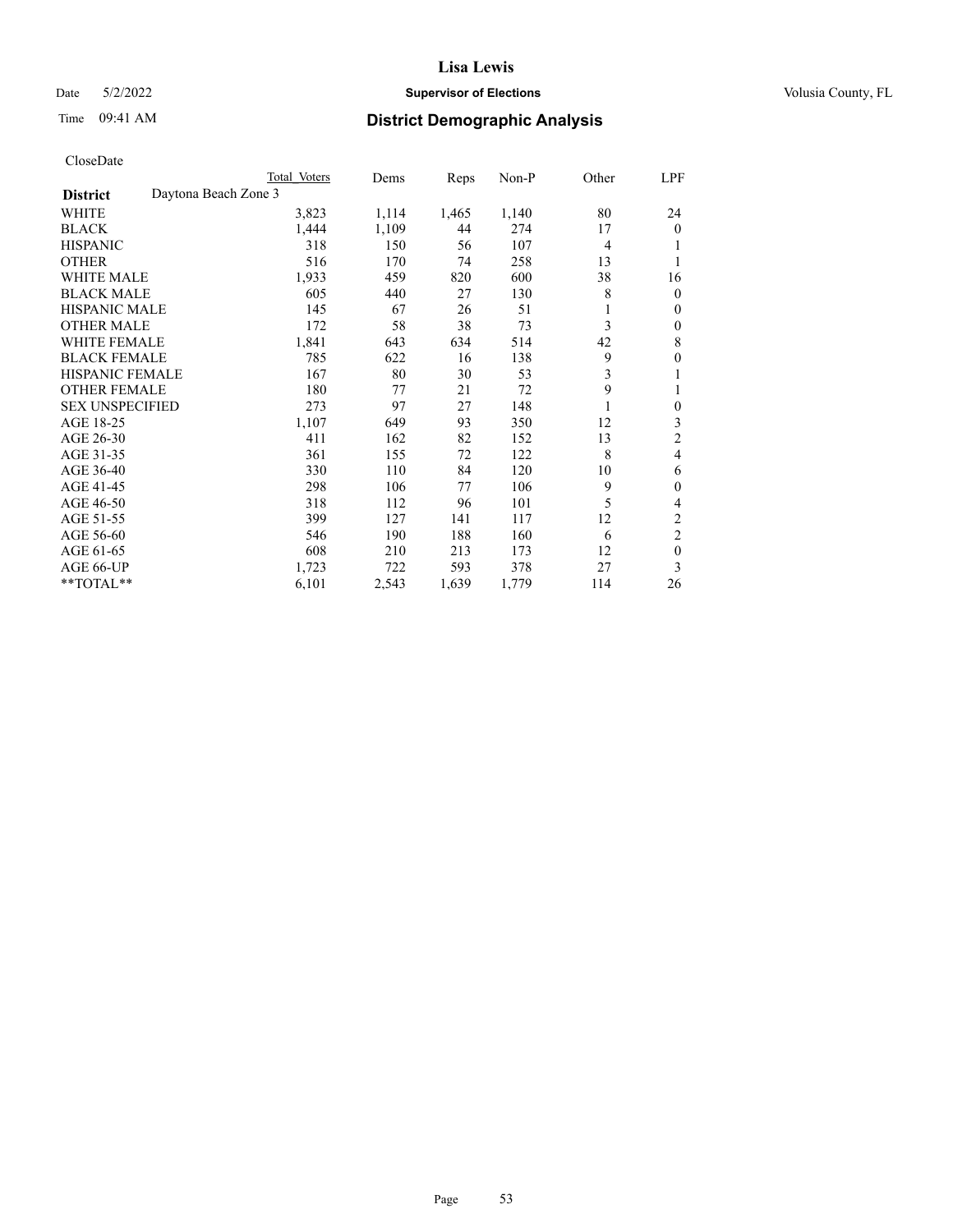# Date 5/2/2022 **Supervisor of Elections Supervisor of Elections** Volusia County, FL

# Time 09:41 AM **District Demographic Analysis**

|                        |                      | Total Voters | Dems  | Reps  | Non-P | Other | LPF            |
|------------------------|----------------------|--------------|-------|-------|-------|-------|----------------|
| <b>District</b>        | Daytona Beach Zone 4 |              |       |       |       |       |                |
| WHITE                  |                      | 10,114       | 2,333 | 4,792 | 2,709 | 244   | 36             |
| <b>BLACK</b>           |                      | 1,404        | 985   | 56    | 332   | 30    | 1              |
| <b>HISPANIC</b>        |                      | 601          | 201   | 161   | 225   | 13    | 1              |
| <b>OTHER</b>           |                      | 833          | 224   | 216   | 372   | 19    | $\overline{2}$ |
| WHITE MALE             |                      | 4,676        | 833   | 2,319 | 1,388 | 114   | 22             |
| <b>BLACK MALE</b>      |                      | 580          | 352   | 32    | 176   | 19    | 1              |
| <b>HISPANIC MALE</b>   |                      | 270          | 90    | 81    | 96    | 3     | $\theta$       |
| <b>OTHER MALE</b>      |                      | 312          | 77    | 87    | 139   | 7     | 2              |
| <b>WHITE FEMALE</b>    |                      | 5,363        | 1,478 | 2,444 | 1,297 | 130   | 14             |
| <b>BLACK FEMALE</b>    |                      | 806          | 619   | 23    | 153   | 11    | $\overline{0}$ |
| <b>HISPANIC FEMALE</b> |                      | 325          | 109   | 79    | 126   | 10    | 1              |
| <b>OTHER FEMALE</b>    |                      | 371          | 108   | 98    | 156   | 9     | $\theta$       |
| <b>SEX UNSPECIFIED</b> |                      | 248          | 77    | 61    | 107   | 3     | $\overline{0}$ |
| AGE 18-25              |                      | 1,131        | 361   | 272   | 460   | 28    | 10             |
| AGE 26-30              |                      | 887          | 298   | 229   | 318   | 33    | 9              |
| AGE 31-35              |                      | 769          | 267   | 205   | 263   | 31    | 3              |
| AGE 36-40              |                      | 644          | 212   | 187   | 225   | 19    |                |
| AGE 41-45              |                      | 587          | 204   | 163   | 200   | 16    | 4              |
| AGE 46-50              |                      | 620          | 186   | 225   | 191   | 11    | 7              |
| AGE 51-55              |                      | 853          | 228   | 371   | 237   | 15    | 2              |
| AGE 56-60              |                      | 1,248        | 285   | 601   | 323   | 37    | $\overline{c}$ |
| AGE 61-65              |                      | 1,596        | 443   | 737   | 385   | 30    | 1              |
| AGE 66-UP              |                      | 4,617        | 1,259 | 2,235 | 1,036 | 86    | 1              |
| **TOTAL**              |                      | 12,952       | 3,743 | 5,225 | 3,638 | 306   | 40             |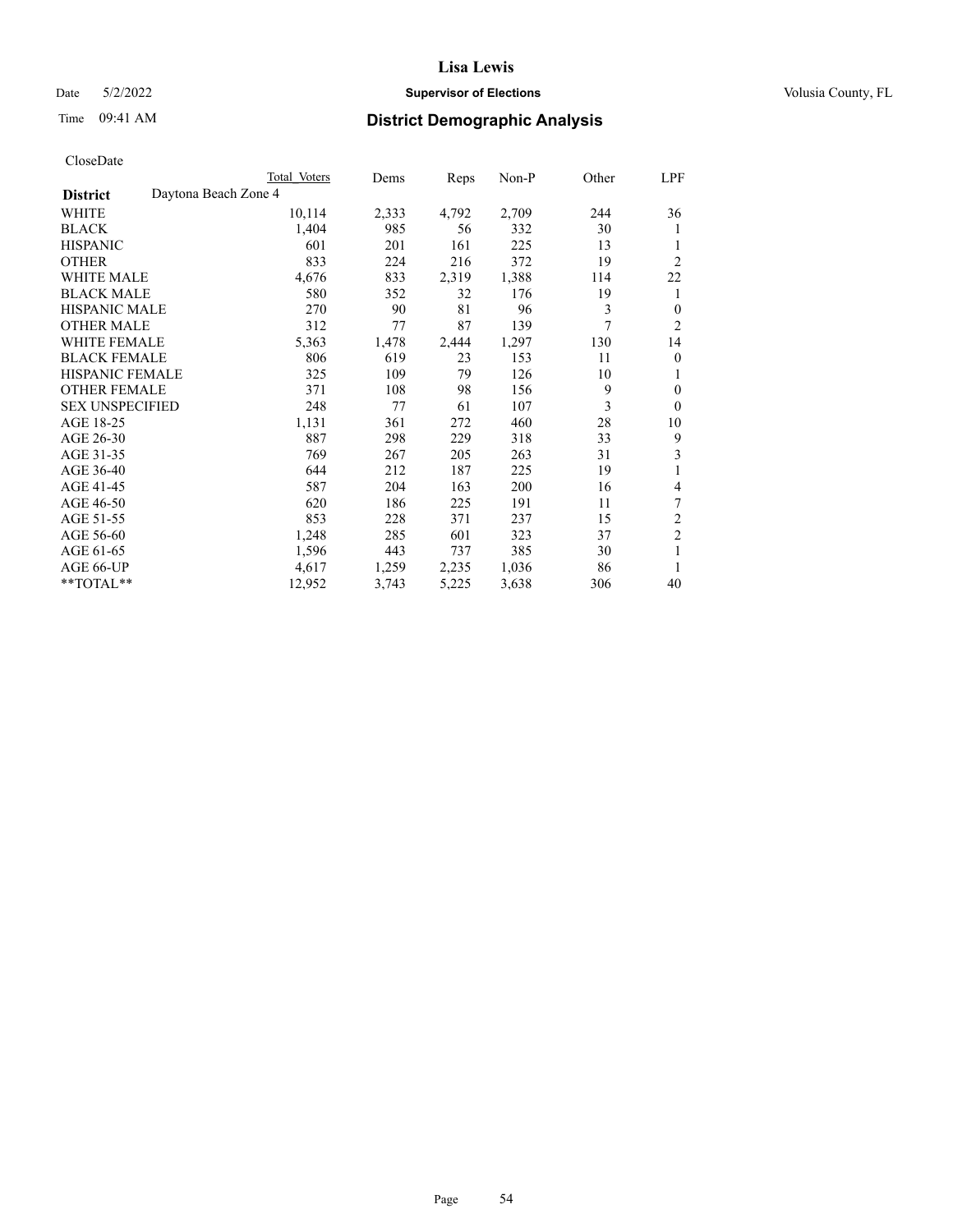# Date 5/2/2022 **Supervisor of Elections Supervisor of Elections** Volusia County, FL

# Time 09:41 AM **District Demographic Analysis**

| Total Voters | Dems                 | Reps  | $Non-P$ | Other          | <b>LPF</b>       |
|--------------|----------------------|-------|---------|----------------|------------------|
|              |                      |       |         |                |                  |
| 2,909        | 824                  | 1,100 | 895     | 71             | 19               |
| 4,511        | 3,584                | 117   | 765     | 44             | 1                |
| 525          | 199                  | 105   | 205     | 12             | 4                |
| 608          | 233                  | 98    | 263     | 13             | 1                |
| 1,370        | 327                  | 564   | 429     | 36             | 14               |
| 1,703        | 1,243                | 67    | 368     | 25             | 0                |
| 234          | 75                   | 55    | 94      | 7              | 3                |
| 228          | 83                   | 41    | 96      | 8              | 0                |
| 1,513        | 490                  | 528   | 455     | 35             | 5                |
| 2,737        | 2,287                | 47    | 383     | 19             |                  |
| 285          | 120                  | 50    | 109     | 5              | 1                |
| 257          | 111                  | 37    | 103     | 5              | 1                |
| 226          | 104                  | 31    | 91      | $\theta$       | $\boldsymbol{0}$ |
| 1,364        | 667                  | 187   | 471     | 32             | 7                |
| 915          | 450                  | 134   | 299     | 28             | 4                |
| 837          | 432                  | 111   | 275     | 14             | 5                |
| 660          | 373                  | 84    | 190     | 12             |                  |
| 570          | 332                  | 74    | 156     | $\overline{4}$ | 4                |
| 566          | 319                  | 107   | 127     | 10             | 3                |
| 610          | 355                  | 114   | 130     | 11             | 0                |
| 679          | 413                  | 130   | 131     | 5              | 0                |
| 696          | 445                  | 124   | 116     | 10             |                  |
| 1,656        | 1,054                | 355   | 233     | 14             | 0                |
| 8,553        | 4,840                | 1,420 | 2,128   | 140            | 25               |
|              | Daytona Beach Zone 5 |       |         |                |                  |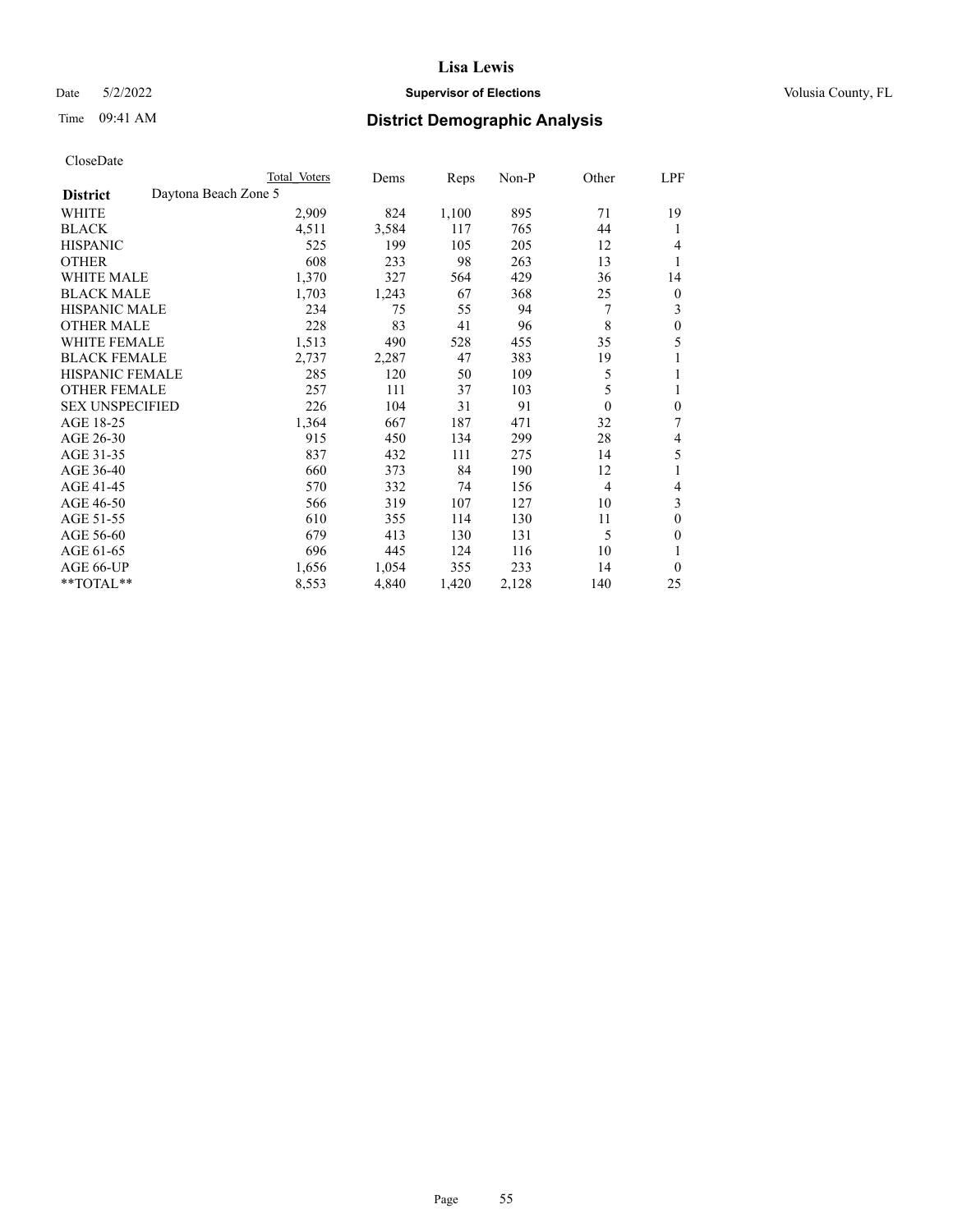# Date 5/2/2022 **Supervisor of Elections Supervisor of Elections** Volusia County, FL

# Time 09:41 AM **District Demographic Analysis**

|                        |                      | Total Voters | Dems  | Reps | Non-P | Other          | LPF            |
|------------------------|----------------------|--------------|-------|------|-------|----------------|----------------|
| <b>District</b>        | Daytona Beach Zone 6 |              |       |      |       |                |                |
| WHITE                  |                      | 1,398        | 425   | 483  | 449   | 31             | 10             |
| <b>BLACK</b>           |                      | 3,405        | 2,741 | 103  | 538   | 22             |                |
| <b>HISPANIC</b>        |                      | 325          | 155   | 44   | 120   | 6              | $\Omega$       |
| <b>OTHER</b>           |                      | 397          | 175   | 53   | 159   | 9              | 1              |
| WHITE MALE             |                      | 686          | 165   | 261  | 246   | 8              | 6              |
| <b>BLACK MALE</b>      |                      | 1,327        | 1,012 | 53   | 250   | 11             |                |
| <b>HISPANIC MALE</b>   |                      | 157          | 69    | 21   | 64    | 3              | 0              |
| <b>OTHER MALE</b>      |                      | 138          | 58    | 31   | 45    | 3              | 1              |
| WHITE FEMALE           |                      | 680          | 254   | 210  | 190   | 23             | 3              |
| <b>BLACK FEMALE</b>    |                      | 2,014        | 1,678 | 48   | 277   | 11             | $\theta$       |
| <b>HISPANIC FEMALE</b> |                      | 163          | 83    | 23   | 54    | 3              | $\Omega$       |
| <b>OTHER FEMALE</b>    |                      | 153          | 79    | 13   | 56    | 5              | $\theta$       |
| <b>SEX UNSPECIFIED</b> |                      | 207          | 98    | 23   | 84    |                | 1              |
| AGE 18-25              |                      | 883          | 429   | 125  | 299   | 26             | 4              |
| AGE 26-30              |                      | 554          | 323   | 45   | 176   | 9              | 1              |
| AGE 31-35              |                      | 498          | 303   | 49   | 142   | $\overline{c}$ | $\overline{2}$ |
| AGE 36-40              |                      | 441          | 238   | 57   | 142   | 4              | $\theta$       |
| AGE 41-45              |                      | 404          | 265   | 43   | 88    | 7              |                |
| AGE 46-50              |                      | 369          | 226   | 44   | 93    | 5              |                |
| AGE 51-55              |                      | 400          | 252   | 67   | 75    | 4              | $\overline{2}$ |
| AGE 56-60              |                      | 462          | 324   | 51   | 85    | $\overline{c}$ | $\theta$       |
| AGE 61-65              |                      | 470          | 328   | 70   | 69    | $\overline{c}$ |                |
| AGE 66-UP              |                      | 1,044        | 808   | 132  | 97    | 7              | $\Omega$       |
| **TOTAL**              |                      | 5,525        | 3,496 | 683  | 1,266 | 68             | 12             |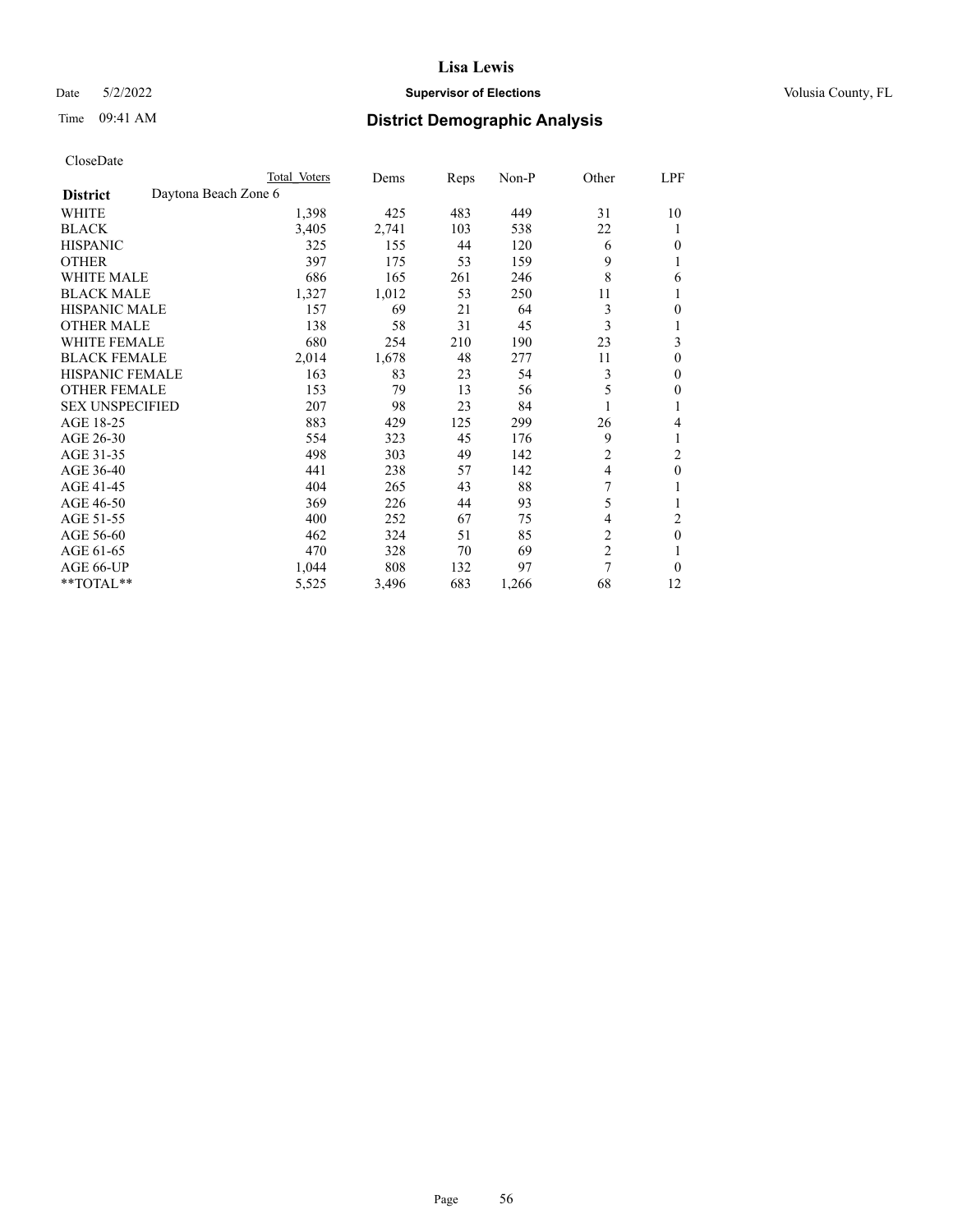# Date 5/2/2022 **Supervisor of Elections Supervisor of Elections** Volusia County, FL

| CloseDate |
|-----------|
|-----------|

|                        |                      | Total Voters | Dems  | Reps           | $Non-P$ | Other          | <b>LPF</b> |
|------------------------|----------------------|--------------|-------|----------------|---------|----------------|------------|
| <b>District</b>        | Daytona Beach Shores |              |       |                |         |                |            |
| WHITE                  |                      | 4,235        | 898   | 2,193          | 1,059   | 75             | 10         |
| <b>BLACK</b>           |                      | 87           | 58    | 5              | 23      | 1              | $\Omega$   |
| <b>HISPANIC</b>        |                      | 109          | 34    | 46             | 29      | $\theta$       | 0          |
| <b>OTHER</b>           |                      | 319          | 83    | 105            | 124     | 5              | 2          |
| <b>WHITE MALE</b>      |                      | 1,998        | 359   | 1,056          | 543     | 34             | 6          |
| <b>BLACK MALE</b>      |                      | 40           | 22    | 3              | 14      | 1              | 0          |
| <b>HISPANIC MALE</b>   |                      | 47           | 12    | 21             | 14      | $\Omega$       | 0          |
| <b>OTHER MALE</b>      |                      | 132          | 31    | 50             | 48      | 2              |            |
| <b>WHITE FEMALE</b>    |                      | 2,191        | 528   | 1,115          | 504     | 40             | 4          |
| <b>BLACK FEMALE</b>    |                      | 46           | 36    | $\overline{2}$ | 8       | $\theta$       | 0          |
| <b>HISPANIC FEMALE</b> |                      | 60           | 21    | 24             | 15      | $\mathbf{0}$   | 0          |
| <b>OTHER FEMALE</b>    |                      | 141          | 41    | 38             | 59      | $\overline{c}$ |            |
| <b>SEX UNSPECIFIED</b> |                      | 95           | 23    | 40             | 30      | $\overline{c}$ | 0          |
| AGE 18-25              |                      | 156          | 42    | 52             | 55      | 4              | 3          |
| AGE 26-30              |                      | 87           | 22    | 34             | 27      | 3              |            |
| AGE 31-35              |                      | 86           | 17    | 32             | 32      | $\overline{c}$ | 3          |
| AGE 36-40              |                      | 114          | 22    | 46             | 42      | 3              |            |
| AGE 41-45              |                      | 121          | 27    | 51             | 40      | 3              | 0          |
| AGE 46-50              |                      | 143          | 27    | 63             | 49      | 3              |            |
| AGE 51-55              |                      | 273          | 53    | 129            | 87      | 4              | 0          |
| AGE 56-60              |                      | 506          | 97    | 265            | 134     | 9              |            |
| AGE 61-65              |                      | 604          | 107   | 324            | 160     | 13             | 0          |
| AGE 66-UP              |                      | 2,660        | 659   | 1,353          | 609     | 37             | 2          |
| **TOTAL**              |                      | 4,750        | 1,073 | 2,349          | 1,235   | 81             | 12         |
|                        |                      |              |       |                |         |                |            |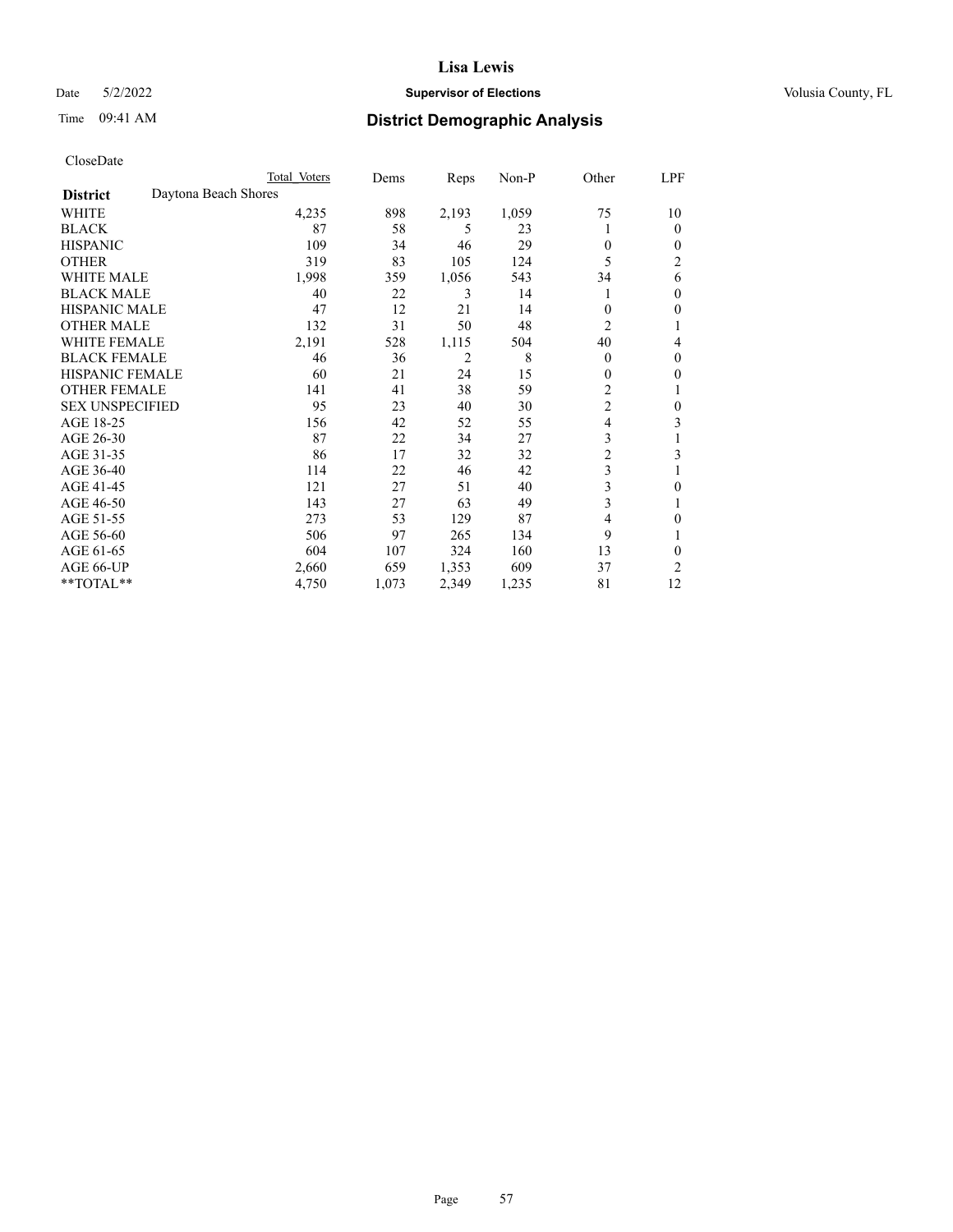# Date 5/2/2022 **Supervisor of Elections Supervisor of Elections** Volusia County, FL

# Time 09:41 AM **District Demographic Analysis**

|                        |        | Total Voters | Dems  | Reps  | Non-P | Other | <b>LPF</b>       |
|------------------------|--------|--------------|-------|-------|-------|-------|------------------|
| <b>District</b>        | DeBary |              |       |       |       |       |                  |
| WHITE                  |        | 13,605       | 2,875 | 6,838 | 3,597 | 231   | 64               |
| <b>BLACK</b>           |        | 853          | 592   | 44    | 203   | 13    | 1                |
| <b>HISPANIC</b>        |        | 1,969        | 765   | 482   | 690   | 28    | 4                |
| <b>OTHER</b>           |        | 1,097        | 292   | 287   | 497   | 18    | 3                |
| <b>WHITE MALE</b>      |        | 6,362        | 1,118 | 3,332 | 1,768 | 99    | 45               |
| <b>BLACK MALE</b>      |        | 409          | 255   | 22    | 122   | 9     | 1                |
| <b>HISPANIC MALE</b>   |        | 894          | 319   | 241   | 316   | 15    | 3                |
| <b>OTHER MALE</b>      |        | 373          | 98    | 109   | 161   | 3     | $\overline{2}$   |
| <b>WHITE FEMALE</b>    |        | 7,074        | 1,733 | 3,433 | 1,759 | 130   | 19               |
| <b>BLACK FEMALE</b>    |        | 433          | 327   | 22    | 80    | 4     | $\boldsymbol{0}$ |
| <b>HISPANIC FEMALE</b> |        | 1,050        | 437   | 235   | 364   | 13    |                  |
| <b>OTHER FEMALE</b>    |        | 496          | 156   | 123   | 203   | 13    | 1                |
| <b>SEX UNSPECIFIED</b> |        | 433          | 81    | 134   | 214   | 4     | $\mathbf{0}$     |
| AGE 18-25              |        | 1,385        | 335   | 453   | 549   | 41    | 7                |
| AGE 26-30              |        | 1,142        | 301   | 391   | 410   | 26    | 14               |
| AGE 31-35              |        | 1,264        | 315   | 460   | 455   | 23    | 11               |
| AGE 36-40              |        | 1,281        | 288   | 499   | 455   | 24    | 15               |
| AGE 41-45              |        | 1,238        | 290   | 466   | 448   | 25    | 9                |
| AGE 46-50              |        | 1,212        | 295   | 520   | 363   | 26    | $\,8\,$          |
| AGE 51-55              |        | 1,442        | 333   | 669   | 416   | 20    | 4                |
| AGE 56-60              |        | 1,600        | 408   | 771   | 402   | 18    | 1                |
| AGE 61-65              |        | 1,736        | 433   | 850   | 422   | 28    | 3                |
| AGE 66-UP              |        | 5,224        | 1,526 | 2,572 | 1,067 | 59    | $\mathbf{0}$     |
| **TOTAL**              |        | 17,524       | 4,524 | 7,651 | 4,987 | 290   | 72               |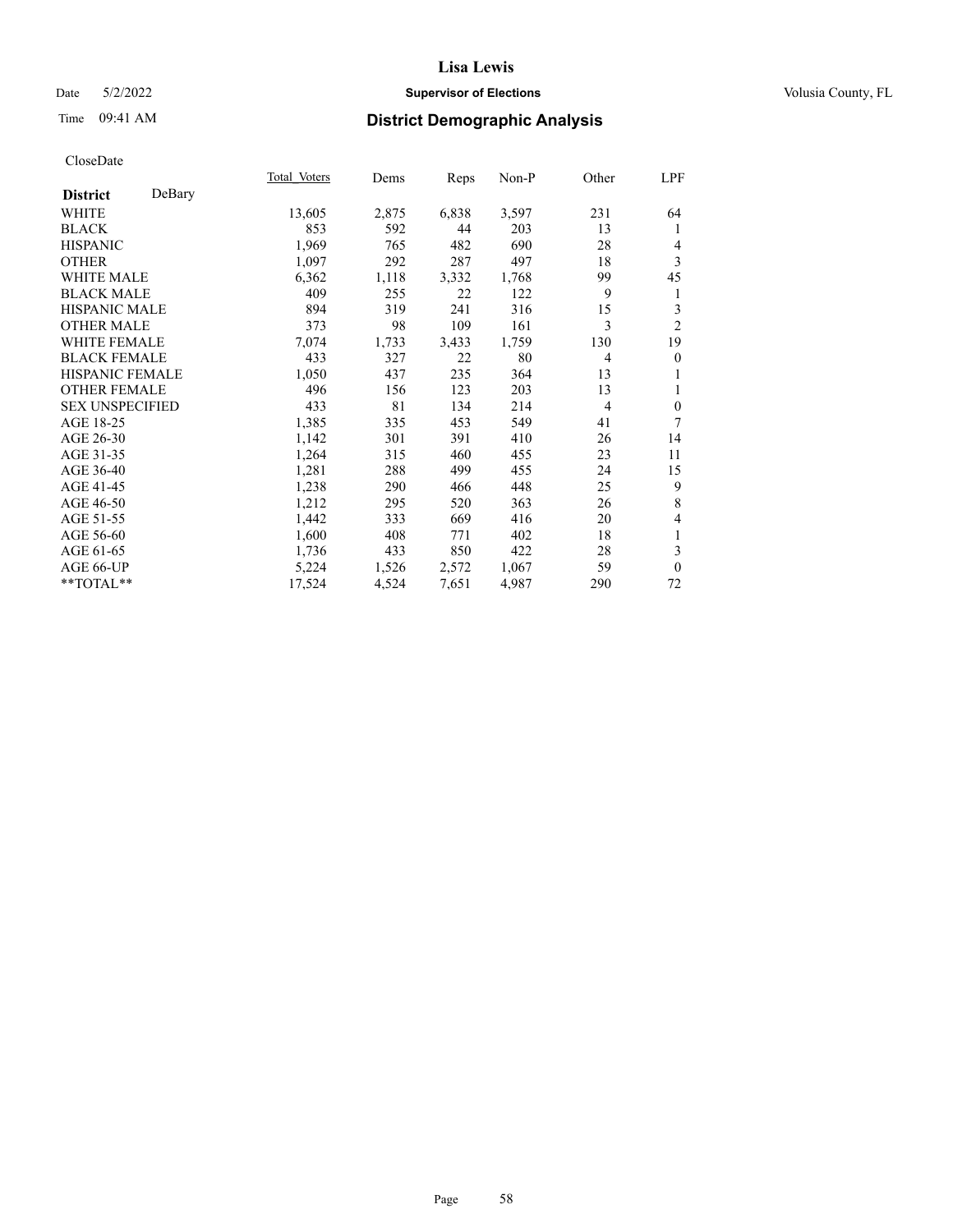# Date 5/2/2022 **Supervisor of Elections Supervisor of Elections** Volusia County, FL

# Time 09:41 AM **District Demographic Analysis**

|                        |        | Total Voters | Dems  | Reps  | Non-P | Other | LPF            |
|------------------------|--------|--------------|-------|-------|-------|-------|----------------|
| <b>District</b>        | DeLand |              |       |       |       |       |                |
| WHITE                  |        | 17,213       | 5,007 | 7,489 | 4,314 | 335   | 68             |
| <b>BLACK</b>           |        | 3,171        | 2,419 | 122   | 599   | 27    | 4              |
| <b>HISPANIC</b>        |        | 3,051        | 1,181 | 596   | 1,215 | 50    | 9              |
| <b>OTHER</b>           |        | 1,588        | 576   | 285   | 696   | 23    | 8              |
| WHITE MALE             |        | 7,527        | 1,804 | 3,487 | 2,042 | 146   | 48             |
| <b>BLACK MALE</b>      |        | 1,268        | 882   | 59    | 306   | 18    | 3              |
| <b>HISPANIC MALE</b>   |        | 1,306        | 434   | 294   | 550   | 22    | 6              |
| <b>OTHER MALE</b>      |        | 569          | 191   | 119   | 251   | 7     | 1              |
| <b>WHITE FEMALE</b>    |        | 9,521        | 3,155 | 3,946 | 2,215 | 186   | 19             |
| <b>BLACK FEMALE</b>    |        | 1,848        | 1,494 | 61    | 283   | 9     | 1              |
| <b>HISPANIC FEMALE</b> |        | 1,706        | 726   | 297   | 653   | 27    | 3              |
| <b>OTHER FEMALE</b>    |        | 676          | 282   | 110   | 268   | 12    | 4              |
| <b>SEX UNSPECIFIED</b> |        | 602          | 215   | 119   | 256   | 8     | $\overline{4}$ |
| AGE 18-25              |        | 2,480        | 966   | 539   | 898   | 64    | 13             |
| AGE 26-30              |        | 1,642        | 606   | 410   | 577   | 37    | 12             |
| AGE 31-35              |        | 1,927        | 662   | 526   | 690   | 32    | 17             |
| AGE 36-40              |        | 1,777        | 582   | 485   | 670   | 28    | 12             |
| AGE 41-45              |        | 1,776        | 613   | 520   | 599   | 35    | 9              |
| AGE 46-50              |        | 1,652        | 579   | 528   | 513   | 27    | 5              |
| AGE 51-55              |        | 1,802        | 594   | 668   | 497   | 36    | 7              |
| AGE 56-60              |        | 1,993        | 719   | 775   | 465   | 29    | 5              |
| AGE 61-65              |        | 2,098        | 789   | 842   | 427   | 37    | 3              |
| AGE 66-UP              |        | 7,876        | 3,073 | 3,199 | 1,488 | 110   | 6              |
| **TOTAL**              |        | 25,023       | 9,183 | 8,492 | 6,824 | 435   | 89             |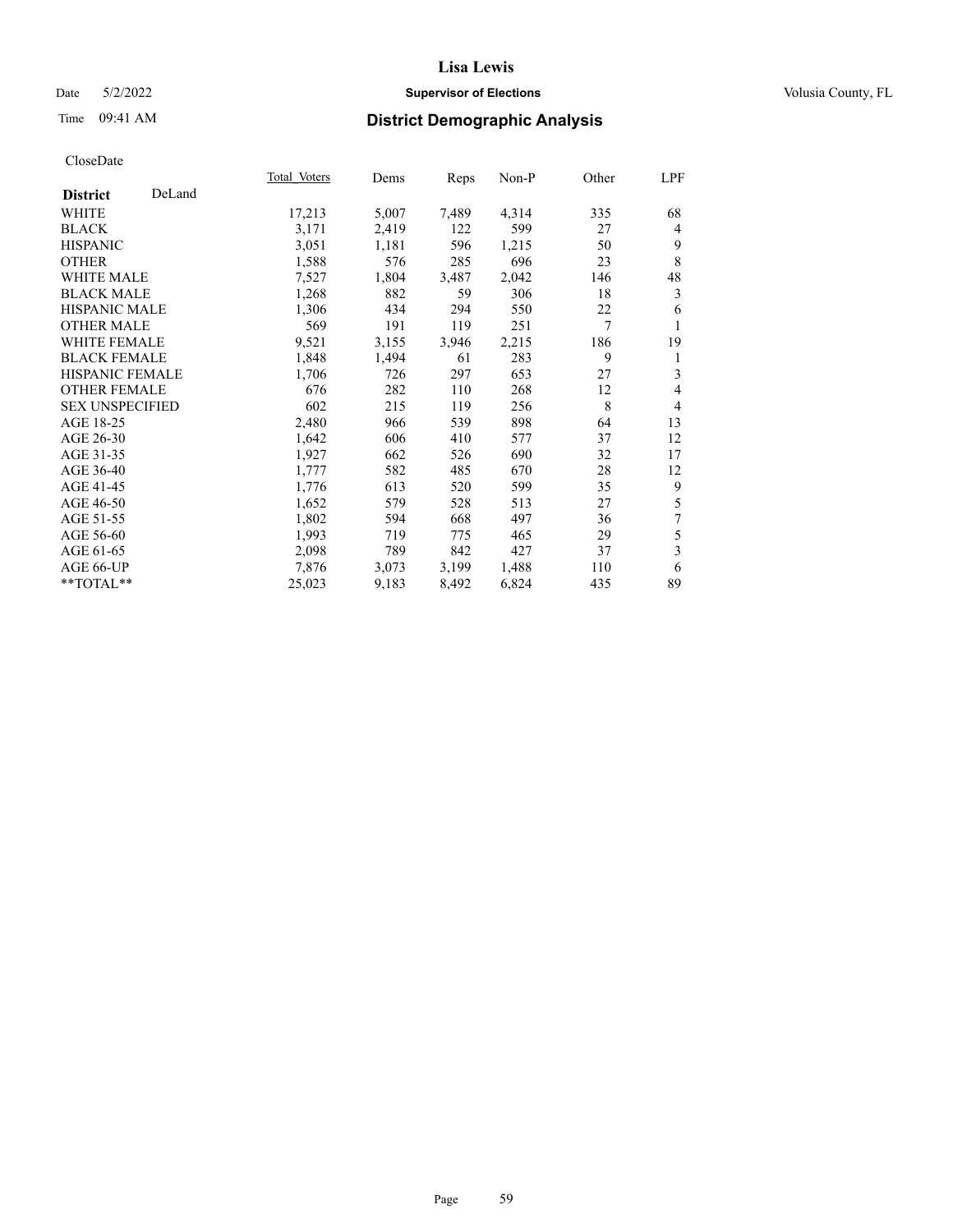# Date 5/2/2022 **Supervisor of Elections Supervisor of Elections** Volusia County, FL

# Time 09:41 AM **District Demographic Analysis**

|                        |                    | Total Voters | Dems  | Reps  | Non-P | Other | LPF            |
|------------------------|--------------------|--------------|-------|-------|-------|-------|----------------|
| <b>District</b>        | Deltona District 1 |              |       |       |       |       |                |
| WHITE                  |                    | 4,883        | 1,179 | 2,051 | 1,557 | 81    | 15             |
| <b>BLACK</b>           |                    | 1,237        | 895   | 45    | 284   | 10    | 3              |
| <b>HISPANIC</b>        |                    | 3,364        | 1,482 | 473   | 1,372 | 33    | 4              |
| <b>OTHER</b>           |                    | 706          | 235   | 123   | 335   | 12    | 1              |
| WHITE MALE             |                    | 2,266        | 457   | 1,007 | 756   | 36    | 10             |
| <b>BLACK MALE</b>      |                    | 539          | 343   | 25    | 165   | 5     | 1              |
| <b>HISPANIC MALE</b>   |                    | 1,526        | 617   | 244   | 645   | 16    | 4              |
| <b>OTHER MALE</b>      |                    | 257          | 76    | 51    | 126   | 3     | 1              |
| WHITE FEMALE           |                    | 2,560        | 711   | 1,021 | 778   | 45    | 5              |
| <b>BLACK FEMALE</b>    |                    | 681          | 541   | 18    | 115   | 5     | $\overline{c}$ |
| <b>HISPANIC FEMALE</b> |                    | 1,782        | 839   | 222   | 704   | 17    | $\mathbf{0}$   |
| <b>OTHER FEMALE</b>    |                    | 291          | 120   | 50    | 115   | 6     | $\theta$       |
| <b>SEX UNSPECIFIED</b> |                    | 288          | 87    | 54    | 144   | 3     | $\theta$       |
| AGE 18-25              |                    | 1,143        | 382   | 222   | 513   | 23    | 3              |
| AGE 26-30              |                    | 916          | 294   | 168   | 434   | 14    | 6              |
| AGE 31-35              |                    | 1,041        | 333   | 244   | 445   | 17    | $\overline{c}$ |
| AGE 36-40              |                    | 947          | 307   | 223   | 396   | 17    | 4              |
| AGE 41-45              |                    | 915          | 341   | 221   | 333   | 16    | 4              |
| AGE 46-50              |                    | 844          | 309   | 211   | 311   | 12    | 1              |
| AGE 51-55              |                    | 885          | 321   | 286   | 267   | 11    | $\theta$       |
| AGE 56-60              |                    | 907          | 351   | 289   | 256   | 10    | 1              |
| AGE 61-65              |                    | 823          | 312   | 288   | 219   | 3     | 1              |
| AGE 66-UP              |                    | 1,769        | 841   | 540   | 374   | 13    |                |
| $**TOTAL**$            |                    | 10,190       | 3,791 | 2,692 | 3,548 | 136   | 23             |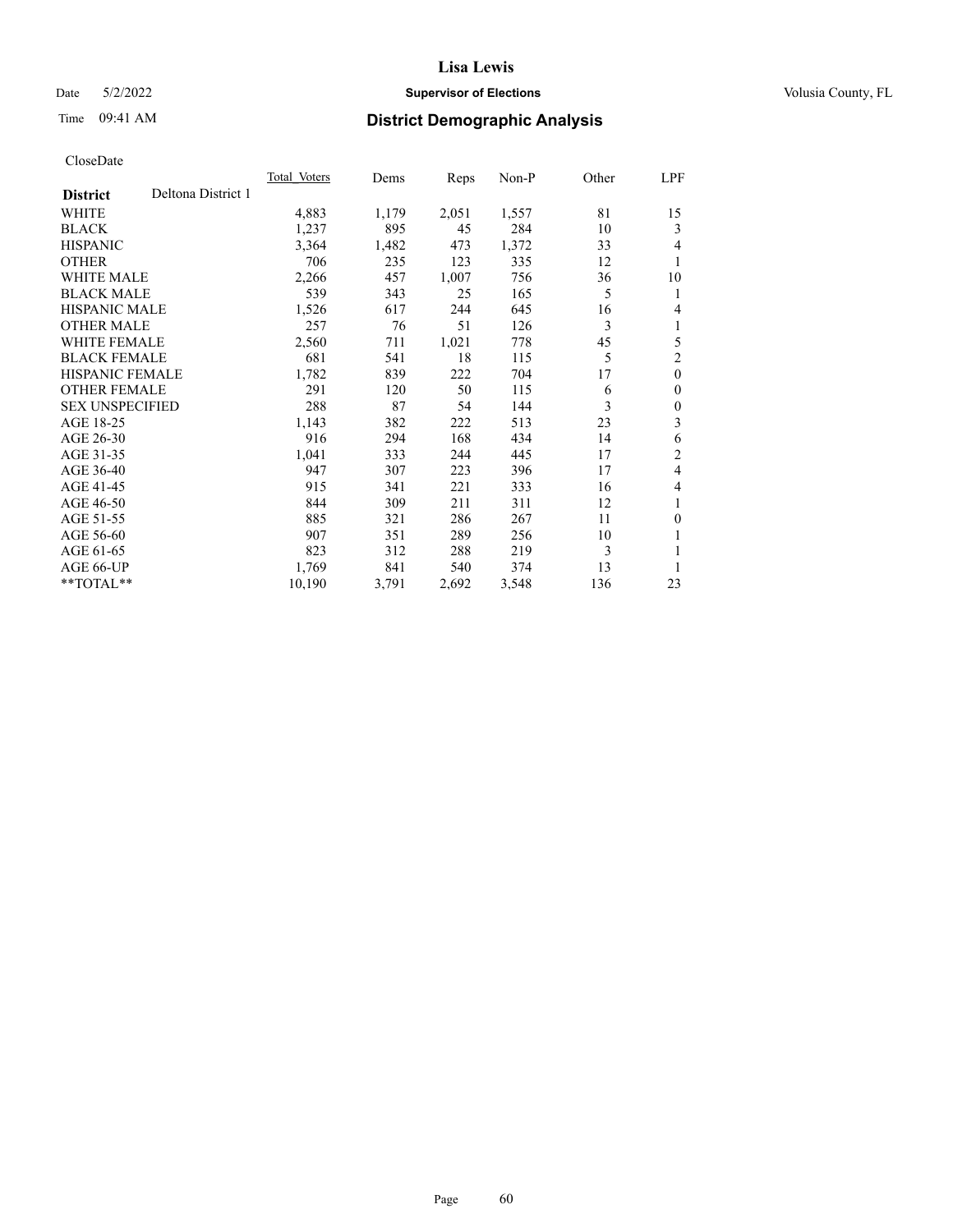# Date 5/2/2022 **Supervisor of Elections Supervisor of Elections** Volusia County, FL

# Time 09:41 AM **District Demographic Analysis**

|                        |                    | Total Voters | Dems  | Reps  | $Non-P$ | Other | LPF            |
|------------------------|--------------------|--------------|-------|-------|---------|-------|----------------|
| <b>District</b>        | Deltona District 2 |              |       |       |         |       |                |
| WHITE                  |                    | 5,840        | 1,495 | 2,485 | 1,726   | 113   | 21             |
| <b>BLACK</b>           |                    | 1,052        | 751   | 51    | 240     | 8     | 2              |
| <b>HISPANIC</b>        |                    | 3,455        | 1,526 | 581   | 1,306   | 36    | 6              |
| <b>OTHER</b>           |                    | 739          | 274   | 117   | 331     | 15    | $\overline{2}$ |
| <b>WHITE MALE</b>      |                    | 2,682        | 592   | 1,199 | 832     | 45    | 14             |
| <b>BLACK MALE</b>      |                    | 483          | 310   | 29    | 140     | 3     | 1              |
| <b>HISPANIC MALE</b>   |                    | 1,610        | 635   | 324   | 628     | 19    | 4              |
| <b>OTHER MALE</b>      |                    | 278          | 98    | 49    | 125     | 5     | 1              |
| <b>WHITE FEMALE</b>    |                    | 3,094        | 891   | 1,253 | 876     | 67    | 7              |
| <b>BLACK FEMALE</b>    |                    | 558          | 433   | 22    | 98      | 5     | $\mathbf{0}$   |
| <b>HISPANIC FEMALE</b> |                    | 1,805        | 871   | 251   | 664     | 17    | $\overline{2}$ |
| <b>OTHER FEMALE</b>    |                    | 306          | 136   | 44    | 117     | 8     | 1              |
| <b>SEX UNSPECIFIED</b> |                    | 270          | 80    | 63    | 123     | 3     | 1              |
| AGE 18-25              |                    | 1,100        | 379   | 203   | 482     | 29    | 7              |
| AGE 26-30              |                    | 864          | 261   | 198   | 382     | 22    | 1              |
| AGE 31-35              |                    | 956          | 310   | 206   | 415     | 19    | 6              |
| AGE 36-40              |                    | 867          | 302   | 195   | 348     | 14    | 8              |
| AGE 41-45              |                    | 901          | 337   | 233   | 313     | 16    | $\overline{2}$ |
| AGE 46-50              |                    | 891          | 315   | 243   | 320     | 9     | 4              |
| AGE 51-55              |                    | 923          | 328   | 291   | 295     | 8     | 1              |
| AGE 56-60              |                    | 956          | 348   | 324   | 271     | 12    | 1              |
| AGE 61-65              |                    | 1,029        | 389   | 370   | 264     | 6     | $\theta$       |
| AGE 66-UP              |                    | 2,599        | 1,077 | 971   | 513     | 37    | 1              |
| $*$ $TOTAL**$          |                    | 11,086       | 4,046 | 3,234 | 3,603   | 172   | 31             |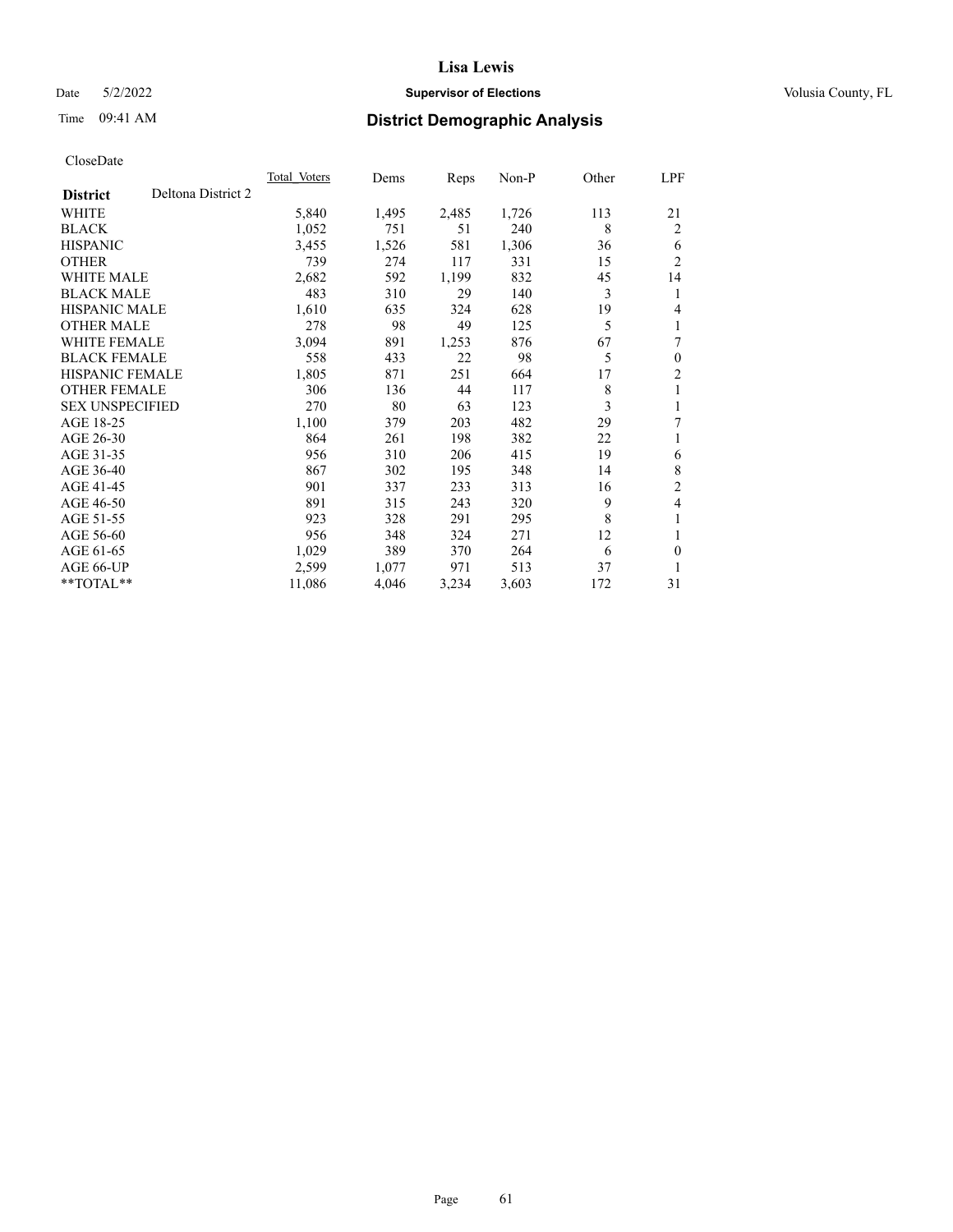# Date 5/2/2022 **Supervisor of Elections Supervisor of Elections** Volusia County, FL

# Time 09:41 AM **District Demographic Analysis**

|                                       | Total Voters | Dems  | Reps  | $Non-P$ | Other | LPF            |
|---------------------------------------|--------------|-------|-------|---------|-------|----------------|
| Deltona District 3<br><b>District</b> |              |       |       |         |       |                |
| WHITE                                 | 5,347        | 1,398 | 2,153 | 1,689   | 86    | 21             |
| <b>BLACK</b>                          | 1,022        | 749   | 40    | 221     | 12    | $\theta$       |
| <b>HISPANIC</b>                       | 3,621        | 1,634 | 528   | 1,426   | 27    | 6              |
| <b>OTHER</b>                          | 751          | 246   | 142   | 351     | 9     | 3              |
| <b>WHITE MALE</b>                     | 2,491        | 535   | 1,080 | 827     | 33    | 16             |
| <b>BLACK MALE</b>                     | 474          | 315   | 27    | 126     | 6     | $\theta$       |
| <b>HISPANIC MALE</b>                  | 1,651        | 670   | 285   | 676     | 16    | 4              |
| <b>OTHER MALE</b>                     | 280          | 84    | 64    | 127     | 3     | 2              |
| <b>WHITE FEMALE</b>                   | 2,754        | 827   | 1,040 | 829     | 53    | 5              |
| <b>BLACK FEMALE</b>                   | 532          | 425   | 12    | 89      | 6     | $\mathbf{0}$   |
| <b>HISPANIC FEMALE</b>                | 1,914        | 941   | 236   | 724     | 11    | $\overline{2}$ |
| <b>OTHER FEMALE</b>                   | 315          | 130   | 53    | 128     | 3     | 1              |
| <b>SEX UNSPECIFIED</b>                | 330          | 100   | 66    | 161     | 3     | $\theta$       |
| AGE 18-25                             | 1,049        | 351   | 195   | 477     | 22    | 4              |
| AGE 26-30                             | 890          | 314   | 170   | 387     | 16    | 3              |
| AGE 31-35                             | 993          | 344   | 232   | 392     | 17    | 8              |
| AGE 36-40                             | 917          | 303   | 203   | 391     | 17    | 3              |
| AGE 41-45                             | 880          | 313   | 190   | 361     | 14    | $\overline{2}$ |
| AGE 46-50                             | 847          | 300   | 246   | 298     | 2     | 1              |
| AGE 51-55                             | 913          | 327   | 268   | 302     | 12    | 4              |
| AGE 56-60                             | 957          | 355   | 307   | 282     | 12    | 1              |
| AGE 61-65                             | 933          | 360   | 299   | 272     | 1     |                |
| AGE 66-UP                             | 2,362        | 1,060 | 753   | 525     | 21    | 3              |
| $*$ $TOTAL**$                         | 10,741       | 4,027 | 2,863 | 3,687   | 134   | 30             |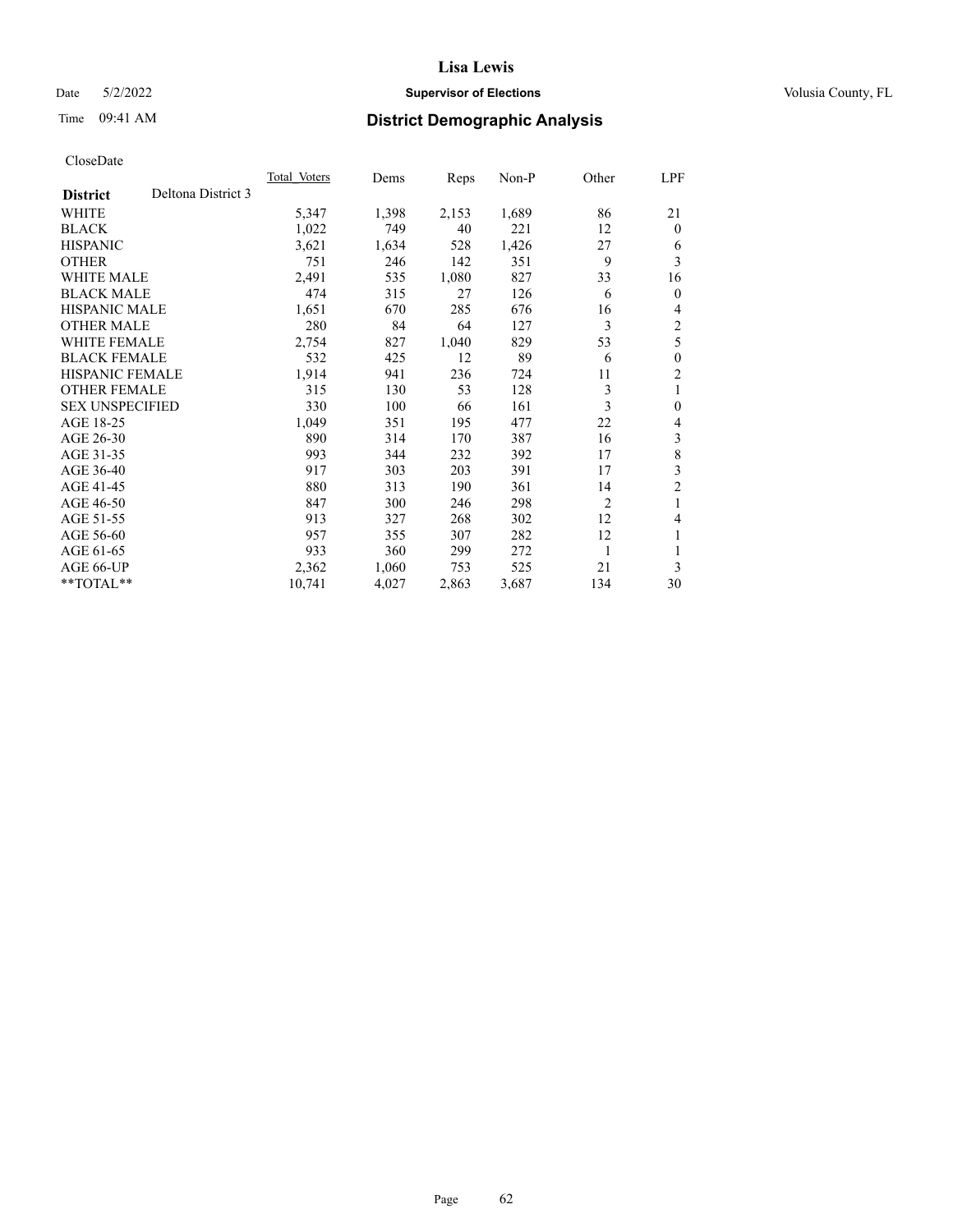# Date 5/2/2022 **Supervisor of Elections Supervisor of Elections** Volusia County, FL

# Time 09:41 AM **District Demographic Analysis**

|                        |                    | Total Voters | Dems  | Reps  | Non-P | Other          | LPF            |
|------------------------|--------------------|--------------|-------|-------|-------|----------------|----------------|
| <b>District</b>        | Deltona District 4 |              |       |       |       |                |                |
| WHITE                  |                    | 5,181        | 1,395 | 2,150 | 1,525 | 76             | 35             |
| <b>BLACK</b>           |                    | 1,094        | 745   | 64    | 271   | 12             | 2              |
| <b>HISPANIC</b>        |                    | 4,090        | 1,878 | 579   | 1,595 | 36             | 2              |
| <b>OTHER</b>           |                    | 817          | 267   | 168   | 359   | 19             | 4              |
| WHITE MALE             |                    | 2,388        | 534   | 1,058 | 734   | 37             | 25             |
| <b>BLACK MALE</b>      |                    | 485          | 293   | 40    | 144   | 7              | 1              |
| <b>HISPANIC MALE</b>   |                    | 1,908        | 812   | 298   | 779   | 19             | $\mathbf{0}$   |
| <b>OTHER MALE</b>      |                    | 269          | 68    | 72    | 125   | $\overline{2}$ | $\overline{2}$ |
| WHITE FEMALE           |                    | 2,724        | 844   | 1,063 | 768   | 39             | 10             |
| <b>BLACK FEMALE</b>    |                    | 599          | 445   | 23    | 125   | 5              | 1              |
| <b>HISPANIC FEMALE</b> |                    | 2,129        | 1,041 | 275   | 795   | 16             | $\overline{2}$ |
| <b>OTHER FEMALE</b>    |                    | 374          | 153   | 70    | 141   | 9              | 1              |
| <b>SEX UNSPECIFIED</b> |                    | 306          | 95    | 62    | 139   | 9              | 1              |
| AGE 18-25              |                    | 1,178        | 389   | 230   | 532   | 26             | 1              |
| AGE 26-30              |                    | 856          | 295   | 174   | 357   | 17             | 13             |
| AGE 31-35              |                    | 1,035        | 352   | 211   | 449   | 16             | 7              |
| AGE 36-40              |                    | 907          | 317   | 189   | 376   | 16             | 9              |
| AGE 41-45              |                    | 901          | 326   | 194   | 365   | 12             | 4              |
| AGE 46-50              |                    | 883          | 334   | 243   | 293   | 12             | 1              |
| AGE 51-55              |                    | 937          | 346   | 266   | 308   | 14             | 3              |
| AGE 56-60              |                    | 984          | 400   | 302   | 269   | 11             | $\overline{c}$ |
| AGE 61-65              |                    | 994          | 397   | 331   | 255   | 9              | $\overline{2}$ |
| AGE 66-UP              |                    | 2,507        | 1,129 | 821   | 546   | 10             | 1              |
| $**TOTAL**$            |                    | 11,182       | 4,285 | 2,961 | 3,750 | 143            | 43             |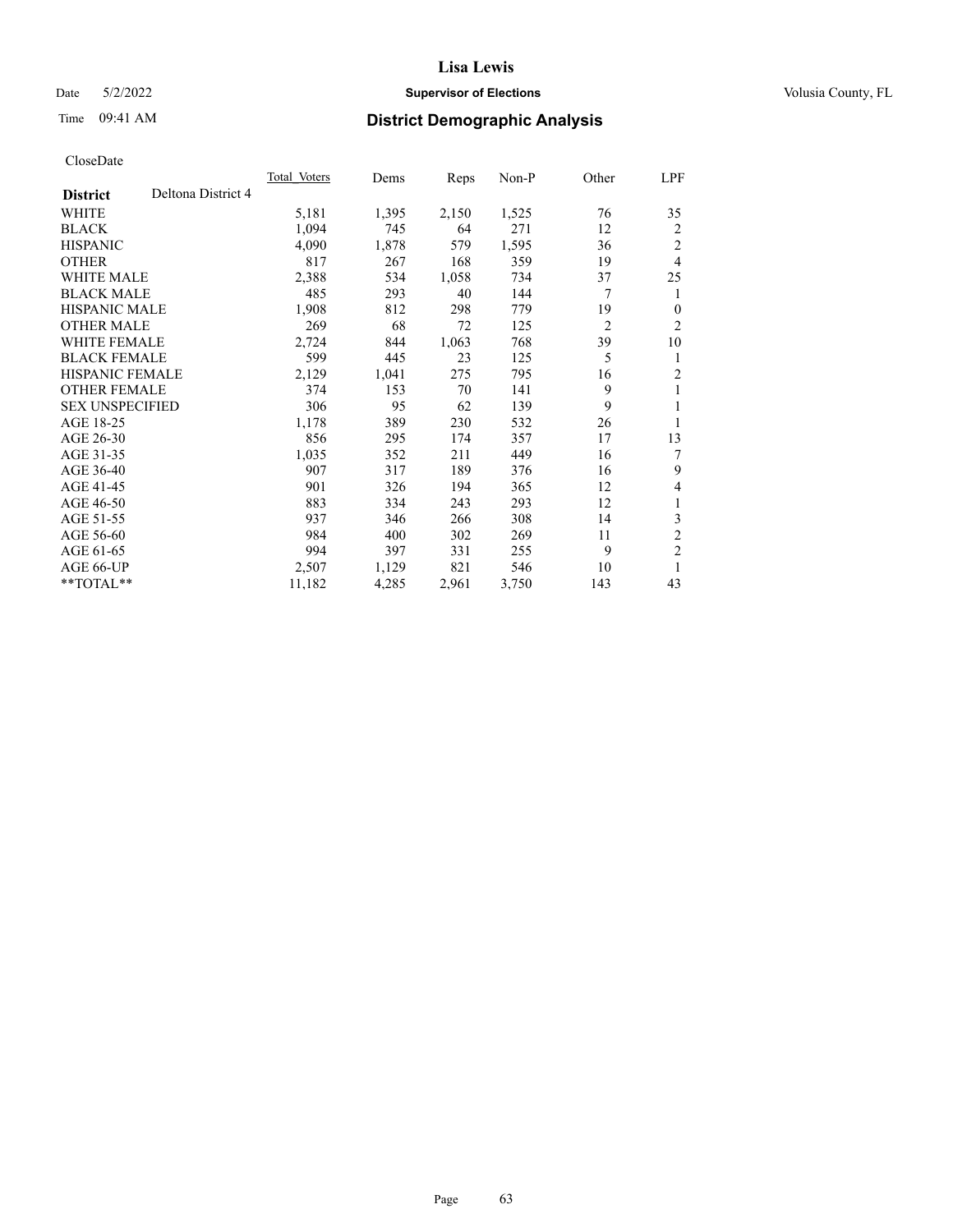# Date 5/2/2022 **Supervisor of Elections Supervisor of Elections** Volusia County, FL

# Time 09:41 AM **District Demographic Analysis**

|                                       | Total Voters | Dems  | Reps  | $Non-P$ | Other          | <b>LPF</b>     |
|---------------------------------------|--------------|-------|-------|---------|----------------|----------------|
| Deltona District 5<br><b>District</b> |              |       |       |         |                |                |
| WHITE                                 | 5,272        | 1,272 | 2,291 | 1,594   | 95             | 20             |
| <b>BLACK</b>                          | 1,156        | 842   | 50    | 251     | 13             | $\overline{0}$ |
| <b>HISPANIC</b>                       | 3,399        | 1,429 | 575   | 1,356   | 32             | 7              |
| <b>OTHER</b>                          | 655          | 207   | 124   | 303     | 14             | 7              |
| WHITE MALE                            | 2,480        | 470   | 1,176 | 786     | 36             | 12             |
| <b>BLACK MALE</b>                     | 523          | 344   | 36    | 134     | 9              | $\overline{0}$ |
| <b>HISPANIC MALE</b>                  | 1,552        | 588   | 328   | 622     | 11             | 3              |
| <b>OTHER MALE</b>                     | 225          | 70    | 52    | 91      | 7              | 5              |
| <b>WHITE FEMALE</b>                   | 2,720        | 783   | 1,086 | 784     | 59             | 8              |
| <b>BLACK FEMALE</b>                   | 613          | 484   | 13    | 112     | $\overline{4}$ | 0              |
| <b>HISPANIC FEMALE</b>                | 1,814        | 820   | 246   | 723     | 21             | 4              |
| <b>OTHER FEMALE</b>                   | 283          | 107   | 48    | 123     | 4              | 1              |
| <b>SEX UNSPECIFIED</b>                | 271          | 83    | 55    | 129     | 3              | 1              |
| AGE 18-25                             | 1,152        | 400   | 218   | 505     | 24             | 5              |
| AGE 26-30                             | 827          | 254   | 188   | 361     | 17             | 7              |
| AGE 31-35                             | 896          | 262   | 224   | 386     | 18             | 6              |
| AGE 36-40                             | 860          | 251   | 218   | 373     | 13             | 5              |
| AGE 41-45                             | 849          | 280   | 201   | 345     | 21             | $\overline{c}$ |
| AGE 46-50                             | 814          | 261   | 244   | 289     | 17             | 3              |
| AGE 51-55                             | 926          | 339   | 295   | 280     | 9              | 3              |
| AGE 56-60                             | 987          | 359   | 355   | 262     | 11             | 0              |
| AGE 61-65                             | 961          | 354   | 379   | 219     | 8              |                |
| AGE 66-UP                             | 2,210        | 990   | 718   | 484     | 16             | 2              |
| **TOTAL**                             | 10,482       | 3,750 | 3,040 | 3,504   | 154            | 34             |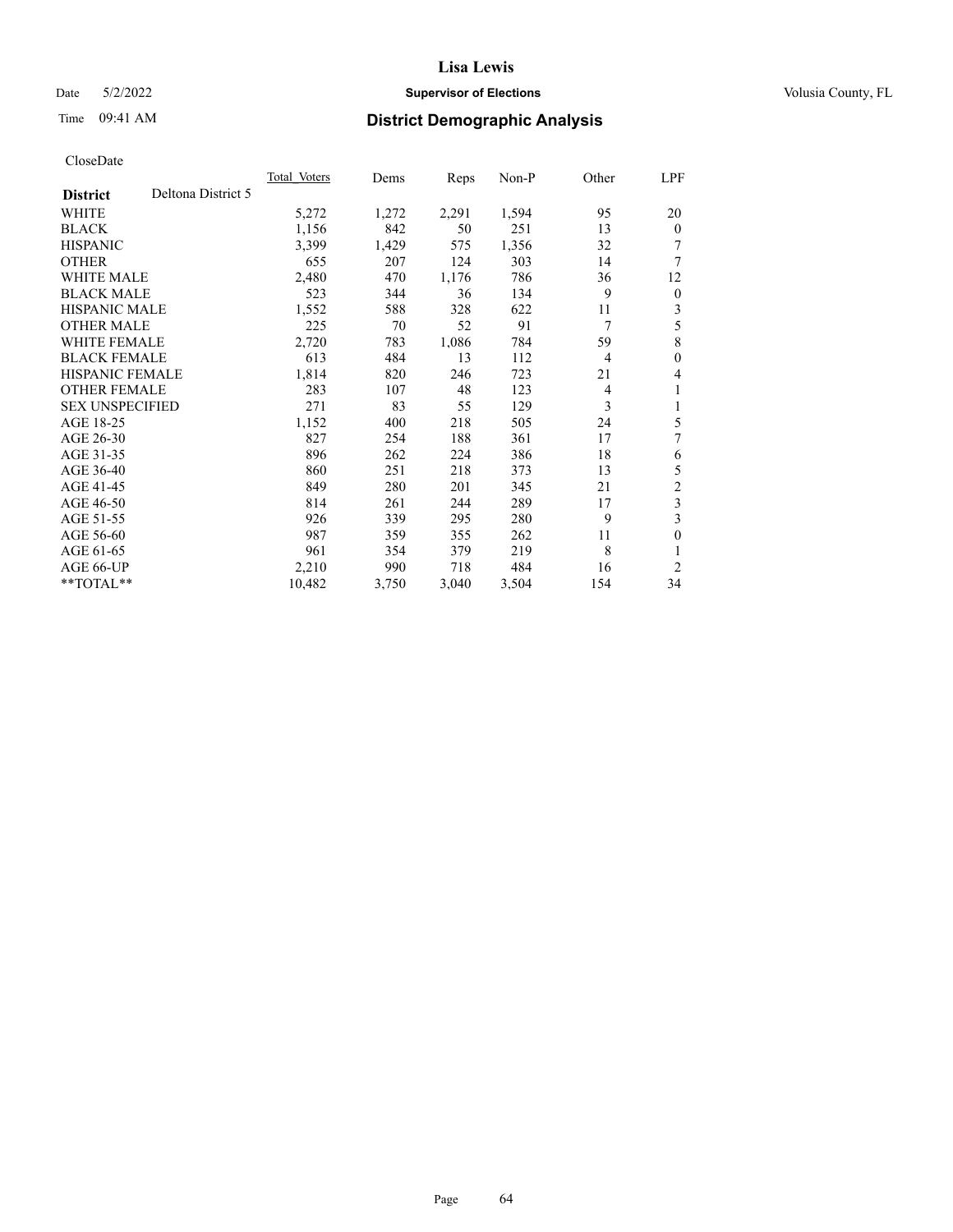# Date 5/2/2022 **Supervisor of Elections Supervisor of Elections** Volusia County, FL

# Time 09:41 AM **District Demographic Analysis**

|                        |                    | <b>Total Voters</b> | Dems  | Reps  | $Non-P$ | Other | LPF            |
|------------------------|--------------------|---------------------|-------|-------|---------|-------|----------------|
| <b>District</b>        | Deltona District 6 |                     |       |       |         |       |                |
| WHITE                  |                    | 5,996               | 1,388 | 2,689 | 1,790   | 105   | 24             |
| <b>BLACK</b>           |                    | 1,162               | 825   | 59    | 255     | 23    | $\theta$       |
| <b>HISPANIC</b>        |                    | 3,235               | 1,354 | 517   | 1,322   | 31    | 11             |
| <b>OTHER</b>           |                    | 713                 | 211   | 169   | 315     | 17    | 1              |
| <b>WHITE MALE</b>      |                    | 2,832               | 548   | 1,342 | 880     | 46    | 16             |
| <b>BLACK MALE</b>      |                    | 533                 | 354   | 34    | 130     | 15    | $\mathbf{0}$   |
| <b>HISPANIC MALE</b>   |                    | 1,553               | 585   | 290   | 651     | 17    | 10             |
| <b>OTHER MALE</b>      |                    | 259                 | 73    | 65    | 113     | 7     | 1              |
| WHITE FEMALE           |                    | 3,076               | 826   | 1,306 | 878     | 58    | 8              |
| <b>BLACK FEMALE</b>    |                    | 616                 | 463   | 25    | 120     | 8     | $\mathbf{0}$   |
| <b>HISPANIC FEMALE</b> |                    | 1,637               | 753   | 221   | 648     | 14    | 1              |
| <b>OTHER FEMALE</b>    |                    | 302                 | 104   | 71    | 121     | 6     | $\mathbf{0}$   |
| <b>SEX UNSPECIFIED</b> |                    | 298                 | 72    | 80    | 141     | 5     | $\mathbf{0}$   |
| AGE 18-25              |                    | 1,197               | 384   | 251   | 528     | 30    | 4              |
| AGE 26-30              |                    | 921                 | 289   | 226   | 373     | 24    | 9              |
| AGE 31-35              |                    | 961                 | 297   | 257   | 388     | 16    | 3              |
| AGE 36-40              |                    | 938                 | 277   | 257   | 387     | 13    | 4              |
| AGE 41-45              |                    | 915                 | 287   | 243   | 371     | 12    | $\mathfrak{2}$ |
| AGE 46-50              |                    | 925                 | 300   | 273   | 332     | 16    | 4              |
| AGE 51-55              |                    | 936                 | 311   | 309   | 296     | 18    | $\overline{2}$ |
| AGE 56-60              |                    | 1,062               | 358   | 395   | 285     | 20    | 4              |
| AGE 61-65              |                    | 1,018               | 330   | 434   | 239     | 14    | 1              |
| AGE 66-UP              |                    | 2,233               | 945   | 789   | 483     | 13    | 3              |
| $*$ $TOTAL**$          |                    | 11,106              | 3,778 | 3,434 | 3,682   | 176   | 36             |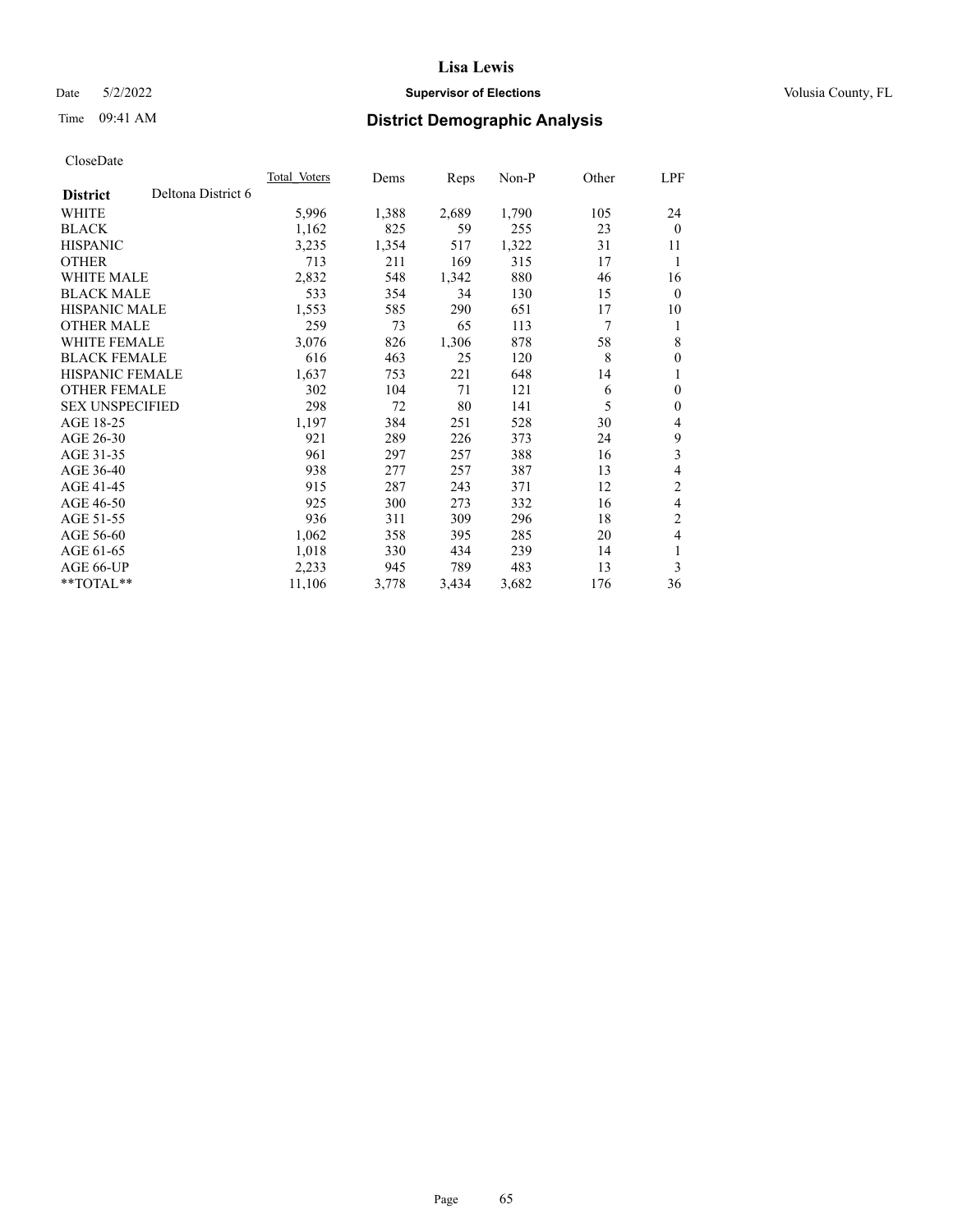# Date 5/2/2022 **Supervisor of Elections Supervisor of Elections** Volusia County, FL

# Time 09:41 AM **District Demographic Analysis**

|                        |                      | Total Voters | Dems  | Reps  | Non-P | Other    | LPF      |
|------------------------|----------------------|--------------|-------|-------|-------|----------|----------|
| <b>District</b>        | Edgewater District 1 |              |       |       |       |          |          |
| WHITE                  |                      | 3,576        | 955   | 1,515 | 1,014 | 78       | 14       |
| <b>BLACK</b>           |                      | 110          | 72    | 8     | 27    | 3        | $\theta$ |
| <b>HISPANIC</b>        |                      | 89           | 32    | 23    | 32    | 2        | 0        |
| <b>OTHER</b>           |                      | 172          | 50    | 44    | 73    | 5        | 0        |
| <b>WHITE MALE</b>      |                      | 1,671        | 365   | 775   | 486   | 36       | 9        |
| <b>BLACK MALE</b>      |                      | 58           | 30    | 7     | 18    | 3        | 0        |
| <b>HISPANIC MALE</b>   |                      | 36           | 9     | 12    | 14    | 1        | 0        |
| <b>OTHER MALE</b>      |                      | 62           | 17    | 18    | 24    | 3        | 0        |
| <b>WHITE FEMALE</b>    |                      | 1,860        | 579   | 722   | 512   | 42       | 5        |
| <b>BLACK FEMALE</b>    |                      | 50           | 40    | 1     | 9     | $\theta$ | 0        |
| <b>HISPANIC FEMALE</b> |                      | 51           | 21    | 11    | 18    | 1        | 0        |
| <b>OTHER FEMALE</b>    |                      | 63           | 20    | 15    | 26    | 2        | 0        |
| <b>SEX UNSPECIFIED</b> |                      | 96           | 28    | 29    | 39    | $\theta$ | 0        |
| AGE 18-25              |                      | 265          | 65    | 94    | 95    | 10       |          |
| AGE 26-30              |                      | 234          | 48    | 79    | 98    | 7        | 2        |
| AGE 31-35              |                      | 286          | 62    | 97    | 112   | 11       | 4        |
| AGE 36-40              |                      | 231          | 71    | 69    | 85    | 4        | 2        |
| AGE 41-45              |                      | 219          | 57    | 73    | 83    | 4        | 2        |
| AGE 46-50              |                      | 233          | 41    | 97    | 87    | 6        | 2        |
| AGE 51-55              |                      | 301          | 70    | 137   | 86    | 8        | $\theta$ |
| AGE 56-60              |                      | 421          | 119   | 190   | 107   | 5        | 0        |
| AGE 61-65              |                      | 478          | 127   | 221   | 118   | 12       | 0        |
| AGE 66-UP              |                      | 1,279        | 449   | 533   | 275   | 21       |          |
| **TOTAL**              |                      | 3,947        | 1,109 | 1,590 | 1,146 | 88       | 14       |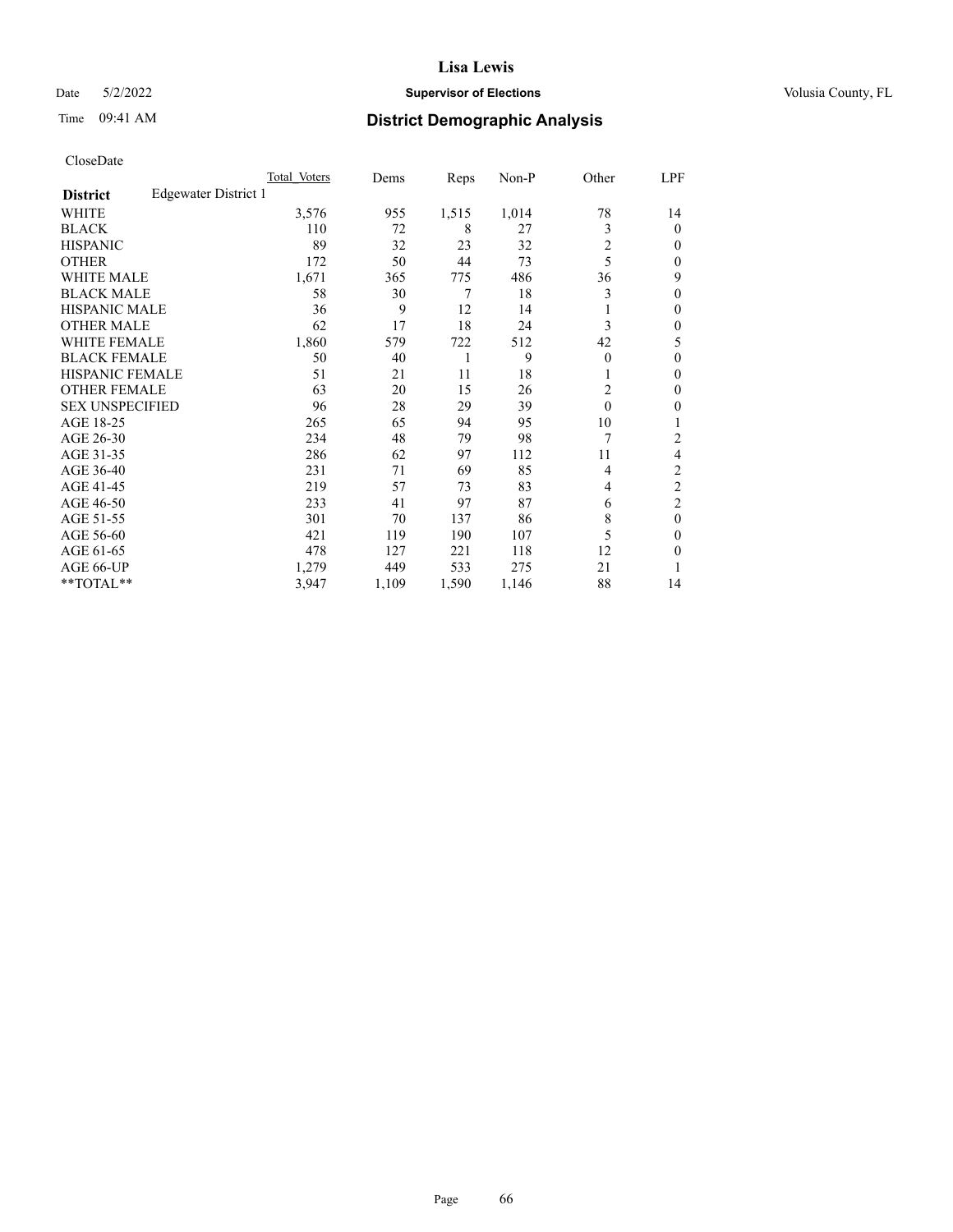# Date 5/2/2022 **Supervisor of Elections Supervisor of Elections** Volusia County, FL

# Time 09:41 AM **District Demographic Analysis**

|                        |                      | Total Voters | Dems  | Reps  | Non-P          | Other          | LPF            |
|------------------------|----------------------|--------------|-------|-------|----------------|----------------|----------------|
| <b>District</b>        | Edgewater District 2 |              |       |       |                |                |                |
| WHITE                  |                      | 3,888        | 975   | 1,680 | 1,136          | 82             | 15             |
| <b>BLACK</b>           |                      | 73           | 60    | 3     | 8              | $\overline{2}$ | 0              |
| <b>HISPANIC</b>        |                      | 102          | 35    | 23    | 40             | 4              | $_{0}$         |
| <b>OTHER</b>           |                      | 164          | 44    | 51    | 67             | $\theta$       | $\overline{c}$ |
| <b>WHITE MALE</b>      |                      | 1,800        | 389   | 818   | 546            | 36             | 11             |
| <b>BLACK MALE</b>      |                      | 32           | 24    | 2     | 4              | 2              | 0              |
| <b>HISPANIC MALE</b>   |                      | 46           | 13    | 14    | 17             | $\overline{2}$ | 0              |
| <b>OTHER MALE</b>      |                      | 61           | 15    | 16    | 30             | $\theta$       | 0              |
| <b>WHITE FEMALE</b>    |                      | 2,051        | 575   | 851   | 575            | 46             | 4              |
| <b>BLACK FEMALE</b>    |                      | 40           | 35    | 1     | $\overline{4}$ | $\Omega$       | 0              |
| <b>HISPANIC FEMALE</b> |                      | 52           | 21    | 8     | 21             | $\overline{2}$ | 0              |
| <b>OTHER FEMALE</b>    |                      | 51           | 17    | 17    | 16             | $\theta$       |                |
| <b>SEX UNSPECIFIED</b> |                      | 94           | 25    | 30    | 38             | $\Omega$       |                |
| AGE 18-25              |                      | 307          | 73    | 110   | 108            | 16             | 0              |
| AGE 26-30              |                      | 275          | 61    | 93    | 111            | 5              | 5              |
| AGE 31-35              |                      | 317          | 76    | 108   | 121            | 8              | 4              |
| AGE 36-40              |                      | 265          | 61    | 91    | 106            | 4              | 3              |
| AGE 41-45              |                      | 258          | 66    | 93    | 89             | 8              | 2              |
| AGE 46-50              |                      | 298          | 71    | 106   | 115            | 6              | 0              |
| AGE 51-55              |                      | 352          | 65    | 167   | 107            | 11             | 2              |
| AGE 56-60              |                      | 392          | 89    | 199   | 97             | 7              | $\theta$       |
| AGE 61-65              |                      | 420          | 116   | 193   | 105            | 5              |                |
| AGE 66-UP              |                      | 1,343        | 436   | 597   | 292            | 18             | 0              |
| **TOTAL**              |                      | 4,227        | 1,114 | 1,757 | 1,251          | 88             | 17             |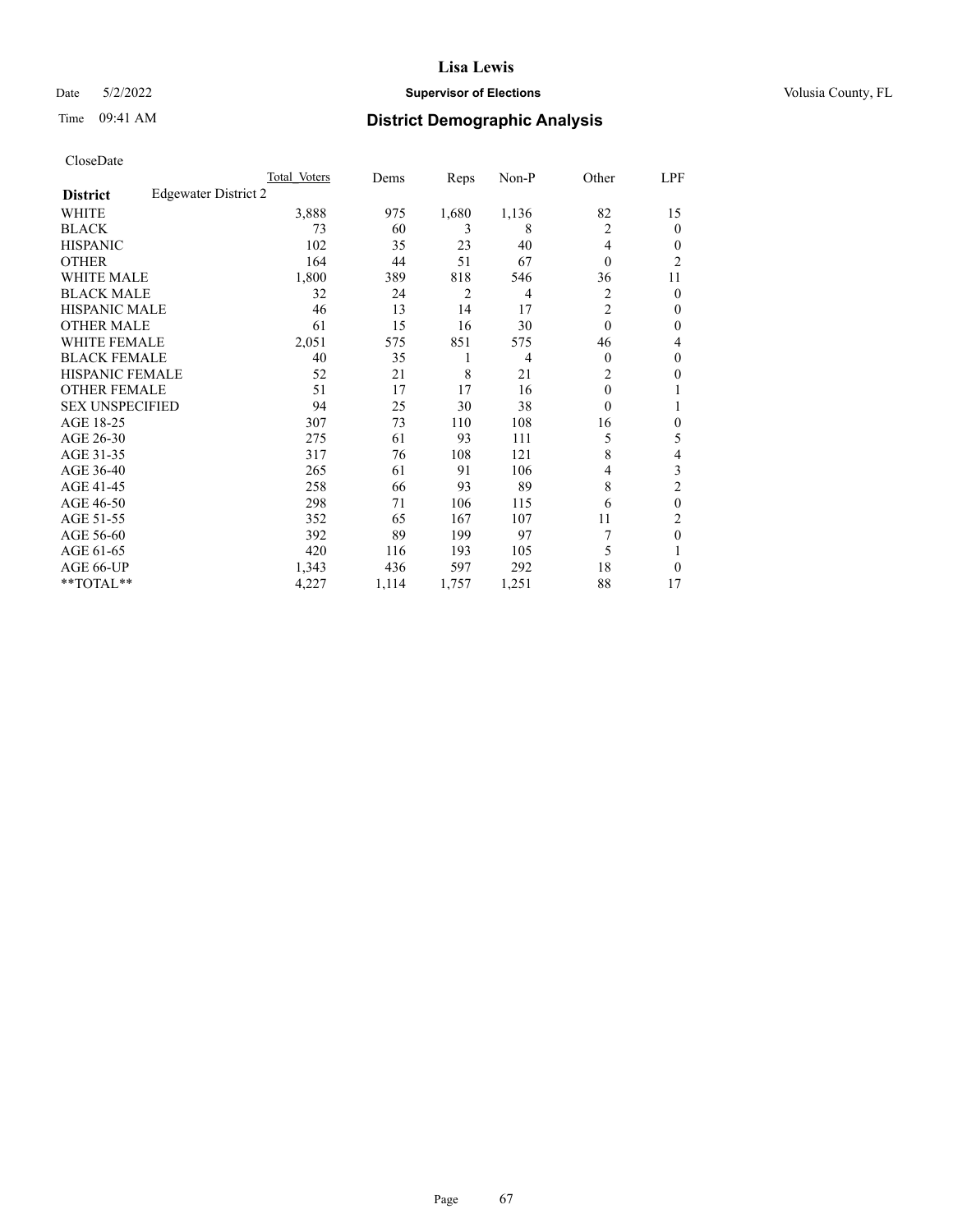# Date 5/2/2022 **Supervisor of Elections Supervisor of Elections** Volusia County, FL

# Time 09:41 AM **District Demographic Analysis**

|                        |                      | Total Voters | Dems  | Reps  | Non-P | Other          | LPF            |
|------------------------|----------------------|--------------|-------|-------|-------|----------------|----------------|
| <b>District</b>        | Edgewater District 3 |              |       |       |       |                |                |
| WHITE                  |                      | 3,613        | 918   | 1,561 | 1,059 | 66             | 9              |
| <b>BLACK</b>           |                      | 116          | 82    | 5     | 27    | 2              | 0              |
| <b>HISPANIC</b>        |                      | 102          | 32    | 24    | 41    | 4              |                |
| <b>OTHER</b>           |                      | 192          | 51    | 59    | 78    | 3              |                |
| WHITE MALE             |                      | 1,651        | 342   | 768   | 507   | 28             | 6              |
| <b>BLACK MALE</b>      |                      | 56           | 40    | 2     | 12    | 2              | $\Omega$       |
| <b>HISPANIC MALE</b>   |                      | 45           | 12    | 12    | 20    | 1              | 0              |
| <b>OTHER MALE</b>      |                      | 59           | 14    | 17    | 26    | $\overline{2}$ | 0              |
| WHITE FEMALE           |                      | 1,911        | 571   | 764   | 535   | 38             | 3              |
| <b>BLACK FEMALE</b>    |                      | 56           | 40    | 3     | 13    | $\Omega$       | 0              |
| <b>HISPANIC FEMALE</b> |                      | 52           | 17    | 12    | 19    | 3              |                |
| <b>OTHER FEMALE</b>    |                      | 76           | 22    | 28    | 24    | 1              |                |
| <b>SEX UNSPECIFIED</b> |                      | 117          | 25    | 43    | 49    | $\theta$       | 0              |
| AGE 18-25              |                      | 334          | 68    | 113   | 139   | 12             | 2              |
| AGE 26-30              |                      | 258          | 62    | 79    | 111   | 4              | $\overline{2}$ |
| AGE 31-35              |                      | 261          | 67    | 92    | 93    | 9              | 0              |
| AGE 36-40              |                      | 244          | 50    | 89    | 99    | 4              | 2              |
| AGE 41-45              |                      | 229          | 56    | 87    | 82    | 4              | $\theta$       |
| AGE 46-50              |                      | 260          | 49    | 121   | 87    | 1              | 2              |
| AGE 51-55              |                      | 320          | 74    | 133   | 107   | 6              | $\theta$       |
| AGE 56-60              |                      | 414          | 117   | 175   | 109   | 11             | 2              |
| AGE 61-65              |                      | 385          | 106   | 162   | 109   | 8              | $\mathbf{0}$   |
| AGE 66-UP              |                      | 1,318        | 434   | 598   | 269   | 16             |                |
| **TOTAL**              |                      | 4,023        | 1,083 | 1,649 | 1,205 | 75             | 11             |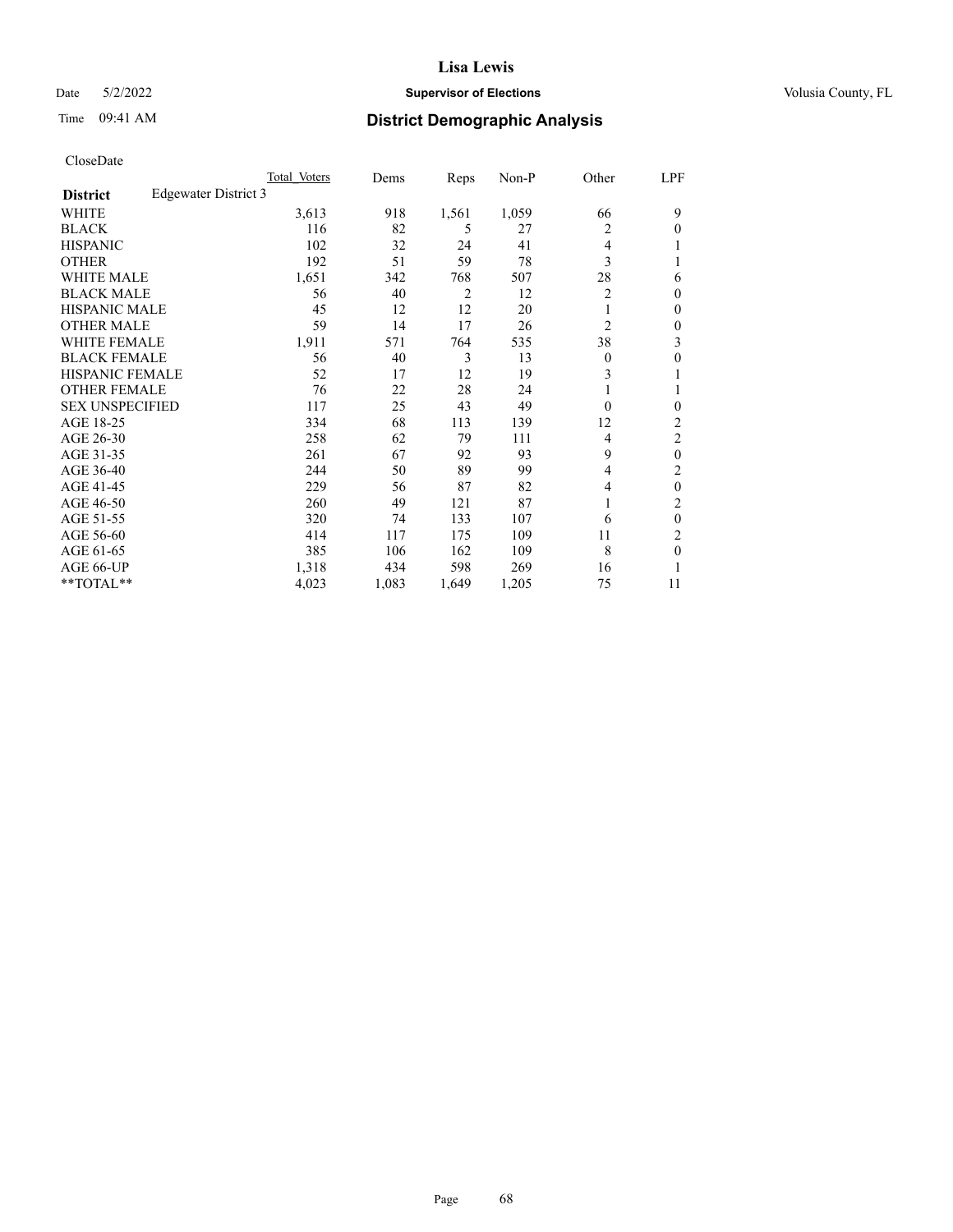# Date 5/2/2022 **Supervisor of Elections Supervisor of Elections** Volusia County, FL

# Time 09:41 AM **District Demographic Analysis**

|                        |                      | Total Voters | Dems  | Reps  | Non-P | Other          | LPF            |
|------------------------|----------------------|--------------|-------|-------|-------|----------------|----------------|
| <b>District</b>        | Edgewater District 4 |              |       |       |       |                |                |
| WHITE                  |                      | 4,958        | 1,162 | 2,269 | 1,426 | 85             | 16             |
| <b>BLACK</b>           |                      | 106          | 76    | 6     | 20    | 4              | $\mathbf{0}$   |
| <b>HISPANIC</b>        |                      | 118          | 43    | 33    | 38    | 3              |                |
| <b>OTHER</b>           |                      | 177          | 44    | 59    | 67    | 6              |                |
| <b>WHITE MALE</b>      |                      | 2,285        | 438   | 1,116 | 683   | 38             | 10             |
| <b>BLACK MALE</b>      |                      | 54           | 32    | 4     | 15    | 3              | 0              |
| <b>HISPANIC MALE</b>   |                      | 41           | 13    | 11    | 15    |                | 1              |
| <b>OTHER MALE</b>      |                      | 58           | 17    | 20    | 18    | 2              | 1              |
| WHITE FEMALE           |                      | 2,628        | 716   | 1,131 | 728   | 47             | 6              |
| <b>BLACK FEMALE</b>    |                      | 51           | 43    | 2     | 5     |                | $\mathbf{0}$   |
| HISPANIC FEMALE        |                      | 74           | 28    | 21    | 23    | $\overline{c}$ | 0              |
| <b>OTHER FEMALE</b>    |                      | 72           | 21    | 23    | 25    | 3              | $\theta$       |
| <b>SEX UNSPECIFIED</b> |                      | 96           | 17    | 39    | 39    |                | $\theta$       |
| AGE 18-25              |                      | 307          | 74    | 96    | 124   | 10             | 3              |
| AGE 26-30              |                      | 264          | 59    | 94    | 102   | 8              | 1              |
| AGE 31-35              |                      | 286          | 51    | 99    | 126   | 7              | 3              |
| AGE 36-40              |                      | 283          | 67    | 107   | 102   | 2              | 5              |
| AGE 41-45              |                      | 283          | 63    | 102   | 106   | 9              | 3              |
| AGE 46-50              |                      | 296          | 61    | 133   | 97    | 4              |                |
| AGE 51-55              |                      | 349          | 81    | 174   | 88    | 6              | 0              |
| AGE 56-60              |                      | 452          | 96    | 233   | 117   | 6              | $\theta$       |
| AGE 61-65              |                      | 541          | 109   | 287   | 132   | 13             | $\theta$       |
| AGE 66-UP              |                      | 2,298        | 664   | 1,042 | 557   | 33             | $\overline{2}$ |
| **TOTAL**              |                      | 5,359        | 1,325 | 2,367 | 1,551 | 98             | 18             |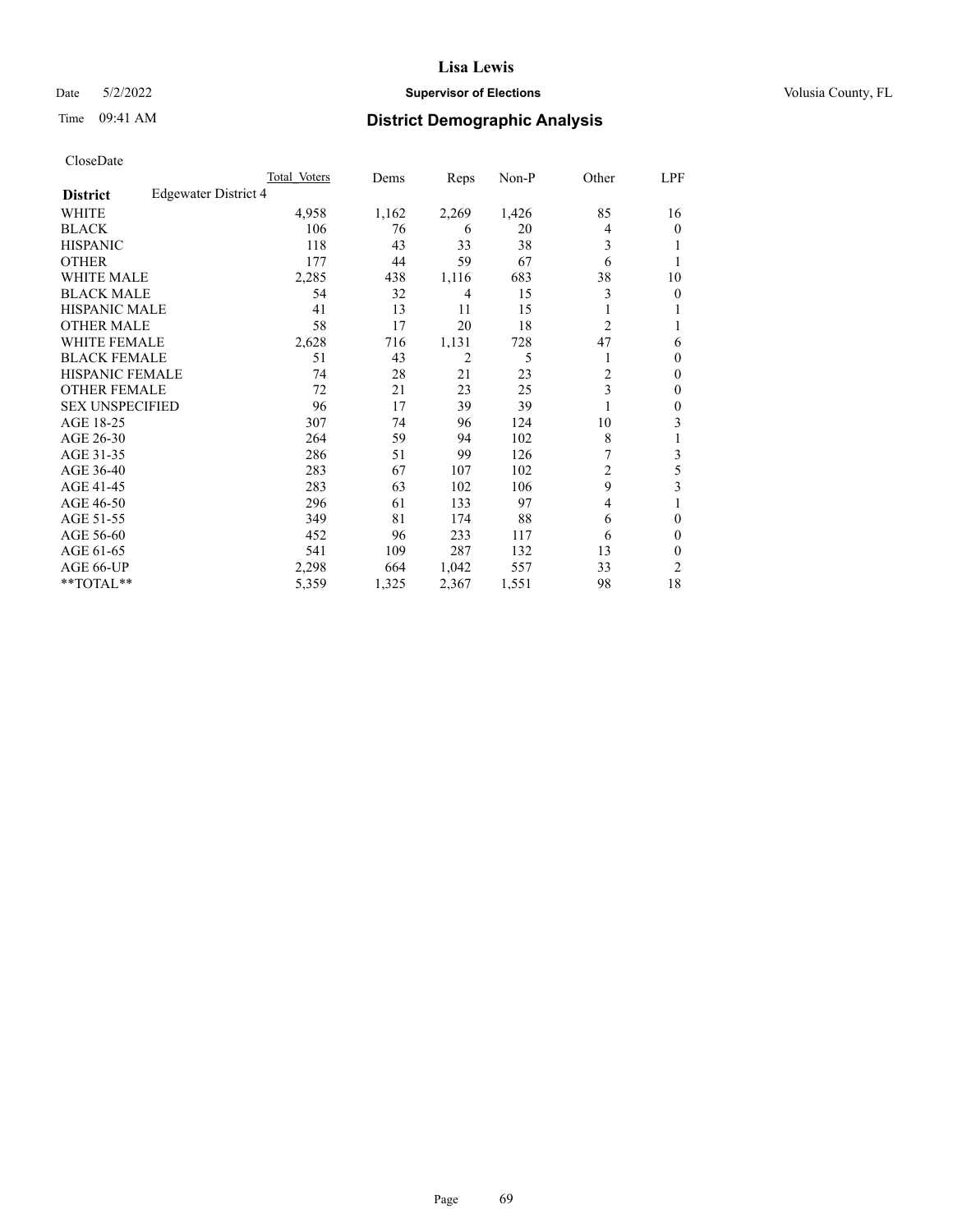# Date 5/2/2022 **Supervisor of Elections Supervisor of Elections** Volusia County, FL

# Time 09:41 AM **District Demographic Analysis**

|                                          | Total Voters | Dems | Reps | Non-P | Other          | LPF          |
|------------------------------------------|--------------|------|------|-------|----------------|--------------|
| Holly Hill District 1<br><b>District</b> |              |      |      |       |                |              |
| WHITE                                    | 1,697        | 435  | 699  | 527   | 30             | 6            |
| <b>BLACK</b>                             | 239          | 169  | 10   | 57    | 3              | $\Omega$     |
| <b>HISPANIC</b>                          | 132          | 47   | 26   | 55    | 4              | $\Omega$     |
| <b>OTHER</b>                             | 144          | 51   | 38   | 52    | 3              | 0            |
| WHITE MALE                               | 851          | 170  | 381  | 284   | 13             | 3            |
| <b>BLACK MALE</b>                        | 93           | 61   | 5    | 26    | 1              | $\theta$     |
| <b>HISPANIC MALE</b>                     | 64           | 21   | 13   | 28    | 2              | $\mathbf{0}$ |
| <b>OTHER MALE</b>                        | 50           | 12   | 17   | 20    | 1              | 0            |
| <b>WHITE FEMALE</b>                      | 828          | 261  | 308  | 239   | 17             | 3            |
| <b>BLACK FEMALE</b>                      | 143          | 105  | 5    | 31    | 2              | $\theta$     |
| <b>HISPANIC FEMALE</b>                   | 64           | 26   | 11   | 25    | $\overline{c}$ | 0            |
| <b>OTHER FEMALE</b>                      | 70           | 32   | 16   | 21    | 1              | 0            |
| <b>SEX UNSPECIFIED</b>                   | 49           | 14   | 17   | 17    |                | 0            |
| AGE 18-25                                | 161          | 46   | 53   | 52    | 10             | $\Omega$     |
| AGE 26-30                                | 133          | 38   | 36   | 58    | 1              | $\mathbf{0}$ |
| AGE 31-35                                | 141          | 50   | 38   | 50    | 3              | 0            |
| AGE 36-40                                | 103          | 33   | 22   | 44    | 2              | 2            |
| AGE 41-45                                | 140          | 34   | 45   | 53    | 6              | 2            |
| AGE 46-50                                | 147          | 43   | 44   | 58    | 2              | $\theta$     |
| AGE 51-55                                | 175          | 64   | 59   | 49    | 3              | $\Omega$     |
| AGE 56-60                                | 259          | 76   | 102  | 80    |                | 0            |
| AGE 61-65                                | 242          | 78   | 88   | 72    | 3              |              |
| AGE 66-UP                                | 711          | 240  | 286  | 175   | 9              |              |
| **TOTAL**                                | 2,212        | 702  | 773  | 691   | 40             | 6            |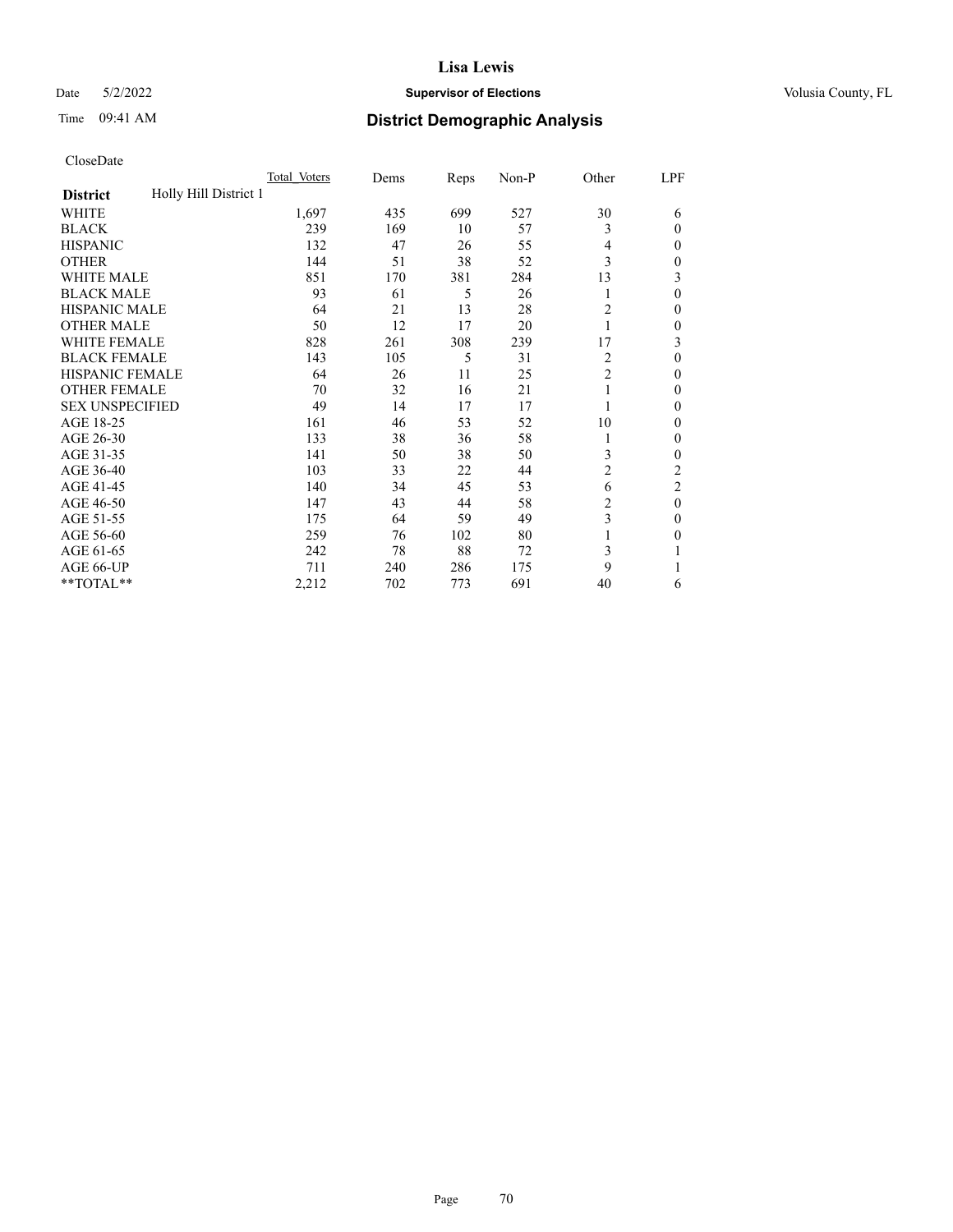# Date 5/2/2022 **Supervisor of Elections Supervisor of Elections** Volusia County, FL

# Time 09:41 AM **District Demographic Analysis**

|                                          | Total Voters | Dems | Reps           | Non-P | Other          | LPF      |
|------------------------------------------|--------------|------|----------------|-------|----------------|----------|
| Holly Hill District 2<br><b>District</b> |              |      |                |       |                |          |
| WHITE                                    | 1,490        | 443  | 526            | 483   | 30             | 8        |
| <b>BLACK</b>                             | 292          | 219  | 8              | 65    | $\theta$       | $\Omega$ |
| <b>HISPANIC</b>                          | 95           | 39   | 18             | 38    | $\theta$       | 0        |
| <b>OTHER</b>                             | 139          | 39   | 24             | 69    | 6              |          |
| WHITE MALE                               | 696          | 167  | 265            | 243   | 17             | 4        |
| <b>BLACK MALE</b>                        | 129          | 88   | 4              | 37    | $\Omega$       | $\Omega$ |
| <b>HISPANIC MALE</b>                     | 49           | 15   | 13             | 21    | 0              | 0        |
| <b>OTHER MALE</b>                        | 49           | 10   | 10             | 26    | $\overline{2}$ | 1        |
| WHITE FEMALE                             | 773          | 275  | 254            | 227   | 13             | 4        |
| <b>BLACK FEMALE</b>                      | 154          | 124  | $\overline{4}$ | 26    | $\Omega$       | $\Omega$ |
| <b>HISPANIC FEMALE</b>                   | 46           | 24   | 5              | 17    | $\Omega$       | 0        |
| <b>OTHER FEMALE</b>                      | 48           | 23   | 7              | 16    | 2              | 0        |
| <b>SEX UNSPECIFIED</b>                   | 72           | 14   | 14             | 42    | $\overline{c}$ | 0        |
| AGE 18-25                                | 174          | 55   | 34             | 80    | 4              |          |
| AGE 26-30                                | 139          | 53   | 36             | 44    | 3              | 3        |
| AGE 31-35                                | 181          | 63   | 42             | 73    | 3              | 0        |
| AGE 36-40                                | 157          | 56   | 21             | 78    | 1              |          |
| AGE 41-45                                | 131          | 43   | 33             | 53    | $\overline{2}$ | 0        |
| AGE 46-50                                | 148          | 53   | 42             | 47    | 6              | 0        |
| AGE 51-55                                | 180          | 51   | 71             | 53    | 2              | 3        |
| AGE 56-60                                | 243          | 87   | 81             | 69    | 6              | 0        |
| AGE 61-65                                | 215          | 90   | 67             | 54    | 3              |          |
| AGE 66-UP                                | 448          | 189  | 149            | 104   | 6              | $\Omega$ |
| **TOTAL**                                | 2,016        | 740  | 576            | 655   | 36             | 9        |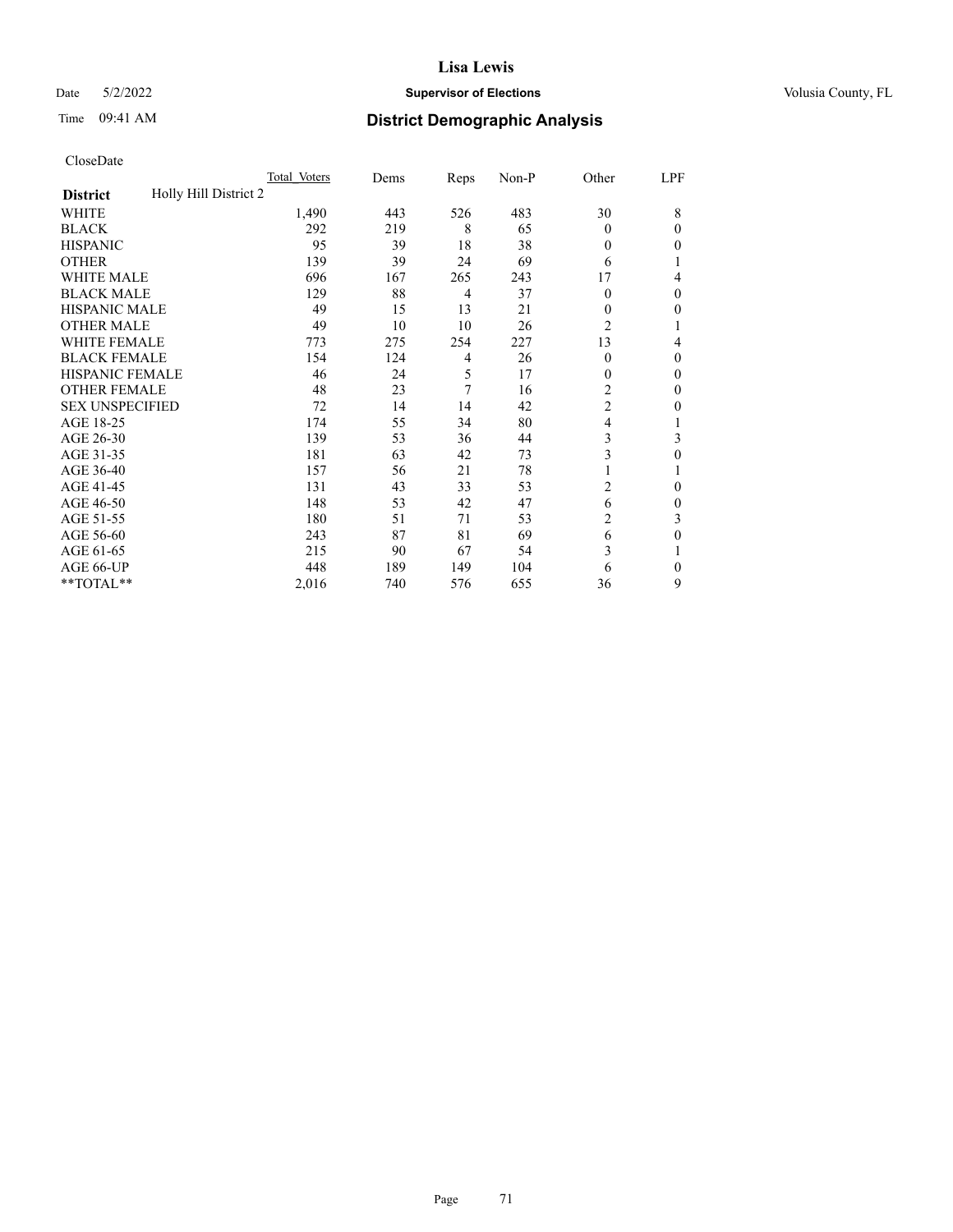# Date 5/2/2022 **Supervisor of Elections Supervisor of Elections** Volusia County, FL

# Time 09:41 AM **District Demographic Analysis**

|                                          | Total Voters | Dems | Reps           | Non-P | Other          | LPF      |
|------------------------------------------|--------------|------|----------------|-------|----------------|----------|
| Holly Hill District 3<br><b>District</b> |              |      |                |       |                |          |
| WHITE                                    | 1,504        | 422  | 627            | 428   | 23             | 4        |
| <b>BLACK</b>                             | 189          | 144  | 10             | 35    | $\theta$       | 0        |
| <b>HISPANIC</b>                          | 56           | 22   | 9              | 23    |                |          |
| <b>OTHER</b>                             | 100          | 32   | 24             | 42    | $\overline{2}$ | 0        |
| WHITE MALE                               | 653          | 159  | 294            | 187   | 10             | 3        |
| <b>BLACK MALE</b>                        | 82           | 55   | 8              | 19    | $\theta$       | 0        |
| <b>HISPANIC MALE</b>                     | 30           | 13   | 5              | 10    |                |          |
| <b>OTHER MALE</b>                        | 31           | 13   | 8              | 9     |                | 0        |
| <b>WHITE FEMALE</b>                      | 834          | 259  | 328            | 233   | 13             |          |
| <b>BLACK FEMALE</b>                      | 106          | 88   | $\overline{2}$ | 16    | $\theta$       | 0        |
| <b>HISPANIC FEMALE</b>                   | 24           | 8    | 4              | 12    | 0              | 0        |
| <b>OTHER FEMALE</b>                      | 35           | 12   | 8              | 15    | 0              | 0        |
| <b>SEX UNSPECIFIED</b>                   | 54           | 13   | 13             | 27    |                | 0        |
| AGE 18-25                                | 114          | 35   | 28             | 48    |                | 2        |
| AGE 26-30                                | 99           | 32   | 20             | 45    | $\overline{c}$ | $\theta$ |
| AGE 31-35                                | 88           | 27   | 24             | 35    | $\overline{c}$ | 0        |
| AGE 36-40                                | 87           | 28   | 19             | 40    | $\theta$       | 0        |
| AGE 41-45                                | 90           | 27   | 26             | 35    | 2              | 0        |
| AGE 46-50                                | 106          | 42   | 24             | 39    | 1              | 0        |
| AGE 51-55                                | 124          | 31   | 51             | 37    | 4              |          |
| AGE 56-60                                | 195          | 62   | 71             | 59    | 2              |          |
| AGE 61-65                                | 192          | 68   | 72             | 48    | 3              |          |
| AGE 66-UP                                | 754          | 268  | 335            | 142   | 9              | 0        |
| **TOTAL**                                | 1,849        | 620  | 670            | 528   | 26             | 5        |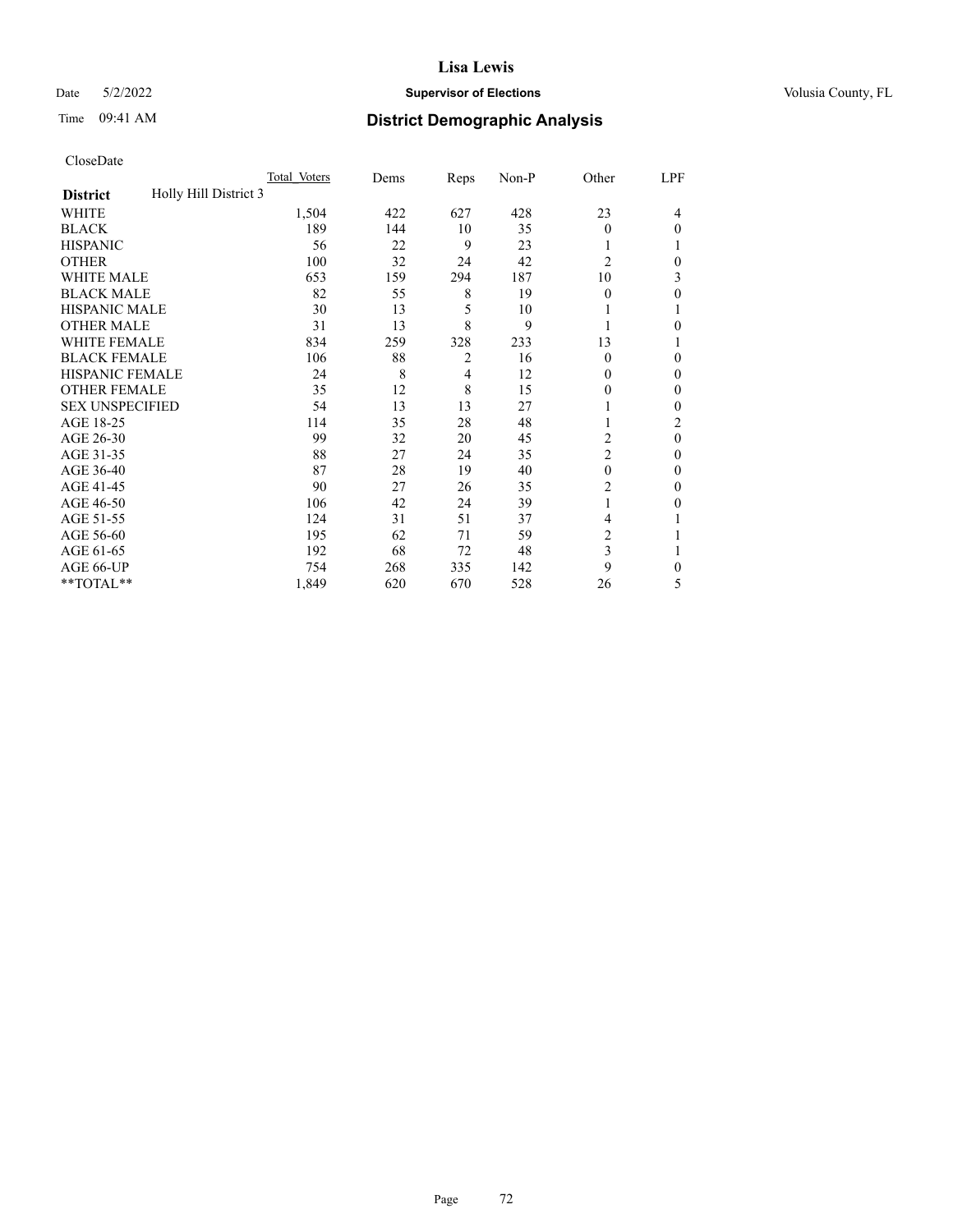## Date 5/2/2022 **Supervisor of Elections Supervisor of Elections** Volusia County, FL

| CloseDate |
|-----------|
|-----------|

|                                          | Total Voters | Dems | Reps           | Non-P | Other          | LPF          |
|------------------------------------------|--------------|------|----------------|-------|----------------|--------------|
| Holly Hill District 4<br><b>District</b> |              |      |                |       |                |              |
| WHITE                                    | 1,434        | 392  | 545            | 458   | 32             |              |
| <b>BLACK</b>                             | 421          | 308  | 8              | 99    | 5              |              |
| <b>HISPANIC</b>                          | 103          | 44   | 14             | 43    | 1              |              |
| <b>OTHER</b>                             | 95           | 38   | 18             | 38    | $\theta$       |              |
| <b>WHITE MALE</b>                        | 649          | 149  | 263            | 214   | 18             | 5            |
| <b>BLACK MALE</b>                        | 132          | 84   | $\overline{4}$ | 42    |                |              |
| HISPANIC MALE                            | 46           | 20   | 5              | 20    | 0              |              |
| <b>OTHER MALE</b>                        | 28           | 10   | 9              | 8     | $\Omega$       |              |
| <b>WHITE FEMALE</b>                      | 767          | 239  | 275            | 237   | 14             | 2            |
| <b>BLACK FEMALE</b>                      | 284          | 222  | $\overline{4}$ | 54    | 4              | $\theta$     |
| <b>HISPANIC FEMALE</b>                   | 52           | 21   | 8              | 22    |                | $\Omega$     |
| <b>OTHER FEMALE</b>                      | 47           | 24   | 7              | 16    | $\Omega$       | $\mathbf{0}$ |
| <b>SEX UNSPECIFIED</b>                   | 48           | 13   | 10             | 25    | $\Omega$       | $\mathbf{0}$ |
| AGE 18-25                                | 211          | 70   | 47             | 87    | 7              | $\mathbf{0}$ |
| AGE 26-30                                | 208          | 89   | 35             | 79    | 2              | 3            |
| AGE 31-35                                | 201          | 82   | 32             | 80    | 4              | 3            |
| AGE 36-40                                | 160          | 63   | 33             | 59    | 3              | 2            |
| AGE 41-45                                | 124          | 48   | 31             | 42    | 3              | $\theta$     |
| AGE 46-50                                | 128          | 44   | 42             | 38    | 4              | $\theta$     |
| AGE 51-55                                | 154          | 44   | 47             | 57    | 6              | $\Omega$     |
| AGE 56-60                                | 180          | 54   | 61             | 61    | 3              |              |
| AGE 61-65                                | 210          | 83   | 82             | 40    | 4              |              |
| AGE 66-UP                                | 477          | 205  | 175            | 95    | $\overline{2}$ | $\theta$     |
| $**TOTAL**$                              | 2,053        | 782  | 585            | 638   | 38             | 10           |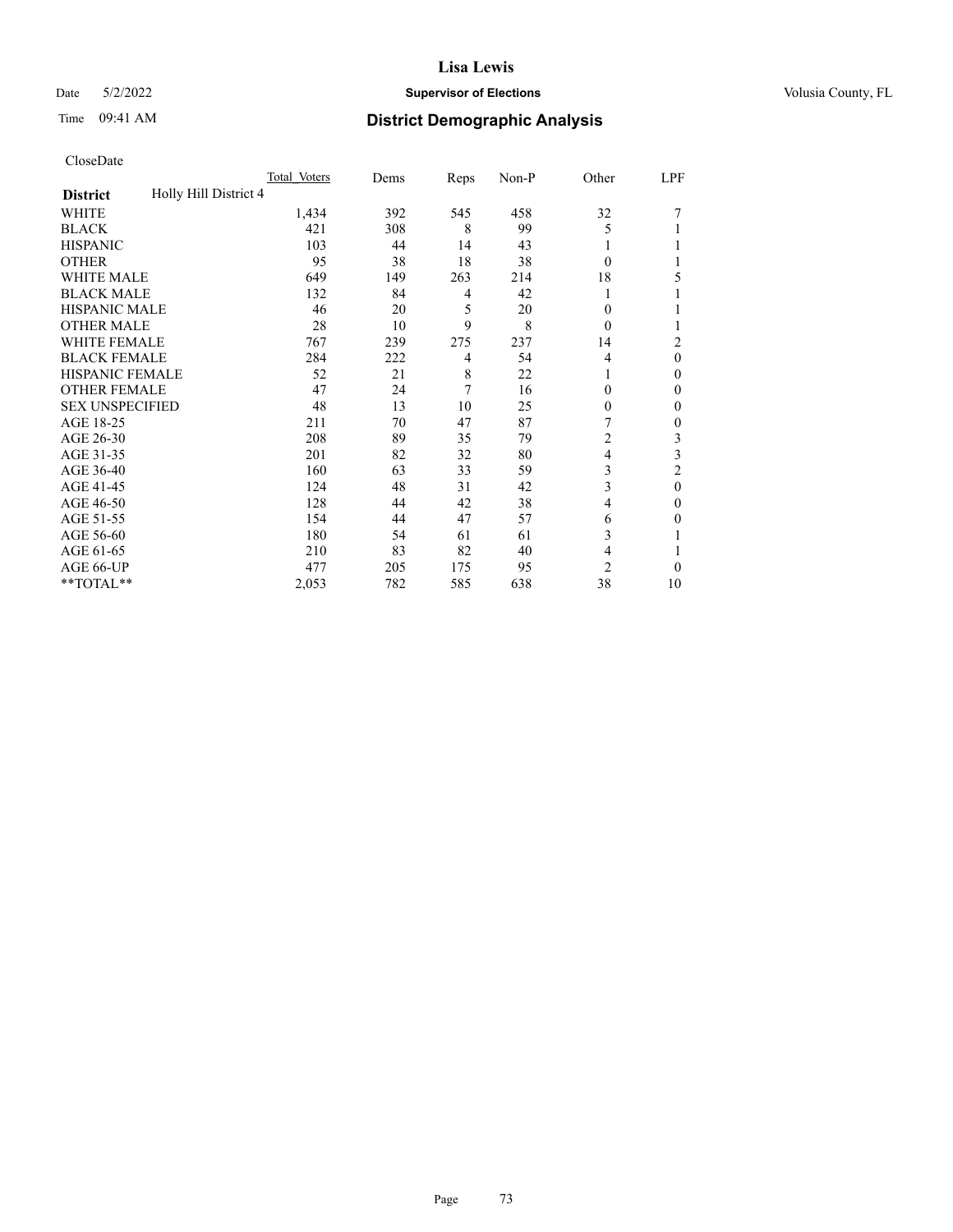## Date 5/2/2022 **Supervisor of Elections Supervisor of Elections** Volusia County, FL

# Time 09:41 AM **District Demographic Analysis**

|                               | Total Voters | Dems | Reps  | Non-P | Other          | LPF            |
|-------------------------------|--------------|------|-------|-------|----------------|----------------|
| Lake Helen<br><b>District</b> |              |      |       |       |                |                |
| WHITE                         | 1,942        | 452  | 930   | 521   | 36             | 3              |
| <b>BLACK</b>                  | 165          | 136  | 9     | 19    | 1              | 0              |
| <b>HISPANIC</b>               | 116          | 32   | 35    | 45    | 3              |                |
| <b>OTHER</b>                  | 90           | 30   | 27    | 29    | $\overline{2}$ | $\overline{2}$ |
| <b>WHITE MALE</b>             | 899          | 168  | 452   | 265   | 12             | $\overline{2}$ |
| <b>BLACK MALE</b>             | 81           | 66   | 6     | 9     | $\theta$       | 0              |
| <b>HISPANIC MALE</b>          | 55           | 15   | 17    | 21    |                |                |
| <b>OTHER MALE</b>             | 29           | 11   | 7     | 9     | 1              |                |
| <b>WHITE FEMALE</b>           | 1,027        | 281  | 470   | 251   | 24             |                |
| <b>BLACK FEMALE</b>           | 79           | 69   | 1     | 8     | 1              | 0              |
| <b>HISPANIC FEMALE</b>        | 58           | 16   | 17    | 23    | 2              | 0              |
| <b>OTHER FEMALE</b>           | 39           | 17   | 12    | 9     | 1              | 0              |
| <b>SEX UNSPECIFIED</b>        | 46           | 7    | 19    | 19    | $\theta$       | 1              |
| AGE 18-25                     | 170          | 36   | 79    | 52    | 3              | 0              |
| AGE 26-30                     | 154          | 37   | 55    | 54    | 6              | $\overline{c}$ |
| AGE 31-35                     | 149          | 36   | 58    | 49    | 5              | 1              |
| AGE 36-40                     | 150          | 34   | 55    | 57    | 4              | 0              |
| AGE 41-45                     | 165          | 30   | 65    | 68    | 2              | 0              |
| AGE 46-50                     | 147          | 34   | 64    | 42    | 5              | $\overline{c}$ |
| AGE 51-55                     | 194          | 43   | 86    | 64    | 1              | 0              |
| AGE 56-60                     | 223          | 58   | 111   | 46    | 8              | 0              |
| AGE 61-65                     | 258          | 84   | 124   | 48    | $\overline{c}$ | 0              |
| AGE 66-UP                     | 703          | 258  | 304   | 134   | 6              |                |
| **TOTAL**                     | 2,313        | 650  | 1,001 | 614   | 42             | 6              |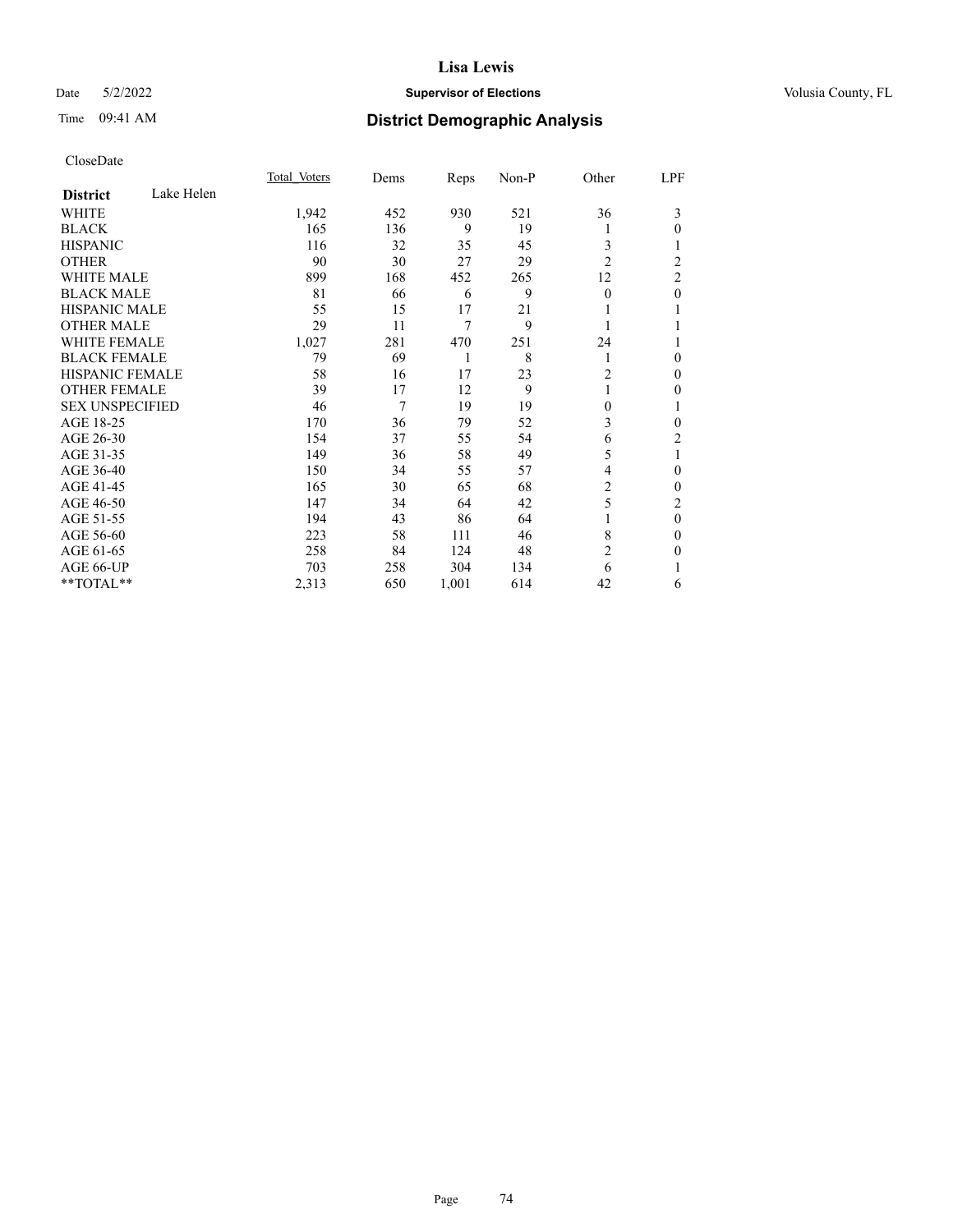## Date 5/2/2022 **Supervisor of Elections Supervisor of Elections** Volusia County, FL

| CloseDate              |                       |       |          |                |          |                  |
|------------------------|-----------------------|-------|----------|----------------|----------|------------------|
|                        | Total Voters          | Dems  | Reps     | Non-P          | Other    | LPF              |
| <b>District</b>        | New Smyrna Bch Zone 1 |       |          |                |          |                  |
| WHITE                  | 5,217                 | 1,410 | 2,523    | 1,155          | 114      | 15               |
| <b>BLACK</b>           | 13                    |       | $\Omega$ | 5              |          | $\overline{0}$   |
| <b>HISPANIC</b>        | 72                    | 25    | 23       | 23             |          | $\boldsymbol{0}$ |
| <b>OTHER</b>           | 183                   | 48    | 64       | 66             | 5        | $\overline{0}$   |
| <b>WHITE MALE</b>      | 2,447                 | 537   | 1,253    | 592            | 55       | 10               |
| <b>BLACK MALE</b>      | 8                     | 5     | $\theta$ | 3              | $\theta$ | $\overline{0}$   |
| <b>HISPANIC MALE</b>   | 28                    | 10    | 8        | 10             | $\theta$ | $\overline{0}$   |
| <b>OTHER MALE</b>      | 62                    | 15    | 25       | 21             | 1        | $\boldsymbol{0}$ |
| <b>WHITE FEMALE</b>    | 2,727                 | 859   | 1,253    | 552            | 58       | 5                |
| <b>BLACK FEMALE</b>    | 4                     | 1     | $\theta$ | $\overline{2}$ |          | $\overline{0}$   |
| <b>HISPANIC FEMALE</b> | 43                    | 14    | 15       | 13             |          | $\theta$         |
| <b>OTHER FEMALE</b>    | 76                    | 29    | 29       | 16             | 2        | $\theta$         |
| <b>SEX UNSPECIFIED</b> | 90                    | 20    | 27       | 40             | 3        | $\boldsymbol{0}$ |
| AGE 18-25              | 292                   | 67    | 123      | 88             | 14       | $\boldsymbol{0}$ |
| AGE 26-30              | 188                   | 44    | 63       | 74             | 4        | 3                |
| AGE 31-35              | 194                   | 46    | 76       | 67             | 4        | $\mathbf{1}$     |
| AGE 36-40              | 204                   | 68    | 58       | 73             | 5        | $\boldsymbol{0}$ |
| AGE 41-45              | 232                   | 48    | 92       | 84             | 5        | $\mathfrak{Z}$   |
| AGE 46-50              | 252                   | 48    | 118      | 71             | 13       | $\overline{c}$   |
| AGE 51-55              | 417                   | 105   | 216      | 84             | 11       | 1                |
| AGE 56-60              | 624                   | 120   | 345      | 146            | 12       | 1                |
| AGE 61-65              | 703                   | 191   | 345      | 149            | 16       | $\boldsymbol{2}$ |
| AGE 66-UP              | 2,379                 | 753   | 1,174    | 413            | 37       | $\overline{2}$   |
| **TOTAL**              | 5,485                 | 1,490 | 2,610    | 1,249          | 121      | 15               |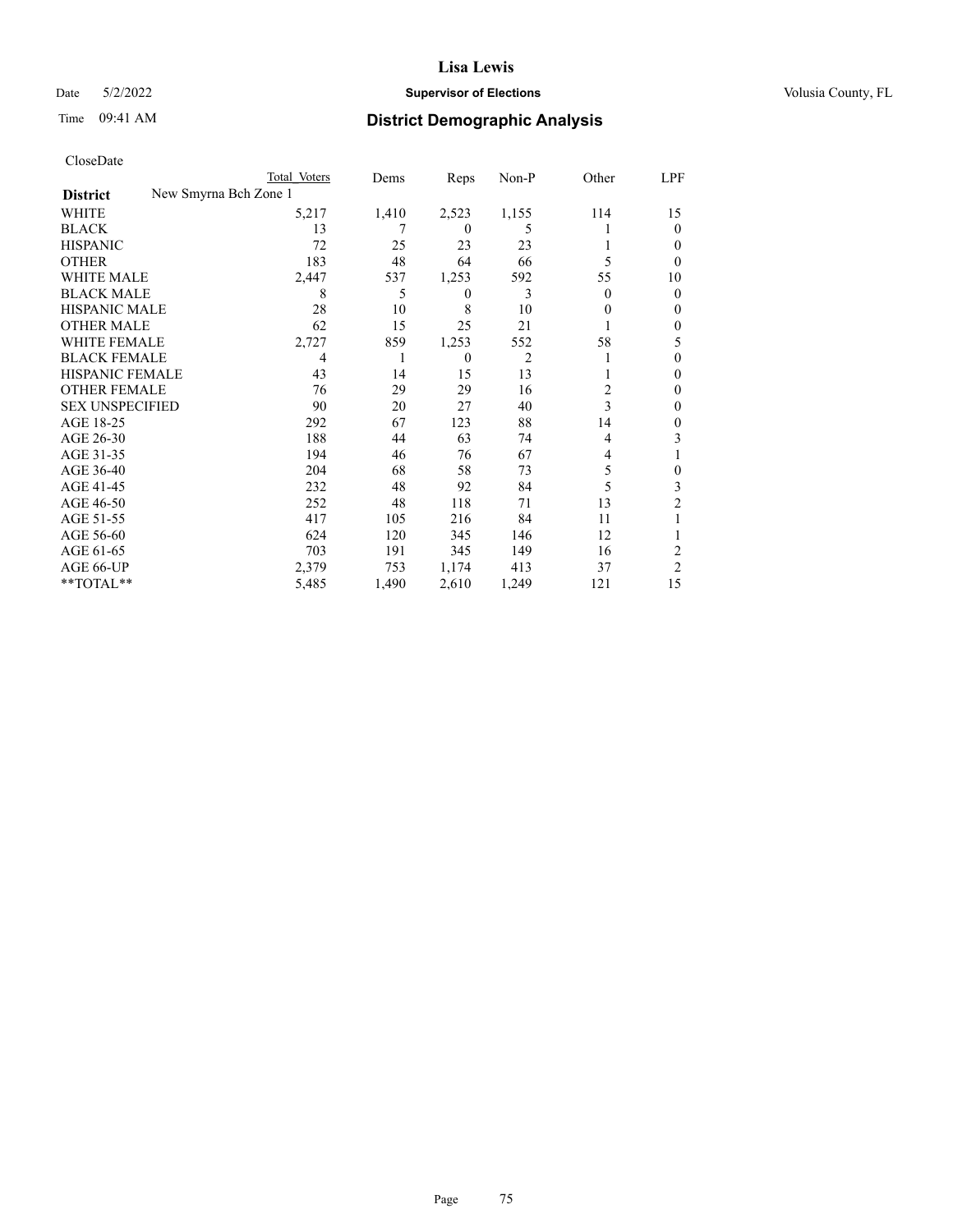## Date 5/2/2022 **Supervisor of Elections Supervisor of Elections** Volusia County, FL

| CloseDate |
|-----------|
|-----------|

| New Smyrna Bch Zone 2<br><b>District</b><br><b>WHITE</b><br>4,256<br>1,229<br>1,827<br>1,094<br>91<br><b>BLACK</b><br>88<br>66<br>5<br>16<br>1<br>28<br>$\overline{\mathbf{c}}$<br><b>HISPANIC</b><br>95<br>35<br>29<br>3<br>53<br><b>OTHER</b><br>168<br>44<br>68<br><b>WHITE MALE</b><br>1,935<br>869<br>451<br>561<br>46<br>3<br><b>BLACK MALE</b><br>30<br>22<br>5<br>$\overline{0}$<br><b>HISPANIC MALE</b><br>51<br>16<br>16<br>19<br>$\Omega$<br><b>OTHER MALE</b><br>50<br>12<br>16<br>22<br>$\Omega$<br><b>WHITE FEMALE</b><br>2,287<br>764<br>946<br>525<br>45 | LPF            |
|--------------------------------------------------------------------------------------------------------------------------------------------------------------------------------------------------------------------------------------------------------------------------------------------------------------------------------------------------------------------------------------------------------------------------------------------------------------------------------------------------------------------------------------------------------------------------|----------------|
|                                                                                                                                                                                                                                                                                                                                                                                                                                                                                                                                                                          |                |
|                                                                                                                                                                                                                                                                                                                                                                                                                                                                                                                                                                          | 15             |
|                                                                                                                                                                                                                                                                                                                                                                                                                                                                                                                                                                          | $\Omega$       |
|                                                                                                                                                                                                                                                                                                                                                                                                                                                                                                                                                                          |                |
|                                                                                                                                                                                                                                                                                                                                                                                                                                                                                                                                                                          | 0              |
|                                                                                                                                                                                                                                                                                                                                                                                                                                                                                                                                                                          | 8              |
|                                                                                                                                                                                                                                                                                                                                                                                                                                                                                                                                                                          | 0              |
|                                                                                                                                                                                                                                                                                                                                                                                                                                                                                                                                                                          | 0              |
|                                                                                                                                                                                                                                                                                                                                                                                                                                                                                                                                                                          | 0              |
|                                                                                                                                                                                                                                                                                                                                                                                                                                                                                                                                                                          | 7              |
| $\overline{2}$<br><b>BLACK FEMALE</b><br>58<br>44<br>11<br>1                                                                                                                                                                                                                                                                                                                                                                                                                                                                                                             | 0              |
| 9<br>2<br>HISPANIC FEMALE<br>43<br>19<br>12                                                                                                                                                                                                                                                                                                                                                                                                                                                                                                                              | 1              |
| $\overline{c}$<br><b>OTHER FEMALE</b><br>81<br>27<br>25<br>27                                                                                                                                                                                                                                                                                                                                                                                                                                                                                                            | 0              |
| <b>SEX UNSPECIFIED</b><br>72<br>21<br>22<br>28<br>1                                                                                                                                                                                                                                                                                                                                                                                                                                                                                                                      | 0              |
| AGE 18-25<br>91<br>273<br>80<br>10<br>90                                                                                                                                                                                                                                                                                                                                                                                                                                                                                                                                 | 2              |
| AGE 26-30<br>203<br>51<br>51<br>95<br>4                                                                                                                                                                                                                                                                                                                                                                                                                                                                                                                                  | 2              |
| AGE 31-35<br>182<br>46<br>63<br>5<br>65                                                                                                                                                                                                                                                                                                                                                                                                                                                                                                                                  | 3              |
| 3<br>AGE 36-40<br>216<br>55<br>79<br>78                                                                                                                                                                                                                                                                                                                                                                                                                                                                                                                                  |                |
| AGE 41-45<br>249<br>73<br>70<br>91<br>12                                                                                                                                                                                                                                                                                                                                                                                                                                                                                                                                 | 3              |
| AGE 46-50<br>271<br>53<br>103<br>103<br>11                                                                                                                                                                                                                                                                                                                                                                                                                                                                                                                               |                |
| AGE 51-55<br>366<br>85<br>176<br>10<br>94                                                                                                                                                                                                                                                                                                                                                                                                                                                                                                                                |                |
| AGE 56-60<br>473<br>12<br>101<br>251<br>109                                                                                                                                                                                                                                                                                                                                                                                                                                                                                                                              | 0              |
| 7<br>AGE 61-65<br>592<br>179<br>271<br>134                                                                                                                                                                                                                                                                                                                                                                                                                                                                                                                               |                |
| AGE 66-UP<br>758<br>23<br>1,782<br>651<br>348                                                                                                                                                                                                                                                                                                                                                                                                                                                                                                                            | $\overline{2}$ |
| **TOTAL**<br>4,607<br>97<br>1,374<br>1,913<br>1,207                                                                                                                                                                                                                                                                                                                                                                                                                                                                                                                      | 16             |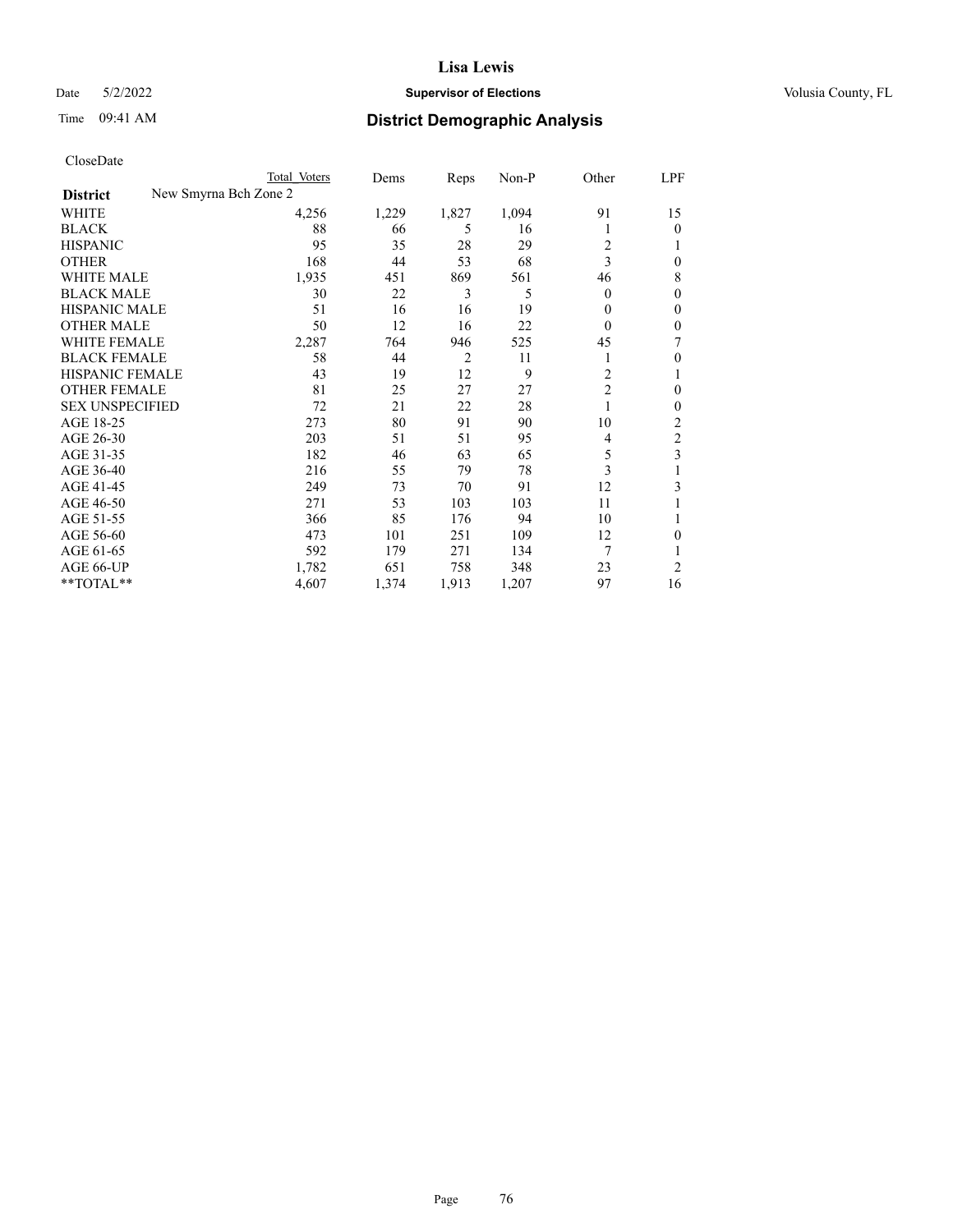## Date 5/2/2022 **Supervisor of Elections Supervisor of Elections** Volusia County, FL

| CloseDate |
|-----------|
|-----------|

| Total Voters | Dems                  | Reps  | $Non-P$ | Other          | LPF      |
|--------------|-----------------------|-------|---------|----------------|----------|
|              |                       |       |         |                |          |
| 6,542        | 1,482                 | 3,201 | 1,692   | 146            | 21       |
| 91           | 61                    | 5     | 24      | 1              | $\Omega$ |
| 201          | 57                    | 62    | 75      | 6              |          |
| 250          | 61                    | 81    | 106     | 1              |          |
| 3,065        | 563                   | 1,581 | 833     | 74             | 14       |
| 52           | 33                    | 4     | 15      | $\mathbf{0}$   | 0        |
| 103          | 28                    | 31    | 39      | 4              |          |
| 83           | 24                    | 23    | 36      | $\theta$       | 0        |
| 3,425        | 905                   | 1,600 | 842     | 72             | 6        |
| 38           | 27                    | 1     | 9       | 1              | 0        |
| 95           | 28                    | 30    | 35      | $\overline{c}$ | 0        |
| 118          | 31                    | 40    | 45      | 1              |          |
| 105          | 22                    | 39    | 43      | $\theta$       |          |
| 418          | 90                    | 175   | 136     | 17             | 0        |
| 388          | 79                    | 146   | 149     | 11             | 3        |
| 411          | 83                    | 149   | 165     | 10             | 4        |
| 403          | 91                    | 158   | 143     | 8              | 3        |
| 419          | 87                    | 174   | 144     | 10             | 4        |
| 378          | 75                    | 189   | 104     | 9              |          |
| 487          | 96                    | 239   | 130     | 19             | 3        |
| 623          | 121                   | 325   | 167     | 7              | 3        |
| 762          | 170                   | 393   | 187     | 12             | 0        |
| 2,795        | 769                   | 1,401 | 572     | 51             | 2        |
| 7,084        | 1,661                 | 3,349 | 1,897   | 154            | 23       |
|              | New Smyrna Bch Zone 3 |       |         |                |          |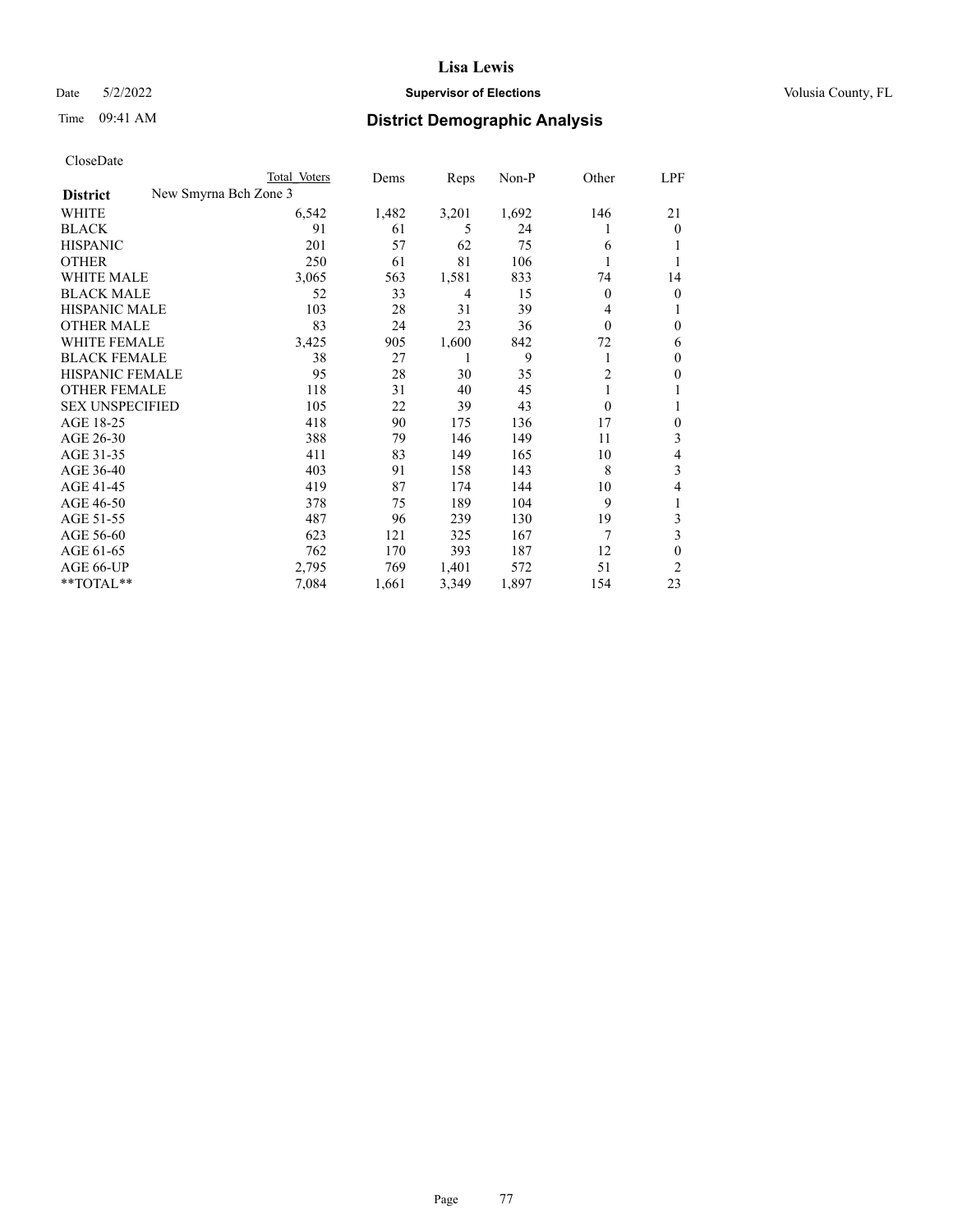## Date 5/2/2022 **Supervisor of Elections Supervisor of Elections** Volusia County, FL

| CloseDate |
|-----------|
|-----------|

|                                          | Total Voters | Dems  | Reps  | Non-P | Other          | LPF            |
|------------------------------------------|--------------|-------|-------|-------|----------------|----------------|
| New Smyrna Bch Zone 4<br><b>District</b> |              |       |       |       |                |                |
| WHITE                                    | 6,964        | 1,614 | 3,390 | 1,785 | 162            | 13             |
| <b>BLACK</b>                             | 579          | 452   | 23    | 99    | 4              | 1              |
| <b>HISPANIC</b>                          | 244          | 78    | 77    | 85    | 4              | 0              |
| <b>OTHER</b>                             | 370          | 118   | 82    | 161   | 8              | 1              |
| <b>WHITE MALE</b>                        | 3,222        | 609   | 1,676 | 854   | 70             | 13             |
| <b>BLACK MALE</b>                        | 249          | 179   | 10    | 56    | 3              | 1              |
| <b>HISPANIC MALE</b>                     | 110          | 36    | 37    | 36    |                | 0              |
| <b>OTHER MALE</b>                        | 133          | 40    | 31    | 58    | 3              | 1              |
| <b>WHITE FEMALE</b>                      | 3,686        | 989   | 1,694 | 911   | 92             | 0              |
| <b>BLACK FEMALE</b>                      | 319          | 264   | 12    | 42    | 1              | $\mathbf{0}$   |
| <b>HISPANIC FEMALE</b>                   | 130          | 42    | 38    | 47    | 3              | $\mathbf{0}$   |
| <b>OTHER FEMALE</b>                      | 166          | 59    | 40    | 64    | 3              | $\theta$       |
| <b>SEX UNSPECIFIED</b>                   | 142          | 44    | 34    | 62    | $\overline{2}$ | $\theta$       |
| AGE 18-25                                | 582          | 174   | 186   | 200   | 20             | 2              |
| AGE 26-30                                | 454          | 121   | 138   | 177   | 14             | 4              |
| AGE 31-35                                | 430          | 111   | 149   | 156   | 10             | 4              |
| AGE 36-40                                | 421          | 118   | 152   | 141   | 10             | $\theta$       |
| AGE 41-45                                | 407          | 100   | 170   | 126   | 11             | 0              |
| AGE 46-50                                | 455          | 118   | 202   | 123   | 11             | 1              |
| AGE 51-55                                | 613          | 151   | 278   | 165   | 17             | 2              |
| AGE 56-60                                | 770          | 173   | 394   | 187   | 16             | $\theta$       |
| AGE 61-65                                | 985          | 259   | 485   | 225   | 16             | $\theta$       |
| AGE 66-UP                                | 3,040        | 937   | 1,418 | 630   | 53             | $\overline{2}$ |
| **TOTAL**                                | 8,157        | 2,262 | 3,572 | 2,130 | 178            | 15             |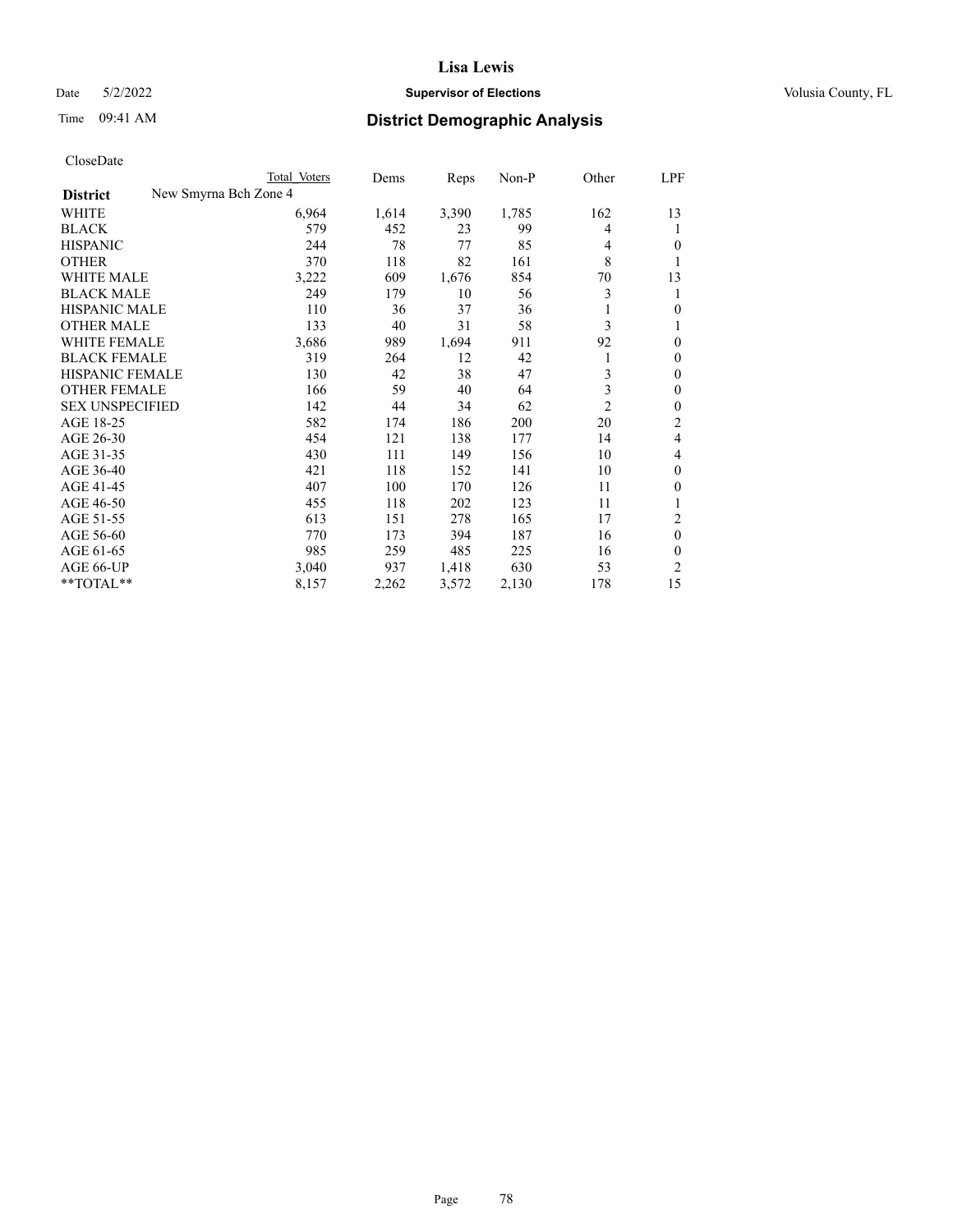### Date 5/2/2022 **Supervisor of Elections Supervisor of Elections** Volusia County, FL

# Time 09:41 AM **District Demographic Analysis**

|                             | Total Voters | Dems | Reps           | Non-P | Other          | LPF          |
|-----------------------------|--------------|------|----------------|-------|----------------|--------------|
| Oak Hill<br><b>District</b> |              |      |                |       |                |              |
| WHITE                       | 1,499        | 316  | 762            | 379   | 39             | 3            |
| <b>BLACK</b>                | 149          | 120  | 6              | 23    | $\Omega$       | $\theta$     |
| <b>HISPANIC</b>             | 24           | 8    | $\overline{4}$ | 11    |                | 0            |
| <b>OTHER</b>                | 48           | 14   | 20             | 13    |                | 0            |
| WHITE MALE                  | 729          | 137  | 389            | 187   | 14             | 2            |
| <b>BLACK MALE</b>           | 75           | 56   | 4              | 15    | $\Omega$       | $\theta$     |
| <b>HISPANIC MALE</b>        | 9            | 1    | 3              | 5     | 0              | 0            |
| <b>OTHER MALE</b>           | 20           | 5    | 8              | 6     |                | 0            |
| <b>WHITE FEMALE</b>         | 753          | 176  | 365            | 186   | 25             |              |
| <b>BLACK FEMALE</b>         | 72           | 63   | 1              | 8     | $\Omega$       | 0            |
| <b>HISPANIC FEMALE</b>      | 15           | 7    | 1              | 6     |                | 0            |
| <b>OTHER FEMALE</b>         | 17           | 6    | 8              | 3     | 0              | 0            |
| <b>SEX UNSPECIFIED</b>      | 30           | 7    | 13             | 10    | $\Omega$       | 0            |
| AGE 18-25                   | 116          | 31   | 43             | 36    | 6              | 0            |
| AGE 26-30                   | 74           | 21   | 28             | 22    | 2              |              |
| AGE 31-35                   | 75           | 21   | 29             | 22    | 3              | 0            |
| AGE 36-40                   | 72           | 16   | 34             | 20    | $\overline{2}$ | 0            |
| AGE 41-45                   | 96           | 27   | 37             | 30    | $\overline{c}$ | 0            |
| AGE 46-50                   | 76           | 22   | 30             | 21    | 3              | 0            |
| AGE 51-55                   | 126          | 28   | 67             | 28    | 3              | $\mathbf{0}$ |
| AGE 56-60                   | 163          | 41   | 76             | 39    | 7              | 0            |
| AGE 61-65                   | 251          | 70   | 127            | 49    | 3              | 2            |
| AGE 66-UP                   | 671          | 181  | 321            | 159   | 10             | $\theta$     |
| **TOTAL**                   | 1,720        | 458  | 792            | 426   | 41             | 3            |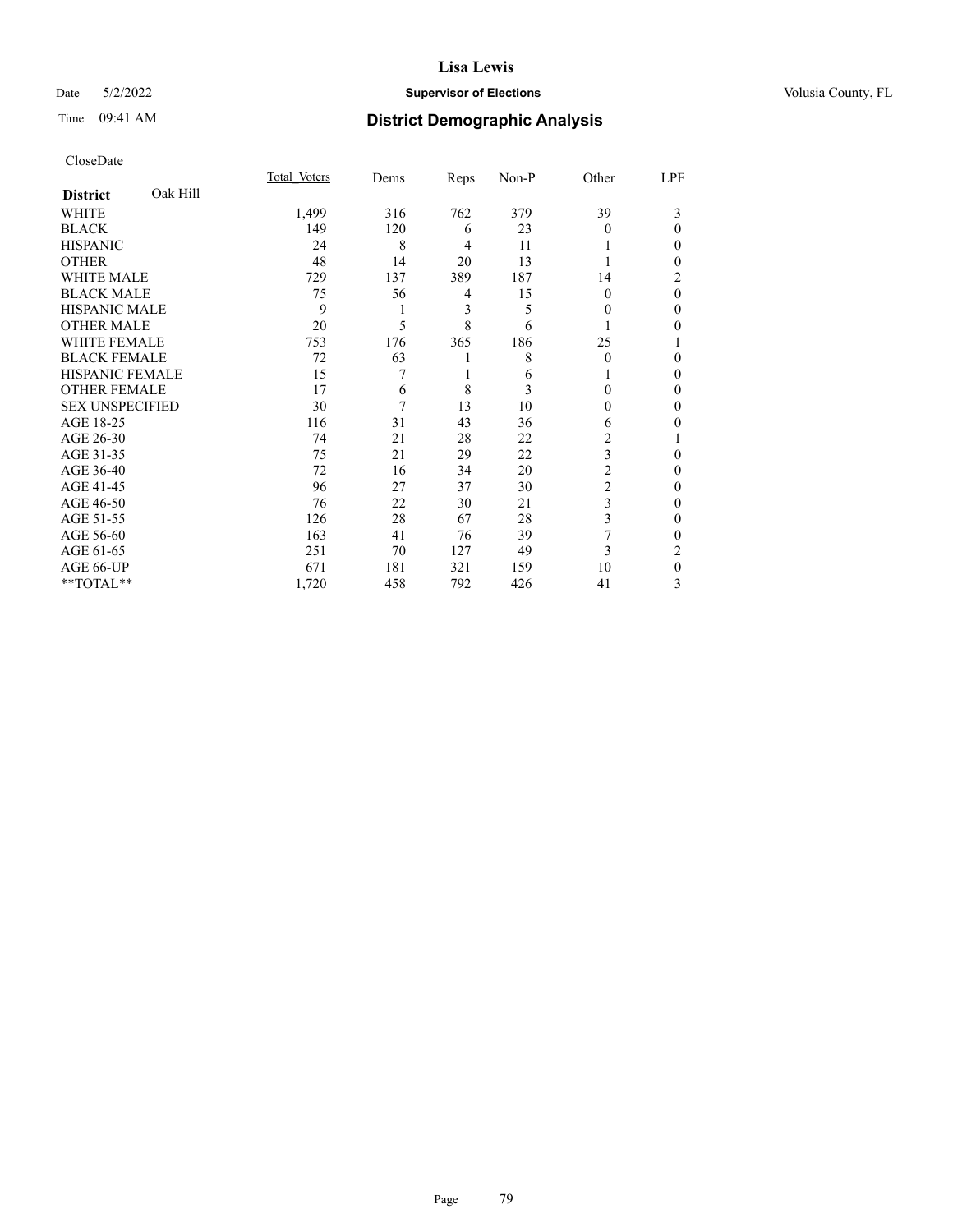## Date 5/2/2022 **Supervisor of Elections Supervisor of Elections** Volusia County, FL

# Time 09:41 AM **District Demographic Analysis**

|                        |                    | Total Voters | Dems | Reps | Non-P | Other          | LPF      |
|------------------------|--------------------|--------------|------|------|-------|----------------|----------|
| <b>District</b>        | Orange City Seat 1 |              |      |      |       |                |          |
| WHITE                  |                    | 942          | 263  | 389  | 264   | 24             | 2        |
| <b>BLACK</b>           |                    | 244          | 184  | 10   | 49    | 1              | $\theta$ |
| <b>HISPANIC</b>        |                    | 729          | 298  | 119  | 297   | 12             | 3        |
| <b>OTHER</b>           |                    | 128          | 41   | 21   | 61    | 5              | 0        |
| WHITE MALE             |                    | 376          | 87   | 168  | 113   |                |          |
| <b>BLACK MALE</b>      |                    | 79           | 54   | 6    | 19    | $\theta$       | 0        |
| <b>HISPANIC MALE</b>   |                    | 288          | 103  | 54   | 125   | 4              | 2        |
| <b>OTHER MALE</b>      |                    | 46           | 12   | 10   | 24    | $\theta$       | 0        |
| WHITE FEMALE           |                    | 558          | 173  | 219  | 148   | 17             |          |
| <b>BLACK FEMALE</b>    |                    | 164          | 129  | 4    | 30    | 1              | 0        |
| <b>HISPANIC FEMALE</b> |                    | 435          | 192  | 64   | 170   | 8              |          |
| <b>OTHER FEMALE</b>    |                    | 63           | 24   | 9    | 26    | 4              | 0        |
| <b>SEX UNSPECIFIED</b> |                    | 34           | 12   | 5    | 16    | 1              | 0        |
| AGE 18-25              |                    | 233          | 97   | 38   | 87    | 10             |          |
| AGE 26-30              |                    | 182          | 66   | 35   | 76    | 3              | 2        |
| AGE 31-35              |                    | 194          | 69   | 37   | 81    |                | 0        |
| AGE 36-40              |                    | 155          | 51   | 31   | 69    | 3              |          |
| AGE 41-45              |                    | 136          | 51   | 33   | 49    | $\overline{c}$ |          |
| AGE 46-50              |                    | 118          | 43   | 32   | 40    | 3              | $\Omega$ |
| AGE 51-55              |                    | 124          | 46   | 35   | 39    | 4              | 0        |
| AGE 56-60              |                    | 134          | 44   | 43   | 45    | $\overline{c}$ | 0        |
| AGE 61-65              |                    | 137          | 61   | 37   | 35    | 4              | 0        |
| AGE 66-UP              |                    | 630          | 258  | 218  | 150   | 4              | 0        |
| **TOTAL**              |                    | 2,043        | 786  | 539  | 671   | 42             | 5        |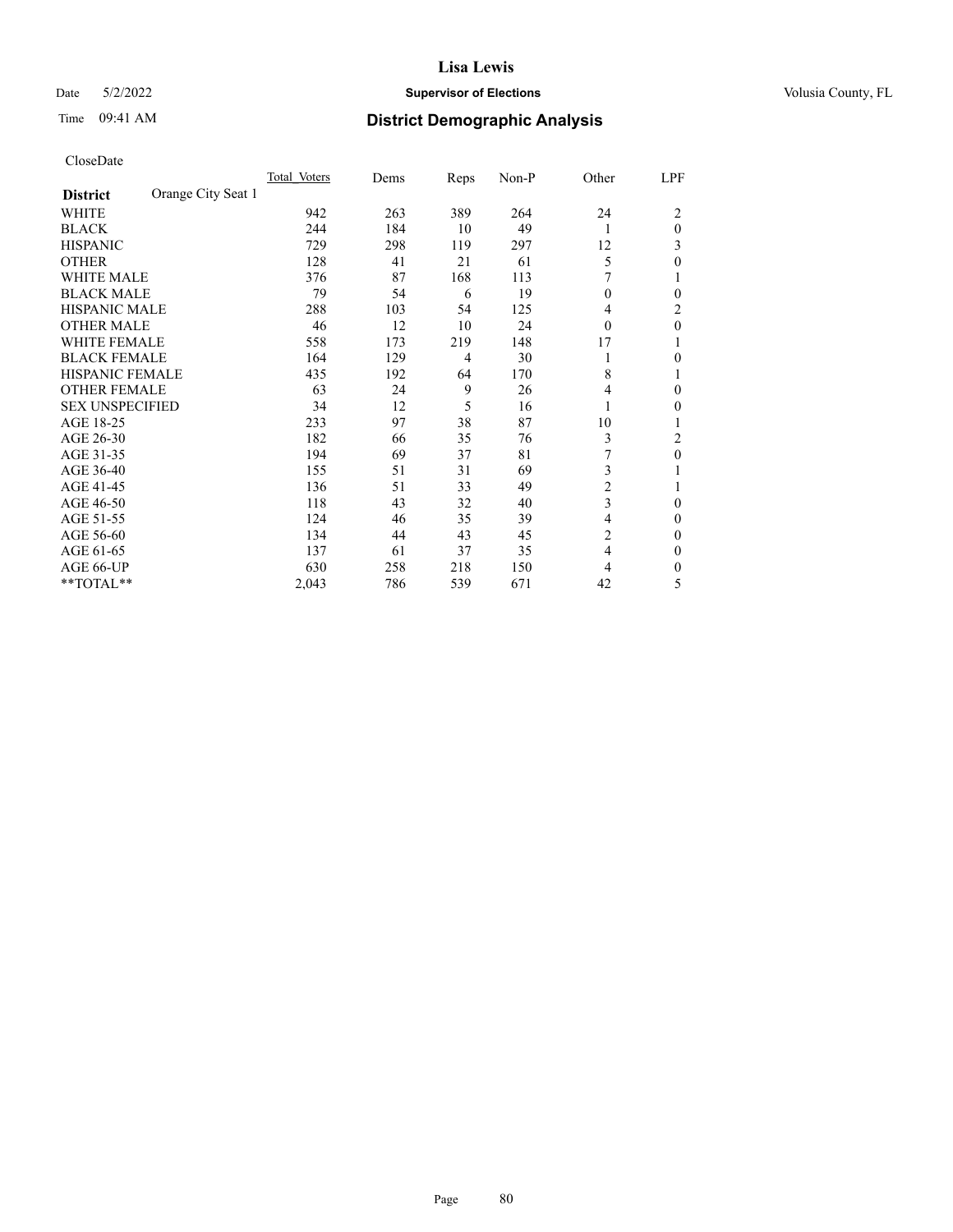## Date 5/2/2022 **Supervisor of Elections Supervisor of Elections** Volusia County, FL

| CloseDate |
|-----------|
|-----------|

|                                       | Total Voters | Dems | Reps | Non-P | Other          | LPF |
|---------------------------------------|--------------|------|------|-------|----------------|-----|
| Orange City Seat 2<br><b>District</b> |              |      |      |       |                |     |
| WHITE                                 | 1,243        | 282  | 574  | 358   | 22             |     |
| <b>BLACK</b>                          | 104          | 73   | 6    | 24    | 1              | 0   |
| <b>HISPANIC</b>                       | 369          | 140  | 55   | 166   | 8              | 0   |
| <b>OTHER</b>                          | 79           | 15   | 27   | 37    | $\theta$       | 0   |
| <b>WHITE MALE</b>                     | 576          | 102  | 285  | 174   | 11             | 4   |
| <b>BLACK MALE</b>                     | 46           | 28   | 3    | 14    |                | 0   |
| <b>HISPANIC MALE</b>                  | 154          | 54   | 27   | 70    | 3              | 0   |
| <b>OTHER MALE</b>                     | 29           | 5    | 11   | 13    | $\theta$       | 0   |
| <b>WHITE FEMALE</b>                   | 655          | 179  | 280  | 182   | 11             | 3   |
| <b>BLACK FEMALE</b>                   | 58           | 45   | 3    | 10    | $\Omega$       | 0   |
| <b>HISPANIC FEMALE</b>                | 210          | 86   | 28   | 91    | 5              | 0   |
| <b>OTHER FEMALE</b>                   | 28           | 8    | 10   | 10    | $\theta$       | 0   |
| <b>SEX UNSPECIFIED</b>                | 39           | 3    | 15   | 21    | $\theta$       | 0   |
| AGE 18-25                             | 191          | 54   | 44   | 91    | 2              | 0   |
| AGE 26-30                             | 149          | 31   | 40   | 71    | 4              | 3   |
| AGE 31-35                             | 160          | 53   | 49   | 56    | 1              |     |
| AGE 36-40                             | 169          | 45   | 51   | 69    | 2              | 2   |
| AGE 41-45                             | 154          | 43   | 46   | 61    | $\overline{4}$ | 0   |
| AGE 46-50                             | 142          | 39   | 51   | 47    | 4              |     |
| AGE 51-55                             | 168          | 47   | 66   | 52    | 3              | 0   |
| AGE 56-60                             | 140          | 45   | 55   | 37    | 3              | 0   |
| AGE 61-65                             | 141          | 34   | 77   | 28    | 2              | 0   |
| AGE 66-UP                             | 381          | 119  | 183  | 73    | 6              | 0   |
| **TOTAL**                             | 1,795        | 510  | 662  | 585   | 31             | 7   |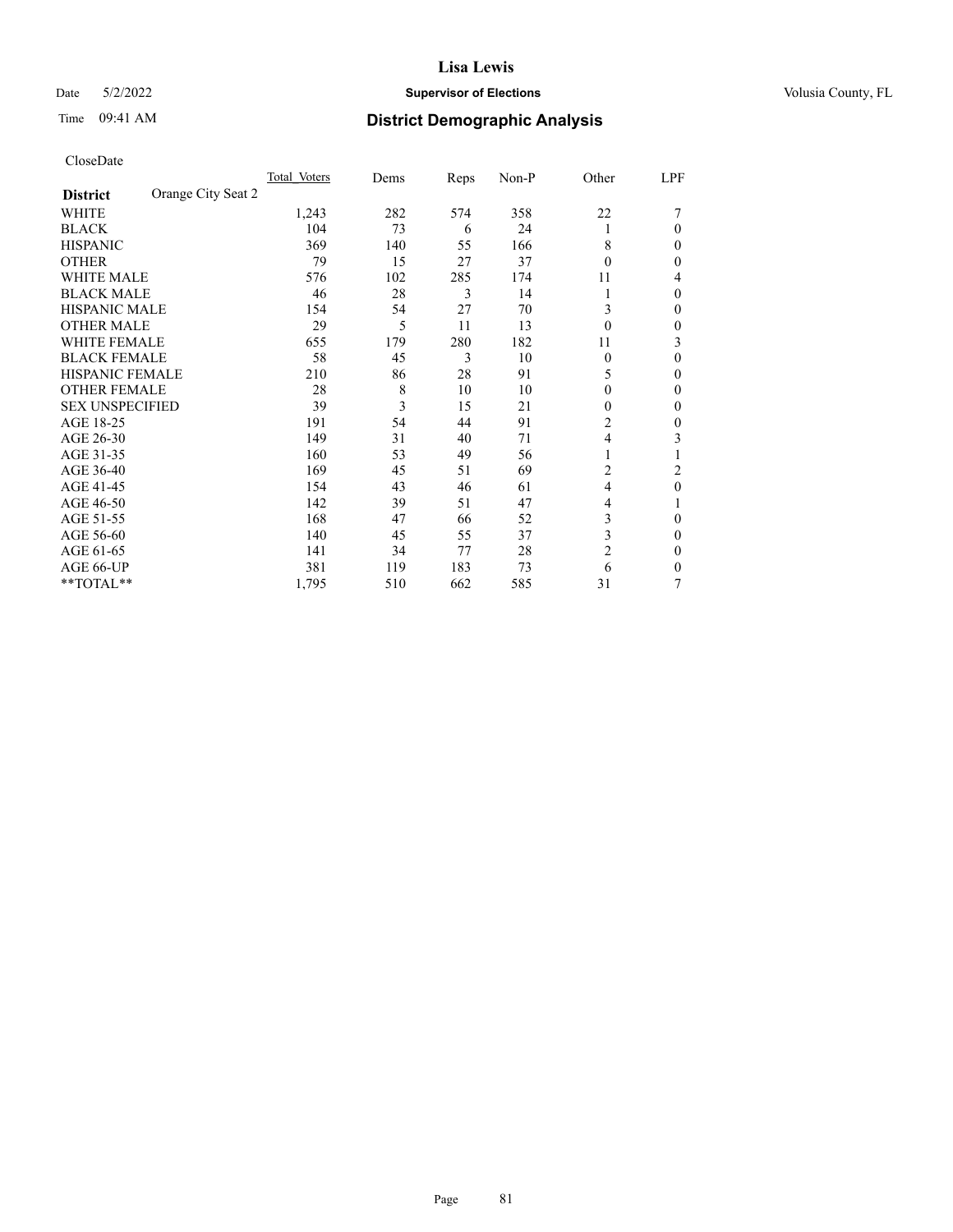## Date 5/2/2022 **Supervisor of Elections Supervisor of Elections** Volusia County, FL

# Time 09:41 AM **District Demographic Analysis**

|                        |                    | Total Voters | Dems | Reps           | Non-P | Other          | LPF |
|------------------------|--------------------|--------------|------|----------------|-------|----------------|-----|
| <b>District</b>        | Orange City Seat 3 |              |      |                |       |                |     |
| WHITE                  |                    | 1,280        | 294  | 590            | 362   | 29             | 5   |
| <b>BLACK</b>           |                    | 127          | 96   | 6              | 23    |                |     |
| <b>HISPANIC</b>        |                    | 365          | 156  | 62             | 142   | 5              | 0   |
| <b>OTHER</b>           |                    | 119          | 33   | 25             | 59    | $\overline{2}$ | 0   |
| WHITE MALE             |                    | 555          | 108  | 265            | 167   | 13             | 2   |
| <b>BLACK MALE</b>      |                    | 47           | 30   | 4              | 12    | $\theta$       |     |
| <b>HISPANIC MALE</b>   |                    | 153          | 54   | 33             | 62    | 4              | 0   |
| <b>OTHER MALE</b>      |                    | 41           | 12   | 8              | 21    | $\theta$       | 0   |
| <b>WHITE FEMALE</b>    |                    | 703          | 180  | 319            | 186   | 15             | 3   |
| <b>BLACK FEMALE</b>    |                    | 78           | 65   | $\overline{2}$ | 10    |                | 0   |
| <b>HISPANIC FEMALE</b> |                    | 208          | 99   | 29             | 79    |                | 0   |
| <b>OTHER FEMALE</b>    |                    | 54           | 15   | 12             | 25    | 2              | 0   |
| <b>SEX UNSPECIFIED</b> |                    | 52           | 16   | 11             | 24    |                | 0   |
| AGE 18-25              |                    | 165          | 68   | 36             | 53    | 4              | 4   |
| AGE 26-30              |                    | 107          | 30   | 25             | 47    | 5              | 0   |
| AGE 31-35              |                    | 116          | 35   | 25             | 53    | 2              |     |
| AGE 36-40              |                    | 103          | 24   | 35             | 44    | $\theta$       | 0   |
| AGE 41-45              |                    | 129          | 43   | 38             | 47    |                | 0   |
| AGE 46-50              |                    | 146          | 38   | 56             | 51    | 1              | 0   |
| AGE 51-55              |                    | 169          | 46   | 72             | 44    | 6              |     |
| AGE 56-60              |                    | 128          | 33   | 56             | 33    | 6              | 0   |
| AGE 61-65              |                    | 185          | 53   | 78             | 51    | 3              | 0   |
| AGE 66-UP              |                    | 643          | 209  | 262            | 163   | 9              | 0   |
| **TOTAL**              |                    | 1,891        | 579  | 683            | 586   | 37             | 6   |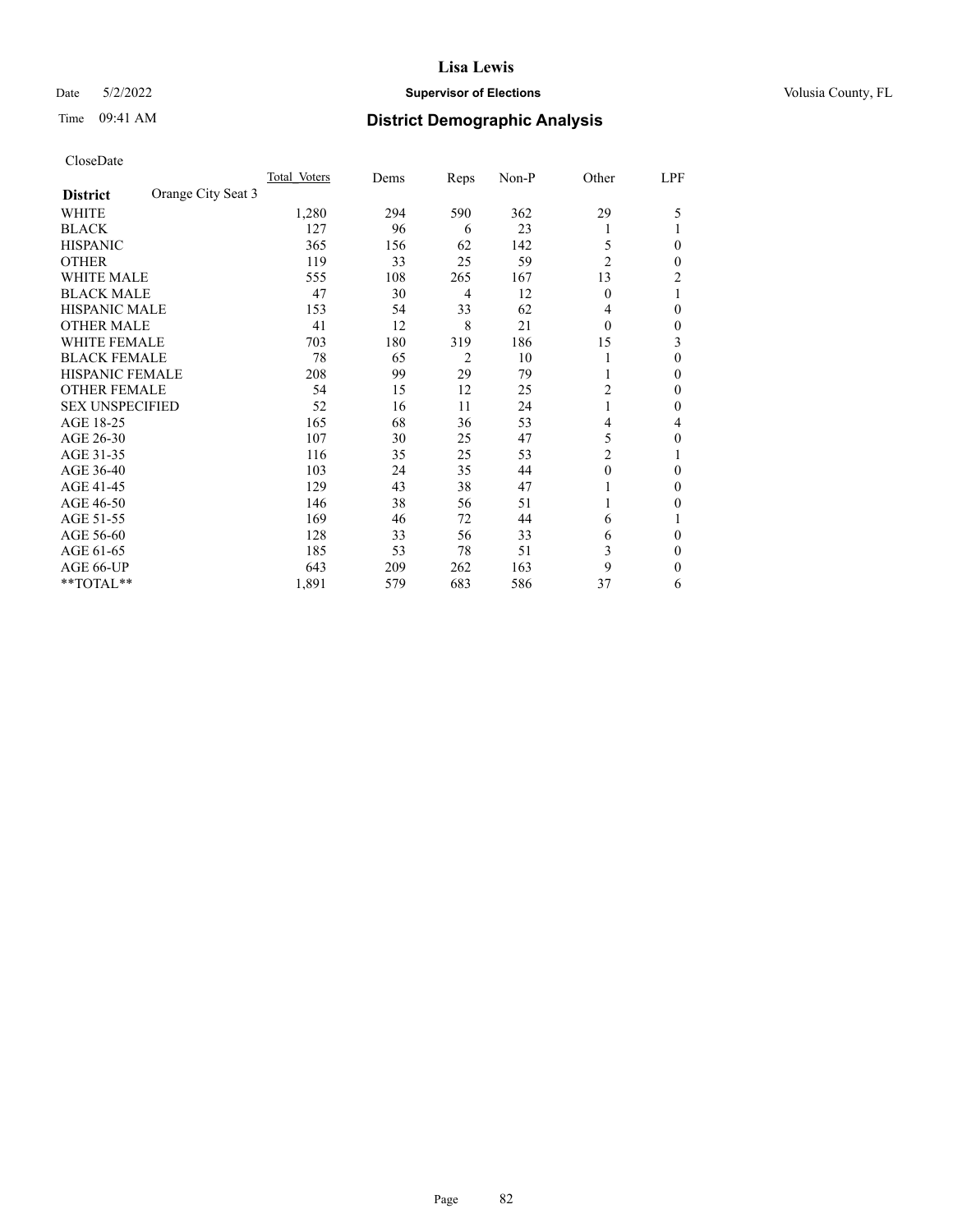## Date 5/2/2022 **Supervisor of Elections Supervisor of Elections** Volusia County, FL

# Time 09:41 AM **District Demographic Analysis**

|                        |                    | Total Voters | Dems | Reps | Non-P          | Other          | LPF    |
|------------------------|--------------------|--------------|------|------|----------------|----------------|--------|
| <b>District</b>        | Orange City Seat 4 |              |      |      |                |                |        |
| WHITE                  |                    | 1,278        | 333  | 562  | 355            | 21             |        |
| <b>BLACK</b>           |                    | 27           | 20   | 3    | 3              |                | 0      |
| <b>HISPANIC</b>        |                    | 151          | 61   | 36   | 54             | $\Omega$       | $_{0}$ |
| <b>OTHER</b>           |                    | 70           | 15   | 12   | 42             |                | 0      |
| <b>WHITE MALE</b>      |                    | 580          | 123  | 270  | 173            | 10             | 4      |
| <b>BLACK MALE</b>      |                    | 11           | 8    | 2    | 1              | $\Omega$       | 0      |
| <b>HISPANIC MALE</b>   |                    | 81           | 34   | 21   | 26             | 0              | 0      |
| <b>OTHER MALE</b>      |                    | 20           | 4    | 6    | 10             | $\theta$       | 0      |
| WHITE FEMALE           |                    | 687          | 210  | 285  | 178            | 11             | 3      |
| <b>BLACK FEMALE</b>    |                    | 16           | 12   | 1    | $\overline{c}$ | 1              | 0      |
| <b>HISPANIC FEMALE</b> |                    | 68           | 27   | 14   | 27             | 0              | 0      |
| <b>OTHER FEMALE</b>    |                    | 29           | 10   | 4    | 14             |                | 0      |
| <b>SEX UNSPECIFIED</b> |                    | 33           | 1    | 9    | 23             | $\Omega$       | 0      |
| AGE 18-25              |                    | 139          | 36   | 47   | 52             | 4              | 0      |
| AGE 26-30              |                    | 117          | 22   | 36   | 54             | 4              |        |
| AGE 31-35              |                    | 89           | 20   | 27   | 39             | 3              | 0      |
| AGE 36-40              |                    | 106          | 24   | 31   | 47             |                | 3      |
| AGE 41-45              |                    | 97           | 34   | 35   | 26             | 2              | 0      |
| AGE 46-50              |                    | 115          | 24   | 44   | 45             | $\overline{2}$ | 0      |
| AGE 51-55              |                    | 142          | 37   | 64   | 40             | $\Omega$       |        |
| AGE 56-60              |                    | 144          | 37   | 65   | 41             | $\theta$       |        |
| AGE 61-65              |                    | 167          | 45   | 84   | 36             |                |        |
| AGE 66-UP              |                    | 410          | 150  | 180  | 74             | 6              | 0      |
| **TOTAL**              |                    | 1,526        | 429  | 613  | 454            | 23             | 7      |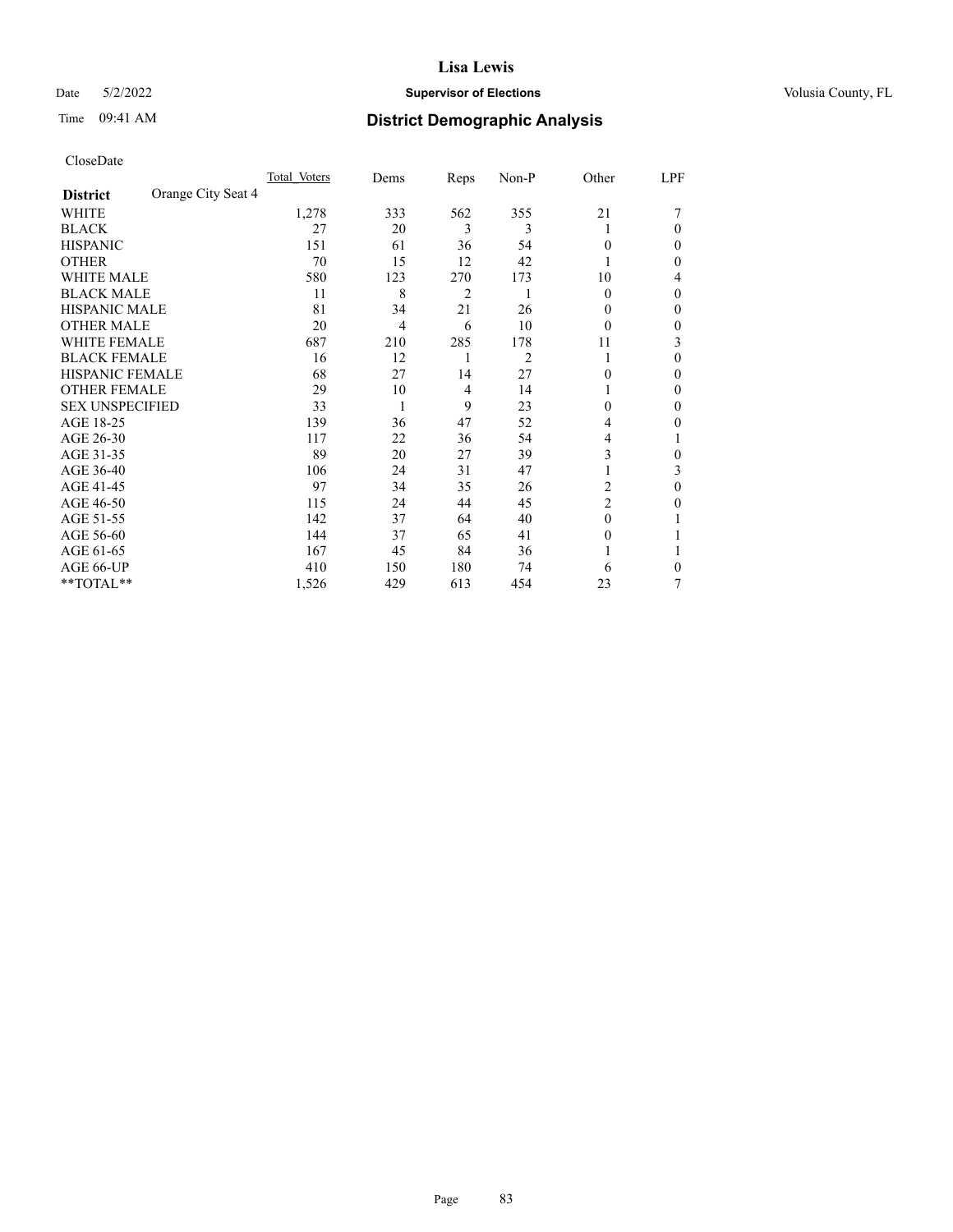## Date 5/2/2022 **Supervisor of Elections Supervisor of Elections** Volusia County, FL

# Time 09:41 AM **District Demographic Analysis**

|                        |                    | Total Voters | Dems | Reps | Non-P | Other          | LPF      |
|------------------------|--------------------|--------------|------|------|-------|----------------|----------|
| <b>District</b>        | Orange City Seat 5 |              |      |      |       |                |          |
| WHITE                  |                    | 1,447        | 369  | 701  | 357   | 16             | 4        |
| <b>BLACK</b>           |                    | 137          | 102  | 6    | 28    |                | $\Omega$ |
| <b>HISPANIC</b>        |                    | 200          | 80   | 32   | 85    | 3              | 0        |
| <b>OTHER</b>           |                    | 72           | 24   | 19   | 27    | $\overline{2}$ | 0        |
| WHITE MALE             |                    | 567          | 126  | 291  | 141   | 6              | 3        |
| <b>BLACK MALE</b>      |                    | 55           | 35   | 3    | 16    |                | $\Omega$ |
| <b>HISPANIC MALE</b>   |                    | 92           | 40   | 15   | 35    | 2              | 0        |
| <b>OTHER MALE</b>      |                    | 19           | 5    | 7    | 7     | $\theta$       | 0        |
| WHITE FEMALE           |                    | 868          | 243  | 404  | 210   | 10             |          |
| <b>BLACK FEMALE</b>    |                    | 79           | 66   | 3    | 10    | $\Omega$       | 0        |
| <b>HISPANIC FEMALE</b> |                    | 105          | 39   | 17   | 48    |                | 0        |
| <b>OTHER FEMALE</b>    |                    | 37           | 13   | 11   | 11    | 2              | 0        |
| <b>SEX UNSPECIFIED</b> |                    | 34           | 8    | 7    | 19    | $\theta$       | 0        |
| AGE 18-25              |                    | 88           | 29   | 21   | 35    | 3              | 0        |
| AGE 26-30              |                    | 67           | 14   | 13   | 36    | 4              | 0        |
| AGE 31-35              |                    | 80           | 21   | 25   | 32    | $\overline{c}$ | 0        |
| AGE 36-40              |                    | 70           | 24   | 18   | 27    | 1              | 0        |
| AGE 41-45              |                    | 66           | 19   | 13   | 33    |                | 0        |
| AGE 46-50              |                    | 62           | 16   | 23   | 22    | $\Omega$       |          |
| AGE 51-55              |                    | 110          | 40   | 38   | 29    | 2              |          |
| AGE 56-60              |                    | 109          | 31   | 44   | 33    | $\theta$       |          |
| AGE 61-65              |                    | 143          | 52   | 53   | 35    | 3              | 0        |
| AGE 66-UP              |                    | 1,061        | 329  | 510  | 215   | 6              |          |
| **TOTAL**              |                    | 1,856        | 575  | 758  | 497   | 22             | 4        |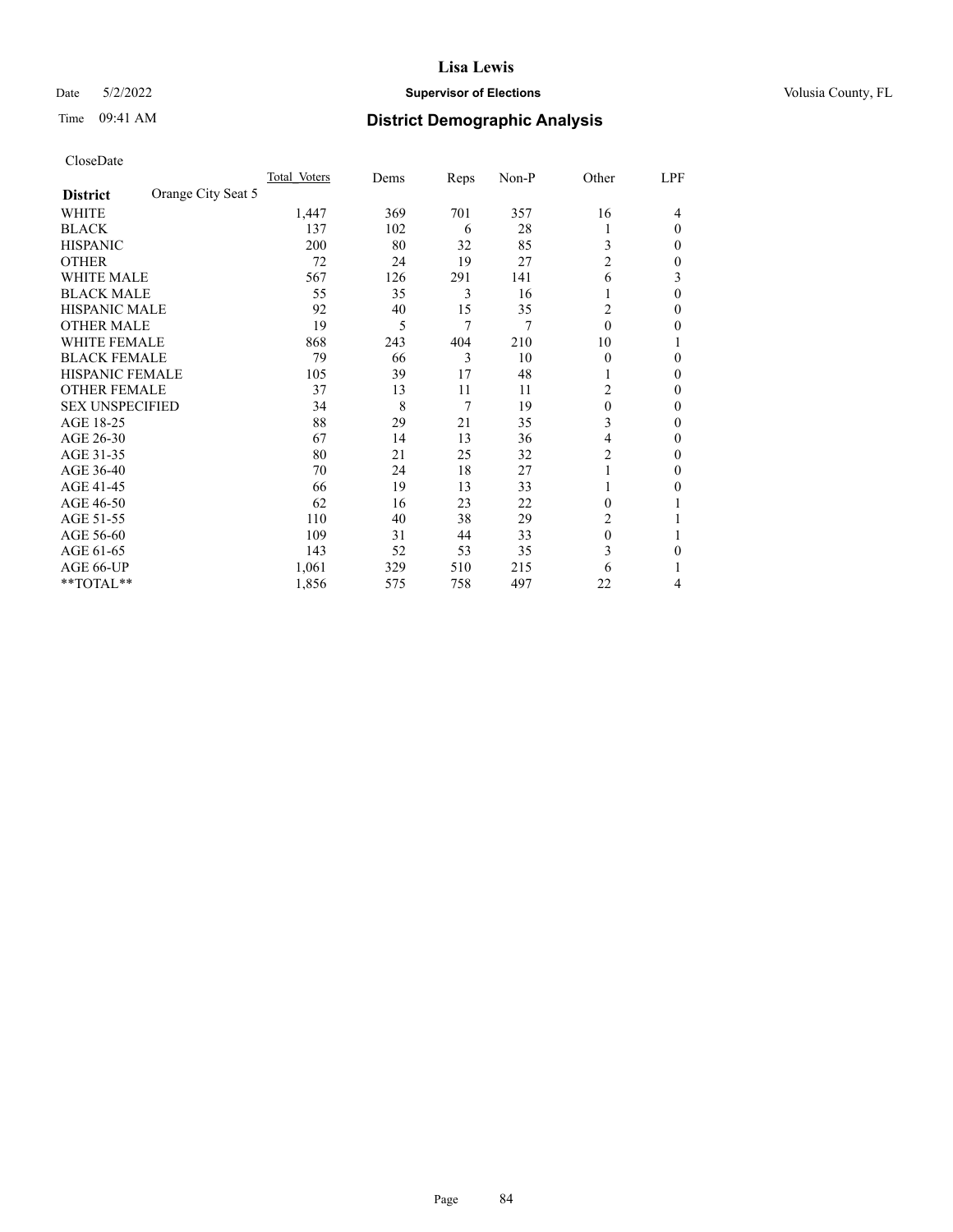## Date 5/2/2022 **Supervisor of Elections Supervisor of Elections** Volusia County, FL

# Time 09:41 AM **District Demographic Analysis**

|                                        | Total Voters | Dems  | Reps  | Non-P | Other          | LPF            |
|----------------------------------------|--------------|-------|-------|-------|----------------|----------------|
| Ormond Beach Zone 1<br><b>District</b> |              |       |       |       |                |                |
| WHITE                                  | 8,423        | 2,206 | 4,068 | 2,028 | 102            | 19             |
| <b>BLACK</b>                           | 157          | 112   | 8     | 33    | 4              | $\mathbf{0}$   |
| <b>HISPANIC</b>                        | 272          | 84    | 88    | 91    | 7              | 2              |
| <b>OTHER</b>                           | 526          | 146   | 148   | 221   | 11             | $\theta$       |
| <b>WHITE MALE</b>                      | 3,902        | 842   | 2,016 | 987   | 42             | 15             |
| <b>BLACK MALE</b>                      | 78           | 51    | 7     | 18    | 2              | $\mathbf{0}$   |
| <b>HISPANIC MALE</b>                   | 110          | 26    | 37    | 42    | 4              | 1              |
| <b>OTHER MALE</b>                      | 217          | 59    | 62    | 92    | 4              | $\mathbf{0}$   |
| WHITE FEMALE                           | 4,459        | 1,345 | 2,031 | 1,019 | 60             | 4              |
| <b>BLACK FEMALE</b>                    | 77           | 59    |       | 15    | $\overline{c}$ | $\theta$       |
| <b>HISPANIC FEMALE</b>                 | 157          | 56    | 50    | 47    | 3              | 1              |
| <b>OTHER FEMALE</b>                    | 217          | 66    | 64    | 82    | 5              | $\theta$       |
| <b>SEX UNSPECIFIED</b>                 | 161          | 44    | 44    | 71    | $\overline{2}$ | $\theta$       |
| AGE 18-25                              | 705          | 195   | 260   | 230   | 18             | $\overline{2}$ |
| AGE 26-30                              | 404          | 96    | 145   | 151   | 10             | $\overline{2}$ |
| AGE 31-35                              | 466          | 109   | 188   | 157   | 8              | 4              |
| AGE 36-40                              | 574          | 128   | 241   | 197   | 5              | 3              |
| AGE 41-45                              | 587          | 125   | 242   | 206   | 9              | 5              |
| AGE 46-50                              | 601          | 150   | 278   | 164   | 8              |                |
| AGE 51-55                              | 742          | 172   | 372   | 190   | 7              | 1              |
| AGE 56-60                              | 882          | 211   | 454   | 205   | 12             | $\theta$       |
| AGE 61-65                              | 1,005        | 275   | 481   | 229   | 20             | $\theta$       |
| AGE 66-UP                              | 3,412        | 1,087 | 1,651 | 644   | 27             | 3              |
| **TOTAL**                              | 9,378        | 2,548 | 4,312 | 2,373 | 124            | 21             |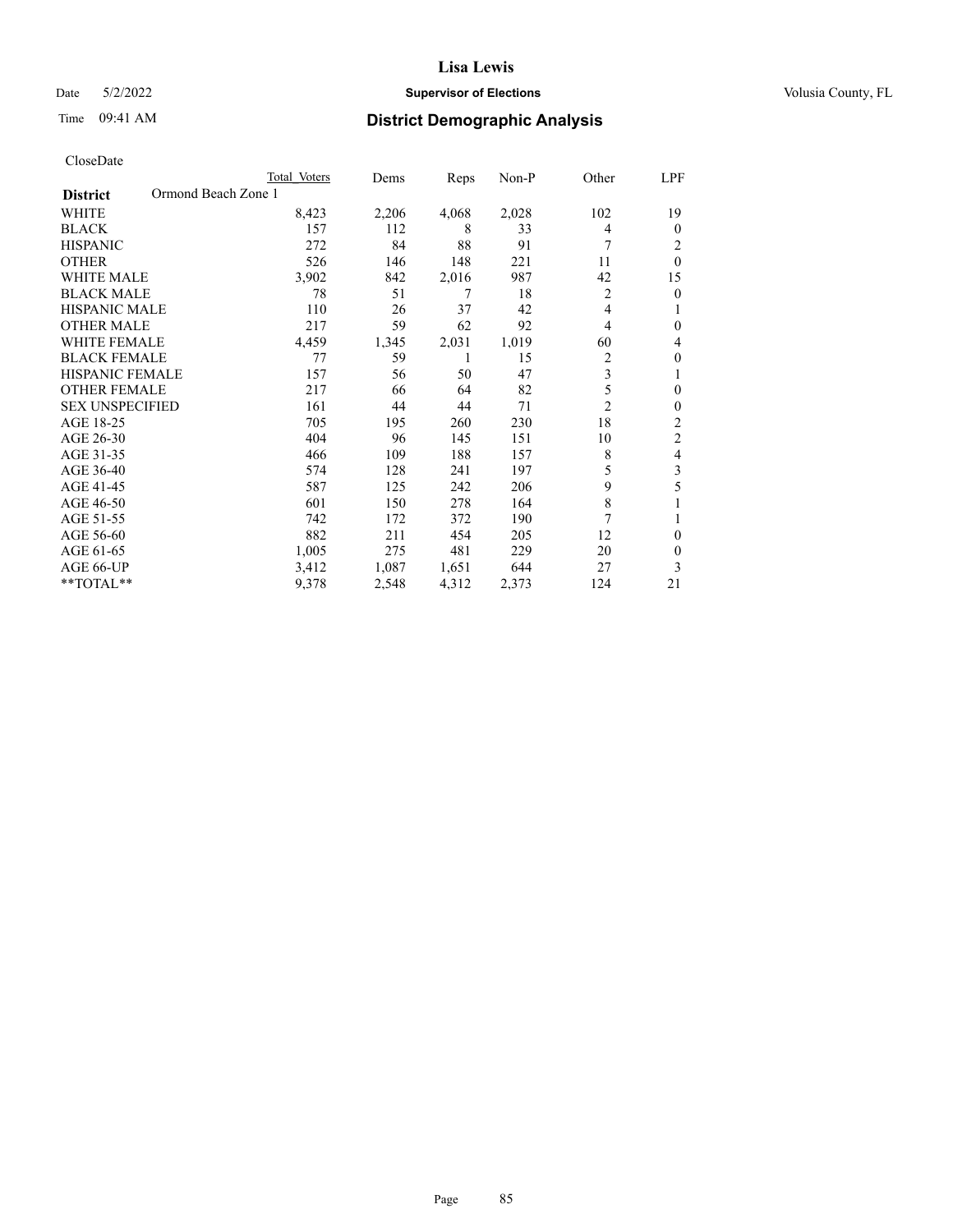## Date 5/2/2022 **Supervisor of Elections Supervisor of Elections** Volusia County, FL

# Time 09:41 AM **District Demographic Analysis**

|                                        | Total Voters | Dems  | Reps  | $Non-P$ | Other          | LPF            |
|----------------------------------------|--------------|-------|-------|---------|----------------|----------------|
| Ormond Beach Zone 2<br><b>District</b> |              |       |       |         |                |                |
| WHITE                                  | 6,056        | 1,726 | 2,504 | 1,669   | 129            | 28             |
| <b>BLACK</b>                           | 428          | 331   | 17    | 77      | 3              | $\theta$       |
| <b>HISPANIC</b>                        | 267          | 106   | 65    | 93      | 3              | $\theta$       |
| <b>OTHER</b>                           | 439          | 149   | 106   | 176     | 7              |                |
| <b>WHITE MALE</b>                      | 2,753        | 636   | 1,233 | 809     | 56             | 19             |
| <b>BLACK MALE</b>                      | 181          | 130   | 8     | 42      |                | $\theta$       |
| HISPANIC MALE                          | 102          | 37    | 29    | 35      |                | $\mathbf{0}$   |
| <b>OTHER MALE</b>                      | 150          | 47    | 33    | 64      | 5              |                |
| <b>WHITE FEMALE</b>                    | 3,240        | 1,074 | 1,254 | 831     | 72             | 9              |
| <b>BLACK FEMALE</b>                    | 239          | 194   | 9     | 34      | $\overline{c}$ | $\theta$       |
| <b>HISPANIC FEMALE</b>                 | 159          | 69    | 34    | 55      | 1              | $\mathbf{0}$   |
| <b>OTHER FEMALE</b>                    | 182          | 76    | 49    | 55      | $\overline{c}$ | $\theta$       |
| <b>SEX UNSPECIFIED</b>                 | 184          | 49    | 43    | 90      | $\overline{2}$ | $\theta$       |
| AGE 18-25                              | 563          | 164   | 156   | 217     | 22             | 4              |
| AGE 26-30                              | 416          | 117   | 131   | 152     | 10             | 6              |
| AGE 31-35                              | 426          | 136   | 121   | 159     | 7              | 3              |
| AGE 36-40                              | 406          | 109   | 121   | 167     | 6              | 3              |
| AGE 41-45                              | 429          | 133   | 141   | 144     | 8              | 3              |
| AGE 46-50                              | 447          | 125   | 154   | 148     | 17             | 3              |
| AGE 51-55                              | 635          | 164   | 266   | 181     | 20             | 4              |
| AGE 56-60                              | 749          | 220   | 318   | 193     | 16             | $\overline{2}$ |
| AGE 61-65                              | 768          | 254   | 314   | 187     | 12             | 1              |
| AGE 66-UP                              | 2,351        | 890   | 970   | 467     | 24             | $\theta$       |
| **TOTAL**                              | 7,190        | 2,312 | 2,692 | 2,015   | 142            | 29             |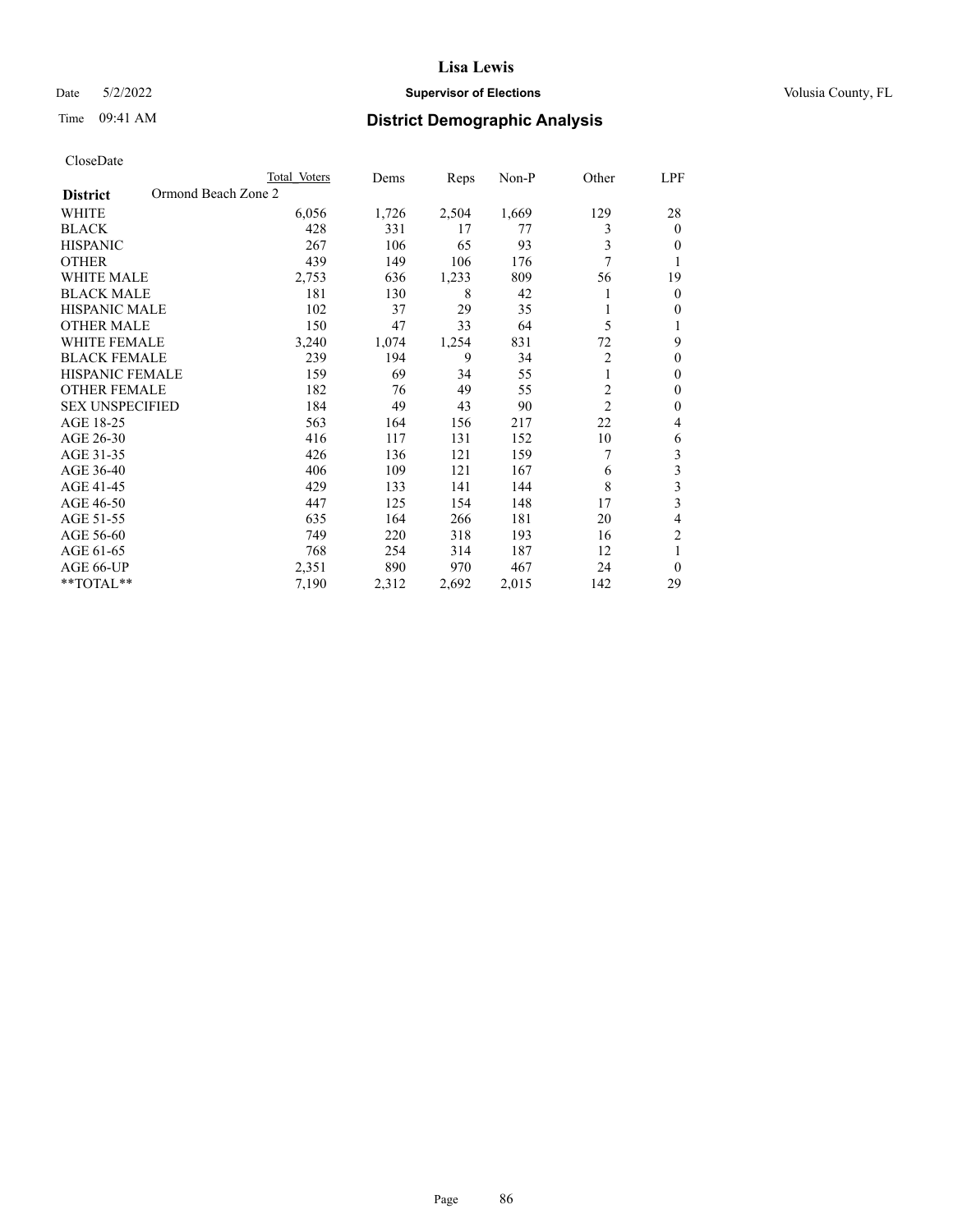## Date 5/2/2022 **Supervisor of Elections Supervisor of Elections** Volusia County, FL

# Time 09:41 AM **District Demographic Analysis**

|                                        | Total Voters | Dems  | Reps  | Non-P | Other          | LPF              |
|----------------------------------------|--------------|-------|-------|-------|----------------|------------------|
| Ormond Beach Zone 3<br><b>District</b> |              |       |       |       |                |                  |
| WHITE                                  | 7,675        | 1,869 | 3,800 | 1,868 | 118            | 20               |
| <b>BLACK</b>                           | 327          | 222   | 18    | 78    | 8              | 1                |
| <b>HISPANIC</b>                        | 332          | 107   | 89    | 125   | 7              | 4                |
| <b>OTHER</b>                           | 639          | 205   | 157   | 260   | 16             | 1                |
| <b>WHITE MALE</b>                      | 3,568        | 734   | 1,876 | 891   | 53             | 14               |
| <b>BLACK MALE</b>                      | 140          | 84    | 11    | 43    | 2              | $\boldsymbol{0}$ |
| <b>HISPANIC MALE</b>                   | 145          | 44    | 38    | 58    | $\overline{c}$ | 3                |
| <b>OTHER MALE</b>                      | 236          | 69    | 65    | 96    | 6              | $\theta$         |
| <b>WHITE FEMALE</b>                    | 4,039        | 1,119 | 1,897 | 952   | 65             | 6                |
| <b>BLACK FEMALE</b>                    | 182          | 135   | 7     | 33    | 6              | 1                |
| <b>HISPANIC FEMALE</b>                 | 183          | 63    | 50    | 64    | 5              | 1                |
| <b>OTHER FEMALE</b>                    | 299          | 113   | 71    | 109   | 6              | $\theta$         |
| <b>SEX UNSPECIFIED</b>                 | 181          | 42    | 49    | 85    | 4              | 1                |
| AGE 18-25                              | 923          | 249   | 340   | 303   | 28             | 3                |
| AGE 26-30                              | 510          | 138   | 175   | 178   | 13             | 6                |
| AGE 31-35                              | 524          | 139   | 188   | 182   | 14             | 1                |
| AGE 36-40                              | 611          | 136   | 257   | 198   | 15             | 5                |
| AGE 41-45                              | 561          | 128   | 232   | 185   | 11             | 5                |
| AGE 46-50                              | 585          | 117   | 288   | 167   | 12             | 1                |
| AGE 51-55                              | 730          | 162   | 380   | 178   | 10             | $\theta$         |
| AGE 56-60                              | 814          | 201   | 414   | 192   | 7              | $\theta$         |
| AGE 61-65                              | 844          | 242   | 401   | 190   | 9              | 2                |
| AGE 66-UP                              | 2,871        | 891   | 1,389 | 558   | 30             | 3                |
| **TOTAL**                              | 8,973        | 2,403 | 4,064 | 2,331 | 149            | 26               |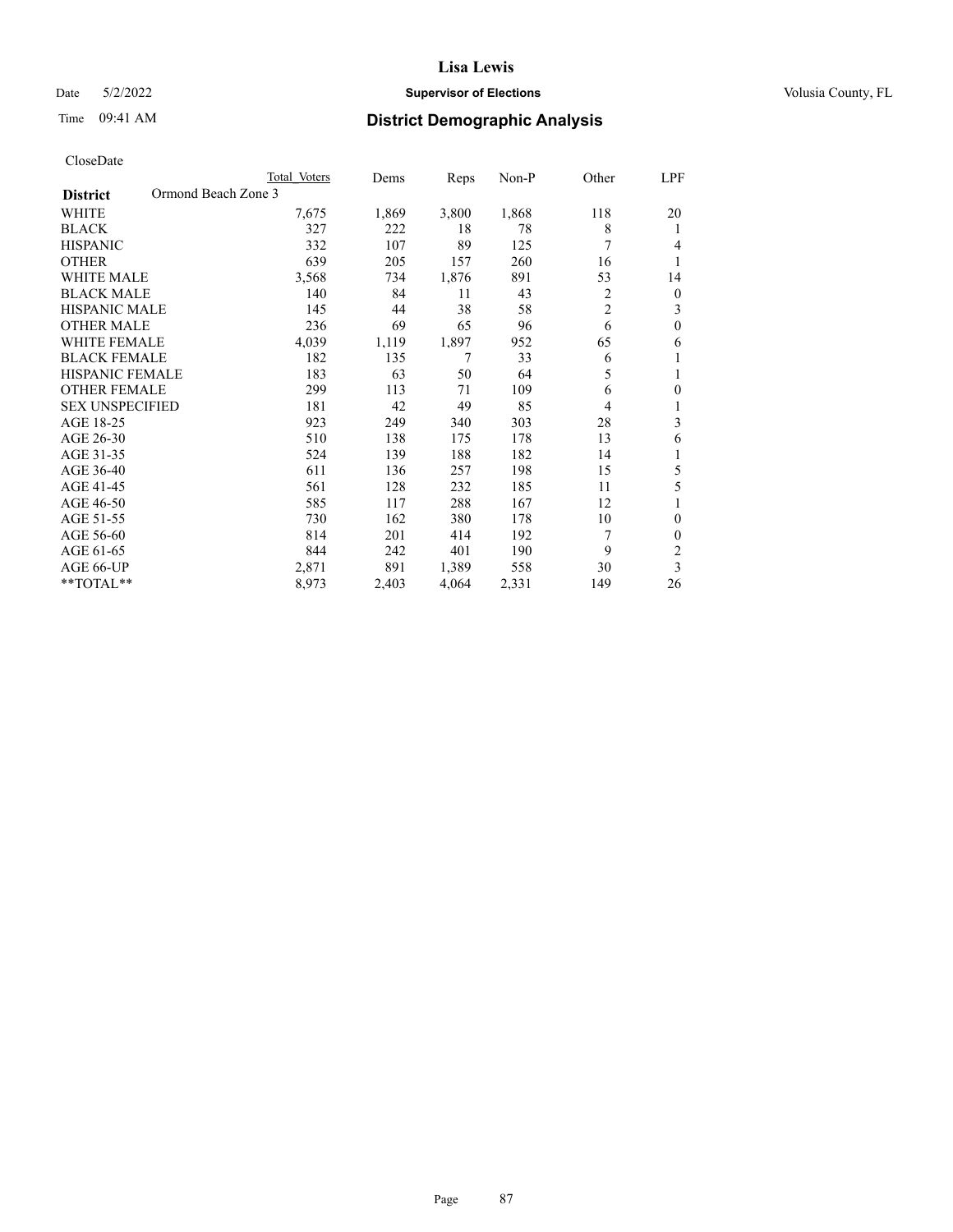## Date 5/2/2022 **Supervisor of Elections Supervisor of Elections** Volusia County, FL

# Time 09:41 AM **District Demographic Analysis**

|                                        | Total Voters | Dems  | Reps  | Non-P | Other    | LPF            |
|----------------------------------------|--------------|-------|-------|-------|----------|----------------|
| Ormond Beach Zone 4<br><b>District</b> |              |       |       |       |          |                |
| WHITE                                  | 7,407        | 2,059 | 3,253 | 1,952 | 123      | 20             |
| <b>BLACK</b>                           | 264          | 188   | 9     | 62    | 3        | 2              |
| <b>HISPANIC</b>                        | 237          | 102   | 51    | 81    | 3        | $\theta$       |
| <b>OTHER</b>                           | 500          | 129   | 149   | 210   | 11       |                |
| <b>WHITE MALE</b>                      | 3,235        | 734   | 1,487 | 944   | 56       | 14             |
| <b>BLACK MALE</b>                      | 118          | 77    | 4     | 32    | 3        | 2              |
| <b>HISPANIC MALE</b>                   | 93           | 34    | 24    | 32    | 3        | $\theta$       |
| <b>OTHER MALE</b>                      | 204          | 49    | 62    | 86    | 6        | 1              |
| <b>WHITE FEMALE</b>                    | 4,084        | 1,308 | 1,724 | 980   | 66       | 6              |
| <b>BLACK FEMALE</b>                    | 144          | 110   | 4     | 30    | $\theta$ | $\theta$       |
| <b>HISPANIC FEMALE</b>                 | 141          | 67    | 27    | 47    | $\theta$ | $\theta$       |
| <b>OTHER FEMALE</b>                    | 196          | 61    | 57    | 75    | 3        | $\theta$       |
| <b>SEX UNSPECIFIED</b>                 | 193          | 38    | 73    | 79    | 3        | $\theta$       |
| AGE 18-25                              | 509          | 140   | 168   | 186   | 14       |                |
| AGE 26-30                              | 425          | 107   | 136   | 167   | 13       | $\overline{c}$ |
| AGE 31-35                              | 486          | 138   | 166   | 169   | 12       | 1              |
| AGE 36-40                              | 452          | 121   | 130   | 187   | 8        | 6              |
| AGE 41-45                              | 382          | 102   | 137   | 131   | 9        | 3              |
| AGE 46-50                              | 415          | 96    | 175   | 134   | 7        | 3              |
| AGE 51-55                              | 557          | 130   | 256   | 157   | 11       | 3              |
| AGE 56-60                              | 762          | 189   | 357   | 203   | 11       | $\overline{c}$ |
| AGE 61-65                              | 857          | 260   | 401   | 184   | 12       | $\theta$       |
| AGE 66-UP                              | 3,563        | 1,195 | 1,536 | 787   | 43       | $\overline{c}$ |
| **TOTAL**                              | 8,408        | 2,478 | 3,462 | 2,305 | 140      | 23             |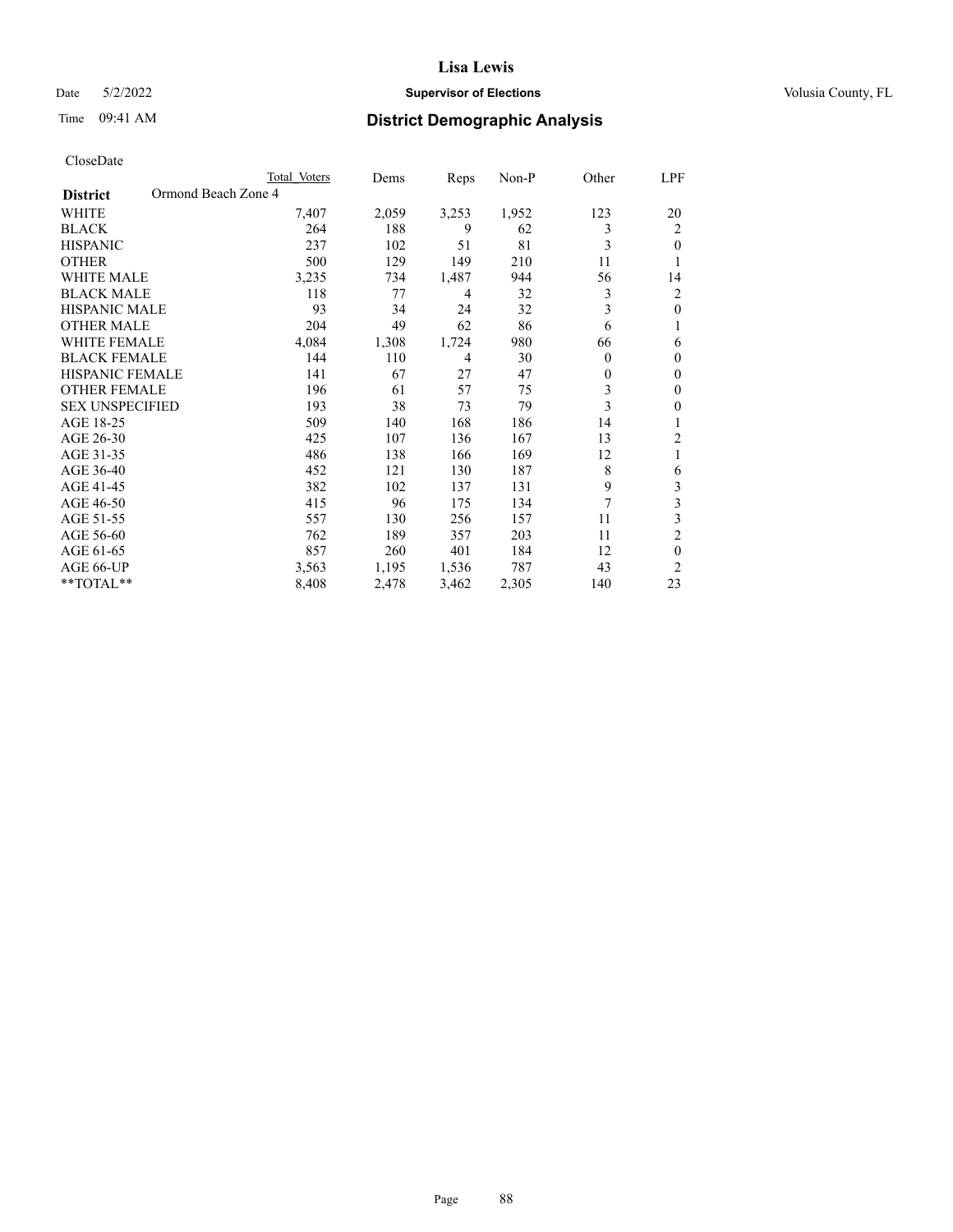## Date 5/2/2022 **Supervisor of Elections Supervisor of Elections** Volusia County, FL

| CloseDate |
|-----------|
|-----------|

|                        |         | Total Voters | Dems | Reps             | Non-P          | Other    | LPF      |
|------------------------|---------|--------------|------|------------------|----------------|----------|----------|
| <b>District</b>        | Pierson |              |      |                  |                |          |          |
| WHITE                  |         | 569          | 123  | 314              | 119            | 10       | 3        |
| <b>BLACK</b>           |         | 34           | 29   | $\mathbf{0}$     | 5              | $\Omega$ | $\Omega$ |
| <b>HISPANIC</b>        |         | 184          | 78   | 16               | 89             |          | 0        |
| <b>OTHER</b>           |         | 34           | 8    | 8                | 18             | $\Omega$ | 0        |
| <b>WHITE MALE</b>      |         | 281          | 62   | 155              | 57             | 4        | 3        |
| <b>BLACK MALE</b>      |         | 19           | 16   | $\boldsymbol{0}$ | 3              | $\theta$ | $\Omega$ |
| <b>HISPANIC MALE</b>   |         | 101          | 51   | 9                | 40             |          | 0        |
| <b>OTHER MALE</b>      |         | 14           | 3    | 6                | 5              | 0        | $\Omega$ |
| <b>WHITE FEMALE</b>    |         | 285          | 61   | 157              | 61             | 6        | 0        |
| <b>BLACK FEMALE</b>    |         | 15           | 13   | $\mathbf{0}$     | $\overline{c}$ | 0        | 0        |
| <b>HISPANIC FEMALE</b> |         | 79           | 25   | 7                | 47             | 0        | 0        |
| <b>OTHER FEMALE</b>    |         | 10           | 3    | 1                | 6              | 0        | 0        |
| <b>SEX UNSPECIFIED</b> |         | 17           | 4    | 3                | 10             | 0        | 0        |
| AGE 18-25              |         | 115          | 29   | 29               | 56             |          | 0        |
| AGE 26-30              |         | 68           | 24   | 22               | 19             |          | 2        |
| AGE 31-35              |         | 63           | 19   | 19               | 23             | 2        | 0        |
| AGE 36-40              |         | 62           | 13   | 25               | 22             |          |          |
| AGE 41-45              |         | 56           | 8    | 22               | 26             | 0        | 0        |
| AGE 46-50              |         | 44           | 8    | 23               | 13             | 0        | $\Omega$ |
| AGE 51-55              |         | 61           | 18   | 26               | 16             |          | 0        |
| AGE 56-60              |         | 69           | 23   | 29               | 17             | 0        | 0        |
| AGE 61-65              |         | 91           | 26   | 45               | 18             | 2        | $\Omega$ |
| AGE 66-UP              |         | 192          | 70   | 98               | 21             | 3        | 0        |
| **TOTAL**              |         | 821          | 238  | 338              | 231            | 11       | 3        |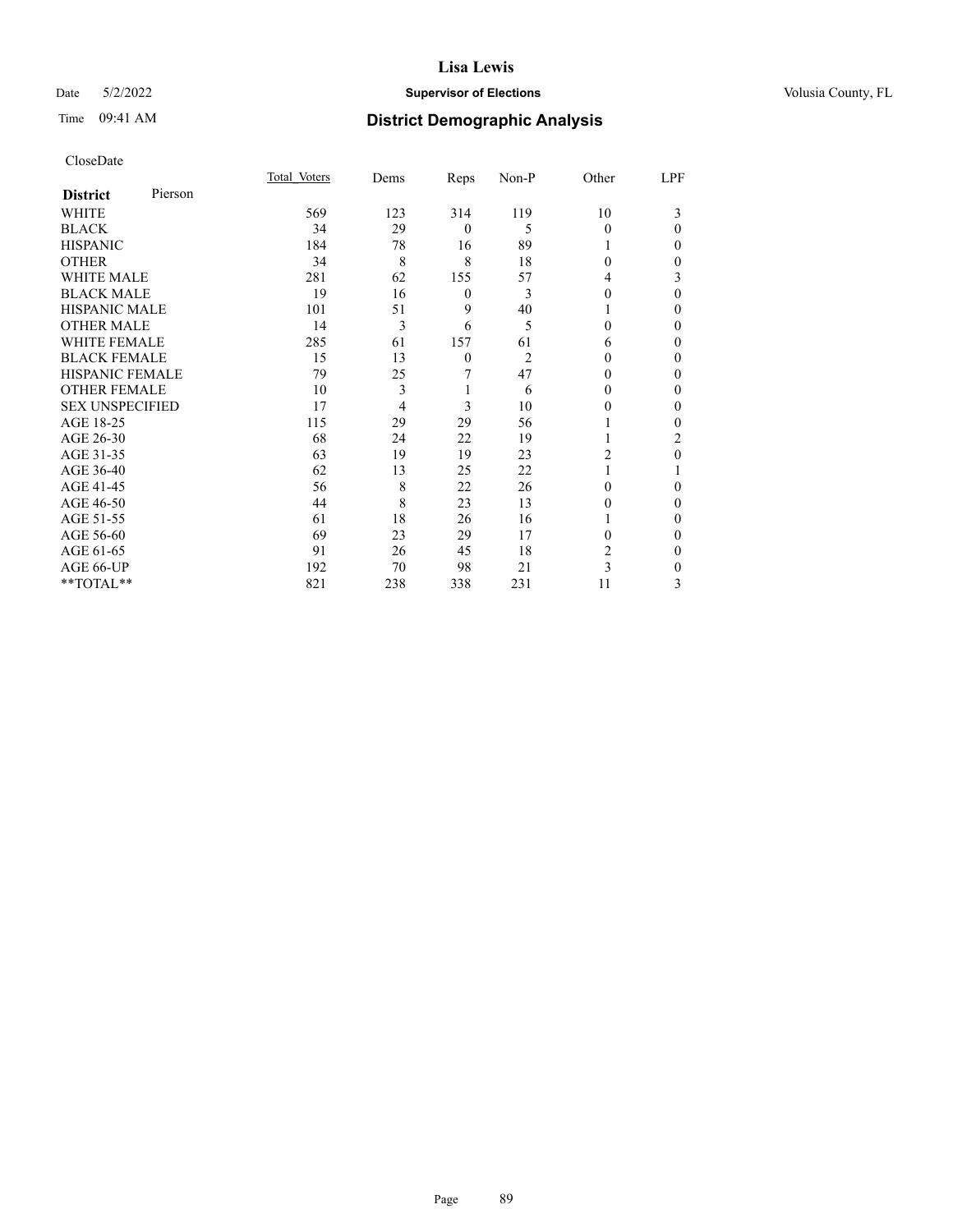## Date 5/2/2022 **Supervisor of Elections Supervisor of Elections** Volusia County, FL

# Time 09:41 AM **District Demographic Analysis**

|                        |             | Total Voters | Dems | Reps     | Non-P | Other          | LPF            |
|------------------------|-------------|--------------|------|----------|-------|----------------|----------------|
| <b>District</b>        | Ponce Inlet |              |      |          |       |                |                |
| WHITE                  |             | 3,127        | 675  | 1,677    | 708   | 57             | 10             |
| <b>BLACK</b>           |             | 15           | 5    | 1        | 9     | 0              | 0              |
| <b>HISPANIC</b>        |             | 74           | 19   | 33       | 21    | 0              |                |
| <b>OTHER</b>           |             | 128          | 40   | 45       | 43    | 0              | 0              |
| WHITE MALE             |             | 1,492        | 266  | 808      | 379   | 32             | 7              |
| <b>BLACK MALE</b>      |             | 10           | 3    | 1        | 6     | $\theta$       | 0              |
| <b>HISPANIC MALE</b>   |             | 33           | 7    | 16       | 10    | 0              | $\theta$       |
| <b>OTHER MALE</b>      |             | 48           | 13   | 18       | 17    | $\overline{0}$ | $\mathbf{0}$   |
| <b>WHITE FEMALE</b>    |             | 1,610        | 403  | 860      | 319   | 25             | 3              |
| <b>BLACK FEMALE</b>    |             | 5            | 2    | $\theta$ | 3     | $\theta$       | $\mathbf{0}$   |
| <b>HISPANIC FEMALE</b> |             | 41           | 12   | 17       | 11    | 0              | 1              |
| <b>OTHER FEMALE</b>    |             | 50           | 17   | 18       | 15    | 0              | 0              |
| <b>SEX UNSPECIFIED</b> |             | 55           | 16   | 18       | 21    | 0              | 0              |
| AGE 18-25              |             | 187          | 37   | 83       | 58    | 7              | $\overline{2}$ |
| AGE 26-30              |             | 87           | 19   | 30       | 34    | 2              | $\overline{2}$ |
| AGE 31-35              |             | 69           | 18   | 27       | 23    | $\mathbf{0}$   |                |
| AGE 36-40              |             | 78           | 16   | 34       | 28    | 0              | $\theta$       |
| AGE 41-45              |             | 118          | 24   | 52       | 38    | 4              | $\Omega$       |
| AGE 46-50              |             | 148          | 26   | 79       | 41    |                |                |
| AGE 51-55              |             | 204          | 35   | 111      | 51    | 5              | 2              |
| AGE 56-60              |             | 337          | 62   | 183      | 83    | 7              | $\overline{2}$ |
| AGE 61-65              |             | 475          | 101  | 261      | 106   | 7              | $\theta$       |
| AGE 66-UP              |             | 1,641        | 401  | 896      | 319   | 24             |                |
| **TOTAL**              |             | 3,344        | 739  | 1,756    | 781   | 57             | 11             |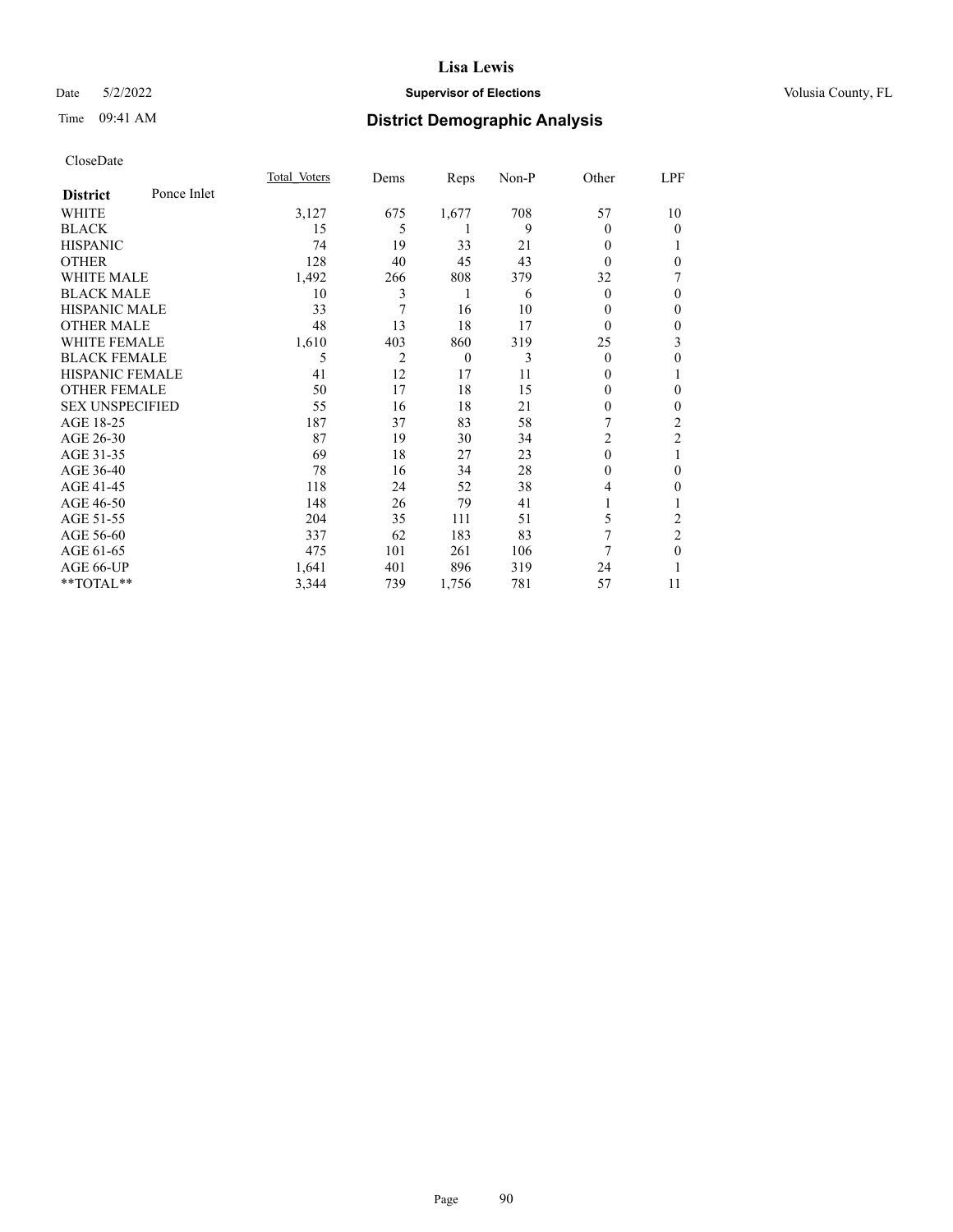## Date 5/2/2022 **Supervisor of Elections Supervisor of Elections** Volusia County, FL

# Time 09:41 AM **District Demographic Analysis**

|                                           | Total Voters | Dems  | Reps  | $Non-P$ | Other          | LPF            |
|-------------------------------------------|--------------|-------|-------|---------|----------------|----------------|
| Port Orange District 1<br><b>District</b> |              |       |       |         |                |                |
| WHITE                                     | 8,687        | 2,371 | 3,509 | 2,614   | 175            | 18             |
| <b>BLACK</b>                              | 253          | 157   | 18    | 71      |                | 0              |
| <b>HISPANIC</b>                           | 391          | 148   | 87    | 150     | 5              |                |
| <b>OTHER</b>                              | 507          | 133   | 141   | 211     | 17             | 5              |
| <b>WHITE MALE</b>                         | 3,955        | 906   | 1,751 | 1,217   | 73             | 8              |
| <b>BLACK MALE</b>                         | 109          | 56    | 11    | 38      | 4              | 0              |
| <b>HISPANIC MALE</b>                      | 175          | 59    | 38    | 74      | 3              |                |
| <b>OTHER MALE</b>                         | 180          | 43    | 46    | 84      | 5              | 2              |
| <b>WHITE FEMALE</b>                       | 4,598        | 1,437 | 1,713 | 1,339   | 100            | 9              |
| <b>BLACK FEMALE</b>                       | 138          | 96    | 7     | 32      | 3              | $\theta$       |
| <b>HISPANIC FEMALE</b>                    | 204          | 85    | 47    | 70      | $\overline{c}$ | 0              |
| <b>OTHER FEMALE</b>                       | 216          | 60    | 73    | 73      | 8              | $\overline{c}$ |
| <b>SEX UNSPECIFIED</b>                    | 263          | 67    | 69    | 119     | 6              | $\overline{c}$ |
| AGE 18-25                                 | 748          | 198   | 188   | 331     | 27             | 4              |
| AGE 26-30                                 | 632          | 176   | 168   | 262     | 24             | 2              |
| AGE 31-35                                 | 616          | 165   | 174   | 257     | 12             | 8              |
| AGE 36-40                                 | 594          | 159   | 175   | 235     | 23             | 2              |
| AGE 41-45                                 | 567          | 130   | 196   | 231     | 8              | $\overline{c}$ |
| AGE 46-50                                 | 602          | 151   | 228   | 210     | 10             | 3              |
| AGE 51-55                                 | 732          | 190   | 305   | 220     | 16             |                |
| AGE 56-60                                 | 957          | 248   | 415   | 279     | 14             | 1              |
| AGE 61-65                                 | 1,132        | 355   | 473   | 280     | 24             | 0              |
| AGE 66-UP                                 | 3,258        | 1,037 | 1,433 | 741     | 46             | 1              |
| **TOTAL**                                 | 9,838        | 2,809 | 3,755 | 3,046   | 204            | 24             |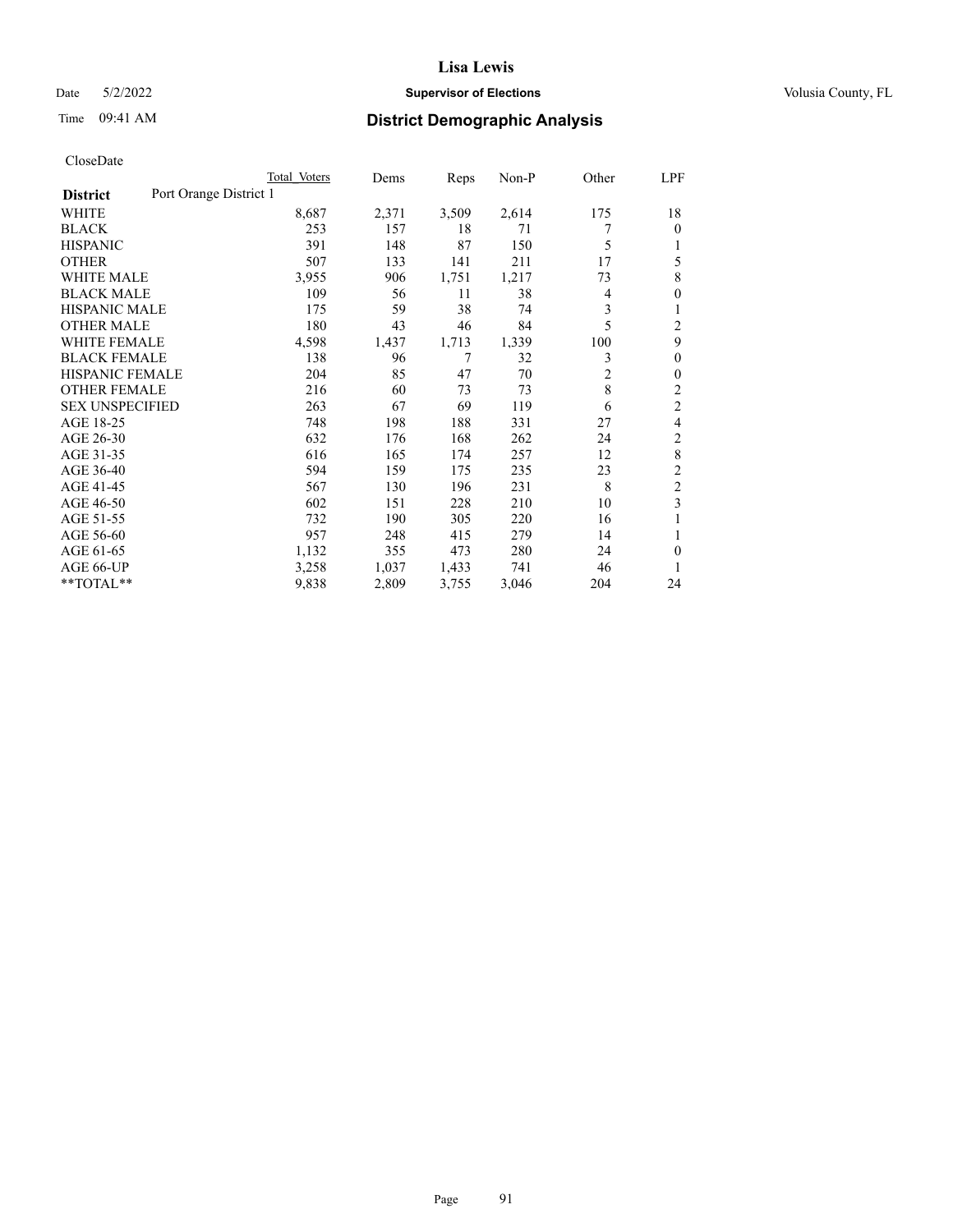## Date 5/2/2022 **Supervisor of Elections Supervisor of Elections** Volusia County, FL

# Time 09:41 AM **District Demographic Analysis**

|                                           | Total Voters | Dems  | Reps  | $Non-P$ | Other          | LPF            |
|-------------------------------------------|--------------|-------|-------|---------|----------------|----------------|
| Port Orange District 2<br><b>District</b> |              |       |       |         |                |                |
| WHITE                                     | 9,249        | 2,441 | 3,934 | 2,656   | 188            | 30             |
| <b>BLACK</b>                              | 526          | 385   | 24    | 112     | 5              | $\mathbf{0}$   |
| <b>HISPANIC</b>                           | 527          | 196   | 101   | 219     | 9              | 2              |
| <b>OTHER</b>                              | 657          | 197   | 158   | 290     | 9              | 3              |
| <b>WHITE MALE</b>                         | 4,168        | 900   | 1,908 | 1,269   | 74             | 17             |
| <b>BLACK MALE</b>                         | 214          | 147   | 12    | 52      | 3              | $\theta$       |
| <b>HISPANIC MALE</b>                      | 252          | 81    | 55    | 108     | 7              | 1              |
| <b>OTHER MALE</b>                         | 229          | 65    | 58    | 99      | 4              | 3              |
| <b>WHITE FEMALE</b>                       | 4,952        | 1,506 | 1,971 | 1,348   | 114            | 13             |
| <b>BLACK FEMALE</b>                       | 309          | 235   | 12    | 60      | 2              | $\overline{0}$ |
| <b>HISPANIC FEMALE</b>                    | 268          | 113   | 44    | 108     | $\overline{2}$ | 1              |
| <b>OTHER FEMALE</b>                       | 294          | 108   | 70    | 112     | 4              | $\theta$       |
| <b>SEX UNSPECIFIED</b>                    | 273          | 64    | 87    | 121     | 1              | $\mathbf{0}$   |
| AGE 18-25                                 | 991          | 280   | 269   | 401     | 36             | 5              |
| AGE 26-30                                 | 821          | 228   | 238   | 328     | 22             | 5              |
| AGE 31-35                                 | 697          | 198   | 205   | 275     | 15             | 4              |
| AGE 36-40                                 | 681          | 183   | 207   | 269     | 16             | 6              |
| AGE 41-45                                 | 569          | 170   | 194   | 195     | 8              | $\overline{2}$ |
| AGE 46-50                                 | 599          | 135   | 233   | 216     | 11             | 4              |
| AGE 51-55                                 | 806          | 198   | 349   | 243     | 13             | 3              |
| AGE 56-60                                 | 1,004        | 261   | 471   | 256     | 15             | 1              |
| AGE 61-65                                 | 1,142        | 354   | 484   | 272     | 29             | 3              |
| AGE 66-UP                                 | 3,649        | 1,212 | 1,567 | 822     | 46             | $\overline{2}$ |
| **TOTAL**                                 | 10,959       | 3,219 | 4,217 | 3,277   | 211            | 35             |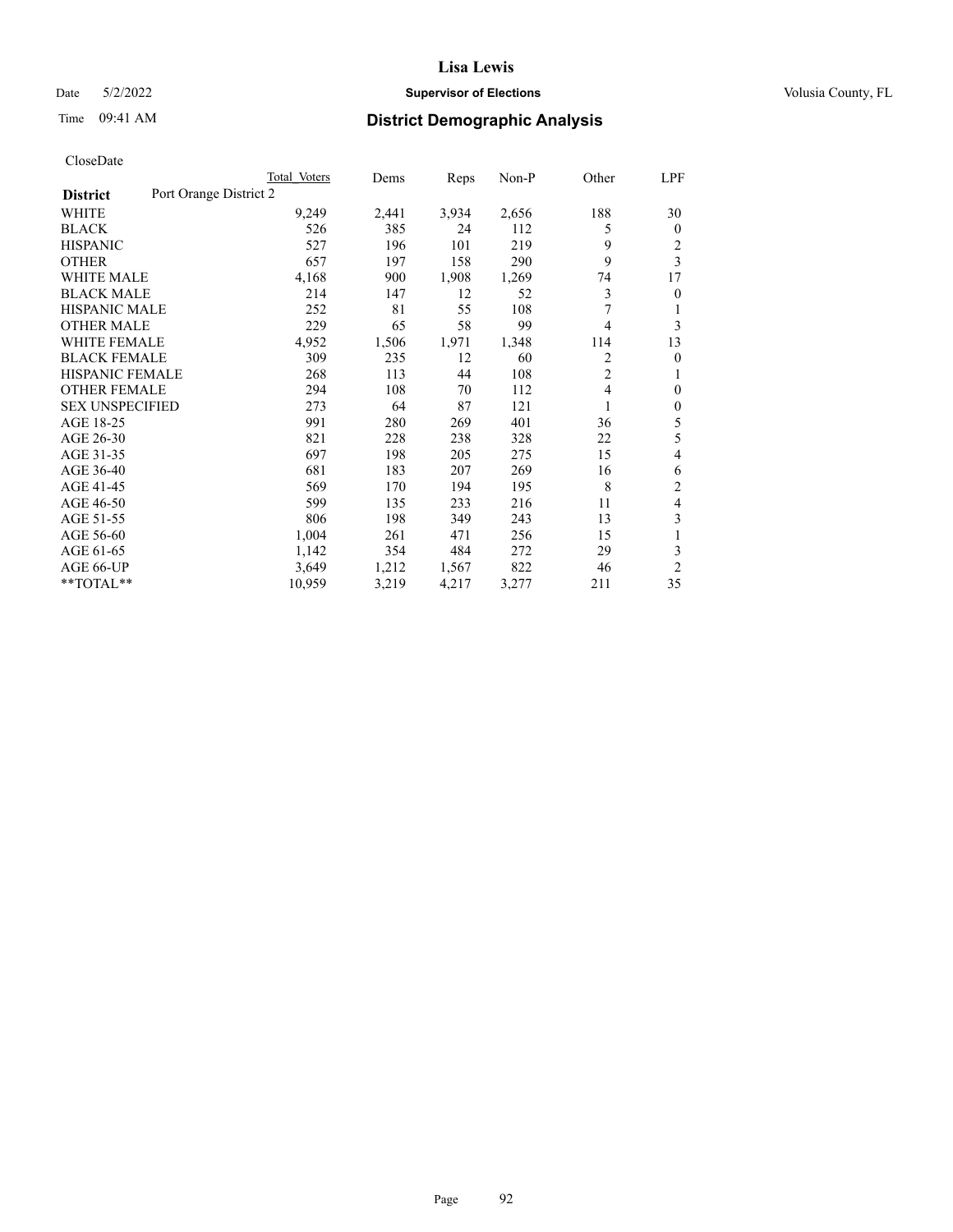## Date 5/2/2022 **Supervisor of Elections Supervisor of Elections** Volusia County, FL

# Time 09:41 AM **District Demographic Analysis**

|                                           | Total Voters | Dems  | Reps  | Non-P | Other | LPF            |
|-------------------------------------------|--------------|-------|-------|-------|-------|----------------|
| Port Orange District 3<br><b>District</b> |              |       |       |       |       |                |
| WHITE                                     | 11,490       | 2,839 | 5,244 | 3,167 | 205   | 35             |
| <b>BLACK</b>                              | 530          | 381   | 23    | 116   | 9     | 1              |
| <b>HISPANIC</b>                           | 599          | 192   | 141   | 256   | 6     | 4              |
| <b>OTHER</b>                              | 785          | 219   | 211   | 335   | 16    | 4              |
| <b>WHITE MALE</b>                         | 5,205        | 1,066 | 2,505 | 1,509 | 100   | 25             |
| <b>BLACK MALE</b>                         | 240          | 156   | 14    | 62    | 7     | 1              |
| HISPANIC MALE                             | 272          | 77    | 80    | 107   | 5     | 3              |
| <b>OTHER MALE</b>                         | 287          | 79    | 74    | 128   | 4     | $\overline{2}$ |
| <b>WHITE FEMALE</b>                       | 6,160        | 1,744 | 2,686 | 1,618 | 103   | 9              |
| <b>BLACK FEMALE</b>                       | 287          | 222   | 9     | 54    | 2     | $\mathbf{0}$   |
| <b>HISPANIC FEMALE</b>                    | 323          | 114   | 60    | 147   | 1     | 1              |
| <b>OTHER FEMALE</b>                       | 352          | 113   | 95    | 134   | 8     | $\overline{2}$ |
| <b>SEX UNSPECIFIED</b>                    | 278          | 60    | 96    | 115   | 6     | 1              |
| AGE 18-25                                 | 1,218        | 330   | 370   | 477   | 32    | 9              |
| AGE 26-30                                 | 875          | 224   | 291   | 325   | 30    | 5              |
| AGE 31-35                                 | 932          | 238   | 311   | 361   | 15    | 7              |
| AGE 36-40                                 | 900          | 214   | 344   | 314   | 25    | 3              |
| AGE 41-45                                 | 826          | 221   | 305   | 288   | 7     | 5              |
| AGE 46-50                                 | 832          | 215   | 336   | 260   | 21    | $\mathbf{0}$   |
| AGE 51-55                                 | 923          | 229   | 409   | 267   | 14    | 4              |
| AGE 56-60                                 | 1,126        | 274   | 556   | 281   | 11    | 4              |
| AGE 61-65                                 | 1,204        | 334   | 565   | 288   | 16    | 1              |
| AGE 66-UP                                 | 4,568        | 1,352 | 2,132 | 1,013 | 65    | 6              |
| **TOTAL**                                 | 13,404       | 3,631 | 5,619 | 3,874 | 236   | 44             |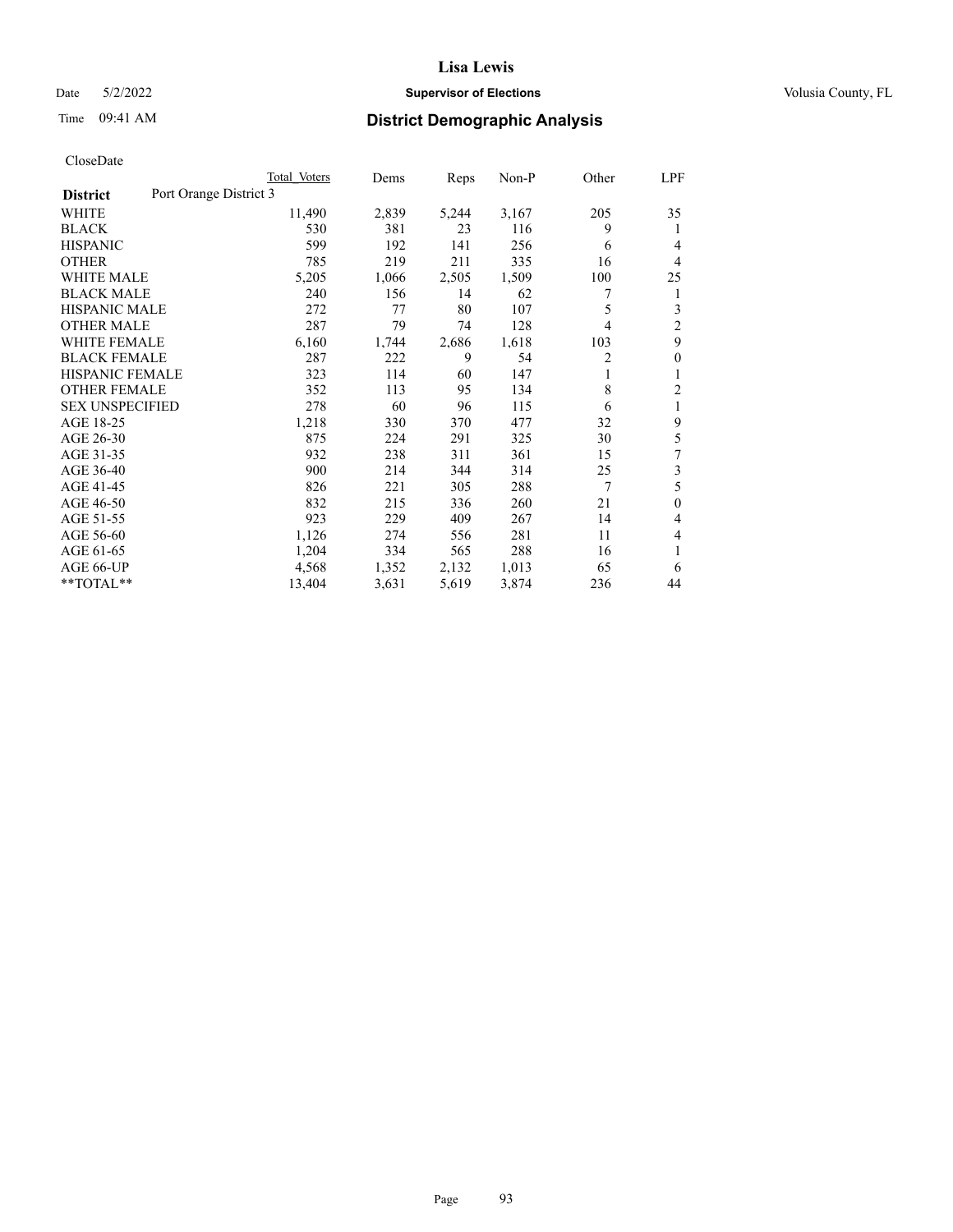## Date 5/2/2022 **Supervisor of Elections Supervisor of Elections** Volusia County, FL

# Time 09:41 AM **District Demographic Analysis**

|                                           | Total Voters | Dems  | Reps  | Non-P | Other        | LPF            |
|-------------------------------------------|--------------|-------|-------|-------|--------------|----------------|
| Port Orange District 4<br><b>District</b> |              |       |       |       |              |                |
| WHITE                                     | 10,418       | 2,535 | 4,950 | 2,716 | 179          | 38             |
| <b>BLACK</b>                              | 315          | 222   | 25    | 64    | 4            | $\mathbf{0}$   |
| <b>HISPANIC</b>                           | 450          | 152   | 136   | 155   | 7            | $\Omega$       |
| <b>OTHER</b>                              | 801          | 259   | 208   | 321   | 13           | $\theta$       |
| <b>WHITE MALE</b>                         | 4,929        | 994   | 2,453 | 1,363 | 91           | 28             |
| <b>BLACK MALE</b>                         | 151          | 105   | 16    | 30    | $\mathbf{0}$ | $\mathbf{0}$   |
| <b>HISPANIC MALE</b>                      | 204          | 69    | 59    | 72    | 4            | $\theta$       |
| <b>OTHER MALE</b>                         | 287          | 92    | 85    | 105   | 5            | $\mathbf{0}$   |
| <b>WHITE FEMALE</b>                       | 5,366        | 1,514 | 2,441 | 1,313 | 88           | 10             |
| <b>BLACK FEMALE</b>                       | 161          | 114   | 9     | 34    | 4            | $\mathbf{0}$   |
| <b>HISPANIC FEMALE</b>                    | 235          | 79    | 73    | 80    | 3            | $\Omega$       |
| <b>OTHER FEMALE</b>                       | 368          | 136   | 88    | 136   | 8            | $\theta$       |
| <b>SEX UNSPECIFIED</b>                    | 283          | 65    | 95    | 123   | $\mathbf{0}$ | $\theta$       |
| AGE 18-25                                 | 1,130        | 298   | 403   | 393   | 33           | 3              |
| AGE 26-30                                 | 645          | 174   | 230   | 217   | 18           | 6              |
| AGE 31-35                                 | 741          | 210   | 261   | 250   | 17           | 3              |
| AGE 36-40                                 | 851          | 224   | 313   | 291   | 18           | 5              |
| AGE 41-45                                 | 883          | 190   | 369   | 306   | 14           | 4              |
| AGE 46-50                                 | 972          | 217   | 435   | 290   | 22           | 8              |
| AGE 51-55                                 | 1,076        | 227   | 518   | 310   | 19           | $\overline{c}$ |
| AGE 56-60                                 | 1,048        | 246   | 535   | 253   | 12           | $\overline{2}$ |
| AGE 61-65                                 | 1,131        | 304   | 551   | 260   | 13           | 3              |
| AGE 66-UP                                 | 3,507        | 1,078 | 1,704 | 686   | 37           | $\overline{2}$ |
| $*$ $TOTAL**$                             | 11,984       | 3,168 | 5,319 | 3,256 | 203          | 38             |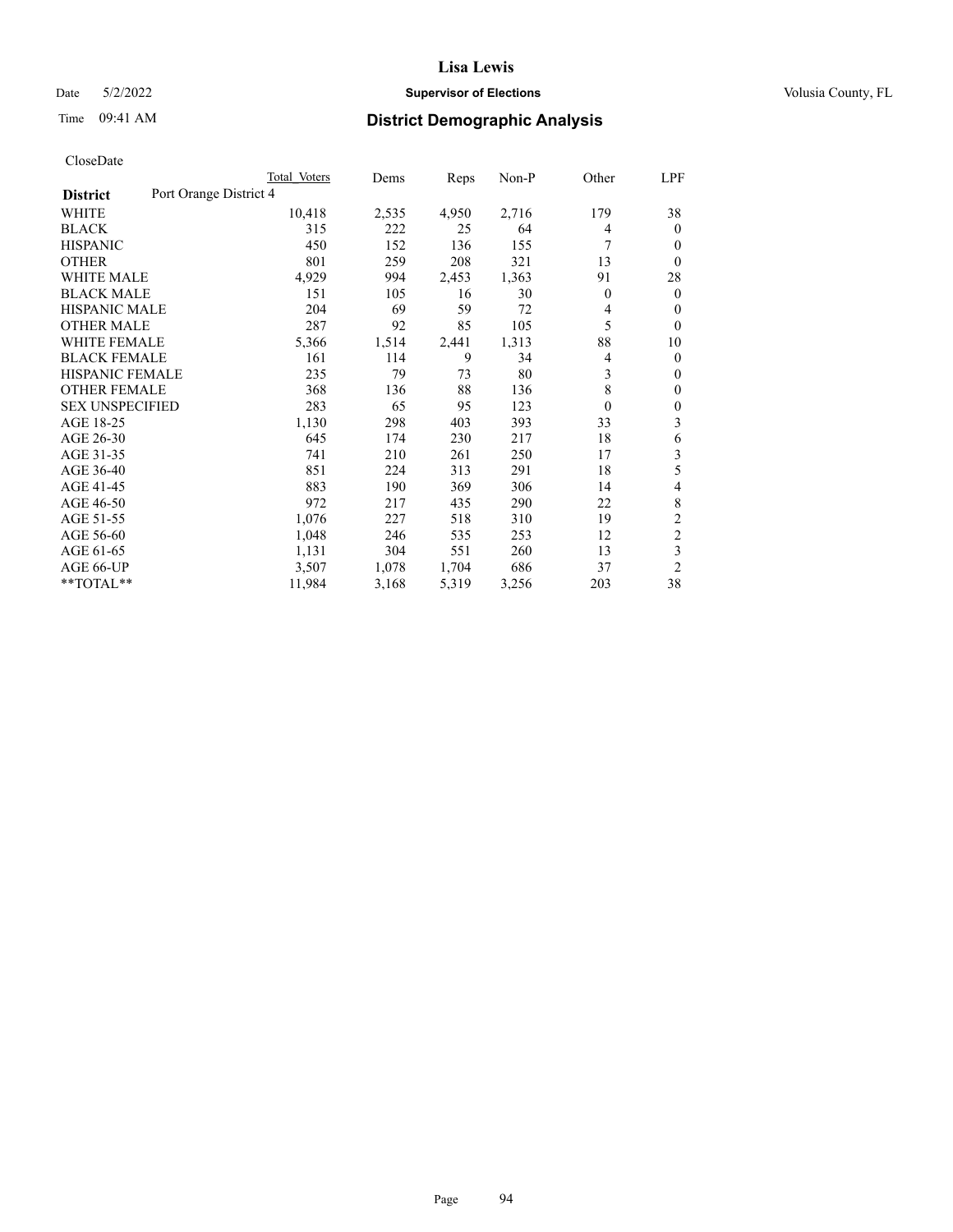## Date 5/2/2022 **Supervisor of Elections Supervisor of Elections** Volusia County, FL

# Time 09:41 AM **District Demographic Analysis**

|                        |               | Total Voters | Dems  | Reps  | $Non-P$ | Other          | LPF            |
|------------------------|---------------|--------------|-------|-------|---------|----------------|----------------|
| <b>District</b>        | South Daytona |              |       |       |         |                |                |
| WHITE                  |               | 7,321        | 2,042 | 3,055 | 2,051   | 151            | 22             |
| <b>BLACK</b>           |               | 749          | 559   | 27    | 154     | 8              | 1              |
| <b>HISPANIC</b>        |               | 356          | 150   | 80    | 121     | 3              | 2              |
| <b>OTHER</b>           |               | 456          | 137   | 113   | 190     | 14             | $\overline{c}$ |
| WHITE MALE             |               | 3,353        | 754   | 1,514 | 994     | 76             | 15             |
| <b>BLACK MALE</b>      |               | 301          | 208   | 15    | 73      | 5              | $\mathbf{0}$   |
| HISPANIC MALE          |               | 168          | 55    | 47    | 63      | 1              | $\overline{c}$ |
| <b>OTHER MALE</b>      |               | 158          | 47    | 42    | 62      | 7              | $\mathbf{0}$   |
| <b>WHITE FEMALE</b>    |               | 3,872        | 1,269 | 1,506 | 1,017   | 74             | 6              |
| <b>BLACK FEMALE</b>    |               | 440          | 346   | 11    | 79      | 3              | 1              |
| HISPANIC FEMALE        |               | 179          | 90    | 33    | 54      | $\overline{c}$ | $\theta$       |
| <b>OTHER FEMALE</b>    |               | 204          | 68    | 57    | 72      | 6              | 1              |
| <b>SEX UNSPECIFIED</b> |               | 207          | 51    | 50    | 102     | $\overline{c}$ | $\overline{c}$ |
| AGE 18-25              |               | 734          | 208   | 203   | 288     | 29             | 6              |
| AGE 26-30              |               | 603          | 195   | 156   | 228     | 15             | 9              |
| AGE 31-35              |               | 690          | 229   | 168   | 277     | 15             | 1              |
| AGE 36-40              |               | 597          | 182   | 183   | 214     | 13             | 5              |
| AGE 41-45              |               | 559          | 177   | 164   | 200     | 16             | $\overline{c}$ |
| AGE 46-50              |               | 529          | 148   | 197   | 173     | 9              | $\overline{2}$ |
| AGE 51-55              |               | 710          | 216   | 302   | 179     | 12             | 1              |
| AGE 56-60              |               | 878          | 266   | 381   | 217     | 14             | $\mathbf{0}$   |
| AGE 61-65              |               | 986          | 337   | 425   | 212     | 12             | $\theta$       |
| AGE 66-UP              |               | 2,596        | 930   | 1,096 | 528     | 41             | 1              |
| **TOTAL**              |               | 8,882        | 2,888 | 3,275 | 2,516   | 176            | 27             |